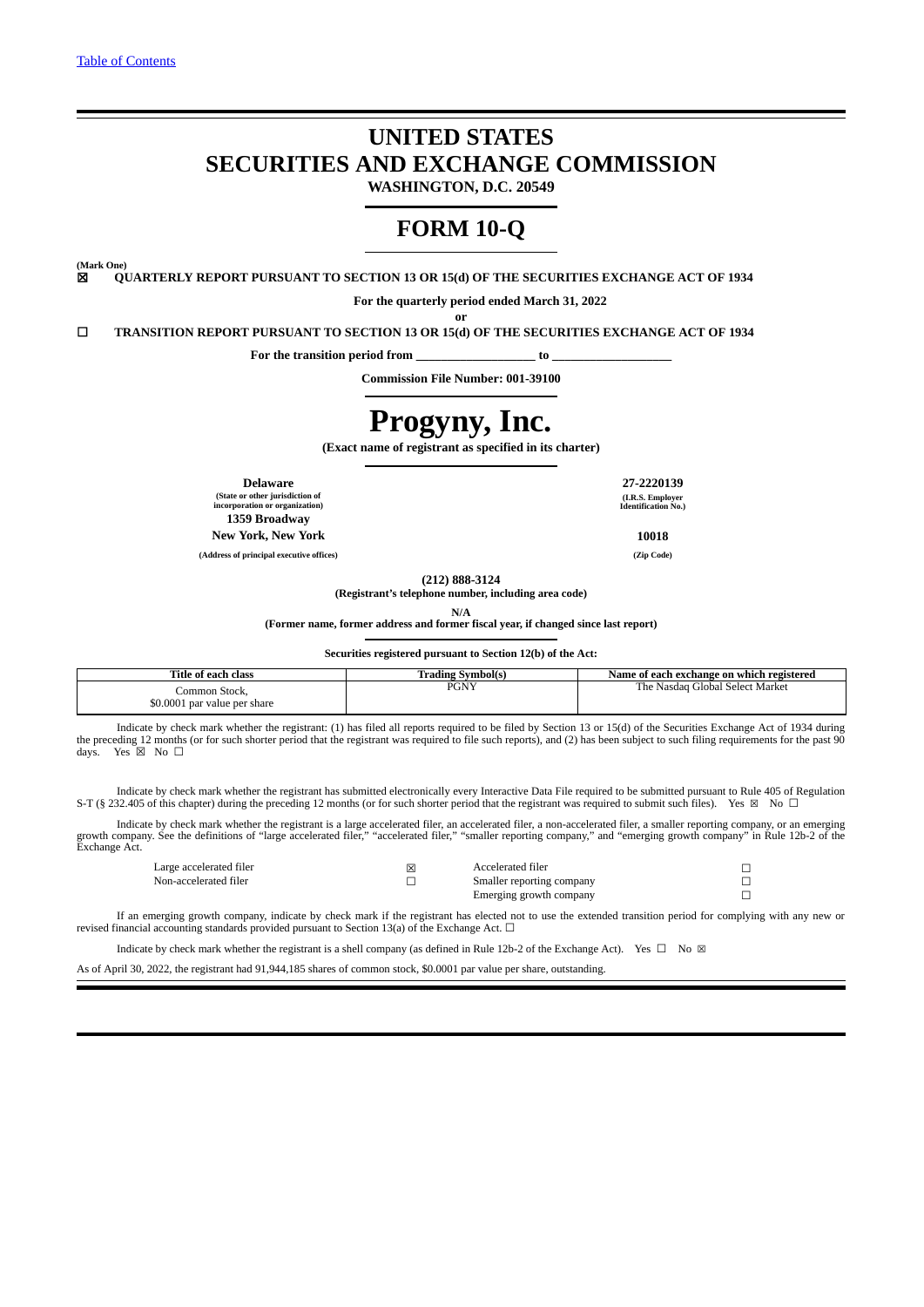## **Table of Contents**

## <span id="page-1-0"></span>**[PART](#page-5-0) I. FINANCIAL [INFORMATION](#page-5-0)**

| Item 1. | <b>Financial Statements (Unaudited)</b>                                                                 |    |
|---------|---------------------------------------------------------------------------------------------------------|----|
|         | Consolidated Balance Sheets as of March 31, 2022 and December 31, 2021                                  | 6  |
|         | <b>Consolidated Statements of Operations for the Three Months Ended March 31, 2022 and 2021</b>         |    |
|         | <u>Consolidated Statements of Comprehensive Income (Loss) for the Three Months Ended March 31, 2022</u> |    |
|         | and 2021                                                                                                | 8  |
|         | Consolidated Statements of Changes in Stockholders' Equity for the Three Months Ended March 31,         |    |
|         | 2022 and 2021                                                                                           | 9  |
|         | Consolidated Statements of Cash Flows for the Three Months Ended March 31, 2022 and 2021                | 10 |
|         | <b>Notes to Consolidated Financial Statements</b>                                                       | 11 |
| Item 2. | <u>Management's Discussion and Analysis of Financial Condition and Results of Operations</u>            | 21 |
| Item 3. | <b>Quantitative and Qualitative Disclosures About Market Risk</b>                                       | 34 |
| Item 4. | <b>Controls and Procedures</b>                                                                          | 35 |

## **[PART](#page-35-0) II. OTHER [INFORMATION](#page-35-0)**

| Item 1. | <b>Legal Proceedings</b>                                           | 36 |
|---------|--------------------------------------------------------------------|----|
|         | Item 1A. Risk Factors                                              | 36 |
| Item 2. | <b>Unregistered Sales of Equity Securities and Use of Proceeds</b> | 67 |
| Item 3. | <b>Defaults Upon Senior Securities</b>                             | 68 |
| Item 4. | <b>Mine Safety Disclosures</b>                                     | 68 |
| Item 5. | <b>Other Information</b>                                           | 68 |
| Item 6. | <b>Exhibits</b>                                                    | 68 |
|         | <b>Signatures</b>                                                  | 70 |
|         |                                                                    |    |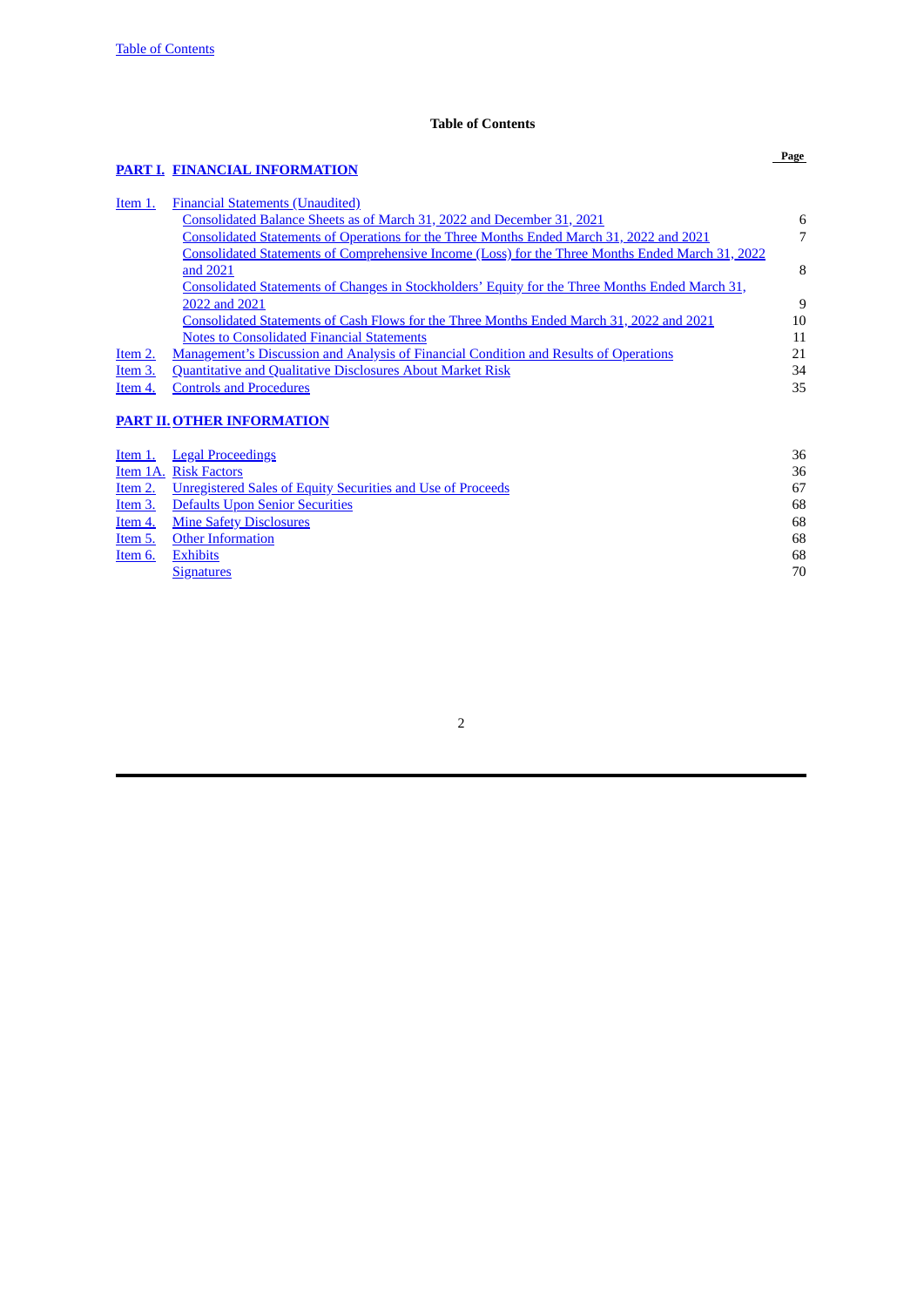#### **CAUTIONARY NOTE REGARDING FORWARD-LOOKING STATEMENTS**

This Quarterly Report on Form 10-Q contains forward-looking statements within the meaning of the Private Securities Litigation Reform Act of 1995. We intend such forward-looking statements to be covered by the safe harbor provisions for forward-looking statements contained in Section 27A of the Securities Act of 1933, as amended, or the Securities Act, and Section 21E of the Securities Exchange Act of 1934, as amended, or the Exchange Act. All statements other than statements of historical fact contained in this Quarterly Report on Form 10-Q, including without limitation statements regarding our future results of operations and financial position, our ability to acquire or invest in complementary businesses, products, and technologies, our ability to achieve profitability on an annual basis and sustain such profitability, the sufficiency of our cash and cash equivalents, anticipated sources and uses of cash, our business strategy and our ability to acquire new clients and successfully engage new and existing clients, our ability to effectively manage our growth and compete effectively with existing competitors and new market entrants, impact of recently adopted accounting pronouncements; our ability to attract and retain qualified employees and key personnel; the plans and objectives of management for future operations and capital expenditures, and ongoing impacts of the COVID-19 pandemic, including variants, on our business, operations, and the markets and communities in which we and our clients, members and providers operate are forward-looking statements and the potential impact of evolving laws and regulations, including any laws and regulations restricting reproductive rights. These statements involve known and unknown risks, uncertainties and other important factors that may cause our actual results, performance or achievements to be materially different from any future results, performance or achievements expressed or implied by the forward-looking statements.

In some cases, you can identify forward-looking statements by terms such as "may," "will," "should," "expect," "plan," "anticipate," "could," "intend," "target," "project," "contemplate," "believe," "estimate," "predict," "potential," "seek," or "continue" or the negative of these terms or other similar expressions. The forward-looking statements in this Quarterly Report on Form 10-Q are only predictions. We have based these forward-looking statements largely on our current expectations and projections about future events and financial trends that we believe may affect our business, financial condition and results of operations. These forward-looking statements speak only as of the date of this Quarterly Report on Form 10-Q and are subject to a number of important factors that could cause actual results to differ materially from those in the forward-looking statements, including the factors described under Part II, Item 1A. "Risk Factors" and Part I, Item 2. "Management's Discussion and Analysis of Financial Condition and Results of Operations" of this Quarterly Report on Form 10-Q.

In addition, statements such as "we believe" and similar statements reflect our beliefs and opinions on the relevant subject. These statements are based upon information available to us as of the filing date of this Quarterly Report on Form 10-Q, and while we believe such information forms a reasonable basis for such statements, such information may be limited or incomplete, and our statements should not be read to indicate that we have conducted an exhaustive inquiry into, or review of, all potentially available relevant information. These statements are inherently uncertain and investors are cautioned not to unduly rely upon these statements.

You should read this Quarterly Report on Form 10-Q and the documents that we reference in this Quarterly Report on Form 10-Q completely and with the understanding that our actual future results may be materially different from what we expect. We qualify all of our forward-looking statements by these cautionary statements. Except as required by applicable law, we do not plan to publicly update or revise any forward-looking statements contained herein, whether as a result of any new information, future events, changed circumstances or otherwise.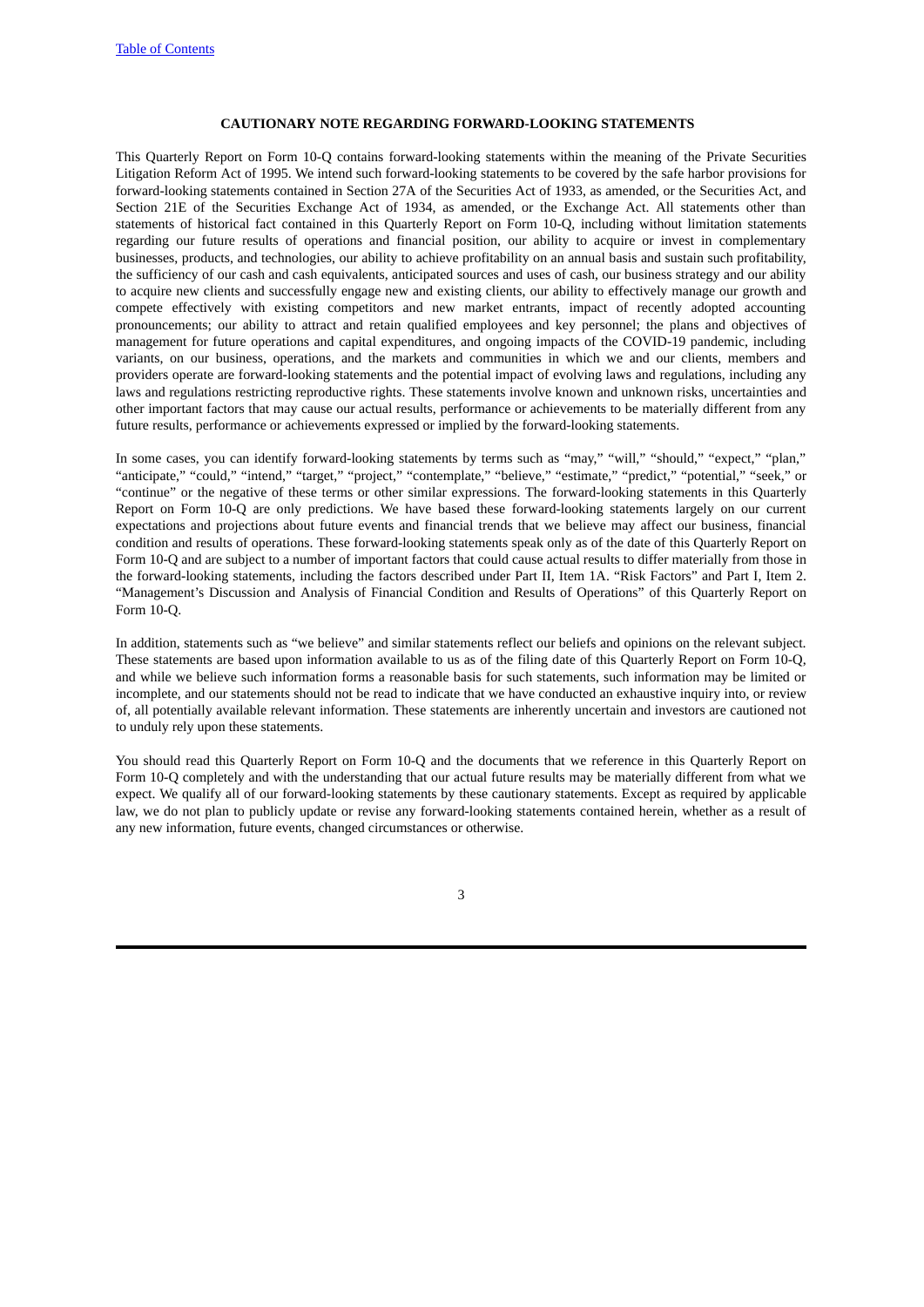#### **SUMMARY OF RISKS AFFECTING OUR BUSINESS**

Below is a summary of the principal factors that make an investment in our common stock speculative or risky. This summary does not address all of the risks that we face. Additional discussion of the risks summarized in this risk factor summary, and other risks that we face, can be found below under the heading "Risk Factors" and should be carefully considered, together with other information in this Quarterly Report on Form 10-Q and our other filings with the U.S. Securities and Exchange Commission, or the SEC, before making an investment decision regarding our common stock.

- The ongoing COVID-19 pandemic, including variants, has had and is expected to continue to have, and similar health epidemics or pandemics could in the future have, an adverse impact on our business, operations, and the markets and communities in which we and our clients, members and providers operate.
- We may fail to meet our publicly announced guidance or other expectations about our business and future operating results, which would cause our stock price to decline.
- The fertility market in which we participate is competitive, and if we do not continue to compete effectively, our results of operations could be harmed.
- Our business depends on our ability to retain our existing clients and increase the adoption of our services within our client base. Any failure to do so would harm our business, financial condition and results of operations.
- Our largest clients account for a significant portion of our revenue and a significant number of our clients are in the technology industry. The loss of one or more of these clients, changes to pricing terms with these clients or changes within the technology industry could negatively impact our business, financial condition and results of operations.
- If we are unable to attract new clients, our business, financial condition and results of operations would be adversely affected.
- A significant change in the level or the mix of the utilization of our solutions could have an adverse effect on our business, financial condition and results of operations.
- We have a limited operating history with our current platform of solutions, which makes it difficult to predict our future results of operations.
- We have a history of operating losses and may not sustain profitability in the future.
- Changes or developments in the health insurance markets in the United States, including passage and implementation of a law to create a single-payer or government-run health insurance program, could materially and adversely harm our business and operating results.
- The health benefits industry may be subject to negative publicity, which could adversely affect our business, financial condition and results of operations.
- If our information technology systems, or those of our provider clinics, specialty pharmacies or other downstream vendors, lag, fail or suffer security breaches, we may incur a material disruption of our services or suffer a loss or inappropriate disclosure of confidential information, which could materially impact our business and the results of operations.
- Our business depends on our ability to maintain our Center of Excellence network of high-quality fertility specialists and other healthcare providers. If we are unable to do so, our future growth would be limited and our business, financial condition and results of operations would be harmed.
- Our growth depends in part on the success of our strategic relationships with, and monitoring of, third parties, including channel partners, vendors and insurance carriers.
	- 4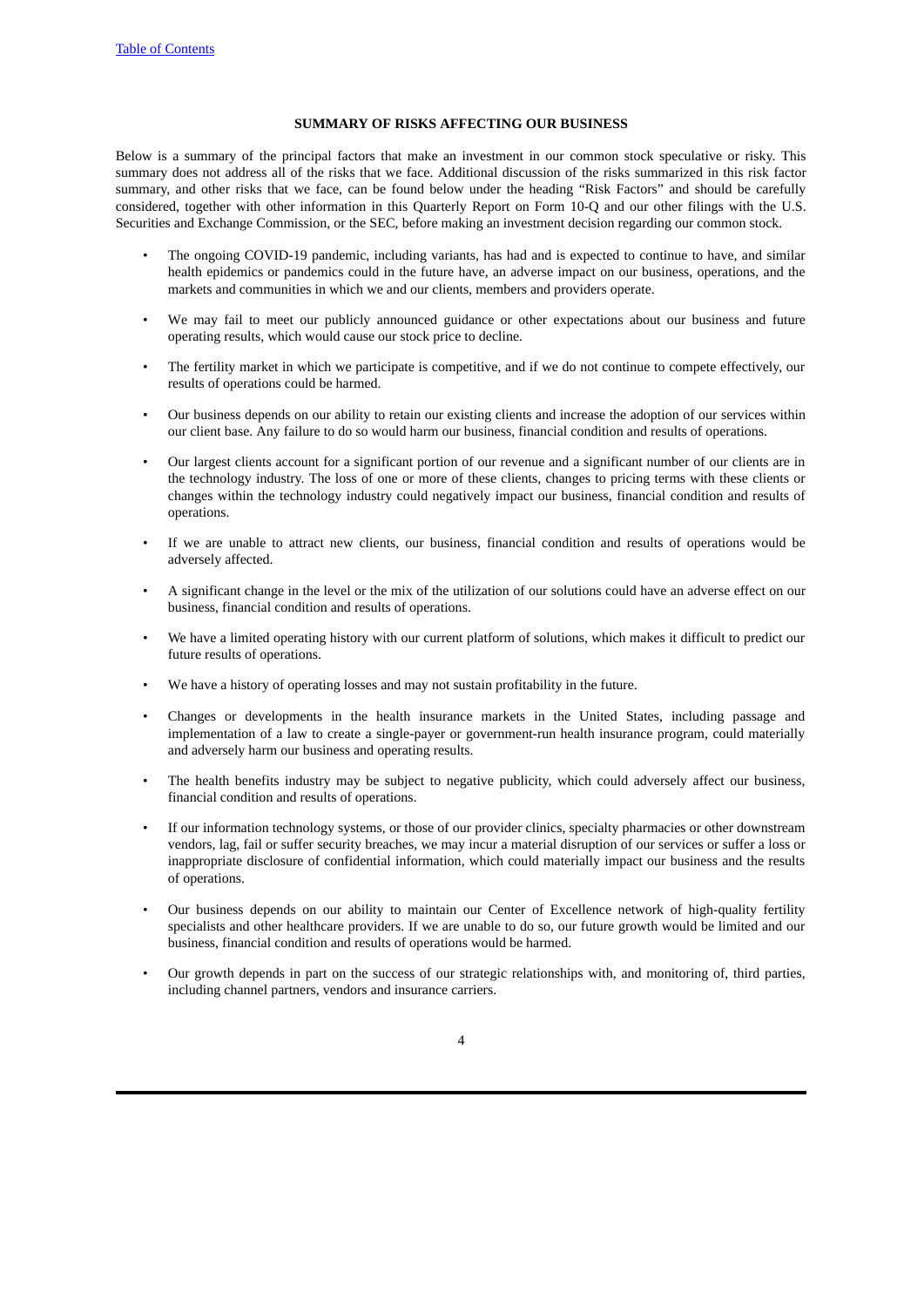- If we fail to maintain an efficient pharmacy distribution network or if there is a disruption to our network of specialty pharmacies, our business, financial condition and results of operations could suffer.
- We operate in a highly regulated industry and must comply with a significant number of complex and evolving legal and regulatory requirements.
- The healthcare regulatory and political framework is uncertain and evolving. Recent and future developments in the healthcare industry could have an adverse impact on our business, financial condition and results of operations.

#### **GENERAL**

Unless the context otherwise indicates, references in this Quarterly Report on Form 10-Q to the terms "Progyny," "the Company," "we," "our" and "us" refer to Progyny, Inc.

"Progyny®" and our other registered and common law trade names, trademarks and service marks are the property of Progyny, Inc. Other trade names, trademarks and service marks used in this Quarterly Report on Form 10-Q are the property of their respective owners. Solely for convenience, the trademarks and trade names in this Quarterly Report on Form 10-Q may be referred to without the ® and ™ symbols, but such references should not be construed as any indicator that their respective owners will not assert their rights thereto.

We announce material information to the public through filings with the SEC, our investor relations website at *investors.progyny.com*, press releases, public conference calls, and webcasts to achieve broad, non-exclusionary distribution of information. We therefore encourage investors and others interested in Progyny to review the information disclosed through such channels. Any updates to the list of disclosure channels through which we will announce information will be posted on the investor relations page on our website.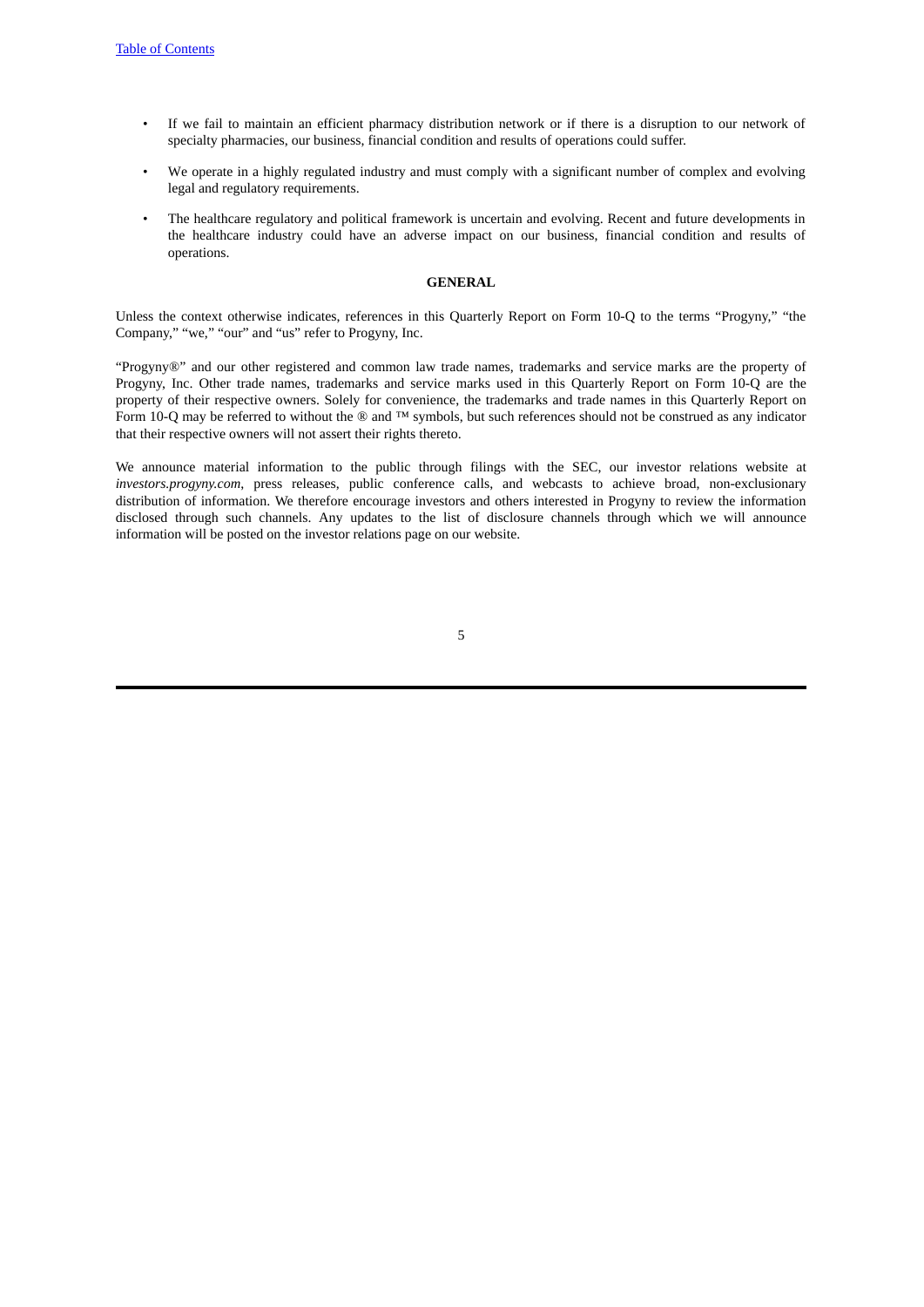#### **PART I – FINANCIAL INFORMATION**

## <span id="page-5-2"></span><span id="page-5-1"></span><span id="page-5-0"></span>**ITEM 1. FINANCIAL STATEMENTS**

## **PROGYNY, INC.**

## **Consolidated Balance Sheets** *(Unaudited) (in thousands, except share and per share amounts)*

|                                                                        | March 31,<br>2022 |         |    | December 31,<br>2021 |
|------------------------------------------------------------------------|-------------------|---------|----|----------------------|
| <b>ASSETS</b>                                                          |                   |         |    |                      |
| Current assets:                                                        |                   |         |    |                      |
| Cash and cash equivalents                                              | \$                | 38,821  | \$ | 91,413               |
| Marketable securities                                                  |                   | 66,855  |    | 28,005               |
| Accounts receivable, net of \$19,660 and \$17,379 of allowance at      |                   |         |    |                      |
| March 31, 2022 and December 31, 2021, respectively                     |                   | 198,120 |    | 134,557              |
| Prepaid expenses and other current assets                              |                   | 5,230   |    | 4,564                |
| <b>Total current assets</b>                                            |                   | 309,026 |    | 258,539              |
| Property and equipment, net                                            |                   | 5,827   |    | 5,027                |
| Operating lease right-of-use assets                                    |                   | 7,583   |    | 7,805                |
| Goodwill                                                               |                   | 11,880  |    | 11,880               |
| Intangible assets, net                                                 |                   | 473     |    | 599                  |
| Deferred tax assets                                                    |                   | 76,429  |    | 71,274               |
| Other noncurrent assets                                                |                   | 4,307   |    | 2,941                |
| <b>Total assets</b>                                                    | \$                | 415,525 | \$ | 358,065              |
| <b>LIABILITIES AND STOCKHOLDERS' EQUITY</b>                            |                   |         |    |                      |
| Current liabilities:                                                   |                   |         |    |                      |
| Accounts payable                                                       | \$                | 84,677  | \$ | 61,399               |
| Accrued expenses and other current liabilities                         |                   | 44,040  |    | 37,425               |
| <b>Total current liabilities</b>                                       |                   | 128,717 |    | 98,824               |
| Operating lease noncurrent liabilities                                 |                   | 7,189   |    | 7,419                |
| <b>Total liabilities</b>                                               |                   | 135,906 |    | 106,243              |
| Commitments and Contingencies (Note 7)                                 |                   |         |    |                      |
| <b>STOCKHOLDERS' EQUITY</b>                                            |                   |         |    |                      |
| Common stock, \$0.0001 par value; 1,000,000,000 shares authorized at   |                   |         |    |                      |
| March 31, 2022 and December 31, 2021; 91,741,481 and 91,088,781        |                   |         |    |                      |
| shares issued and outstanding at March 31, 2022 and December 31, 2021, |                   |         |    |                      |
| respectively                                                           |                   | 9       |    | 9                    |
| Additional paid-in capital                                             |                   | 278,083 |    | 255,339              |
| Treasury stock, at cost, \$0.0001 par value; 615,980 shares at         |                   |         |    |                      |
| March 31, 2022 and December 31, 2021                                   |                   | (1,009) |    | (1,009)              |
| Accumulated earnings (deficit)                                         |                   | 2,547   |    | (2, 424)             |
| Accumulated other comprehensive loss                                   |                   | (11)    |    | (93)                 |
| <b>Total stockholders' equity</b>                                      |                   | 279,619 |    | 251,822              |
| Total liabilities and stockholders' equity                             | \$                | 415,525 | \$ | 358,065              |

*The accompanying notes are an integral part of these unaudited consolidated financial statements.*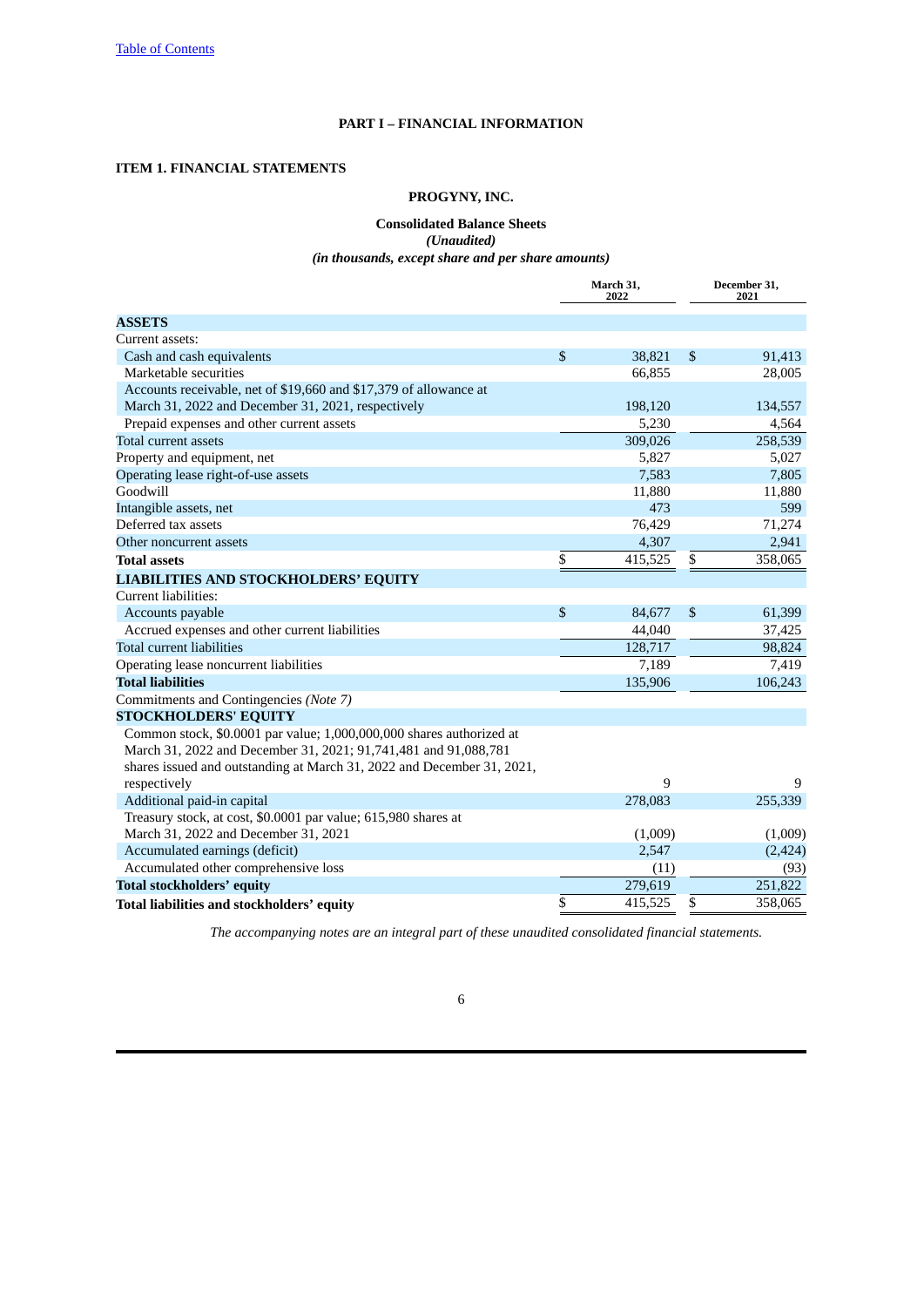## **PROGYNY, INC.**

## **Consolidated Statements of Operations** *(Unaudited) (in thousands, except share and per share amounts)*

<span id="page-6-0"></span>

|                                                                 | <b>Three Months Ended</b><br>March 31, |            |    |             |  |
|-----------------------------------------------------------------|----------------------------------------|------------|----|-------------|--|
|                                                                 |                                        | 2022       |    | 2021        |  |
| Revenue                                                         | $\mathbb{S}$                           | 172,217    | \$ | 122,133     |  |
| Cost of services                                                |                                        | 139,268    |    | 93,226      |  |
| Gross profit                                                    |                                        | 32,949     |    | 28,907      |  |
| Operating expenses:                                             |                                        |            |    |             |  |
| Sales and marketing                                             |                                        | 10,015     |    | 4,014       |  |
| General and administrative                                      |                                        | 22,992     |    | 13,086      |  |
| <b>Total operating expenses</b>                                 |                                        | 33,007     |    | 17,100      |  |
| Income (loss) from operations                                   |                                        | (58)       |    | 11,807      |  |
| Other income (expense):                                         |                                        |            |    |             |  |
| Other income (expense), net                                     |                                        | (96)       |    | 7           |  |
| Interest income (expense), net                                  |                                        | 12         |    | (18)        |  |
| Total other expense, net                                        |                                        | (84)       |    | (11)        |  |
| Income (loss) before income taxes                               |                                        | (142)      |    | 11,796      |  |
| Benefit for income taxes                                        |                                        | 5,113      |    | 3,370       |  |
| Net income                                                      | \$                                     | 4,971      | \$ | 15,166      |  |
| Net income per share:                                           |                                        |            |    |             |  |
| <b>Basic</b>                                                    | \$                                     | 0.05       | \$ | 0.17        |  |
| Diluted                                                         | \$                                     | 0.05       | \$ | 0.15        |  |
| Weighted-average shares used in computing net income per share: |                                        |            |    |             |  |
| <b>Basic</b>                                                    |                                        | 91,410,368 |    | 87,404,287  |  |
| <b>Diluted</b>                                                  |                                        | 99,935,735 |    | 100,106,497 |  |

*The accompanying notes are an integral part of these unaudited consolidated financial statements.*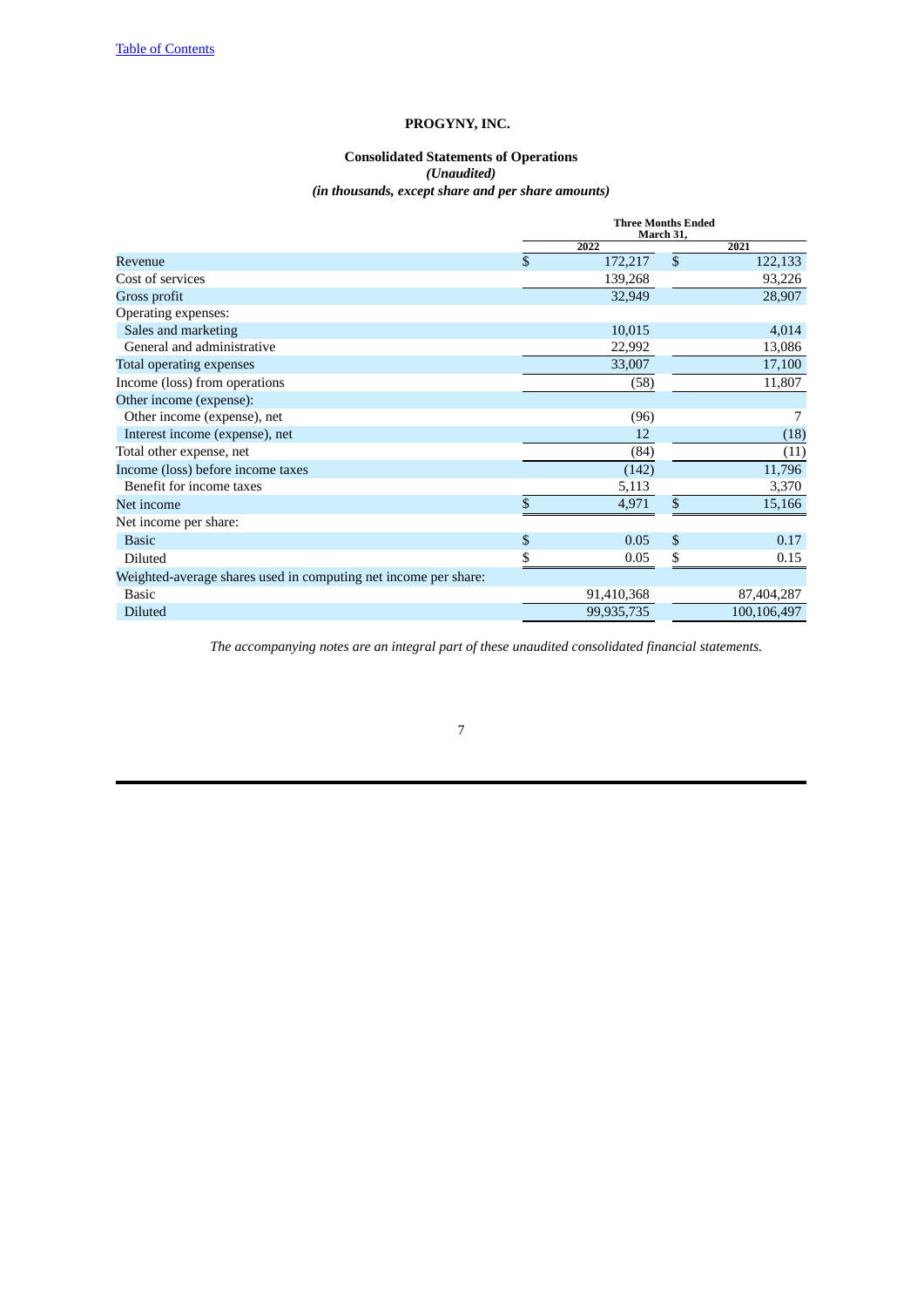## **PROGYNY, INC**

#### **Consolidated Statement of Comprehensive Income (Loss)** *(Unaudited) (in thousands)*

<span id="page-7-0"></span>

|                                                 | <b>Three Months Ended</b><br>March 31. |  |        |  |  |  |
|-------------------------------------------------|----------------------------------------|--|--------|--|--|--|
|                                                 | 2022                                   |  | 2021   |  |  |  |
| Net income                                      | 4.971                                  |  | 15,166 |  |  |  |
| Other comprehensive income (loss):              |                                        |  |        |  |  |  |
| Unrealized gain (loss) on marketable securities | 82                                     |  | (51)   |  |  |  |
| Total other comprehensive income (loss)         | 82                                     |  | (51)   |  |  |  |
| Total comprehensive income                      | 5,053                                  |  | 15,115 |  |  |  |

*The accompanying notes are an integral part of these unaudited consolidated financial statements.*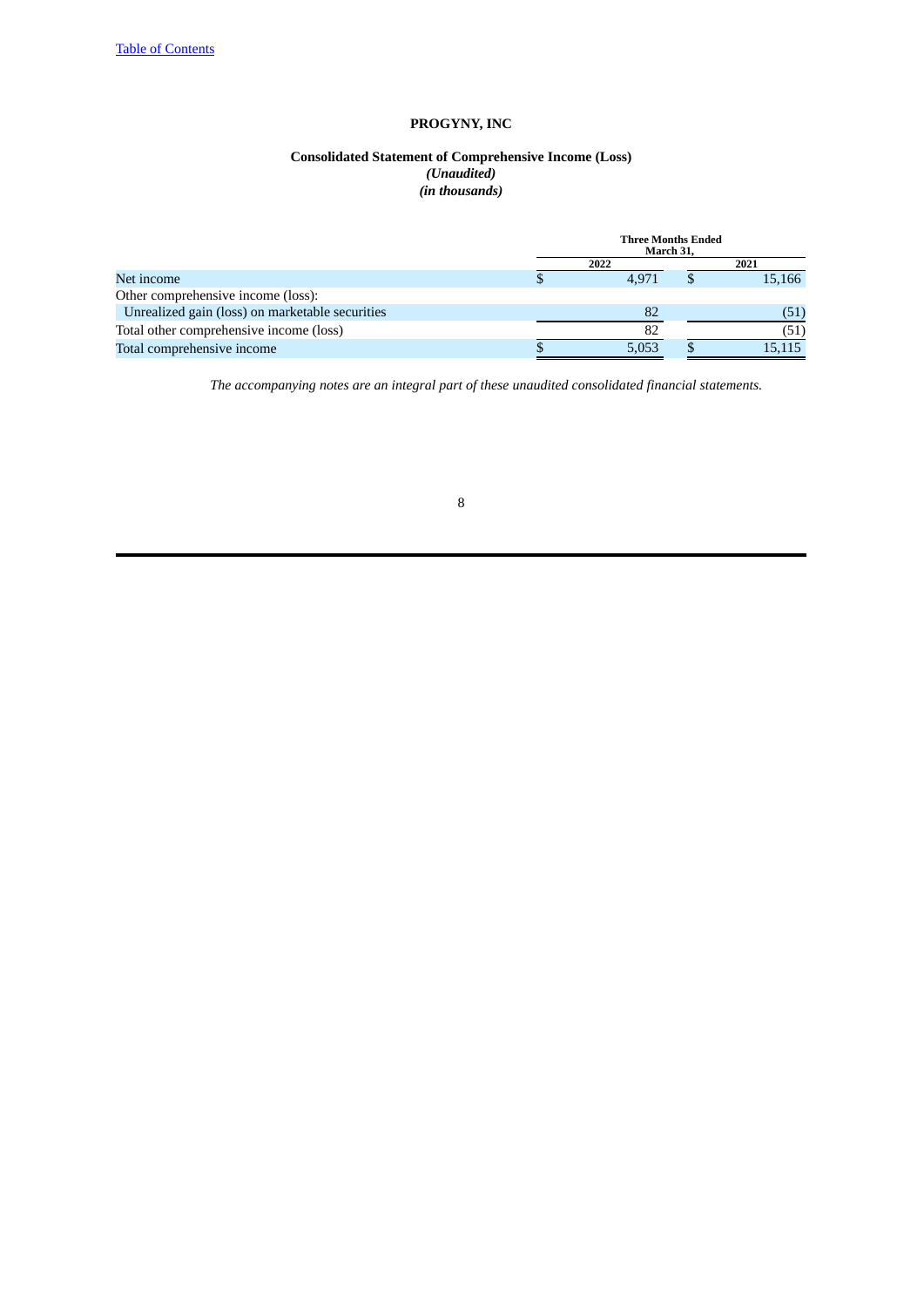#### **PROGYNY, INC. Consolidated Statements of Changes in Stockholders' Equity** *(Unaudited) (in thousands, except share amounts)*

<span id="page-8-0"></span>

|                                                               | <b>Common Stock</b> |      |        | Treasury |              |  | <b>Additional</b><br>Paid in |    | Accumulated<br>Earnings |               | Other<br>Comprehensive |           |
|---------------------------------------------------------------|---------------------|------|--------|----------|--------------|--|------------------------------|----|-------------------------|---------------|------------------------|-----------|
|                                                               | Shares              |      | Amount | Stock    |              |  | Capital                      |    | (Deficit)               | Income (Loss) |                        | Total     |
|                                                               |                     |      |        |          |              |  |                              |    |                         |               |                        |           |
| For the three months ended March 31, 2022:                    | 91,088,781          |      |        |          | $(1,009)$ \$ |  | 255,339                      |    |                         |               |                        | \$251,822 |
| Balance at December 31, 2021                                  |                     | -S   | 9      | \$       |              |  |                              | \$ | $(2,424)$ \$            |               | (93)                   |           |
| Issuance of employee equity awards, net of shares<br>withheld | 652,700             |      |        |          |              |  | (1,959)                      |    |                         |               |                        | (1,959)   |
| Stock-based compensation                                      |                     |      |        |          |              |  | 24,703                       |    |                         |               |                        | 24,703    |
| Other comprehensive income                                    |                     |      |        |          |              |  |                              |    |                         |               | 82                     | 82        |
| Net income                                                    |                     |      |        |          |              |  |                              |    | 4,971                   |               |                        | 4,971     |
| <b>Balance at March 31, 2022</b>                              | 91,741,481          |      | 9      |          | (1,009)      |  | 278,083                      |    | 2,547                   |               | (11)                   | \$279,619 |
|                                                               |                     |      |        |          |              |  |                              |    |                         |               |                        |           |
| For the three months ended March 31, 2021:                    |                     |      |        |          |              |  |                              |    |                         |               |                        |           |
| Balance at December 31, 2020                                  | 87,054,329          | - \$ | 9      | \$       | $(1,009)$ \$ |  | 236,139                      | \$ | $(68, 193)$ \$          |               |                        | \$166,947 |
| Issuance of employee equity awards, net of shares             |                     |      |        |          |              |  |                              |    |                         |               |                        |           |
| withheld                                                      | 677,973             |      |        |          |              |  | (2, 478)                     |    |                         |               |                        | (2, 478)  |
| Stock-based compensation                                      |                     |      |        |          |              |  | 5,034                        |    |                         |               |                        | 5,034     |
| Other comprehensive loss                                      |                     |      |        |          |              |  |                              |    |                         |               | (51)                   | (51)      |
| Net income                                                    |                     |      |        |          |              |  |                              |    | 15,166                  |               |                        | 15,166    |
| <b>Balance at March 31, 2021</b>                              | 87,732,302          |      | 9      |          | (1,009)      |  | 238,695                      |    | (53,027)                |               | (50)                   | \$184,618 |

*The accompanying notes are an integral part of these unaudited consolidated financial statements.*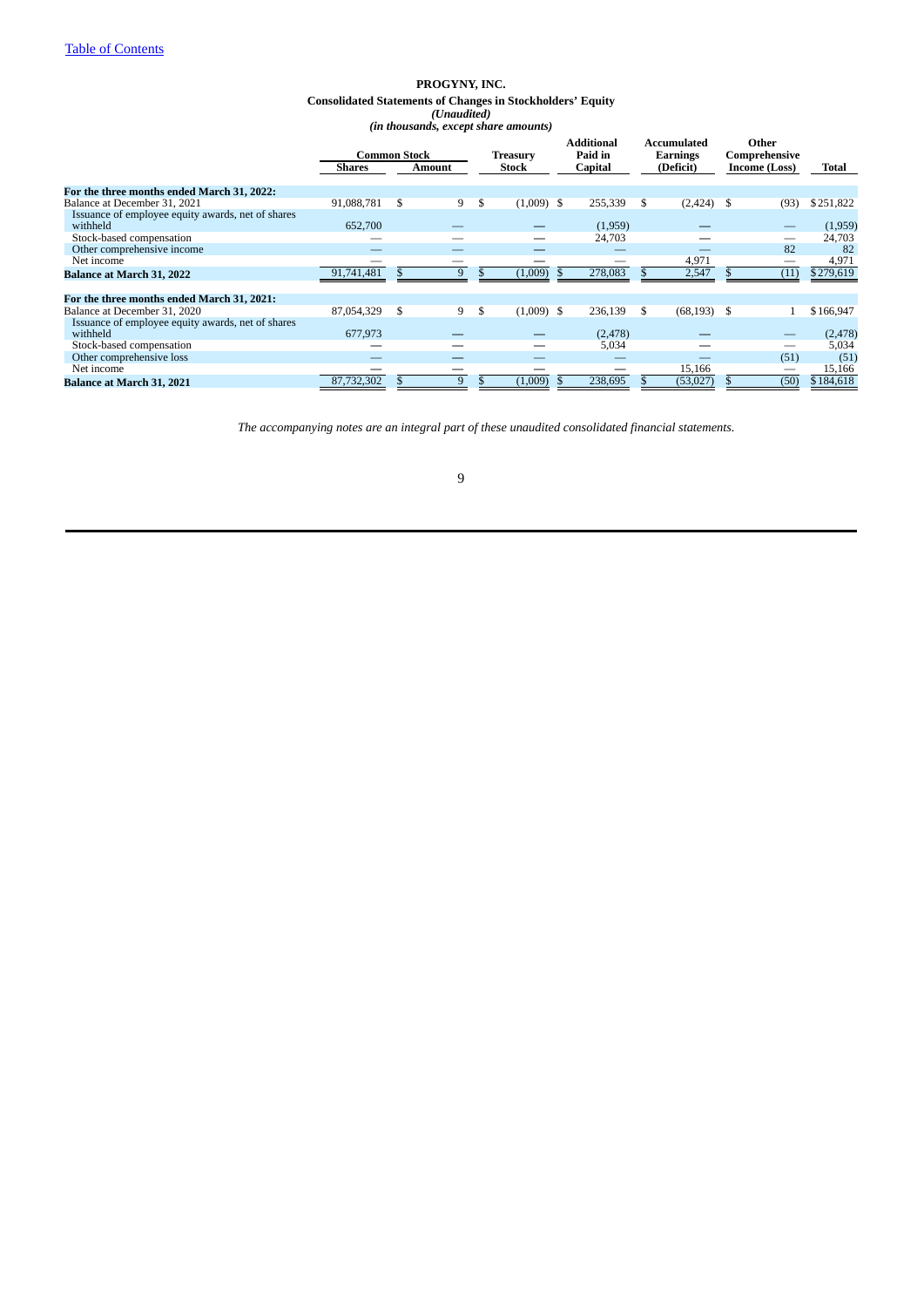#### **PROGYNY, INC. Consolidated Statements of Cash Flows** *(Unaudited) (in thousands)*

<span id="page-9-0"></span>

|                                                                                               | <b>Three Months Ended</b><br>March 31, |           |    |           |
|-----------------------------------------------------------------------------------------------|----------------------------------------|-----------|----|-----------|
|                                                                                               |                                        | 2022      |    | 2021      |
| <b>OPERATING ACTIVITIES</b>                                                                   |                                        |           |    |           |
| Net income                                                                                    | \$                                     | 4,971     | \$ | 15,166    |
| Adjustments to reconcile net income to net cash (used in) provided by operating activities:   |                                        |           |    |           |
| Deferred tax benefit                                                                          |                                        | (5, 155)  |    | (3,370)   |
| Non-cash interest expense                                                                     |                                        |           |    | 19        |
| Depreciation and amortization                                                                 |                                        | 364       |    | 422       |
| Stock-based compensation expense                                                              |                                        | 24,500    |    | 5.034     |
| Bad debt expense                                                                              |                                        | 2,281     |    | 2,518     |
| Changes in operating assets and liabilities:                                                  |                                        |           |    |           |
| Accounts receivable                                                                           |                                        | (65, 845) |    | (43,520)  |
| Prepaid expenses and other current assets                                                     |                                        | (664)     |    | 1,046     |
| Accounts payable                                                                              |                                        | 23,171    |    | 13,797    |
| Accrued expenses and other current liabilities                                                |                                        | 6.489     |    | 9,413     |
| Other noncurrent assets and liabilities                                                       |                                        | (1, 374)  |    | 7         |
| Net cash (used in) provided by operating activities                                           |                                        | (11, 262) |    | 532       |
| <b>INVESTING ACTIVITIES</b>                                                                   |                                        |           |    |           |
| Purchase of property and equipment, net                                                       |                                        | (790)     |    | (369)     |
| Purchase of marketable securities                                                             |                                        | (59, 867) |    | (62, 146) |
| Sale of marketable securities                                                                 |                                        | 21,099    |    | 23,995    |
| Net cash used in investing activities                                                         |                                        | (39, 558) |    | (38, 520) |
| <b>FINANCING ACTIVITIES</b>                                                                   |                                        |           |    |           |
| Proceeds from exercise of stock options                                                       |                                        | 830       |    | 539       |
| Payment of employee taxes related to equity awards                                            |                                        | (2,988)   |    | (3,523)   |
| Proceeds from contributions to employee stock purchase plan                                   |                                        | 386       |    | 487       |
| Net cash used in financing activities                                                         |                                        | (1,772)   |    | (2, 497)  |
| Net decrease in cash and cash equivalents                                                     |                                        | (52, 592) |    | (40, 485) |
| Cash and cash equivalents, beginning of period                                                |                                        | 91,413    |    | 70,305    |
| Cash and cash equivalents, end of period                                                      | \$                                     | 38,821    | \$ | 29,820    |
|                                                                                               |                                        |           |    |           |
| <b>SUPPLEMENTAL DISCLOSURE OF CASH FLOW INFORMATION</b>                                       |                                        |           |    |           |
| Cash paid for income taxes, net of refunds received                                           | \$                                     | 5         | \$ |           |
| SUPPLEMENTAL DISCLOSURE OF NON-CASH INVESTING AND FINANCING<br><b>ACTIVITIES</b>              |                                        |           |    |           |
| Additions of property and equipment, net included in accounts payable and accrued<br>expenses | \$                                     | 251       | \$ | 20        |

*The accompanying notes are an integral part of these unaudited consolidated financial statements.*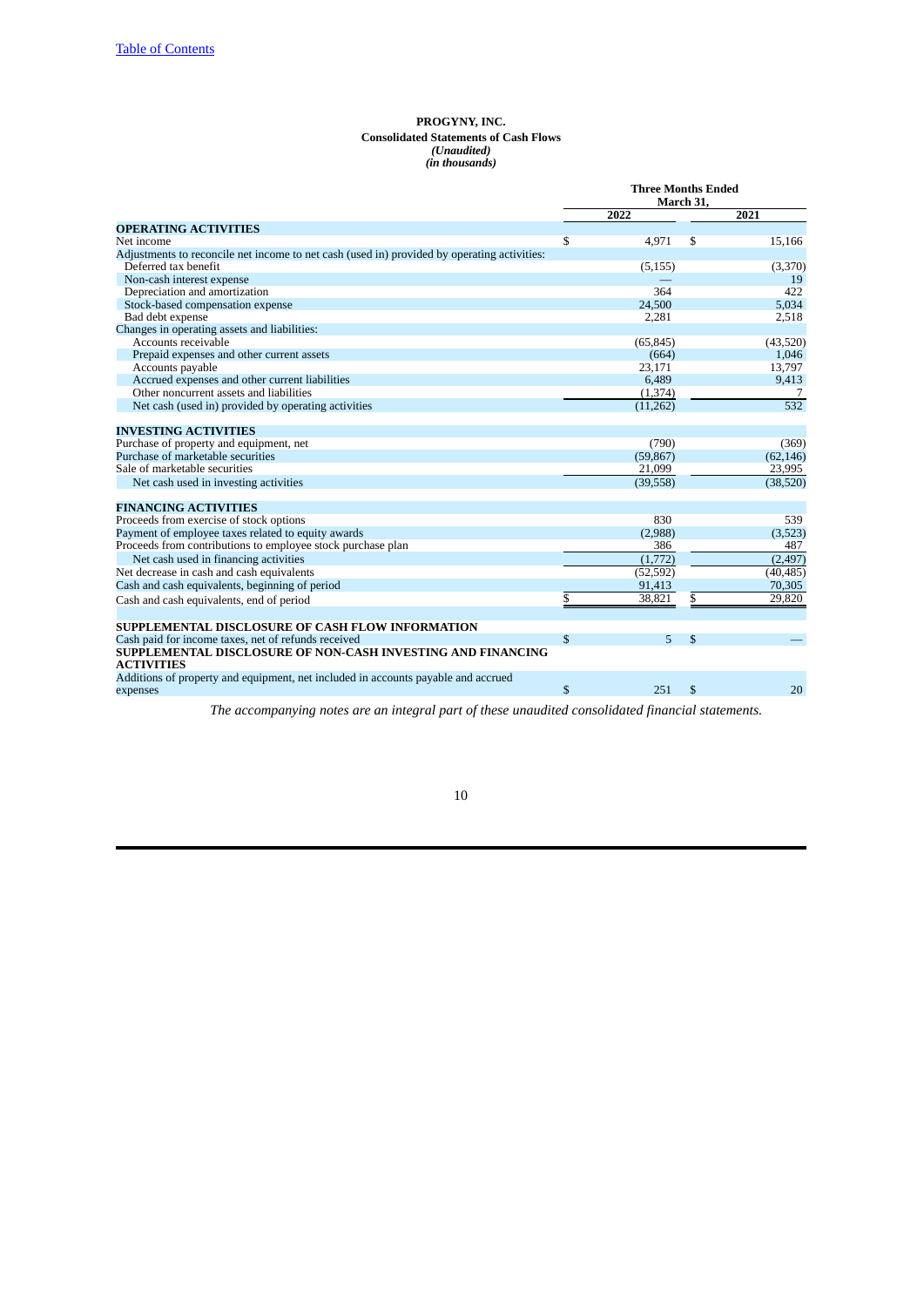#### **PROGYNY, INC. NOTES TO CONSOLIDATED FINANCIAL STATEMENTS** *(Unaudited)*

#### <span id="page-10-0"></span>**1. Business and Basis of Presentation**

#### *Description of Business*

Progyny, Inc. (together with its subsidiaries referred to as "Progyny" or the "Company") was incorporated in the state of Delaware on April 3, 2008, and maintains its corporate headquarters in New York, NY.

Progyny is a provider of a fertility benefits solution and pharmacy benefits solution and operates and manages in one operating segment. The fertility benefits solution consists of a significant service that integrates: (1) the treatment services ("Smart Cycles") that the Company has designed, (2) access to the Progyny network of high-quality fertility specialists that perform the Smart Cycle treatments and (3) active management of the selective network of high-quality provider clinics, real-time member eligibility and treatment authorization, member-facing digital tools and detailed quarterly reporting supported by the Company's dedicated account management teams, and end to end comprehensive concierge member support provided by Progyny's in-house staff of Patient Care Advocates ("PCAs") (collectively, the "care management services").

The Company enhanced its fertility benefits solution with the launch of Progyny Rx, its pharmacy benefits solution, effective January 1, 2018. As part of this solution, the Company provides formulary plan design, simplified authorization, assistance with prescription fulfillment, and timely delivery of the medications by the Company's network of specialty pharmacies, as well as medication administration training, pharmacy support services, and continuing PCA support. As a pharmacy benefits solution provider, Progyny manages the dispensing of pharmaceuticals through the Company's specialty pharmacy contracts. The pharmacy benefits solution is only available as an add-on service to its fertility benefits solution.

#### *Basis of Presentation*

The accompanying interim unaudited consolidated financial statements include the accounts of Progyny, Inc. and its wholly owned subsidiaries. The interim unaudited consolidated financial statements have been prepared in accordance with accounting principles generally accepted in the United States of America ("U.S. GAAP") and pursuant to the rules and regulations of the Securities and Exchange Commission ("SEC") applicable to interim financial reporting. These interim consolidated financial statements have been prepared on a basis consistent with the annual consolidated financial statements and, in the opinion of management, include all adjustments necessary to fairly state our financial position as of March 31, 2022, the results of our operations for the three months ended March 31, 2022 and 2021 and the results of our cash flows for the three months ended March 31, 2022 and 2021. Therefore, these unaudited consolidated financial statements should be read in conjunction with the audited consolidated financial statements and related footnotes included in the Company's Annual Report on Form 10-K for the year ended December 31, 2021, filed with the SEC on March 1, 2022 (the "Annual Report on Form 10-K").

The results for the three months ended March 31, 2022 are not necessarily indicative of the operating results expected for the year ending December 31, 2022 or any other future period. Additionally, there are many uncertainties regarding the ongoing coronavirus ("COVID-19") pandemic, including variants, and the Company is closely monitoring the impact of the pandemic on all aspects of its business, including how it has impacted and may continue to impact its customers and members, its provider network, specialty pharmacy partners, employees, suppliers, vendors, and other business partners. The full extent to which the COVID-19 pandemic will directly or indirectly impact the Company's business, future results of operations and financial condition will depend on future developments that are highly uncertain and cannot be accurately predicted, including new information that may emerge concerning COVID-19 and variants, the actions taken to contain it or treat its impact, vaccine roll-out efforts and impact, including vaccine hesitancy, breakthrough cases and the economic impact on local, regional and national markets. The overall disruption of the healthcare and fertility markets and the other risks and uncertainties associated with the pandemic could have a material adverse effect on the Company's business, financial condition, results of operations and growth prospects. The Company will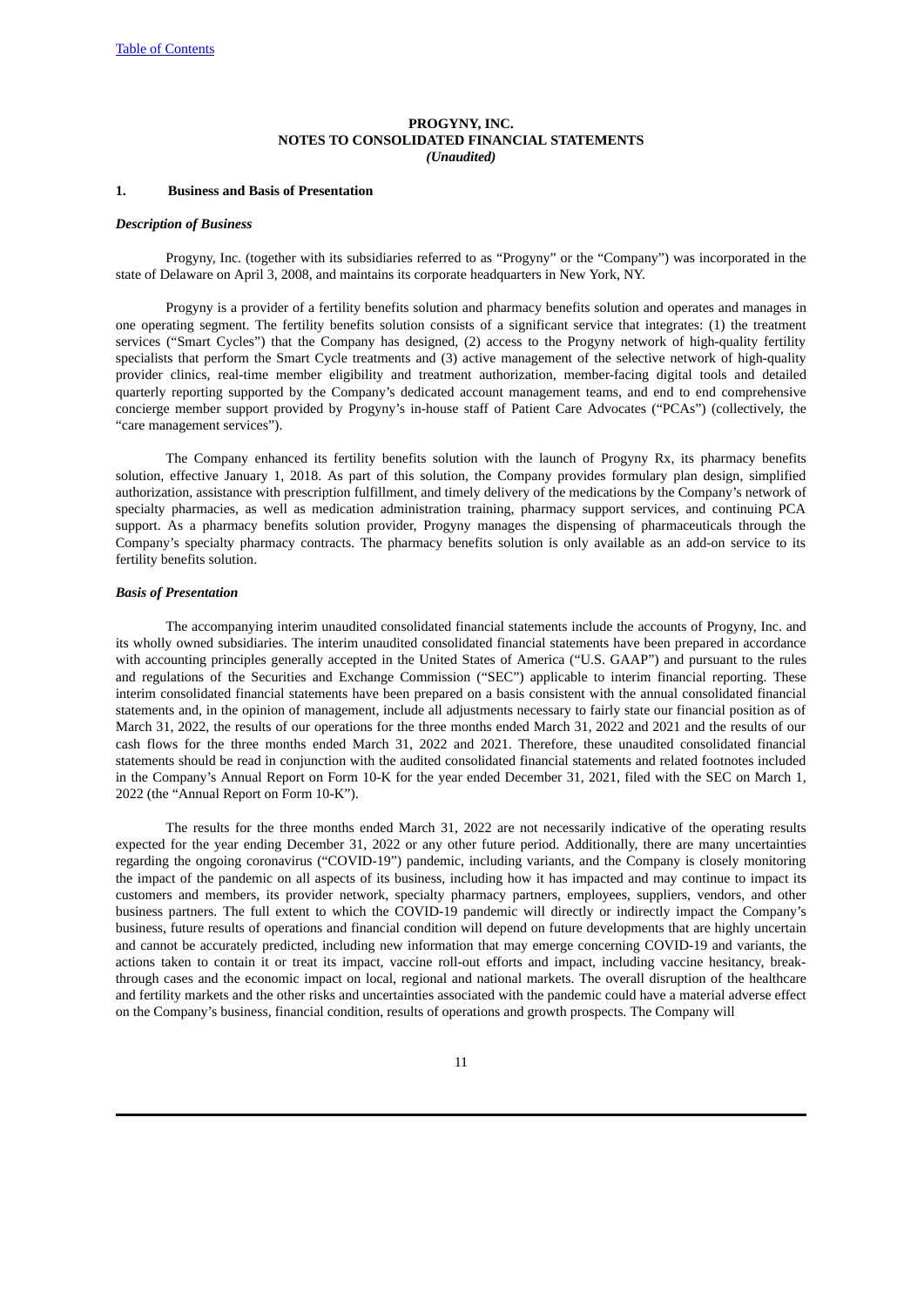continue to assess the evolving impact of the COVID-19 pandemic and will make adjustments to its operations as necessary.

#### *Use of Estimates*

The preparation of consolidated financial statements in conformity with U.S. GAAP generally requires management to make estimates and assumptions that affect the reported amount of certain assets, liabilities, revenue, and expenses, and the related disclosure of contingent assets and liabilities. Such estimates include, but are not limited to, the determination of accrued receivables related to revenue recognition, accrued claims payable, allowance for doubtful accounts, stock-based compensation expense, lease liabilities, and accounting for income taxes. Management bases its estimates on historical experience and on various other assumptions that are believed to be reasonable under the circumstances, the results of which form the basis for making judgments about the carrying value of assets and liabilities that are not readily apparent from other sources. Actual results may differ from these estimates under different assumptions or conditions.

#### **2. Significant Accounting Policies**

There have been no material changes in the Company's significant accounting policies as compared to the significant accounting policies described in Note 2 of the Company's Annual Report on Form 10-K.

#### *Revenue Recognition*

Revenue is recognized when control of the promised goods or services is transferred to clients in an amount that reflects the consideration the Company expects to be entitled to in exchange for those goods or services.

The Company applies the following five-step model to recognize revenue from contracts with clients:

- Identification of the contract, or contracts, with a client;
- Identification of the performance obligations in the contract;
- Determination of the transaction price;
- Allocation of the transaction price to the performance obligations in the contract; and
- Recognition of revenue when, or as, a performance obligation is satisfied.

Progyny's contracts typically have a stated term of three years and include contractual termination options after the first year, allowing the client to terminate the contract with 30 to 90 days' notice.

#### *Fertility Benefits Solution Revenue*

Progyny primarily generates revenue through its fertility benefits solution, in which Progyny provides self-insured enterprise entities ("clients") and their employees and partners (together, "members") with fertility benefits. As part of the fertility benefits solution, Progyny provides access to effective and cost-efficient fertility treatments, referred to as Smart Cycles, as well as other related services. Smart Cycles are proprietary treatment bundles that include certain medical services available to members through Progyny's proprietary, credentialed network of provider clinics. In addition to access to Progyny's Smart Cycle treatment bundles and access to Progyny's network of provider clinics, the fertility benefits solution includes other comprehensive services, which Progyny refers to as care management services, such as active management of the provider clinic network, real-time member eligibility and treatment authorization, member-facing digital tools throughout the Smart Cycle and detailed quarterly reporting all supported by client facing account management and end-to-end comprehensive member support provided by Progyny's in house staff of PCAs.

The promises within Progyny's fertility benefits contract with a client represent a single performance obligation because Progyny provides a significant service of integrating the Progyny designed Smart Cycles and access to the fertility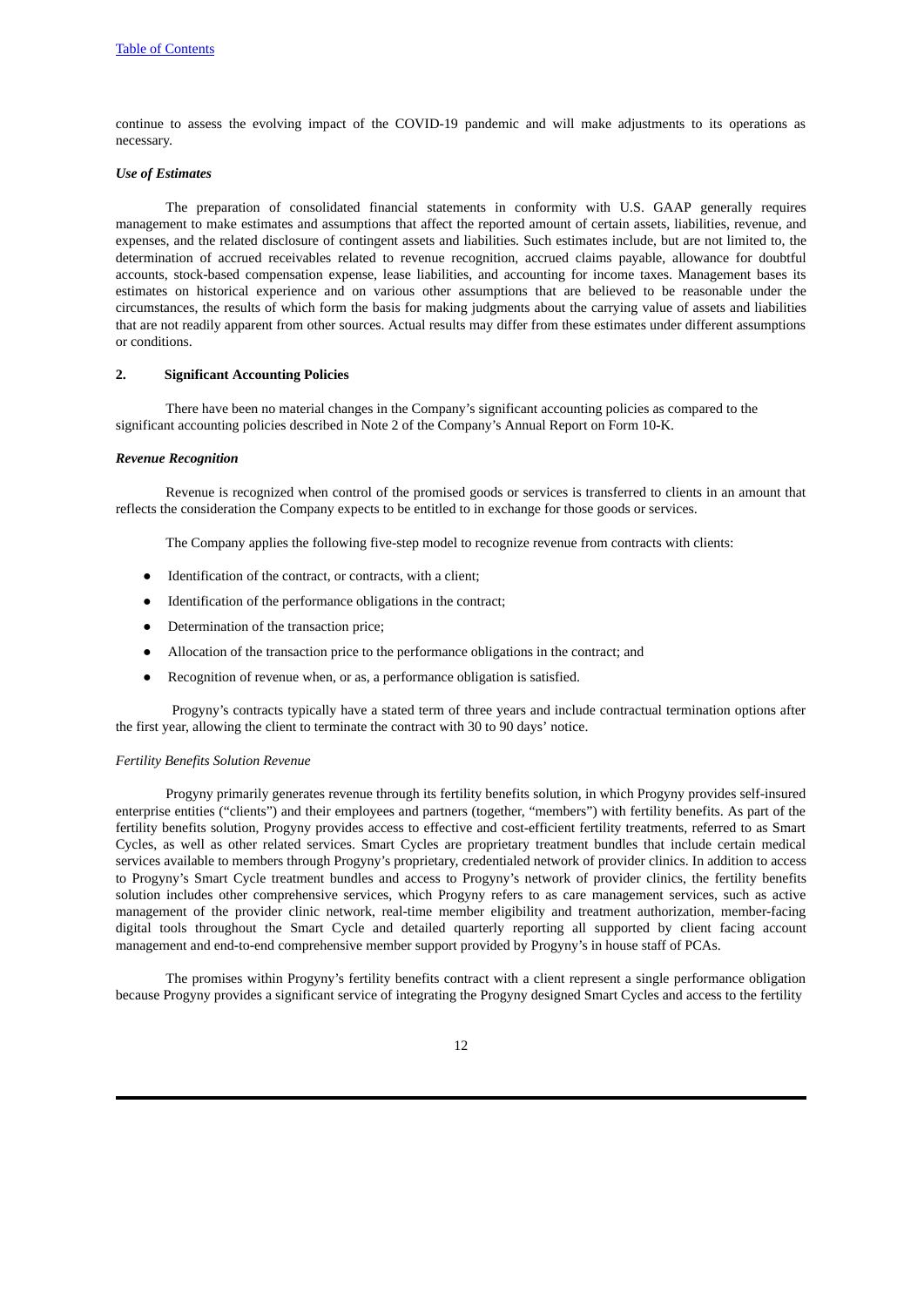treatment services provided by provider clinics with the other comprehensive services into the combined fertility benefits solution that the client contracted to receive. Progyny's fertility benefits solution is a stand-ready obligation that is satisfied over the contract term.

Progyny's contracts include the following sources of consideration, which are all variable: a per employee per month ("PEPM") administration fee (in most, but not all contracts) and a fixed rate per Smart Cycle. The PEPM administration fee is allocated between the fertility benefits solution and the pharmacy benefits solution based on standalone selling price, estimated using an expected cost-plus margin method. The Company allocates the variable consideration related to the fixed rate per Smart Cycle to the distinct period during which the related services were performed as those fees relate specifically to the Company's efforts to provide its fertility benefits solution to its clients in the period and represents the consideration the Company is entitled to for the fertility benefits services provided. As a result, the fixed rate per Smart Cycle is included in the transaction price and recognized in the period in which the Smart Cycle is provided to the member.

Progyny's contracts also include potential service level agreement refunds related to outcome-based service metrics. These service level refunds, which are determined based on results of a full plan year, if met, are based on a percentage of the PEPM fee paid by clients. The Company estimates the variable consideration related to the total PEPM administration fee, less estimated refunds related to service level agreements, and recognizes the amounts allocated to the fertility benefits solution ratably over the contract term. Progyny's estimates of service level agreement refunds, have not historically resulted in significant adjustments to the transaction price.

Clients are typically invoiced on a monthly basis for the PEPM administration fee. Progyny invoices its clients and members for their respective portions of the fixed rate per Smart Cycle bundle when all treatment services within a Smart Cycle are completed by the provider clinic. Once an invoice is issued, payment terms are typically between 30 to 60 days.

The Company assesses whether it is the principal or the agent for each arrangement with a client, since fertility treatment services are provided by a third party—the provider clinics. The Company is the principal in its arrangements with clients and therefore presents revenue gross of the amounts paid to the provider clinics because Progyny controls the specified service (the fertility benefits solution) before it is transferred to the client. Progyny integrates the fertility treatment services provided by the provider clinics into the overall fertility benefits solution that the client contracted to receive. In addition, Progyny defines the scope of the potential services to be performed by the provider clinics and monitors the performance of the provider clinics. Furthermore, Progyny is primarily responsible for fulfilling the promise to the client and has discretion in setting the pricing, as Progyny separately negotiates agreements with the provider clinics, which establish pricing for each treatment service. Pricing of services from provider clinics is independent from the fees charged to clients.

#### *Pharmacy Benefits Solution Revenue*

For clients that have the fertility benefits solution, Progyny offers, as an add-on, its pharmacy benefits solution, which is a separate, fully integrated pharmacy benefit. As part of the pharmacy benefits solution, Progyny provides care management services, which include Progyny's formulary plan design, prescription fulfillment, simplified authorization and timely delivery of the medications used during treatment through Progyny's network of specialty pharmacies, and clinical services consisting of member assessments, UnPack It calls, telephone support, online education, medication administration training, pharmacy support services and continuing PCA support.

The pharmacy-related promises represent a single performance obligation because Progyny provides a significant service of integrating the formulary plan design, prescription fulfillment, clinical services and PCA support into the combined pharmacy benefits solution that the client contracted to receive. The pharmacy benefits solution is a stand-ready obligation that is satisfied over the contract term.

Progyny's contracts include the following sources of consideration, all of which are variable: a PEPM administration fee (in most, but not all contracts) and a fixed fee per fertility drug. As described above, the PEPM administration fee, less estimated refunds related to service level agreements, is allocated to the pharmacy benefits solution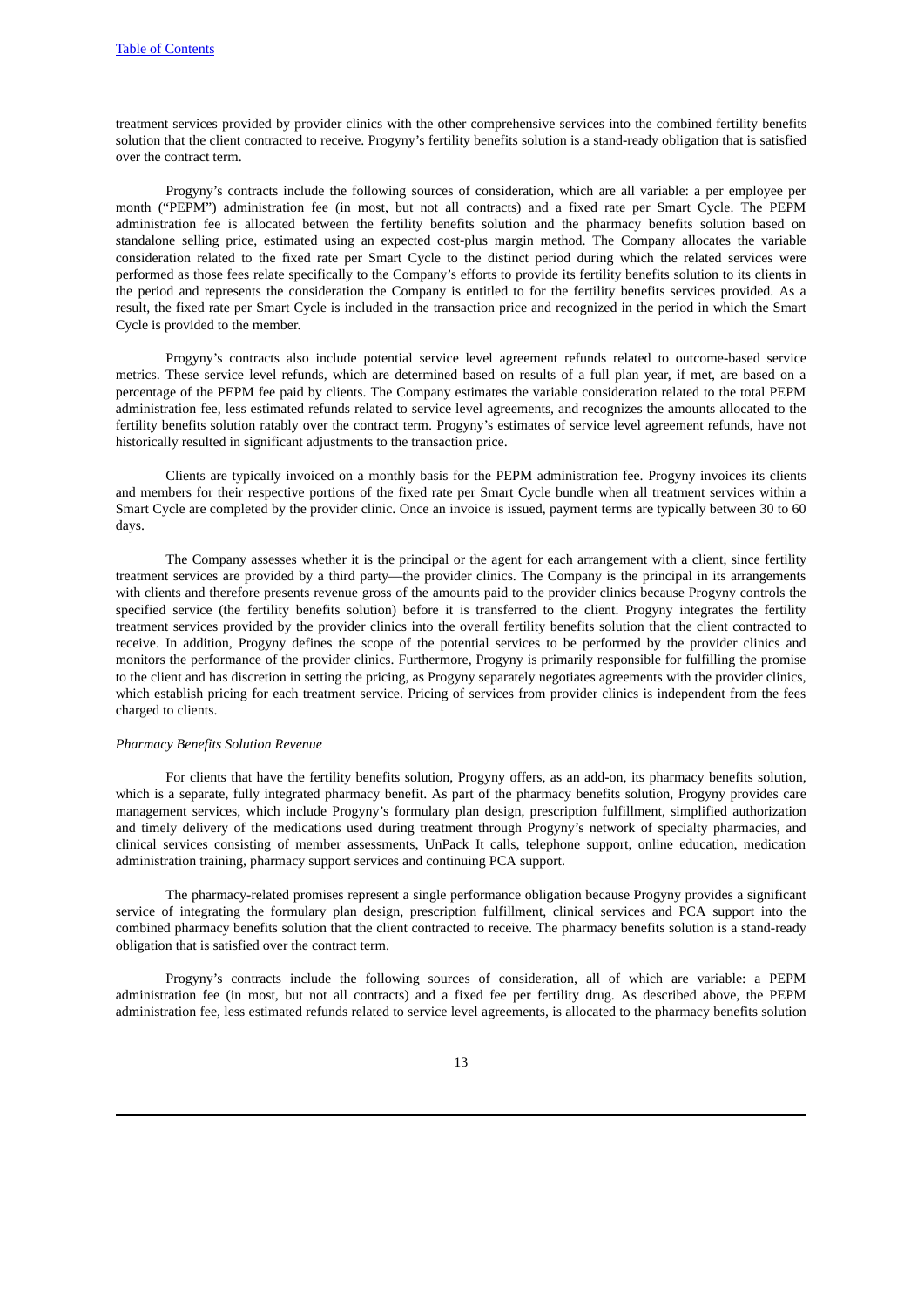and recognized ratably over the contract term. The Company allocates the variable consideration related to the fixed fee per fertility drug to the distinct period during which the related services were performed, as those fees relate specifically to the Company's efforts to provide its pharmacy benefits solution to clients in the period and represents the consideration the Company is entitled to for the pharmacy benefit services provided. As a result, the fixed fee per fertility drug is included in the transaction price and recognized in the period in which the Company is entitled to consideration from a client, which is when a prescription is filled and delivered to the members.

As stated above, clients are invoiced on a monthly basis for the PEPM administration fee. Progyny invoices the client and the member for their respective portions of the fixed fee per fertility drug, when the prescription services are completed by the specialty pharmacies. Once an invoice is issued, payment terms are typically between 30 to 60 days.

The Company assesses whether it is the principal or the agent for each arrangement with a client, as prescription fulfillment and clinical services are provided by a third party—the specialty pharmacies. The Company is the principal in its arrangements with clients, and therefore presents revenue gross of the amounts paid to the specialty pharmacies. Progyny controls the specified service (the pharmacy benefits solution) before it is transferred to the client. Progyny integrates the prescription fulfillment and clinical services provided by the pharmacies and PCAs into the overall pharmacy benefits solution that the client contracted to receive. In addition, Progyny defines the scope of the potential services to be performed by the specialty pharmacies and monitors the performance of the specialty pharmacies. Furthermore, Progyny is primarily responsible for fulfilling the promise to the client and has discretion in setting the pricing, as Progyny separately negotiates agreements with pharmacies, which establish pricing for each drug. Pricing of fertility drugs is independent from the fees charged to clients.

The Company does not disclose the transaction price allocated to remaining performance obligations because all of the transaction price is variable and is allocated to the distinct periods to which the services relate, as discussed above. The remaining contract term is typically less than one year, due to the client's contractual termination options.

There were no material contract asset or contract liability balances as of March 31, 2022 or December 31, 2021.

#### *Accrued Receivables and Accrued Claims Payable*

Accrued receivables are estimated based on historical experience for those fertility benefits services provided but for which a claim has not been received from the provider clinic at the end of the reporting period, which includes assumptions regarding the lag between authorization date and service date as well as estimates for changes and cancellations of services. At the same time, cost of services and accrued claims payables are estimated based on the amount to be paid to the provider clinic and expected gross margin on fertility benefits services. Estimates are adjusted to actual at the time of billing. Adjustments to original estimates have not been material.

As of March 31, 2022 and December 31, 2021, accrued receivables were \$54.0 million and \$30.2 million, respectively. Accrued receivables are included within accounts receivable in the consolidated balance sheet.

Accrued claims payable of \$34.0 million and \$20.0 million as of March 31, 2022 and December 31, 2021, respectively, are included within accrued expenses and other current liabilities in the consolidated balance sheet. Claims payable are generally paid within 30 days based on contractual terms.

As of March 31, 2022 and December 31, 2021, unbilled receivables, which represent claims received and approved but unbilled at the end of the reporting period, were \$31.3 million and \$23.7 million, respectively. Unbilled receivables are typically billed to clients within 30 days of the approved claim based on the contractual billing schedule agreed upon with the client. Unbilled receivables are included in accounts receivable in the consolidated balance sheet.

#### *Accounts Receivable and Allowance for Doubtful Accounts*

The accounts receivable balance primarily includes amounts due from clients and members. The Company estimates the allowance for doubtful accounts based on the lifetime expected credit losses for the client and member receivable pools, respectively. Under this current expected credit losses model, the Company determines the allowance for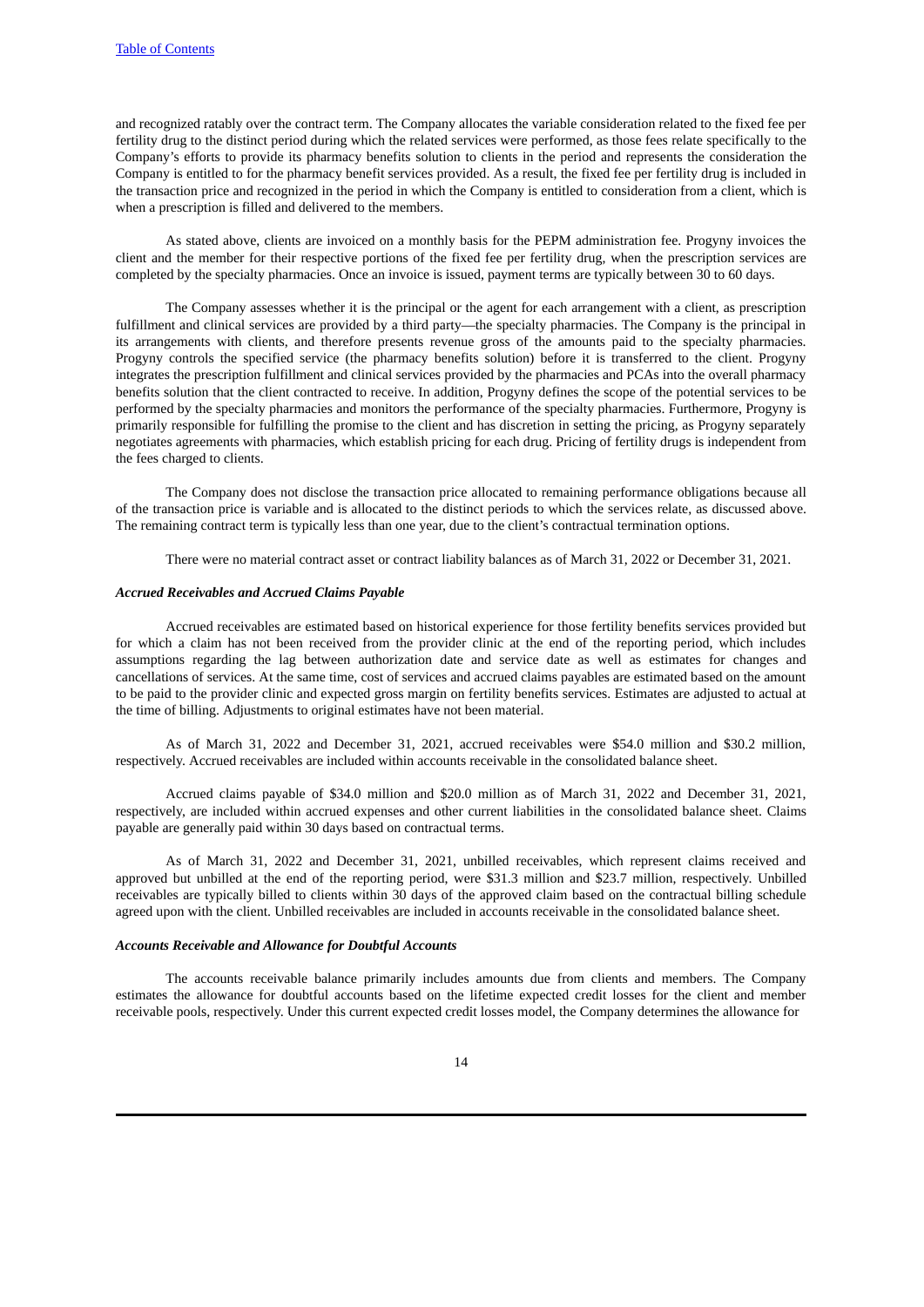doubtful accounts based on factors such as the age of the receivable balance, historical experience, current economic conditions, and reasonable and supportable forecasts of future economic conditions. An allowance for credit losses is applied at the time the asset is recognized. Expected credit losses are recorded as general and administrative expenses on the consolidated statements of operations. The following table provides a summary of the activity in this allowance (in thousands):

|                                   | <b>Balance</b> at      | Charged                  |            | Balance             |
|-----------------------------------|------------------------|--------------------------|------------|---------------------|
| Three Months Ended March 31, 2022 | Beginning<br>of Period | to Costs<br>and Expenses | Write-offs | at End<br>of Period |
| Allowance for doubtful accounts   | 17.379                 | 2.281                    |            | 19.660              |

#### *Cost of Services*

#### *Fertility Benefits Services*

Fertility benefits services costs include: (1) fees paid to provider clinics within the Company's network, labs and anesthesiologists; (2) costs incurred (including salaries, bonuses, benefits, stock-based compensation expense, other related costs, and an allocation of our general overhead, depreciation and amortization) for those employees associated with care management service functions: Provider Account Management, PCA, Provider Relations and Claims Processing teams; and (3) related information technology support costs. Contracts with provider clinics are typically for a term of one to two years.

#### *Pharmacy Benefits Services*

Pharmacy benefits services costs include: (1) the fees for prescription drugs dispensed and clinical services provided during the reporting period by specialty pharmacy partners; (2) costs incurred (including salaries, bonuses, benefits, stock-based compensation expense, other related costs, and an allocation of our general overhead, depreciation and amortization) for those employees associated with care management service functions: PCA, Provider Relations and Claims Processing teams; and (3) related information technology support costs. Contracts with the specialty pharmacies are typically for a term of one year.

In the specialty pharmacy contracts, the contractual fees of prescription drugs sold includes the cost of the prescription drugs purchased and shipped to members by the Company's specialty mail service dispensing pharmacies, net of any volume-related or other discounts.

#### *Vendor rebates*

The Company receives a rebate on formulations purchased and dispensed by the Company's specialty pharmacies. The Company's contractual arrangements with pharmacy program partners provide for the Company to receive a discount (or rebate) from established list prices paid subsequent to dispensing when products are purchased indirectly from a pharmacy program partners (such as through a specialty pharmacy). These rebates are recognized as a reduction of cost of services when prescriptions are dispensed and are generally estimated and billed to manufacturers within 20 days after the end of each month. The effect of adjustments resulting from the reconciliation of rebates recognized to the amounts billed and collected has not been material to the Company's results of operations.

#### *Recently Adopted Accounting Pronouncements*

In December 2019, the FASB issued ASU 2019-12, *Income Taxes (Topic 740): Simplifying the Accounting for Income Taxes*. The standard is intended to simplify the accounting for income taxes by removing certain exceptions to the general principles in Topic 740, as well as improve consistent application of and simplify GAAP for other areas of Topic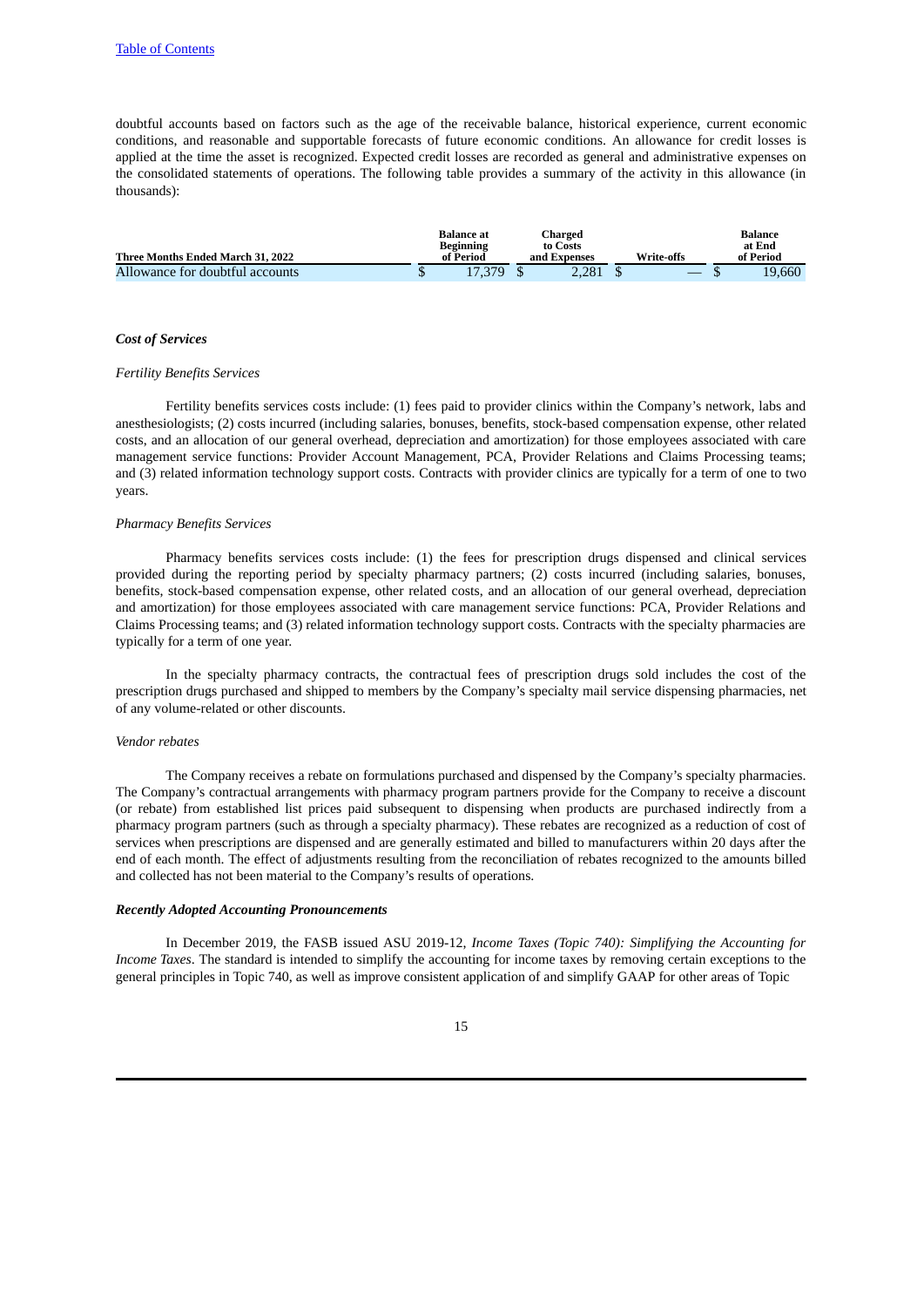740 by clarifying and amending existing guidance. The Company adopted this standard as of January 1, 2021. The adoption of this standard did not have a material impact on the Company's consolidated financial statements.

In May 2021, the FASB issued ASU No. 2021-04 ("ASU 2021-04") "*Earnings Per Share (Topic 260), Debt-Modifications and Extinguishments (Subtopic 470-50), Compensation- Stock Compensation (Topic 718), and Derivatives and Hedging-Contracts in Entity's Own Equity (Subtopic 815- 40)*" which provides guidance on modifications or exchanges of a freestanding equity-classified written call options that are not within the scope of another Topic, such as warrants. The Company adopted this standard as of January 1, 2022 on a prospective basis to modifications or exchanges occurring on or after this date. The adoption of this standard did not have a material impact on the Company's consolidated financial statements.

#### **3. Revenue**

#### *Disaggregated revenue*

The following table disaggregates revenue by service (in thousands):

|                                    | <b>Three Months Ended</b><br>March 31, |  |         |  |  |  |
|------------------------------------|----------------------------------------|--|---------|--|--|--|
|                                    | 2022                                   |  | 2021    |  |  |  |
|                                    |                                        |  |         |  |  |  |
| Fertility benefit services revenue | 110.918                                |  | 88,854  |  |  |  |
| Pharmacy benefit services revenue  | 61.299                                 |  | 33,279  |  |  |  |
| Total revenue                      | 172.217                                |  | 122.133 |  |  |  |

#### **4. Fair Value of Financial Instruments**

The fair value of financial instruments is determined based on assumptions that market participants would use when pricing an asset or liability at the balance sheet date. Certain assets are categorized based on the following fair value hierarchy of market participant assumptions:

Level 1 — Unadjusted quoted prices in active markets that are accessible at the measurement date for identical assets or liabilities.

Level 2 — Inputs, other than quoted prices in active markets, that are observable either directly or indirectly.

Level 3 — Prices or valuation techniques that require inputs that are both significant to the fair value of the asset or liability and supported by little or no market activity.

The Company uses observable market data when available, and minimizes the use of unobservable inputs when determining fair value.

As of March 31, 2022 and December 31, 2021, the Company had \$41.5 million and \$93.7 million, respectively, in financial assets held in money market accounts and \$66.9 million and \$28.0 million, respectively, held in marketable securities, including U.S. treasury bills. All were classified as Level 1 in the fair value hierarchy. The Company measured these assets at fair value. The Company classified these assets as Level 1 because the values of these assets are determined using unadjusted quoted prices in active markets for identical assets.

As of March 31, 2022 and December 31, 2021, the Company did not have any assets or liabilities classified as Level 2 or Level 3 in the fair value hierarchy.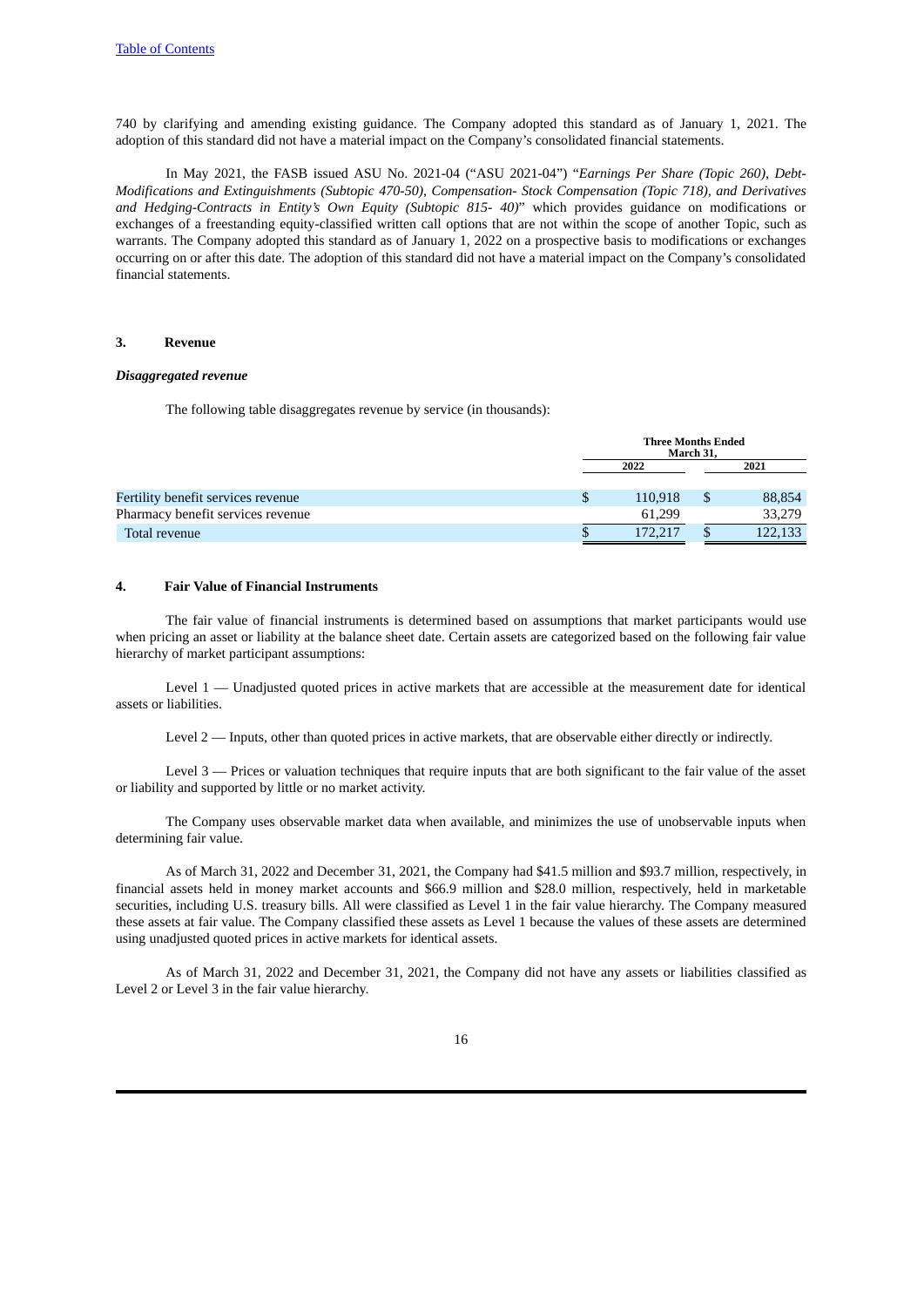#### **5. Leases**

In September 2019, the Company's lease agreement for its corporate headquarters commenced and is scheduled to expire in May 2029. Pursuant to the lease, the Company is obligated to pay the base rent of approximately \$1.3 million per annum through the end of the fifth lease year and approximately \$1.4 million per annum thereafter through the expiration date.

The Company recognizes lease expense on a straight-line basis over the lease term. Lease expense for each of the three months ended March 31, 2022 and 2021 was \$0.3 million.

Cash outflows from operating activities attributable to the operating lease for each of the three months ended March 31, 2022 and 2021 was \$0.3 million.

Information related to our leases is as follows (in thousands):

|                                                        | <b>Balance Sheet Location</b>                  | March 31, 2022 | <b>December 31, 2021</b> |           |
|--------------------------------------------------------|------------------------------------------------|----------------|--------------------------|-----------|
| <b>Operating Leases</b>                                |                                                |                |                          |           |
| Right-of-use asset                                     | Operating lease right-of-use assets            | \$<br>7.583    | \$                       | 7,805     |
| Short-term lease liabilities                           | Accrued expenses and other current liabilities | \$<br>1.231    | \$                       | 1,231     |
| Long-term lease liabilities                            | Operating lease noncurrent liabilities         | \$<br>7.189    | \$                       | 7,419     |
|                                                        |                                                |                |                          |           |
| <b>Other information</b>                               |                                                |                |                          |           |
| Weighted average remaining lease term, operating lease |                                                | 7.2 years      |                          | 7.4 years |
| Weighted average discount rate, operating lease        |                                                | 4.29%          |                          | 4.29%     |

Future minimum facility lease payments as of March 31, 2022, were as follows:

| <b>Year Ending December 31:</b>                      | <b>Operating Lease Payments as of March 31, 2022</b> |       |  |
|------------------------------------------------------|------------------------------------------------------|-------|--|
| 2022                                                 | \$                                                   | 964   |  |
| 2023                                                 |                                                      | 1,286 |  |
| 2024                                                 |                                                      | 1,326 |  |
| 2025                                                 |                                                      | 1,407 |  |
| 2026                                                 |                                                      | 1,407 |  |
| Thereafter                                           |                                                      | 3,400 |  |
| Total undiscounted lease payments                    | \$                                                   | 9,790 |  |
| Less: imputed interest                               |                                                      | 1,370 |  |
| Present value of lease liabilities                   | \$                                                   | 8,420 |  |
| Less: current portion of operating lease liabilities |                                                      | 1,231 |  |
| Operating lease noncurrent liabilities               | \$.                                                  | 7,189 |  |

#### *February 2022 Lease Agreement*

In February 2022, the Company entered into a lease agreement for additional space in its corporate offices in New York, New York, consisting of a 24,099 square foot office and a 21,262 square foot office, and also for continued occupancy of the 25,212 square foot office after the expiration of the current sublease. For the 24,099 square foot office, the lease commencement date, which is when the premises will become available to the Company for use, is expected to be in the third quarter of 2022. The Company is obligated to pay the base rent of approximately \$1.4 million per year starting in the fourth quarter of 2023 for five years and approximately \$1.5 million per year thereafter through the first quarter of 2035, the expiration date. For the 21,262 square foot office, the lease commencement date, which is when the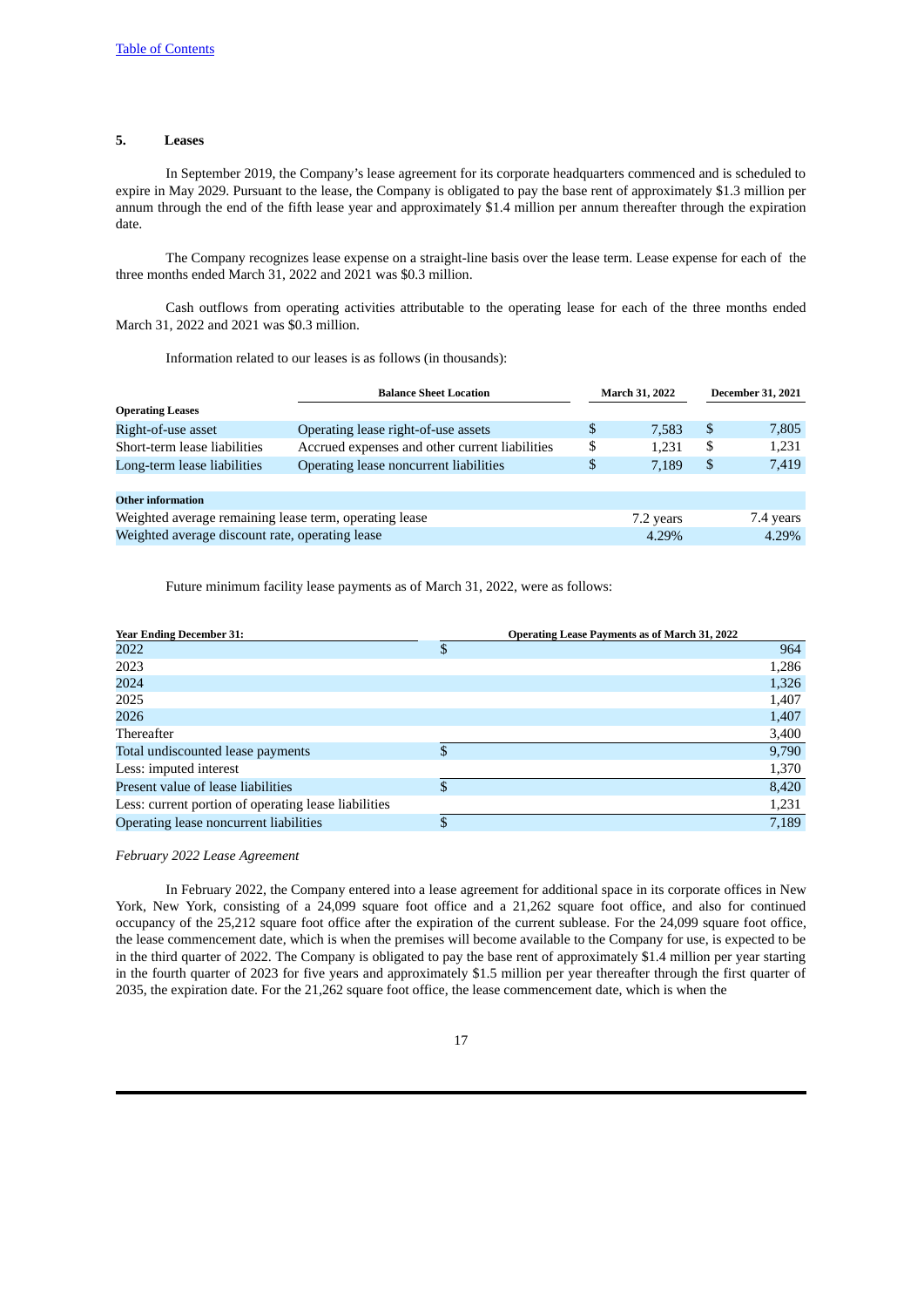premises will become available to the Company for use, is expected to be in the fourth quarter of 2024. The Company is obligated to pay the base rent of approximately \$1.3 million starting in the first quarter of 2025 for five years and approximately \$1.4 million per year thereafter through the first quarter of 2035, the expiration date. For the current 25,212 square foot office, the Company is obligated to pay the base rent of approximately \$1.6 million per year beginning in June 2029, which is the lease commencement, through the first quarter of 2035, the expiration date.

#### **6. Debt**

In June 2018, the Company entered into a loan agreement with Silicon Valley Bank for a revolving line of credit up to \$15.0 million based upon an advance rate of 80% on "eligible" accounts receivable to fund its working capital and other general corporate needs, which was amended in April 2019, January 2020, June 2020, and February 2021 (as amended, the "SVB Line of Credit"). Eligible accounts receivable was defined in the loan agreement as accounts billed with aging 90 days or less and excluded accounts receivable due for member copayments, coinsurance, and deductibles. The SVB Line of Credit matured in June 2021.

The Company was required to pay a revolving line commitment fee of \$225,000 in three equal annual installments of \$75,000 starting on the one-year anniversary of the revolving line. The Company made the first installment payment of \$75,000 in June 2019 and accrued this cost monthly. When the Company held unrestricted cash balances greater than \$5.0 million, interest accrued at a floating rate per annum equal to the greater of prime rate or 4.75%. If the unrestricted cash balance was less than \$5.0 million, interest accrued at a floating rate per annum equal to the greater of prime rate plus 0.5% or 4.75%, with interest payable monthly. Interest was paid based upon the borrowed funds.

The SVB Line of Credit contained customary affirmative covenants, financial covenants, as well as negative covenants that, among other things, restricted the Company's ability to incur additional indebtedness (including guarantees of certain obligations); create liens; engage in mergers, consolidations, liquidations and dissolutions; sell assets; maintain collateral; pay dividends or make other payments in respect of capital stock; make acquisitions; make investments, loans and advances; enter into transactions with affiliates; make payments with respect to or modify subordinated debt instruments; and enter into agreements with negative pledge clauses or clauses restricting subsidiary distributions. The financial covenant required the Company to achieve a specified minimum quarterly revenue as defined by the SVB Line of Credit.

During the three months ended March 31, 2021, the Company recorded interest expense on the SVB Line of Credit of \$18,750.

## **7. Commitments and Contingencies**

The Company records accruals for loss contingencies when it is probable that a liability will be incurred and the amount of the loss can be reasonably estimated. If the Company determines that a loss is reasonably possible, the Company discloses the matter, and the amount or range of the possible loss, if estimable, in the notes to the consolidated financial statements.

From time to time, the Company is involved in certain claims and litigation arising in the normal course of business. The Company is not aware of any legal proceedings or claims, that the Company believes will have, individually or in the aggregate, a material adverse effect on the Company's financial position or results of operations.

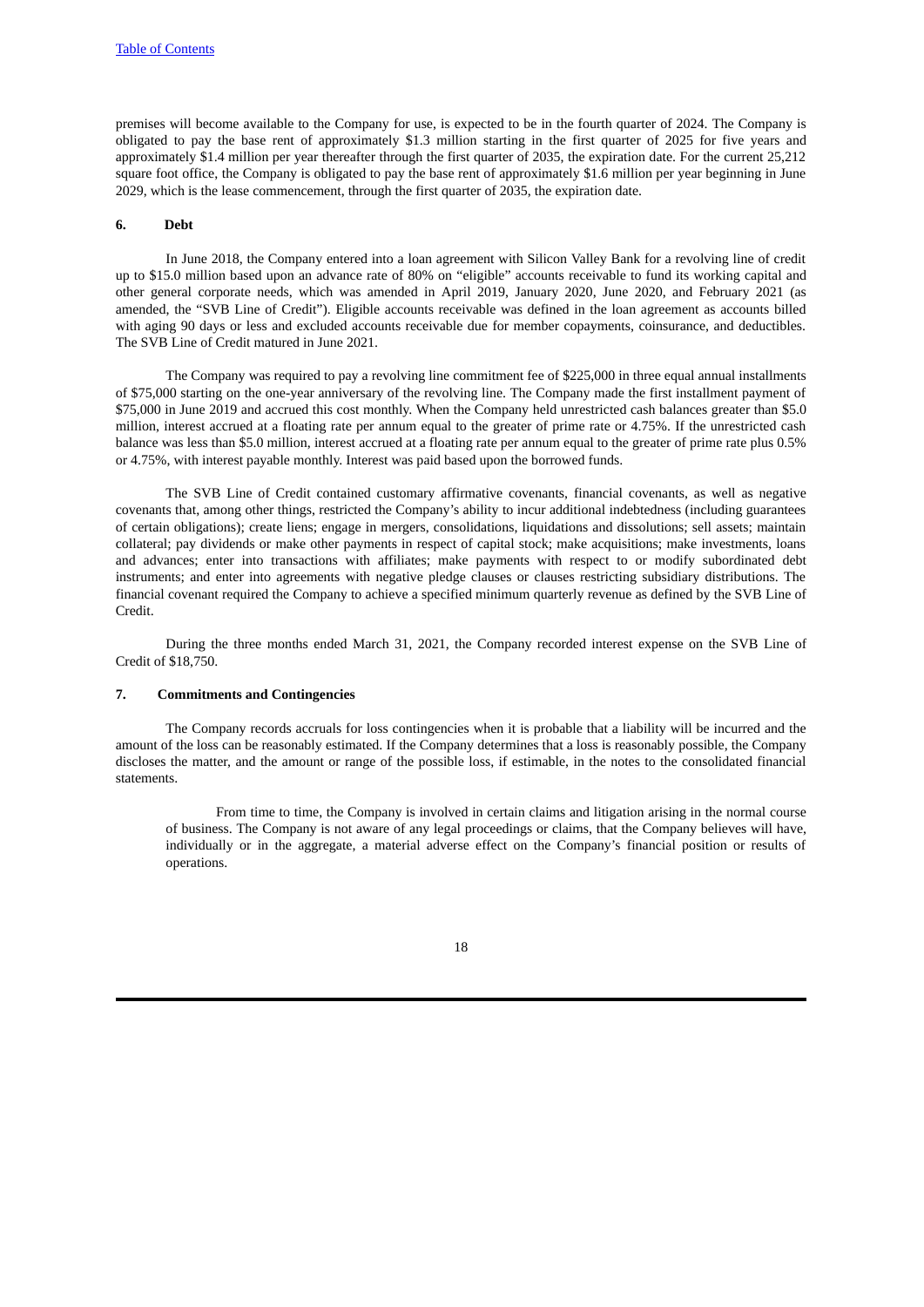#### **8. Stock-based Compensation Expense**

The following table summarizes stock-based compensation expense, which was included in the statements of operations as follows (in thousands):

|                                        | <b>Three Months Ended</b><br>March 31, |  |       |  |
|----------------------------------------|----------------------------------------|--|-------|--|
|                                        | 2022                                   |  | 2021  |  |
| Cost of services                       | 6.165                                  |  | 1,287 |  |
| Sales and marketing                    | 4.763                                  |  | 681   |  |
| General and administrative             | 13,572                                 |  | 3,066 |  |
| Total stock-based compensation expense | 24,500                                 |  | 5.034 |  |

#### *January 2022 Executive Equity Grants*

On November 4, 2021, the Company announced that David Schlanger will transition to the role of Executive Chairman, effective as of January 1, 2022, and will continue to serve as a director. In connection with this transition, the Company entered into an amended and restated employment agreement with Mr. Schlanger, effective as of January 1, 2022. Pursuant to this agreement, Mr. Schlanger received an equity award for fiscal year 2022 comprised of 333,000 nonqualified stock options and 84,000 restricted stock units, in each case vesting as to 25% on the first anniversary of the vesting commencement date with the remaining 75% of such award vesting in equal quarterly installments thereafter over the next three years, as well as a performance stock unit award with respect to a maximum number of 83,000 shares that are eligible to be earned based on the achievement of specified revenue targets.

Peter Anevski, who served as President and Chief Operating Officer, succeeded Mr. Schlanger as Chief Executive Officer, effective as of January 1, 2022. In connection with this transition, the Company entered into an amended and restated employment agreement with Mr. Anevski, effective as of January 1, 2022. Pursuant to this agreement, Mr. Anevski received an equity award for fiscal year 2022 comprised of 1,000,000 non-qualified stock options and 250,000 restricted stock units, in each case vesting as to 25% on the first anniversary of the vesting commencement date with the remaining 75% of such award vesting in equal quarterly installments thereafter over the next three years, as well as a performance stock unit award with respect to a maximum number of 250,000 shares that are eligible to be earned based on the achievement of specified revenue targets.

#### **9. Income Taxes**

For the three months ended March 31, 2022 and 2021, the Company calculated its year-to-date provision for income taxes by applying the estimated annual effective tax rate to the year-to-date profit from operations before income taxes and adjusts the provision for income taxes for discrete tax items recorded in the period. The Company updates its estimate of its annual effective tax rate at the end of each quarterly period. The estimate takes into account annual forecasted income before income taxes and any significant permanent tax items. During the three months ended March 31, 2022 and 2021, the Company recorded a benefit for taxes of \$5.1 million and \$3.4 million, respectively, primarily due to equity compensation activity that occurred during the period.

#### **10. Net Income Per Share**

Basic net income per share is calculated by dividing the net income by the weighted-average number of shares of common stock outstanding for the period.

Diluted net income per share is computed by dividing the diluted net income by the weighted average number of common shares outstanding for the period, including potential dilutive common shares assuming dilutive effect of outstanding common stock options, restricted stock units, and common stock warrants. In periods when the Company has incurred a net loss, diluted net loss per share is the same as basic net loss per share because dilutive common shares are not assumed to have been issued if their effect is anti-dilutive.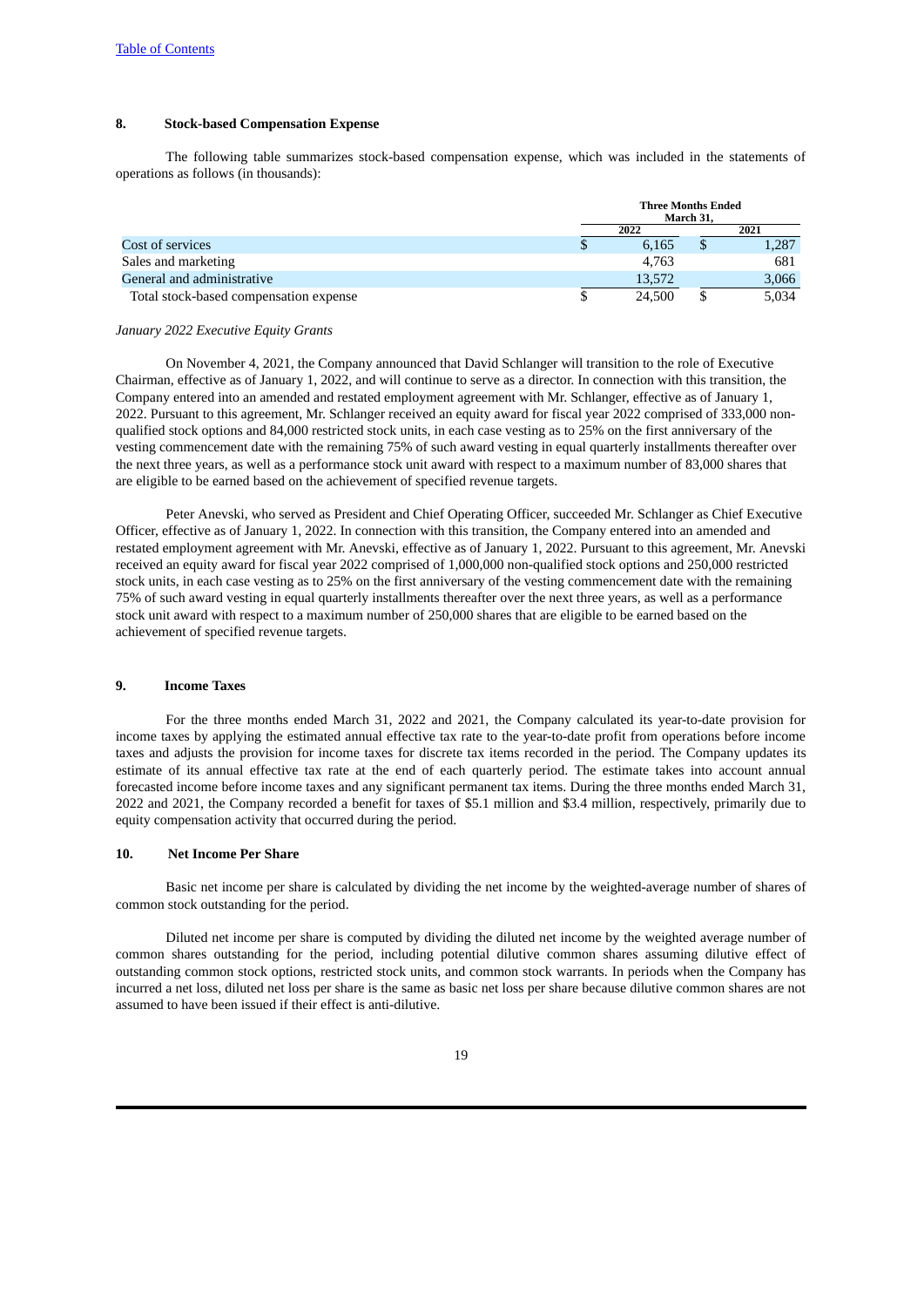A reconciliation of net income and the number of shares in the calculation of basic and diluted net income per share is as follows (in thousands, except share and per share amounts):

|                                                                        | <b>Three Months Ended</b><br>March 31 |            |    |             |  |
|------------------------------------------------------------------------|---------------------------------------|------------|----|-------------|--|
|                                                                        |                                       | 2022       |    | 2021        |  |
| Basic net income per common share:                                     |                                       |            |    |             |  |
| Numerator:                                                             |                                       |            |    |             |  |
| Net income                                                             | \$                                    | 4,971      | \$ | 15,166      |  |
|                                                                        |                                       |            |    |             |  |
| Denominator:                                                           |                                       |            |    |             |  |
| Weighted-average shares used in computing basic net income per share   |                                       | 91,410,368 |    | 87,404,287  |  |
| Basic net income per share                                             | \$                                    | 0.05       | \$ | 0.17        |  |
|                                                                        |                                       |            |    |             |  |
| Diluted net income per common share:                                   |                                       |            |    |             |  |
| Numerator:                                                             |                                       |            |    |             |  |
| Net income                                                             | \$                                    | 4,971      | \$ | 15,166      |  |
|                                                                        |                                       |            |    |             |  |
| Denominator:                                                           |                                       |            |    |             |  |
| Weighted-average shares used in computing basic net income per share   |                                       | 91,410,368 |    | 87,404,287  |  |
| Effect of dilutive securities                                          |                                       | 8,525,367  |    | 12,702,210  |  |
| Weighted-average shares used in computing diluted net income per share |                                       | 99,935,735 |    | 100,106,497 |  |
| Diluted net income per share                                           | \$                                    | 0.05       | \$ | 0.15        |  |

The following weighted-average outstanding shares of potentially dilutive securities were excluded from the computation of diluted income per share for the period presented because including them would have been antidilutive:

|                                  | <b>Three Months Ended</b><br>March 31, |         |  |  |
|----------------------------------|----------------------------------------|---------|--|--|
|                                  | 2022                                   | 2021    |  |  |
| Options to purchase common stock | 6,844,585                              | 389,514 |  |  |
| Shares issuable under ESPP       | 683                                    | 2.055   |  |  |
| Restricted stock units           | 1,814,719                              | 4.100   |  |  |
| Total                            | 8,659,987                              | 395.669 |  |  |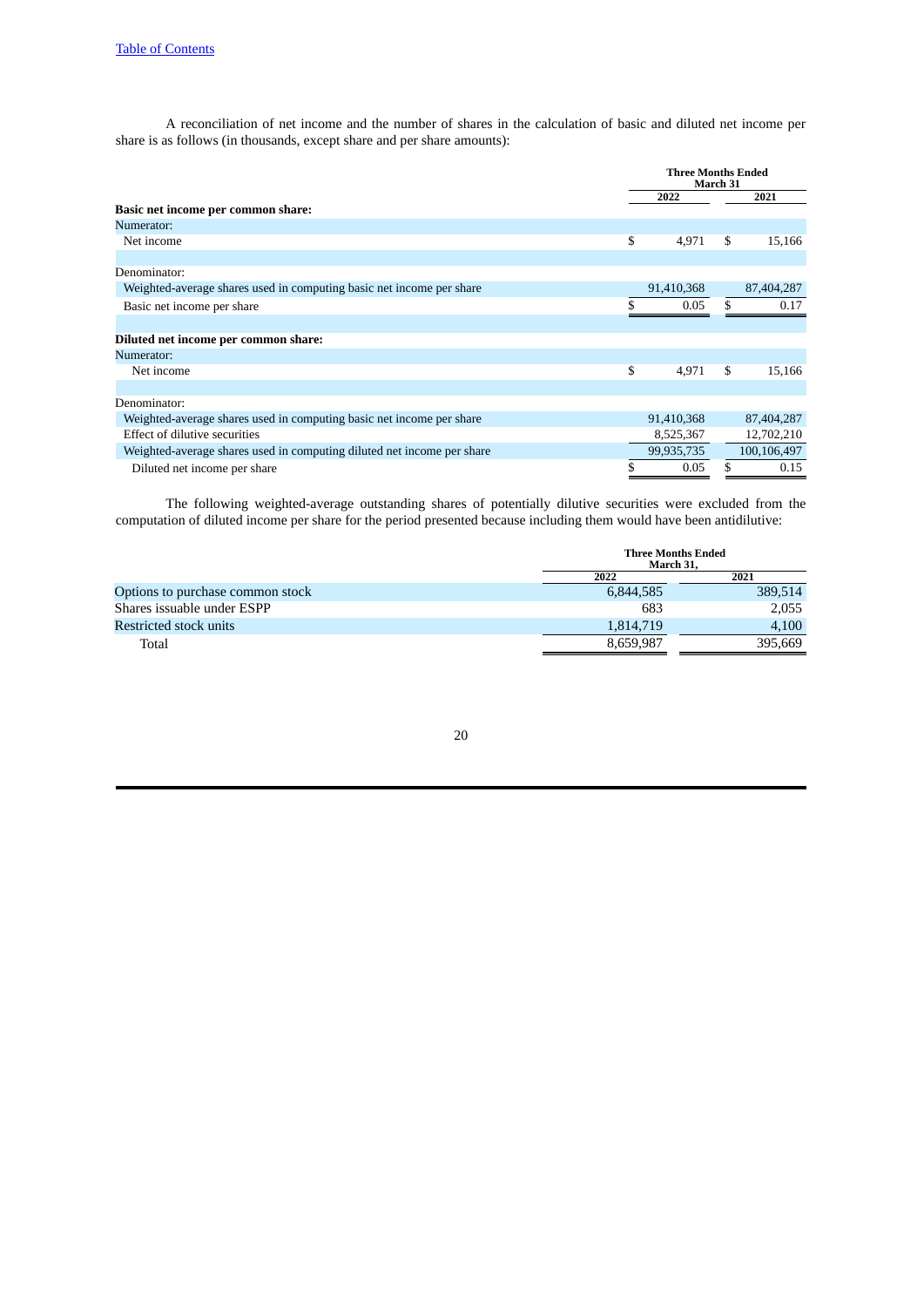#### <span id="page-20-0"></span>**ITEM 2. MANAGEMENT'S DISCUSSION AND ANALYSIS OF FINANCIAL CONDITION AND RESULTS OF OPERATIONS**

The following discussion and analysis of our financial condition and results of operations should be read in conjunction with our consolidated financial statements and the related notes and other financial information included elsewhere in this Quarterly Report on Form 10-Q and our Annual Report on Form 10-K for the year ended December 31, 2021, filed with the Securities and Exchange Commission, or the SEC, on March 1, 2022. In addition to historical financial information, *the following discussion contains forward-looking statements that reflect our plans, estimates, and beliefs. Our actual* results could differ materially from those expressed or implied by such forward-looking statements. Important factors that could cause or contribute to these differences include, but are not limited to, those identified below and those discussed in *the section titled "Risk Factors" under Part II, Item 1A in this Quarterly Report on Form 10-Q.*

#### **Overview**

We envision a world where anyone who wants to have a child can do so. Our mission is to make dreams of parenthood come true through healthy, timely and supported fertility journeys. Through our differentiated approach to benefits plan design, patient education and support and active network management, our clients' employees are able to pursue the most effective treatment from the best physicians and achieve optimal outcomes.

Progyny is a leading benefits management company specializing in fertility and family building benefits solutions in the United States. Our clients include many of the nation's most prominent employers across a broad array of industries. We launched our fertility benefits solution in 2016 with our first five employer clients, and we have grown our current base of clients to over 265 with at least 1,000 covered lives. We currently provide coverage to approximately 4.0 million employees and their partners (known in our industry as covered lives), whom we refer to as our members. We have achieved this growth by demonstrating that our purpose-built, data-driven and disruptive platform consistently delivers superior clinical outcomes in a cost-efficient manner while driving exceptional client and member satisfaction. We have retained substantially all of our clients since inception, and our member satisfaction over that same period is evidenced by our industry-leading Net Promoter Score, or NPS, of +81 for our fertility benefits solution and +79 for our integrated pharmacy benefits solution, Progyny Rx as of December 31, 2021. Our members experience healthier pregnancies and superior rates of pregnancy and live births, as well as reduced rates of miscarriages and multiple births, saving valuable time and money and limiting personal and professional disruption.

| Outcome                                        | <b>National Averages</b><br>for All Provider<br><b>Clinics</b> | <b>Progyny In-Network</b><br><b>Provider Clinic</b><br>Averages<br>for All Patients | <b>Progyny In-Network</b><br><b>Provider Clinic</b><br>Averages<br>for Progyny<br>Members Only $(3)$ |
|------------------------------------------------|----------------------------------------------------------------|-------------------------------------------------------------------------------------|------------------------------------------------------------------------------------------------------|
| Single embryo transfer rate $(1)$              | 72.5 %                                                         | 75.6 %                                                                              | 91.0 %                                                                                               |
| Pregnancy rate per IVF transfer <sup>(1)</sup> | 54.1 %                                                         | 55.5 %                                                                              | 63.0 %                                                                                               |
| Miscarriage rate $(1)$                         | 18.6 %                                                         | 18.3 %                                                                              | 13.9 %                                                                                               |
| Live birth rate $(2)$                          | 42.7 %                                                         | 44.1 %                                                                              | 54.3 %                                                                                               |
| IVF multiples rate $(2)$                       | 7.4%                                                           | 6.5 $%$                                                                             | $2.5\%$                                                                                              |

(1) Calculated based on the Society for Assisted Reproductive Technology, or SART, 2019 National Summary Report, finalized in 2022.

- (2) Calculated based on CDC, 2020 National Summary and Clinic Data Sets, published in 2022.
- (3) Calculated based on the 12-month period ended December 31, 2021.

*Fertility Benefits Solution*. Our fertility benefits solution includes providing members with access to effective and cost-efficient fertility treatments through our Smart Cycle plan design. Smart Cycles are proprietary treatment bundles designed by us to include those medical services available to our members through our selective network of high-quality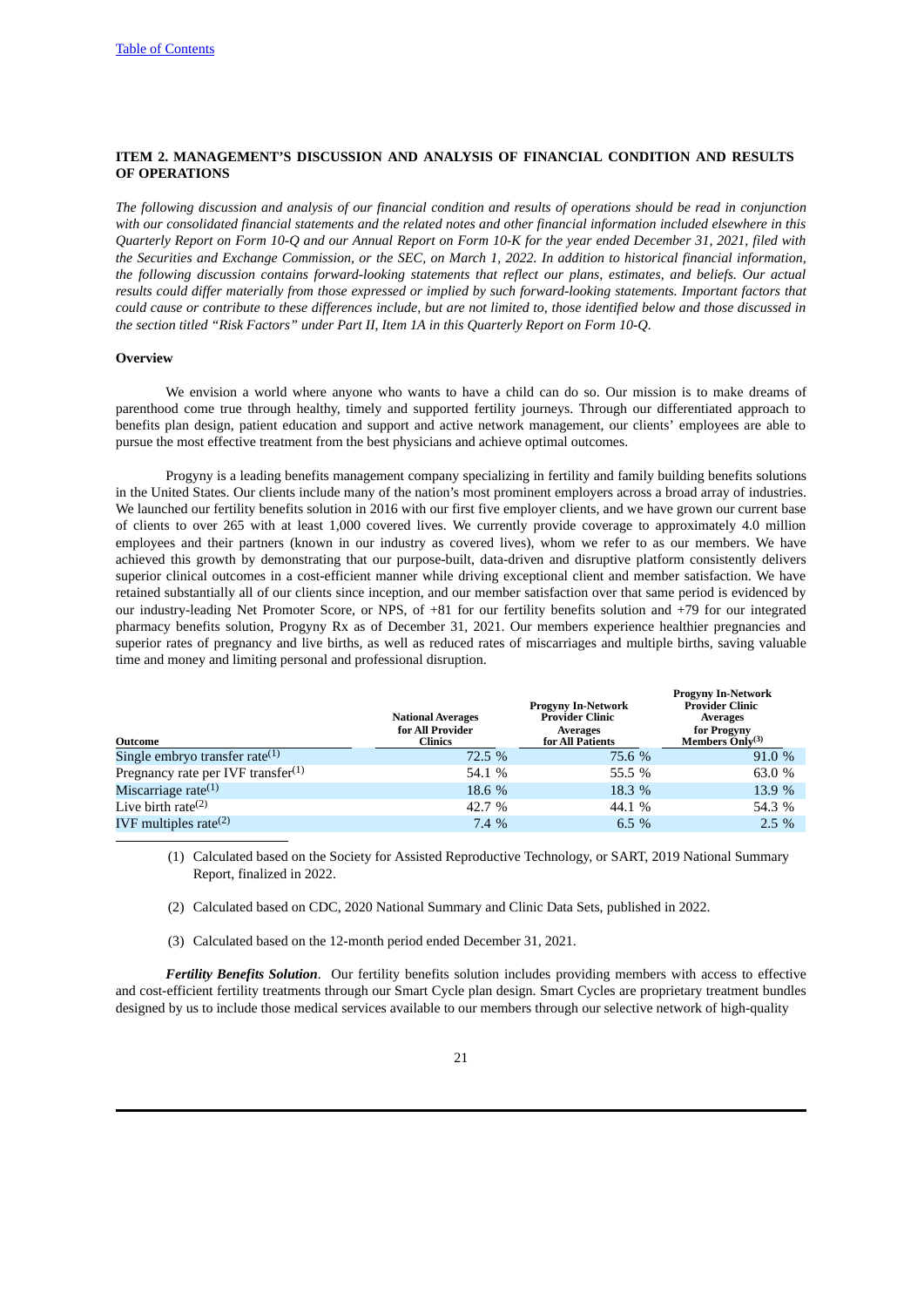fertility specialists. Medical services under our Smart Cycles include everything needed for a comprehensive fertility treatment cycle, including all necessary diagnostic testing and access to the latest technology (such as, in the case of in vitro fertilization, or IVF, preimplantation genetic testing). We currently offer 19 different Smart Cycle treatment bundles, which may be used in various combinations depending on the member's need. Each Smart Cycle treatment bundle has a separate unit value (i.e., some have fractional values and some have whole values). Our clients contract to purchase a cumulative Smart Cycle unit value per eligible member. These can range from one to an unlimited unit value. Members, in consultation with their Patient Care Advocates, or PCAs, can choose their preferred provider clinics within our network and utilize the specific Smart Cycle treatment bundles necessary for the treatment pathway they determine throughout their fertility journey.

In addition, we provide care management services as part of our fertility benefits solution, which include active management of our selective network of high-quality fertility specialists, real-time member eligibility and treatment authorization, member-facing digital solutions, detailed quarterly reporting for our clients supported by our dedicated account management teams and end-to-end comprehensive concierge member support provided by our in-house staff of PCAs. Clients can also add adoption and surrogacy reimbursement programs as part of this solution.

*Pharmacy Benefits Solution.* We went live with our integrated pharmacy benefits solution in 2018. Progyny Rx can only be purchased by clients that purchase our fertility benefits solution. Progyny Rx provides our members with access to the medications needed during their fertility treatment. As part of this solution, we provide care management services, which include our formulary plan design, simplified authorization, assistance with prescription fulfillment and timely delivery of the medications by our network of specialty pharmacies, as well as medication administration training, pharmacy support services and continuing PCA support.

*Our Clients.* We currently serve over 265 employers with at least 1,000 covered lives in the United States across more than 30 industries. Our current clients, who are industry leaders across both high-growth and mature industries and who range in size from approximately 1,000 to 500,000 employees, represent approximately 4.0 million covered lives.

#### **Revenue Model**

Our clients primarily contract with us to provide our fertility benefits solution and, where added on by our clients, our Progyny Rx solution. Our revenue has both a utilization-based component and a population-based component, as follows:

- *Utilization Component.* Clients pay us for the fertility benefits and Progyny Rx solutions utilized by their employees. With respect to the fertility benefits solution, we bill clients for Smart Cycles in accordance with our bundled case rates, which vary by the type of fertility service rendered and clinic location. Case rates include all third-party fertility specialists, anesthesiology and laboratory services, as well as all of our care management services. With respect to Progyny Rx, we bill the client for the fertility medication dispensed to their employees in connection with the authorized fertility treatments. Medication fees also include our formulary management, drug utilization review and cost containment services and other care management services.
- *Population-Based Component.* Clients who purchase our fertility benefits solution also typically pay us a per employee per month fee, or PEPM fee, which is population-based. This allows us to provide access to our PCAs for fertility and family building education and guidance and other digital tools to all of our members, regardless of whether they ultimately pursue fertility treatment. PEPM fees represented 1% of our total revenue for the three months ended March 31, 2022 and 2021.

Our revenue in a given year is determined by the level and mix of the utilization of our fertility benefits and Progyny Rx solutions by our members as well as the number of members enrolled in our clients' benefits plans. Each year, we contract with new clients for our fertility benefits solution and, where added by the client, our Progyny Rx solution. Given that the majority of our clients contract with us for a January  $1<sup>st</sup>$  benefits plan start date, our sales cycle follows the conventional healthcare benefits cycle, which largely concludes by the end of October of the prior year to allow for benefits education and annual open enrollment to occur in November. For some clients that are considering a start date later in the year, the sales cycle can extend through the next year.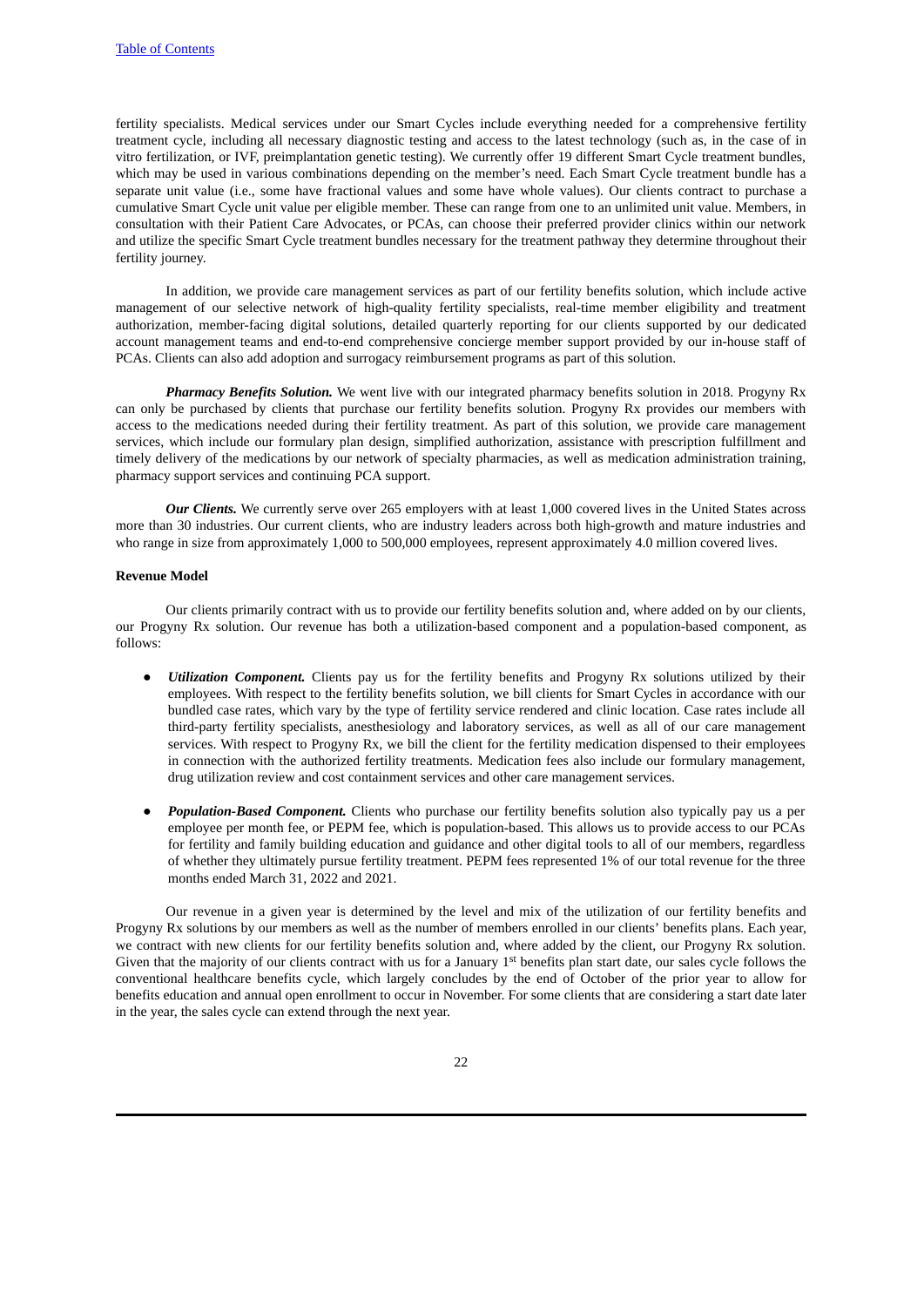Similarly, for existing clients, any changes in plan designs are typically elected by the end of October so that clients can inform their employees of the benefits during the open enrollment period ahead of a January 1<sup>st</sup> plan year start.

#### **Key Operational and Business Metrics**

In addition to the measures presented in our consolidated financial statements, we use the following key operational and business metrics to evaluate our business, measure our performance, develop financial forecasts, and make strategic decisions.

*Member and Client Base.* Our addressable market is primarily large self-insured employers. There are approximately 8,000 employers in the United States (excluding quasi-governmental entities, such as universities, school systems, and labor unions) who have a minimum of 1,000 employees, representing approximately 75 million potential covered lives in total. Our current member base of approximately 4.0 million covered lives represents a low single digit percent of our total market opportunity. We intend to continue to drive new client acquisition by investing significantly in sales and marketing to engage, educate and drive awareness of the unmet need around fertility solutions among benefits executives. We also increase brand awareness and adoption with employers by leveraging our strong relationships with benefits consultants. In particular, we are focused on expanding the number of clients with more than 2,500 covered lives. As of March 31, 2022 and December 31, 2021, we served 264 and 191 clients, respectively, representing 3,957,000 and 2,935,000 members, respectively.

Importantly, as we have continued to grow, we have meaningfully diversified our client base across more than 30 different industries currently from just two industries when we launched our fertility benefits solution in 2016. We are expanding our client base within each industry and have an industry-specific strategy that enables us to most effectively target our addressable market. Because our clients within an industry compete with each other for employees, we believe our solutions are increasingly viewed as an important way for them to differentiate from, or remain competitive with, one another. Additionally, we believe that our expanding presence has resulted in a heightened awareness of the need to offer fertility benefits and has informed the market of the value we provide to our clients and our members, which we believe also helps facilitate growth. In addition, we are continuously utilizing our established client relationships to evaluate other potential fertility solutions that could benefit our members and simultaneously drive growth. Our ability to attract new clients will depend on a number of factors, including the effectiveness and pricing of our solutions, offerings of our competitors, the effectiveness of our marketing efforts to drive awareness and the demand for fertility benefits solutions overall. We define a client as an organization for which we have an active contract in the period indicated. We count each organization we contract with as a single client including divisions, segments or subsidiaries of larger organizations to the extent we contract separately with them.

|                              | As of March 31. |                |                | As of December 31, |  |  |
|------------------------------|-----------------|----------------|----------------|--------------------|--|--|
|                              | 2022            |                | 2021           |                    |  |  |
| <b>Client Tier (Members)</b> | Clients         | <b>Members</b> | <b>Clients</b> | Members            |  |  |
| Up to $2,500$                | 68              | 114,000        | 44             | 79,000             |  |  |
| $2,501 - 10,000$             | 119             | 603,000        | 93             | 473,000            |  |  |
| $10,001 - 50,000$            | 63              | 1,272,000      | 45             | 957,000            |  |  |
| Greater than 50,000          | 14              | 1,968,000      | 9              | 1,426,000          |  |  |
| <b>Total</b>                 | 264             | 3,957,000      | 191            | 2,935,000          |  |  |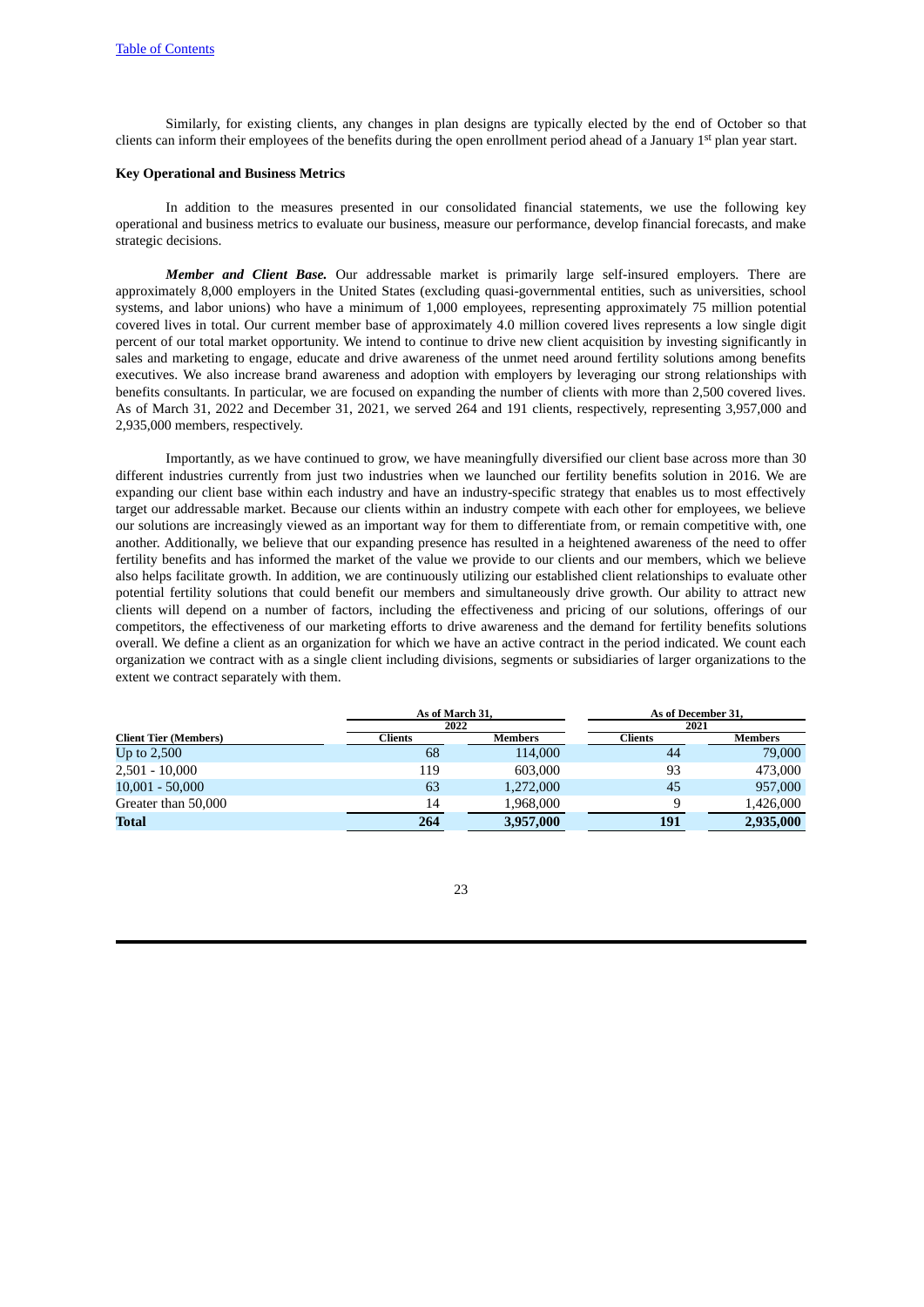*Benefits Utilization*. A key driver of our revenue is the number of members we serve and the rate at which they utilize their fertility benefits. As our client base has grown, our membership has grown from approximately 110,000 members in 2016 when we launched our fertility benefits solution to approximately 4.0 million members as of March 31, 2022.

The following table highlights the number of assisted reproductive treatment, or ART, cycles performed for Progyny members and the member utilization rates for each of the periods presented:

|                                                             |           | <b>Three Months Ended</b><br>March 31, |  |  |
|-------------------------------------------------------------|-----------|----------------------------------------|--|--|
|                                                             | 2022      | 2021                                   |  |  |
| Assisted Reproductive Treatment (ART) Cycles <sup>(1)</sup> | 8.924     | 6,558                                  |  |  |
| Utilization - All Members <sup>(2)</sup>                    | 0.51%     | 0.54%                                  |  |  |
| Utilization - Female Only <sup>(2)</sup>                    | 0.45%     | $0.47\%$                               |  |  |
| Average Members                                             | 3,927,000 | 2,657,000                              |  |  |

- (1) Represents the number of ART cycles performed, including IVF with a fresh embryo transfer, IVF freeze all cycles/embryo banking, frozen embryo transfers and egg freezing.
- (2) Represents the member utilization rate for all services, including but not limited to, ART cycles, initial consultations, IUIs and genetic testing. The utilization rate for all members includes all unique members (female and male) who utilize the benefit during that period while the utilization rate for female only includes only unique females who utilize the benefit during that period. For the purposes of calculating utilization rates in any given period, the results reflect the number of unique members utilizing the benefit for that period. Individual periods cannot be combined as member treatments may span multiple periods.

#### **Impact of COVID-19 on our Business**

The COVID-19 pandemic has significantly impacted various markets around the world, including the United States. Restrictions related to COVID-19, including variants, and our responses to them have significantly impacted and may continue to impact how our members use our services, access our providers, and how our employees work and provide services to our clients and members, resulting in an impact on our revenue. We believe we have sufficient liquidity to satisfy our cash needs, however, we continue to monitor liquidity, as necessary, and ensure that our business can continue to operate during these uncertain times. COVID-19, including variants, and related restrictions continued to have a negative impact on our revenue growth for the three months ended March 31, 2022. To the extent that the markets we serve experience increased cases of COVID-19, state or local governments may reinstitute measures to control its spread, which could again negatively impact our members' access to care. We will continue to evaluate the nature and extent of these potential impacts to our business, results of operations and liquidity.

For additional information on the various risks posed by the COVID-19 pandemic, please read Part II, Item 1A. Risk Factors included in this Quarterly Report on Form 10-Q.

#### **Components of Results of Operations**

#### *Revenue*

Revenue includes fertility benefits solution revenue, pharmacy benefits solution revenue and PEPM fees.

#### *Fertility Benefits Solution Revenue*

Fertility benefits solution revenue primarily represents utilization of our fertility benefits solution. Our client contracts are typically for a three-year term and pricing for this solution is established for each Smart Cycle treatment bundle, based in part on when the client first became a client and the number of members covered under the solution. Fertility benefits solution revenue includes amounts we receive directly from members, including deductibles, co-insurance and co-payments associated with the treatments under the fertility benefits solution. Revenue is recognized based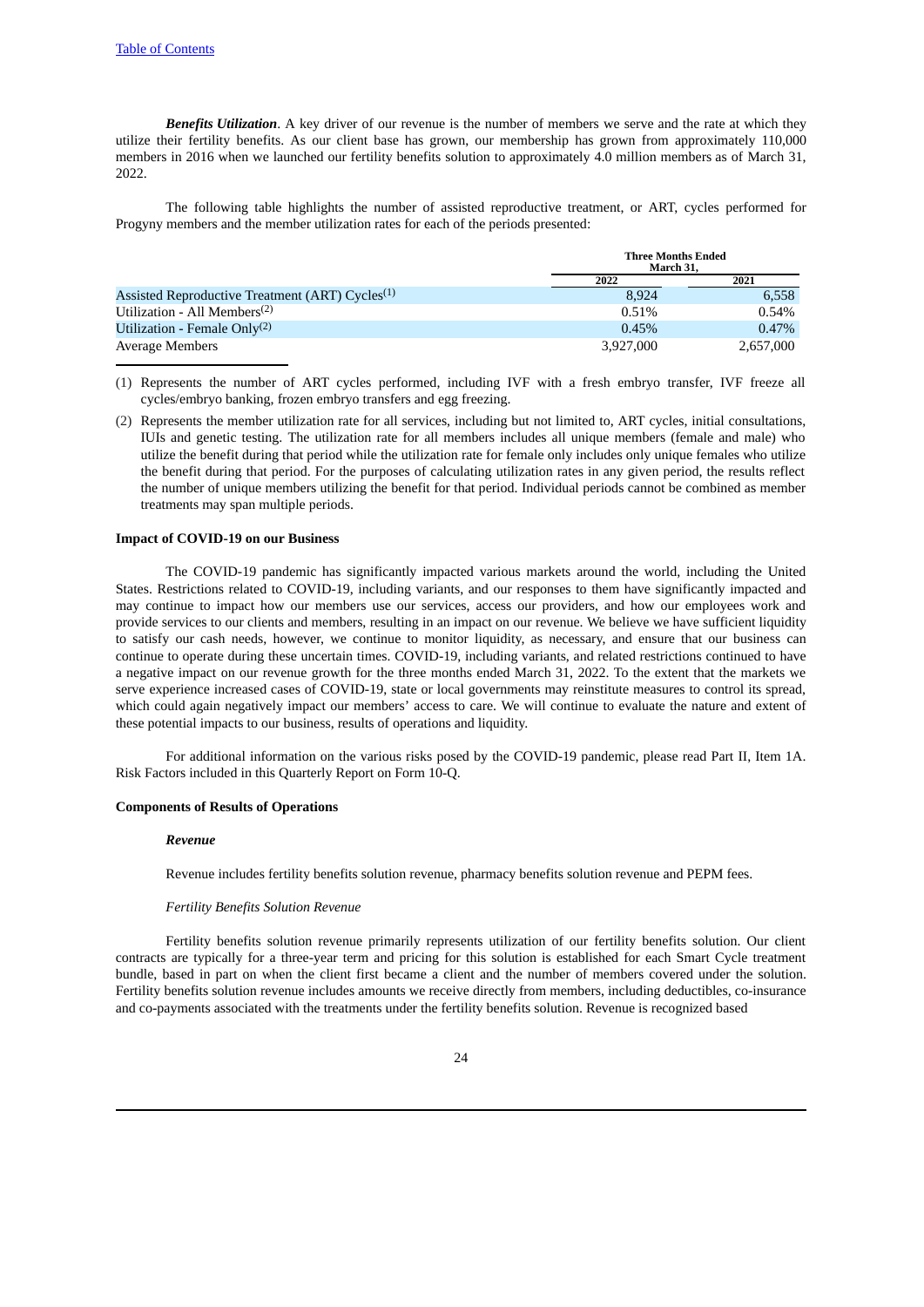on the negotiated price with our clients and includes the portion to be paid directly by the member. Revenue is recognized when Smart Cycle services are completed for a member. Revenue is also accrued for authorized Smart Cycle services rendered based on member appointments scheduled with a fertility specialist in our network but for which no claim has yet been reported, net of expected changes and cancellations of services.

#### *Pharmacy Benefits Solution Revenue*

Pharmacy benefits solution revenue primarily represents utilization of Progyny Rx. For clients who contract for the fertility benefits solution, we offer an add-on, separate, fully integrated pharmacy benefits solution designed by us. Progyny Rx provides our members with access to our formulary plan design, simplified authorization, prescription fulfillment and timely delivery of the medications used during treatment through our network of specialty pharmacies, as well as provides our members with medication administration training and other pharmacy support services. Prescription drugs are dispensed by our contracted mail order specialty pharmacies. Revenue related to the dispensing of prescription drugs by the specialty pharmacies in our network includes the prescription fees negotiated with our clients, including the portion that we collect directly from members (deductibles, co-insurance and co-payments). The contractual fees agreed to with our clients are inclusive of the cost of the prescription drug from our specialty providers, less any applicable discounts, as well as the related clinical and care management services. Revenue from these arrangements is recognized when the drugs are dispensed. This solution was introduced in the marketplace in the third quarter of 2017 and went live with a select number of clients on January 1, 2018.

#### *Per employee per month (PEPM) fee*

Clients who purchase our fertility benefits solution also pay us a population based PEPM fee which provides access to our PCAs for fertility and family building education and guidance and other digital tools for all of our covered members, regardless of whether or not they ultimately pursue fertility treatment. We earn a PEPM fee for the majority of our clients. Revenue from the PEPM fee is billed and recognized monthly based upon the contractual fee and the number of employees at that specific client for that month.

#### *Cost of Services*

Our cost of services has three primary components: (1) fertility benefits services; (2) pharmacy benefits services; and (3) vendor rebates.

#### *Fertility Benefits Services*

Fertility benefits services costs include: (1) fees paid to provider clinics within our network, labs and anesthesiologists; (2) costs incurred (including salaries, bonuses, benefits, stock-based compensation expense, other related costs, and an allocation of our general overhead, depreciation and amortization) for those employees associated with our care management service functions: Provider Account Management, PCA, Provider Relations and Claims Processing teams; and (3) related information technology support costs. Our contracts with provider clinics are typically for a term of one to two years.

#### *Pharmacy Benefit Services*

Pharmacy benefit services costs include: (1) the fees for prescription drugs dispensed and clinical services provided during the reporting period by our specialty pharmacy partners; (2) costs incurred (including salaries, bonuses, benefits, stock-based compensation expense, other related costs, and an allocation of our general overhead, depreciation and amortization) for those employees associated with our care management service functions: PCA, Provider Relations and Claims Processing teams; and (3) related information technology support costs. Contracts with the specialty pharmacies are typically for a term of one year.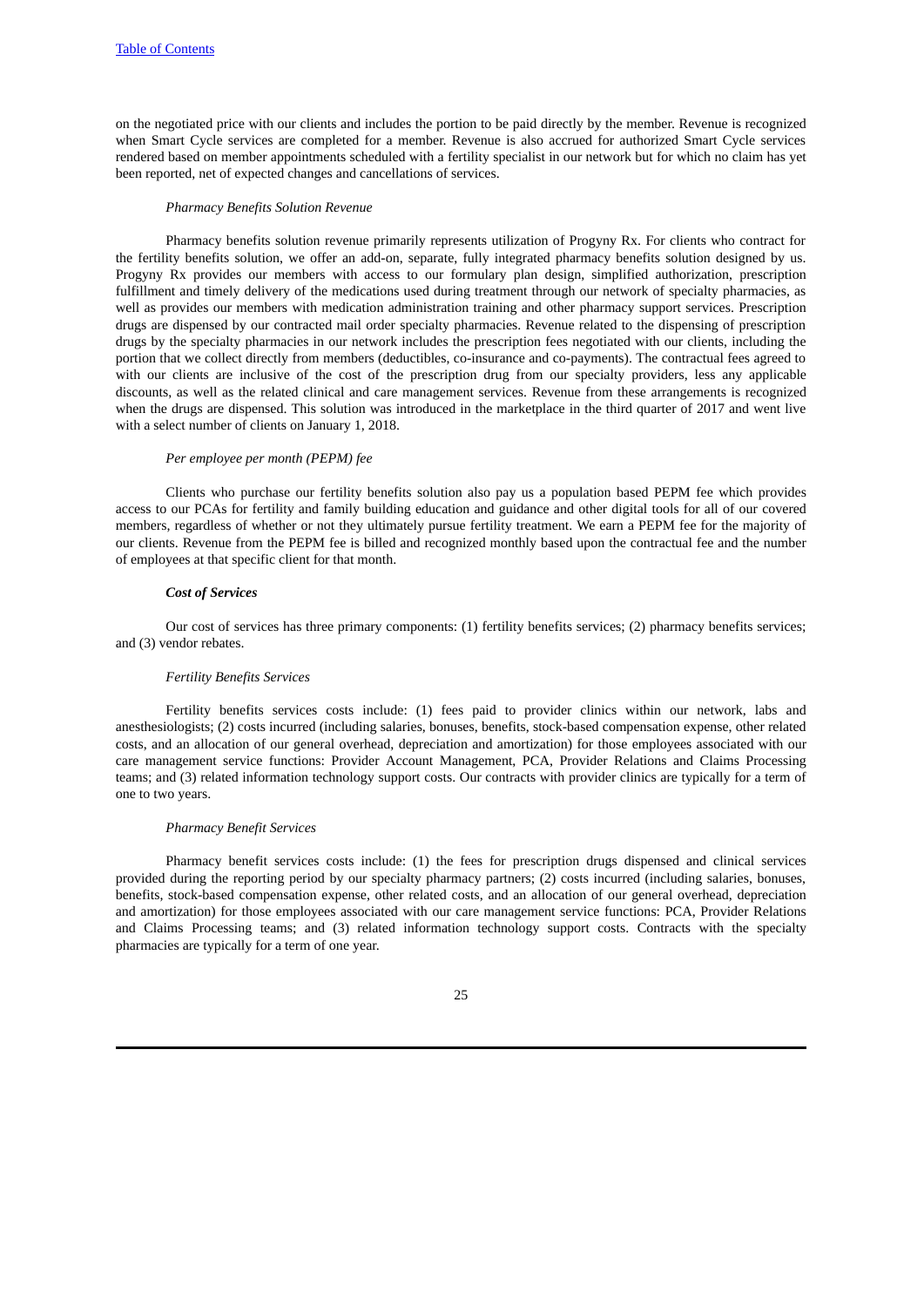#### *Vendor Rebates*

We receive a rebate on certain medications purchased by our specialty pharmacies. Our contractual arrangements with pharmacy program partners provide for us to receive a rebate from established list prices, which is paid subsequent to dispensing. These rebates are recorded as a reduction to cost of services when prescriptions are dispensed.

#### *Gross Profit and Gross Margin*

Gross profit is total revenue less total cost of services. Gross margin is gross profit expressed as a percentage of total revenue. We expect that gross profit and gross margin will continue to be affected by various factors including the geographic location where treatments are performed, as well as pricing with each of our clients, provider clinics, labs, specialty pharmacies and pharmaceutical companies, all of which are negotiated separately, have different contracting start and end dates and durations which are not coterminous with each other. Additionally, staffing levels and the related personnel costs, including stock-based compensation expense, and other costs necessary to deliver our care management services will continue to grow as we continue to add clients and their associated members.

#### *Operating Expenses*

Our operating expenses consist of sales and marketing and general and administrative expenses.

#### *Sales and Marketing Expense*

Sales and marketing expense consists primarily of employee related costs, including salaries, bonuses, commissions, benefits, stock-based compensation expense, other related costs, and an allocation of our general overhead, depreciation and amortization for those employees associated with sales and marketing. These expenses also include thirdparty consulting services, advertising, marketing, promotional events, and brand awareness activities. We expect sales and marketing expense to continue to increase in absolute dollars as we continue to invest and grow our business.

#### *General and Administrative Expense*

General and administrative expense consists primarily of employee related costs, including salaries, bonuses, benefits, stock-based compensation expense, other related costs, and an allocation of our general overhead, depreciation and amortization for those employees associated with general and administrative services such as executive, legal, human resources, information technology, accounting, and finance. These expenses also include third-party consulting services and facilities costs. We anticipate that we will incur additional general and administrative expenses on an ongoing basis as a public company and to support growth in the business.

#### *Other Expense, net*

Other expense, net primarily includes investment income and losses as well as interest income and expense.

#### *Benefit for Income Taxes*

We are subject to income taxes in the United States. Income tax expense consists of taxes currently payable and changes in deferred tax assets and liabilities calculated according to local tax rules. Deferred income taxes are recorded for the expected tax consequences of temporary differences between the tax basis of assets and liabilities for financial reporting purposes and amounts recognized for income tax purposes. As of each reporting date, management considers new evidence, both positive and negative, that could affect its view of the future realization of deferred tax assets. We believe there is sufficient positive evidence to conclude that it is more likely than not that the net deferred tax assets were realizable.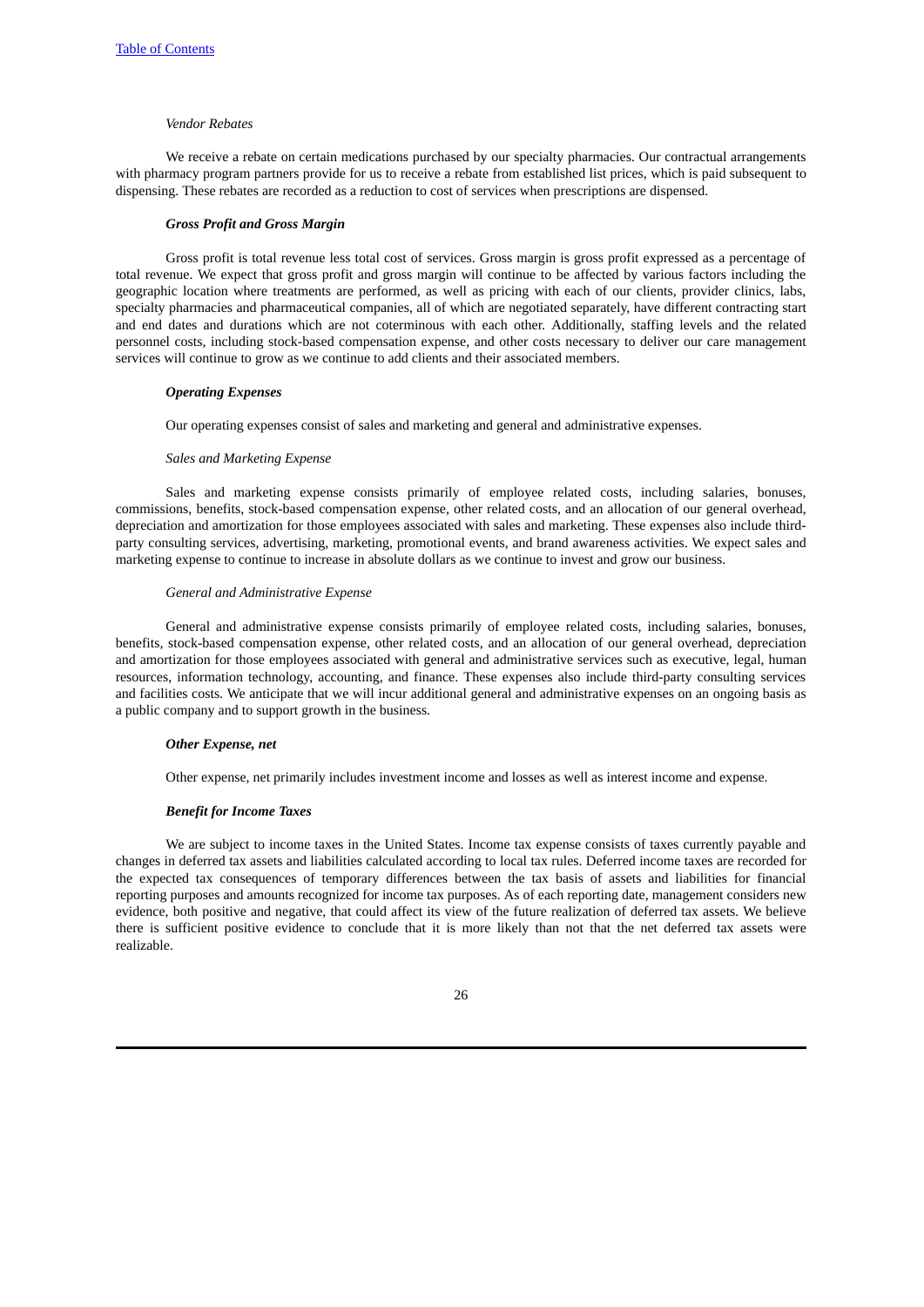## **Results of Operations**

The following tables set forth our results of operations for the periods presented and as a percentage of revenue for those periods:

|                                                    | <b>Three Months Ended</b><br>March 31, |         |                |         |
|----------------------------------------------------|----------------------------------------|---------|----------------|---------|
|                                                    |                                        | 2022    |                | 2021    |
|                                                    |                                        |         | (in thousands) |         |
| <b>Consolidated Statements of Operations Data:</b> |                                        |         |                |         |
| Revenue                                            | \$                                     | 172,217 | $\mathbb{S}$   | 122,133 |
| Cost of services $(1)$                             |                                        | 139,268 |                | 93,226  |
| Gross profit                                       |                                        | 32,949  |                | 28,907  |
| Operating expenses:                                |                                        |         |                |         |
| Sales and marketing $(1)$                          |                                        | 10,015  |                | 4,014   |
| General and administrative $(1)$                   |                                        | 22,992  |                | 13,086  |
| Total operating expenses                           |                                        | 33,007  |                | 17,100  |
| Income (loss) from operations                      |                                        | (58)    |                | 11,807  |
| Other expense, net                                 |                                        | (84)    |                | (11)    |
| Income (loss) before income taxes                  |                                        | (142)   |                | 11,796  |
| Benefit for income taxes                           |                                        | 5,113   |                | 3,370   |
| Net income                                         |                                        | 4,971   | \$             | 15,166  |

(1) Includes stock-based compensation expense as follows:

|                                        |  | <b>Three Months Ended</b><br>March 31. |  |       |  |
|----------------------------------------|--|----------------------------------------|--|-------|--|
|                                        |  | 2022                                   |  | 2021  |  |
| Cost of services                       |  | 6.165                                  |  | 1,287 |  |
| Sales and marketing                    |  | 4.763                                  |  | 681   |  |
| General and administrative             |  | 13.572                                 |  | 3,066 |  |
| Total stock-based compensation expense |  | 24,500                                 |  | 5,034 |  |

|                                                                                | <b>Three Months Ended</b><br>March 31, |       |
|--------------------------------------------------------------------------------|----------------------------------------|-------|
|                                                                                | 2022                                   | 2021  |
| <b>Consolidated Statements of Operations Data, as a percentage of revenue:</b> |                                        |       |
| Revenue                                                                        | $100\%$                                | 100 % |
| Cost of services                                                               | 81                                     | 76    |
| Gross profit                                                                   | 19                                     | 24    |
| Operating expenses:                                                            |                                        |       |
| Sales and marketing                                                            | 6                                      | 3     |
| General and administrative                                                     | 13                                     | 11    |
| Total operating expenses                                                       | 19                                     | 14    |
| Income (loss) from operations                                                  | (0)                                    | 10    |
| Other expense, net                                                             | (0)                                    | (0)   |
| Income (loss) before income taxes                                              | (0)                                    | 10    |
| Benefit for income taxes                                                       | 3                                      | 3     |
| Net income                                                                     | 3%                                     | 12 %  |

#### **Non-GAAP Financial Measure – Adjusted EBITDA**

Adjusted EBITDA is a supplemental financial measure that is not required by, or presented in accordance with, U.S. GAAP. We believe that Adjusted EBITDA, when taken together with our U.S. GAAP financial results, provides meaningful supplemental information regarding our operating performance and facilitates internal comparisons of our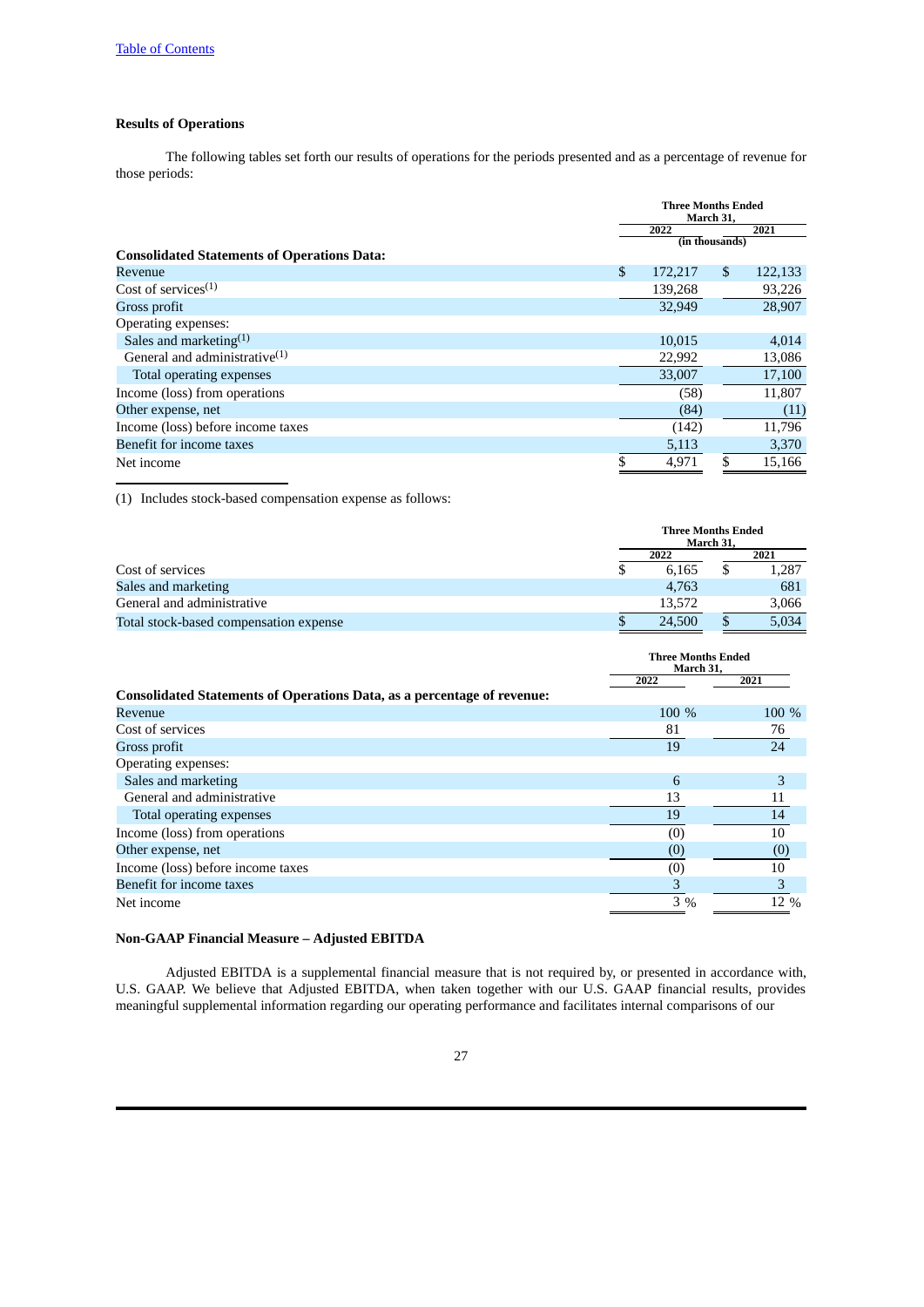historical operating performance on a more consistent basis by excluding certain items that may not be indicative of our business, results of operations or outlook. In particular, we believe that the use of Adjusted EBITDA is helpful to our investors as it is a measure used by management in assessing the health of our business, determining incentive compensation, evaluating our operating performance, and for internal planning and forecasting purposes.

Adjusted EBITDA is presented for supplemental informational purposes only, has limitations as an analytical tool and should not be considered in isolation or as a substitute for financial information presented in accordance with U.S. GAAP. Some of the limitations of Adjusted EBITDA include: (1) it does not properly reflect capital commitments to be paid in the future; (2) although depreciation and amortization are non-cash charges, the underlying assets may need to be replaced and Adjusted EBITDA does not reflect these capital expenditures; (3) it does not consider the impact of stockbased compensation expense; (4) it does not reflect other non-operating expenses, including other (income) expense, net and interest (income) expense, net; and (5) it does not reflect tax payments that may represent a reduction in cash available to us. In addition, our Adjusted EBITDA may not be comparable to similarly titled measures of other companies because they may not calculate Adjusted EBITDA in the same manner as we calculate the measure, limiting its usefulness as a comparative measure. Because of these limitations, when evaluating our performance, you should consider Adjusted EBITDA alongside other financial performance measures, including our net income from continuing operations and other U.S. GAAP results.

We calculate Adjusted EBITDA as net income, adjusted to exclude depreciation and amortization, stock-based compensation expense, other (income) expense, net, interest (income) expense, net, and benefit for income taxes. The following table presents a reconciliation of Adjusted EBITDA to net income for each of the periods indicated:

|                                  | <b>Three Months Ended</b><br>March 31, |                |         |
|----------------------------------|----------------------------------------|----------------|---------|
|                                  | 2021<br>2022                           |                |         |
|                                  |                                        | (in thousands) |         |
| Net income                       | \$<br>4,971                            | S              | 15,166  |
| Add:                             |                                        |                |         |
| Depreciation and amortization    | 364                                    |                | 422     |
| Stock-based compensation expense | 24,500                                 |                | 5,034   |
| Other (income) expense, net      | 96                                     |                | (7)     |
| Interest (income) expense, net   | (12)                                   |                | 18      |
| Benefit for income taxes         | (5, 113)                               |                | (3,370) |
| <b>Adjusted EBITDA</b>           | 24,806                                 |                | 17,263  |

#### **Comparison of Three Months Ended March 31, 2022 and 2021**

#### *Revenue*

|         |                                | <b>Three Months Ended</b><br>March 31. |          |  |
|---------|--------------------------------|----------------------------------------|----------|--|
|         | 2022<br>(dollars in thousands) | 2021                                   | % Change |  |
| Revenue | \$172,217                      | \$122,133                              | 41%      |  |

Revenue increased by \$50.1 million, or 41%, for the three months ended March 31, 2022 compared to the three months ended March 31, 2021. This increase is primarily due to a \$22.1 million, or 25%, increase in revenue from our fertility benefits solution and a \$28.0 million, or 84%, increase in revenue from our Progyny Rx solution. The increase in revenue from our fertility benefits solution was primarily due to the increase in the number of clients and covered lives. The increase in revenue from our Progyny Rx solution was also driven by the number of clients and covered lives that added the Progyny Rx benefit. Progyny Rx went live with only a select number of clients on January 1, 2018 and has continued to add both new and existing fertility benefits solution clients since its initial launch. Our revenue growth for the three months ended March 31, 2022 and March 31, 2021 was negatively impacted by COVID-19.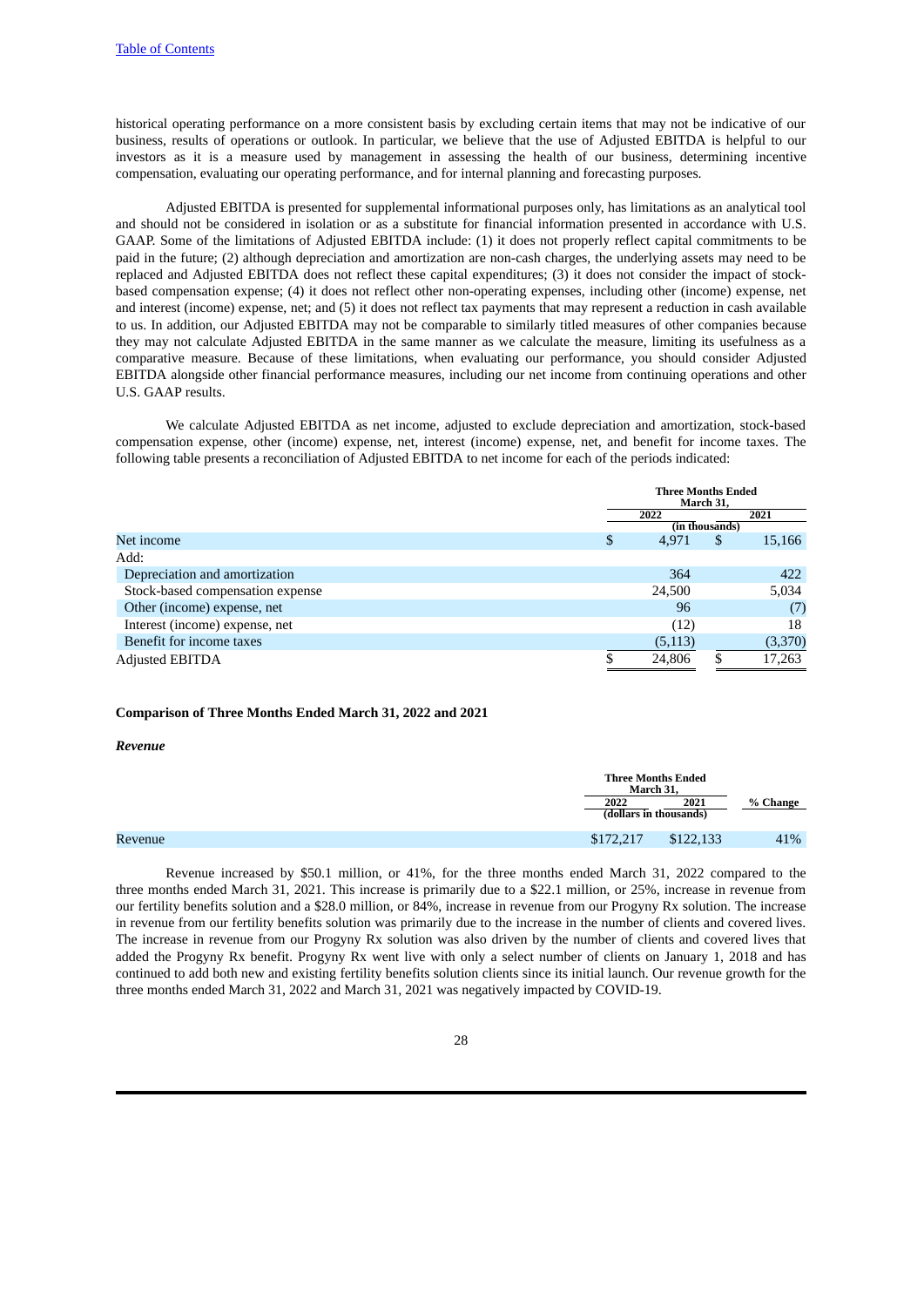#### *Cost of Services*

|                  | <b>Three Months Ended</b><br>March 31. |          |          |
|------------------|----------------------------------------|----------|----------|
|                  | 2022<br>(dollars in thousands)         | 2021     | % Change |
| Cost of services | \$139,268                              | \$93,226 | 49%      |

Cost of services increased by \$46.0 million, or 49%, for the three months ended March 31, 2022 compared to the three months ended March 31, 2021 primarily due to an increase in medical treatment and pharmacy prescription costs associated with fertility treatments delivered as well as an increase in personnel-related costs primarily due to incremental headcount as well as a \$4.9 million increase in stock-based compensation expense.

#### *Gross Profit and Gross Margin*

|              |          | <b>Three Months Ended</b><br>March 31, |          |  |
|--------------|----------|----------------------------------------|----------|--|
|              | 2022     | 2021                                   | % Change |  |
|              |          | (dollars in thousands)                 |          |  |
| Gross profit | \$32,949 | \$28,907                               | 14%      |  |
| Gross margin | 19.1%    | 23.7%                                  |          |  |

Gross profit increased by \$4.0 million for the three months ended March 31, 2022 compared to the three months ended March 31, 2021.

Gross margin decreased 460 basis points for the three months ended March 31, 2022 compared to the three months ended March 31, 2021, primarily due to an increase in personnel-related costs related to onboarding care management resources in advance of client launches subsequent to the first quarter and an increase in stock-based compensation expense as well as temporary inefficiencies experienced during the initial ramp up period of a new pharmacy partner.

#### *Operating Expenses*

*Sales and Marketing Expense*

|                     |                        | <b>Three Months Ended</b><br>March 31. |          |  |
|---------------------|------------------------|----------------------------------------|----------|--|
|                     | 2022                   | 2021                                   | % Change |  |
|                     | (dollars in thousands) |                                        |          |  |
| Sales and marketing | \$10,015               | \$4,014                                | 150%     |  |
|                     |                        |                                        |          |  |

Sales and marketing expense increased by \$6.0 million for the three months ended March 31, 2022 compared to the three months ended March 31, 2021. This increase was primarily due to a \$5.6 million increase in personnel-related costs relating to incremental headcount, an increase in sales commissions and an increase in stock-based compensation expense of \$4.1 million, and a \$0.4 million increase in other related sales and marketing expenses.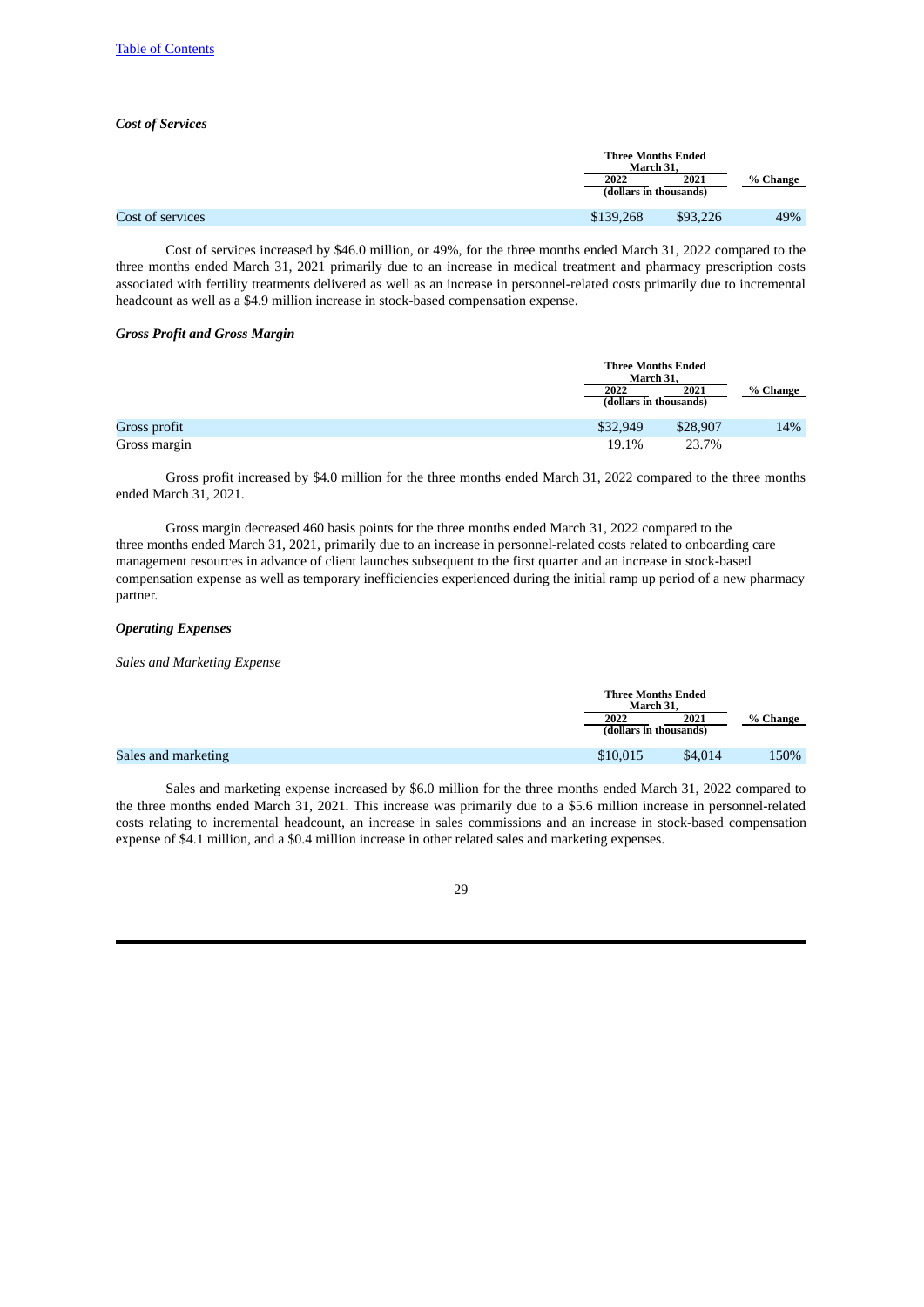#### *General and Administrative Expense*

|                            | <b>Three Months Ended</b><br>March 31. |          |          |
|----------------------------|----------------------------------------|----------|----------|
|                            | 2022                                   | 2021     | % Change |
|                            | (dollars in thousands)                 |          |          |
| General and administrative | \$22,992                               | \$13,086 | 76%      |

General and administrative expense increased by \$9.9 million, or 76%, for the three months ended March 31, 2022 compared to the three months ended March 31, 2021. This increase was primarily due to an \$11.0 million increase in personnel-related costs relating to incremental headcount and an increase in stock-based compensation expense of \$10.5 million. This increase was partially offset by a \$0.9 million decrease in other related general and administrative expenses and a \$0.2 million decrease in bad debt expense.

#### *Other Expense, Net*

|                    | <b>Three Months Ended</b><br>March 31. |        |           |
|--------------------|----------------------------------------|--------|-----------|
|                    | 2022<br>(dollars in thousands)         | 2021   | % Change  |
| Other expense, net | $($ \$84)                              | (\$11) | <b>NM</b> |

Other expense, net decreased for the three months ended March 31, 2022 compared to the three months ended March 31, 2021, primarily due to a decrease in investment income.

#### *Benefit for Income Taxes*

|                          |         | <b>Three Months Ended</b><br>March 31. |          |  |
|--------------------------|---------|----------------------------------------|----------|--|
|                          | 2022    | 2021                                   | % Change |  |
|                          |         | (dollars in thousands)                 |          |  |
| Benefit for income taxes | \$5,113 | \$3,370                                | 52%      |  |

For the three months ended March 31, 2022, we recorded a benefit for income taxes of \$5.1 million primarily due to equity compensation activity that occurred during the period.

#### **Liquidity and Capital Resources**

As of March 31, 2022, we had \$38.8 million of cash and cash equivalents and \$66.9 million of marketable securities. Since inception, we have financed our operations primarily through sales of our solutions and the net proceeds we have received from sales of equity securities as further detailed below. Our cash and cash equivalents and working capital are affected by the timing of payments to third-party providers and collections from clients and have increased as our revenue has increased. In particular, during the ramp up and onboarding of new clients who typically begin their benefits plan year as of January 1<sup>st</sup>, our accounts receivable has historically increased more than our accounts payable, accrued expenses and other current liabilities in the early part of each calendar year. Historically, these timing impacts have reversed throughout the remainder of the fiscal year. Accordingly, our working capital, and its impact on cash flow from operations, can fluctuate materially from period to period.

On October 29, 2019, we completed our initial public offering, or IPO in which we issued and sold 6,700,000 shares of our common stock at a public offering price of \$13.00 per share. We received net proceeds of approximately \$77.6 million from the IPO, after deducting underwriters' discounts and commissions of \$5.9 million and offering costs of \$3.6 million. We believe that our existing cash and cash equivalents, including the proceeds from our IPO and cash flow from operations, will be sufficient to support working capital and capital expenditure requirements for at least the next 12 months. Our future capital requirements will depend on many factors, including sales of our solutions and client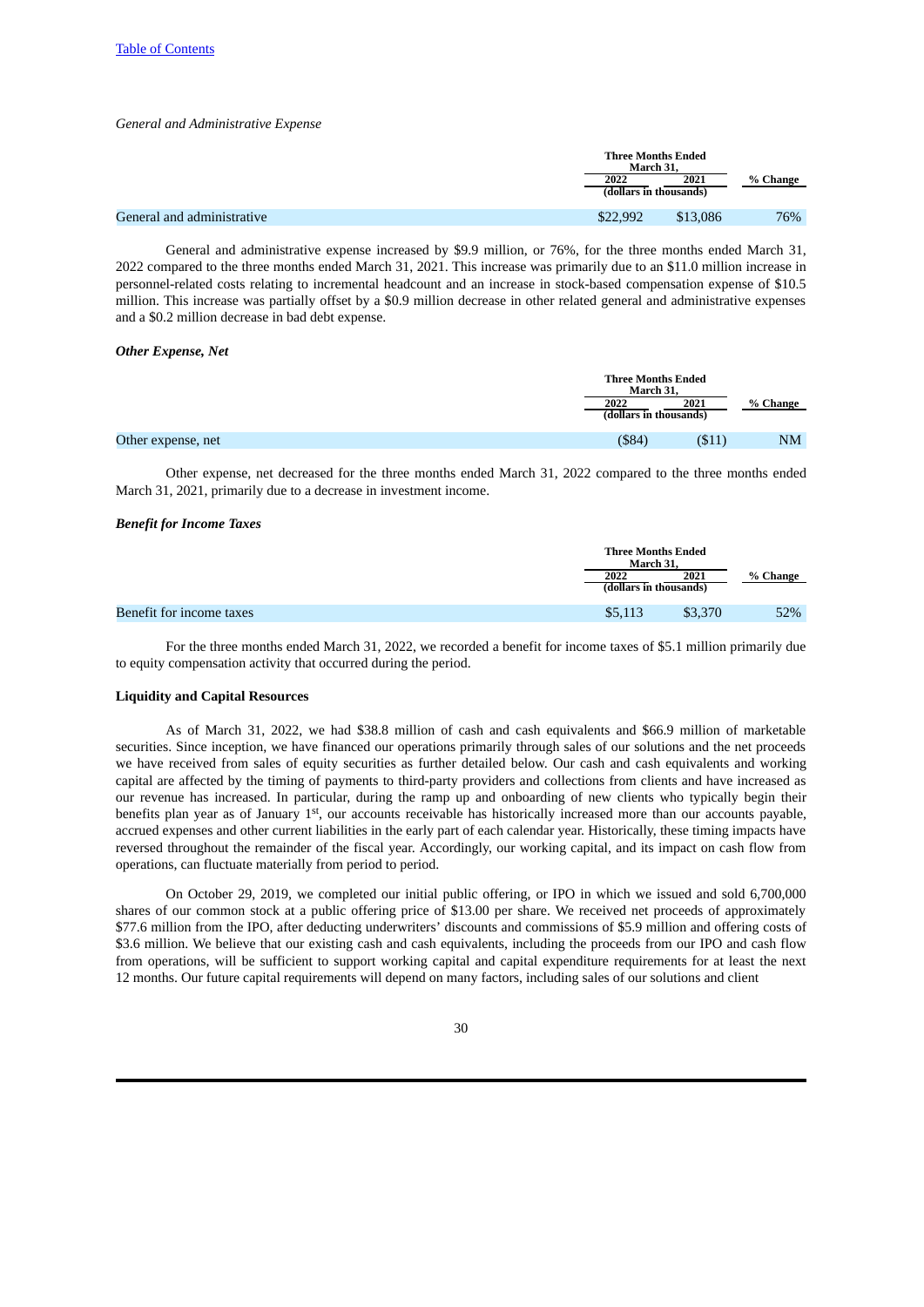renewals, the timing and the amount of cash received from clients, the expansion of our sales and marketing activities and the continuing market adoption of our solutions.

Other than the impact on our revenue growth and the related cash flows resulting from the various restrictions on activities due to the COVID-19 pandemic, our sources and uses of cash were not otherwise materially impacted by the COVID-19 pandemic in the three months ended March 31, 2022 and, to date, we have not identified any material liquidity deficiencies as a result of the COVID-19 pandemic. Based on the information currently available to us, we do not expect the COVID-19 pandemic to have a material impact on our liquidity. We will continue to monitor and assess the impact the COVID-19 pandemic, including variants, may have on our business and financial results. In addition, while the potential impact and duration of the COVID-19 pandemic on the global economy and our business in particular may be difficult to assess or predict, the pandemic has resulted in, and may continue to result in, significant disruption of global financial markets, which could reduce our ability to access capital and could negatively affect our liquidity in the future. If the disruption persists and deepens, we could experience an inability to access additional capital, which could in the future negatively affect our operations. For additional information on the various risks posed by the COVID-19 pandemic, please read Part II, Item 1A. Risk Factors included in this Quarterly Report on Form 10-Q.

In June 2018, we entered into an agreement with Silicon Valley Bank to replace our then-outstanding term loan with a revolving line of credit of up to \$15.0 million, which was amended in April 2019, January 2020, June 2020, and February 2021. The line of credit matured on June 8, 2021.

The following table summarizes our cash flows from operations for the periods presented:

|                                                 | <b>Three Months Ended</b><br>March 31, |    |           |
|-------------------------------------------------|----------------------------------------|----|-----------|
|                                                 | 2021<br>2022                           |    |           |
|                                                 | (in thousands)                         |    |           |
| Cash (used in) provided by operating activities | (11,262)                               | \$ | 532       |
| Cash used in investing activities               | (39,558)                               |    | (38, 520) |
| Cash used in financing activities               | (1,772)                                |    | (2, 497)  |
| Net decrease in cash and cash equivalents       | (52, 592)                              |    | (40, 485) |

#### *Operating Activities*

Net cash used in operating activities was \$11.3 million for the three months ended March 31, 2022, primarily consisting of net income of \$5.0 million adjusted for certain non-cash items, which include \$24.5 million of stock-based compensation expense, \$5.2 million of deferred tax benefit, \$2.3 million of bad debt expense, and \$0.4 million of depreciation and amortization. Changes in operating assets and liabilities resulted in cash used in operating activities from an increase in accounts receivable of \$65.8 million, other noncurrent assets and liabilities of \$1.4 million and prepaid expenses and other current assets of \$0.7 million, partially offset by cash provided by operating activities from increases in accounts payable of \$23.2 million and accrued expenses and other current liabilities of \$6.5 million. These changes were a result of the impact of revenue growth and our operating results as well as the timing of cash collections and payments to third parties.

Net cash provided by operating activities was \$0.5 million for the three months ended March 31, 2021, primarily consisting of net income of \$15.2 million adjusted for certain non-cash items, which include \$5.0 million of stock-based compensation expense, \$3.4 million of deferred tax benefit, \$2.5 million of bad debt expense, and \$0.4 million of depreciation and amortization. Changes in operating assets and liabilities resulted in cash used in operating activities from an increase in accounts receivable of \$43.5 million, partially offset by cash provided by operating activities from increases in accounts payable of \$13.8 million and accrued expenses and other current liabilities of \$9.4 million, and decreases in prepaid expenses and other current assets of \$1.0 million. These changes were a result of the impact of revenue growth and our operating results as well as the timing of payments to third-party providers and collections from customers. Net cash provided by operating activities for the three months ended March 31, 2021 was affected by a change in the payment timing for our pharmaceutical partner arrangements.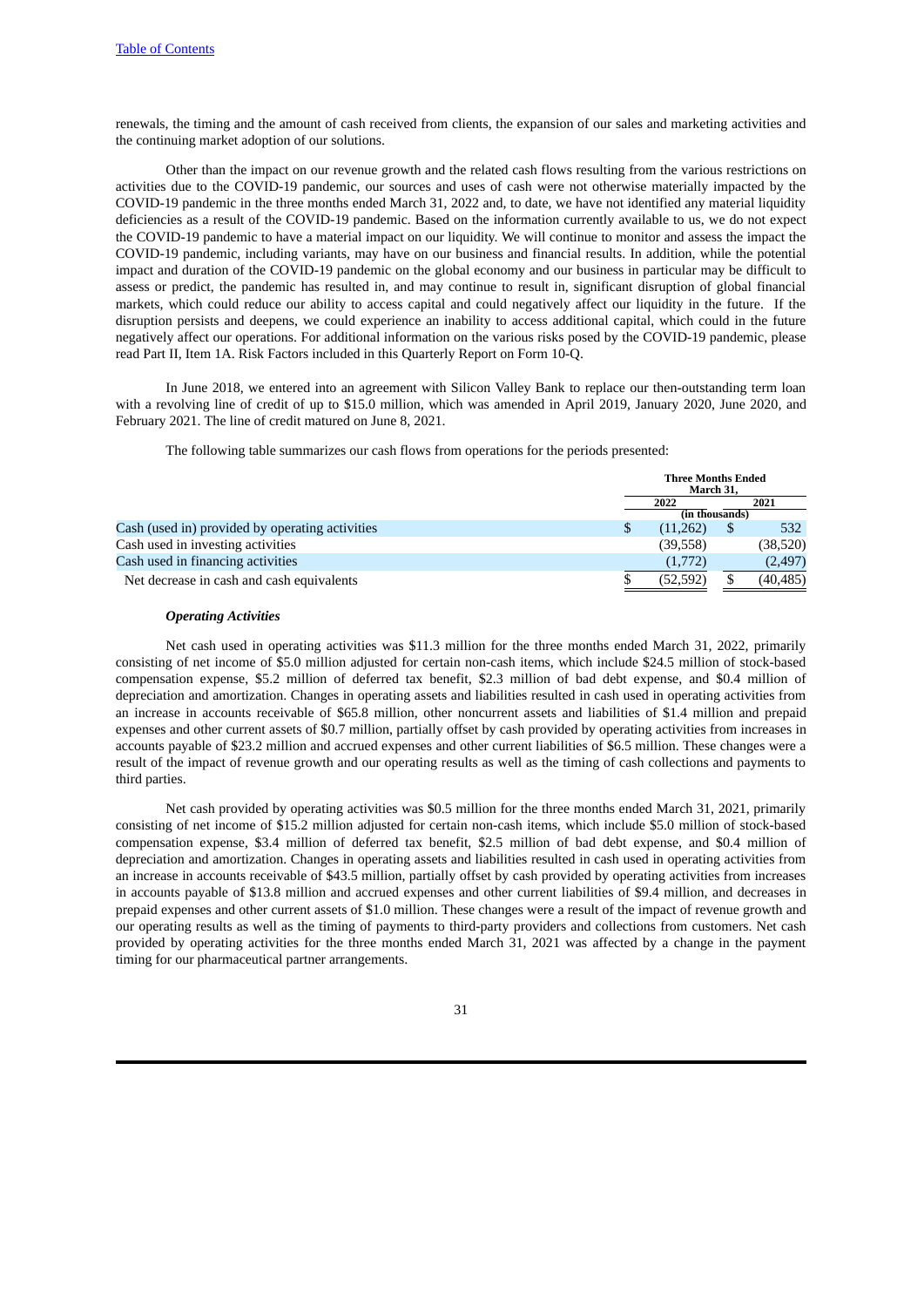#### *Investing Activities*

Net cash used in investing activities was \$39.6 million and \$38.5 million for the three months ended March 31, 2022 and March 31, 2021, respectively, which primarily consisted of net investments in marketable securities of \$38.8 million and \$38.2 million, respectively. The remainder of the activity for each of the three months ended March 31, 2022 and March 31, 2021 consisted of purchases of computers, software, including capitalized software development costs, and leasehold improvements, including leasehold improvements associated with the buildout of our new corporate office which we occupied in February 2020.

#### *Financing Activities*

Net cash used in financing activities was \$1.8 million for the three months ended March 31, 2022, consisting of payments of \$3.0 million for employee taxes related to equity awards, partially offset by \$0.8 million in proceeds from stock option exercises and \$0.4 million in proceeds from contributions to our employee stock purchase plan.

Net cash used in financing activities was \$2.5 million for the three months ended March 31, 2021, consisting of payments of \$3.5 million for employee taxes related to equity awards, partially offset by \$0.5 million in proceeds from stock option exercises and \$0.5 million in proceeds from contributions to our employee stock purchase plan.

#### *Operating Lease Commitments*

In September 2019, we commenced a sublease agreement for our corporate offices in New York, New York. The sublease is for a 25,212 square foot office and will expire in May 2029. Pursuant to the sublease, we will pay the base rent of approximately \$1.3 million per year through the end of the fifth lease year and approximately \$1.4 million per year thereafter through the expiration date.

In February 2022, we entered into a lease agreement for additional space in our corporate offices in New York, New York, consisting of a 24,099 square foot office and a 21,262 square foot office, and also for continued occupancy of the 25,212 square foot office after the expiration of the current sublease. For the 24,099 square foot office, we will pay the base rent of approximately \$1.4 million per year starting in the fourth quarter of 2023 for five years and approximately \$1.5 million per year thereafter through the first quarter of 2035, the expiration date. For the 21,262 square foot office, we will pay the base rent of approximately \$1.3 million starting in the first quarter of 2025 for five years and approximately \$1.4 million per year thereafter through the first quarter of 2035, the expiration date. For our current 25,212 square foot office, we will pay the base rent of approximately \$1.6 million per year beginning in June 2029 through the first quarter of 2035, the expiration date.

#### **Critical Accounting Estimates**

Our consolidated financial statements and accompanying notes have been prepared in accordance with U.S. GAAP. The preparation of these condensed consolidated financial statements requires us to make estimates and assumptions that affect the amounts reported amounts of assets, liabilities, revenue and expenses, and related disclosures. We base our estimates on historical experience and on various other assumptions that we believe are reasonable under the circumstances. We evaluate our estimates and assumptions on an ongoing basis. Actual results may differ from these estimates. To the extent that there are material differences between these estimates and our actual results, our future financial statements will be affected.

We believe that the assumptions and estimates associated with our accrued receivables related to revenue recognition, accrued claims payable, stock-based compensation expense, and accounting for income taxes have the greatest potential impact on our financial statements. Therefore, we consider these to be our critical accounting estimates.

For additional information about our critical accounting policies and estimates, see the disclosure included in our Annual Report on Form 10-K as well as Note 1 – Business and Basis of Presentation and Note 2 – Significant Accounting Policies in the notes to the consolidated financial statements included in Part I, Item 1, of this Quarterly Report on Form 10-Q. There have been no material changes to the Company's critical accounting policies and estimates since our Annual Report on Form 10-K.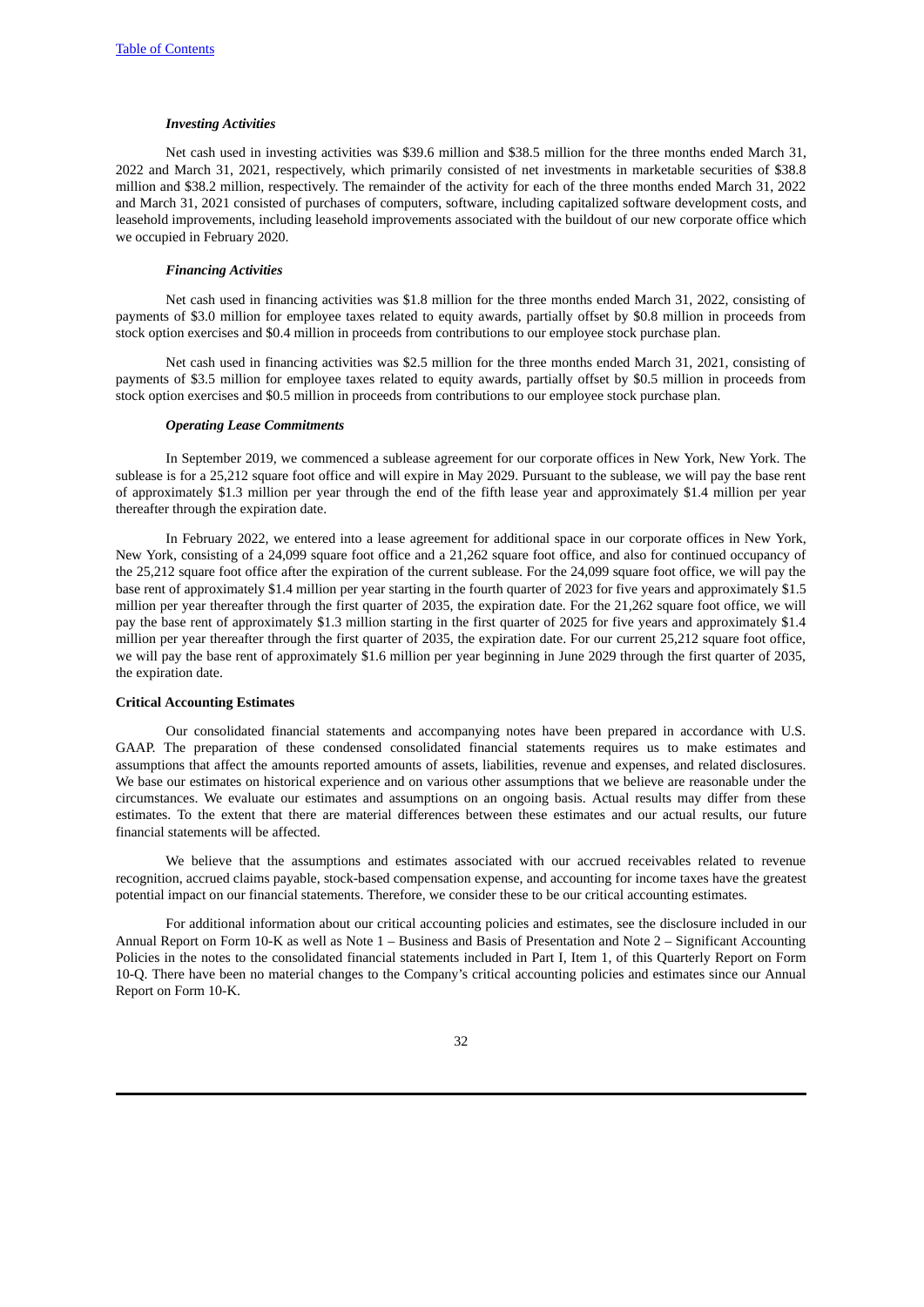## **Recently Adopted Accounting Pronouncements**

For a full discussion of recently adopted accounting pronouncements, see Note 2 – Significant Accounting Policies, to the consolidated financial statements included in Part I, Item 1 of this Quarterly Report on Form 10-Q.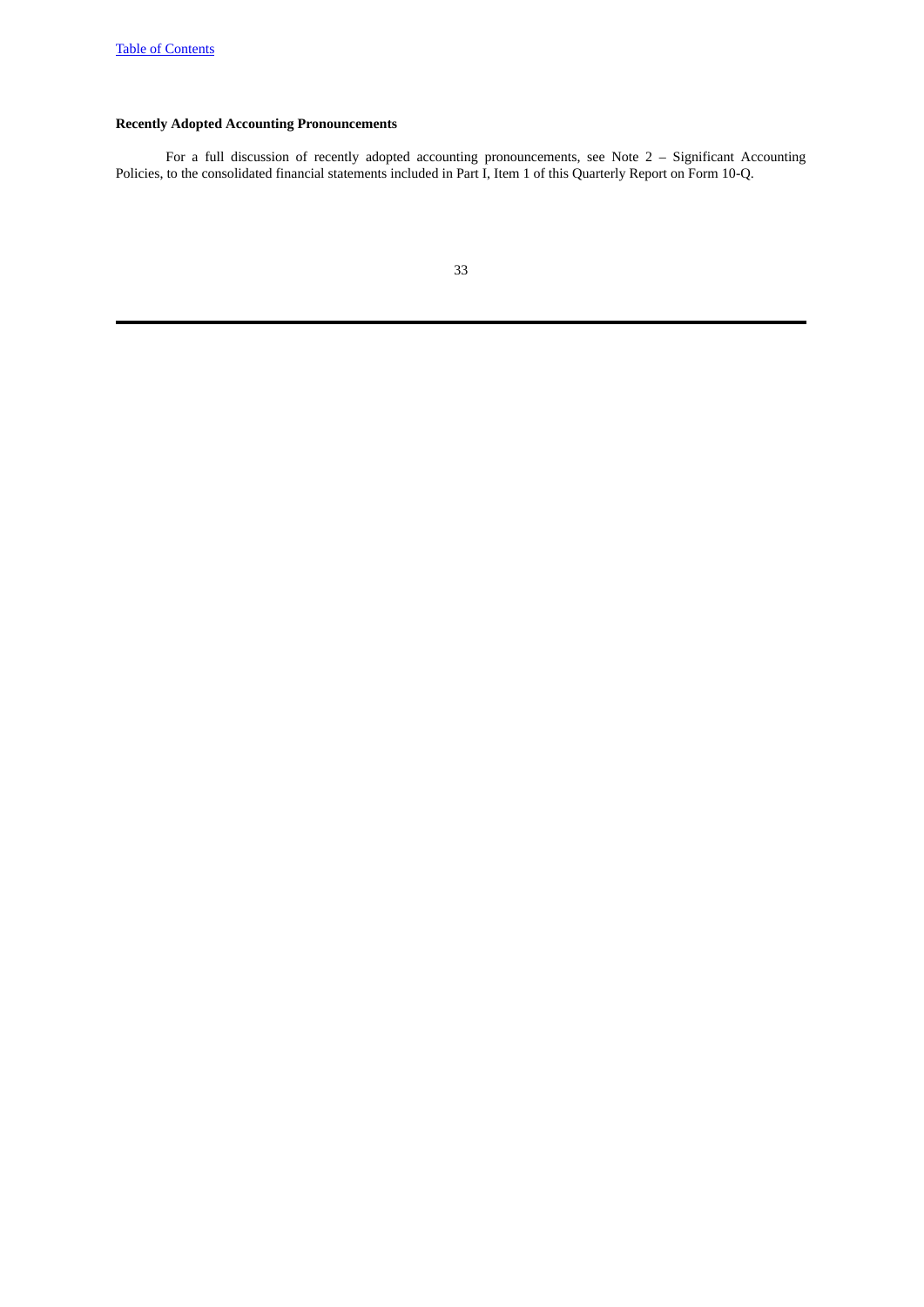#### <span id="page-33-0"></span>**ITEM 3. QUANTITATIVE AND QUALITATIVE DISCLOSURES ABOUT MARKET RISK**

We are exposed to market risks in the ordinary course of our business. Market risk represents the risk of loss that may impact our financial position due to adverse changes in financial market prices and rates. Our market risk exposure is primarily the result of fluctuations in interest rates.

#### **Interest Rate Risk**

As of March 31, 2022, we had cash and cash equivalents of \$38.8 million and marketable securities of \$66.9 million.

Interest-earning instruments carry a degree of interest rate risk. We do not enter into investments for trading or speculative purposes and have not used any derivative financial instruments to manage our interest rate risk exposure. Our investments are exposed to market risk due to a fluctuation in interest rates, which may affect our interest income and the fair market value of our investments. A hypothetical 10% change in interest rates would not result in a material impact on our consolidated financial statements.

#### **Inflation Rate Risk**

We do not believe that inflation has had a material effect on our business, financial condition or results of operations. Nonetheless, if our costs were to become subject to significant inflationary pressures, we may not be able to fully offset such higher costs through price increases. Our inability or failure to do so could harm our business, financial condition, and results of operations.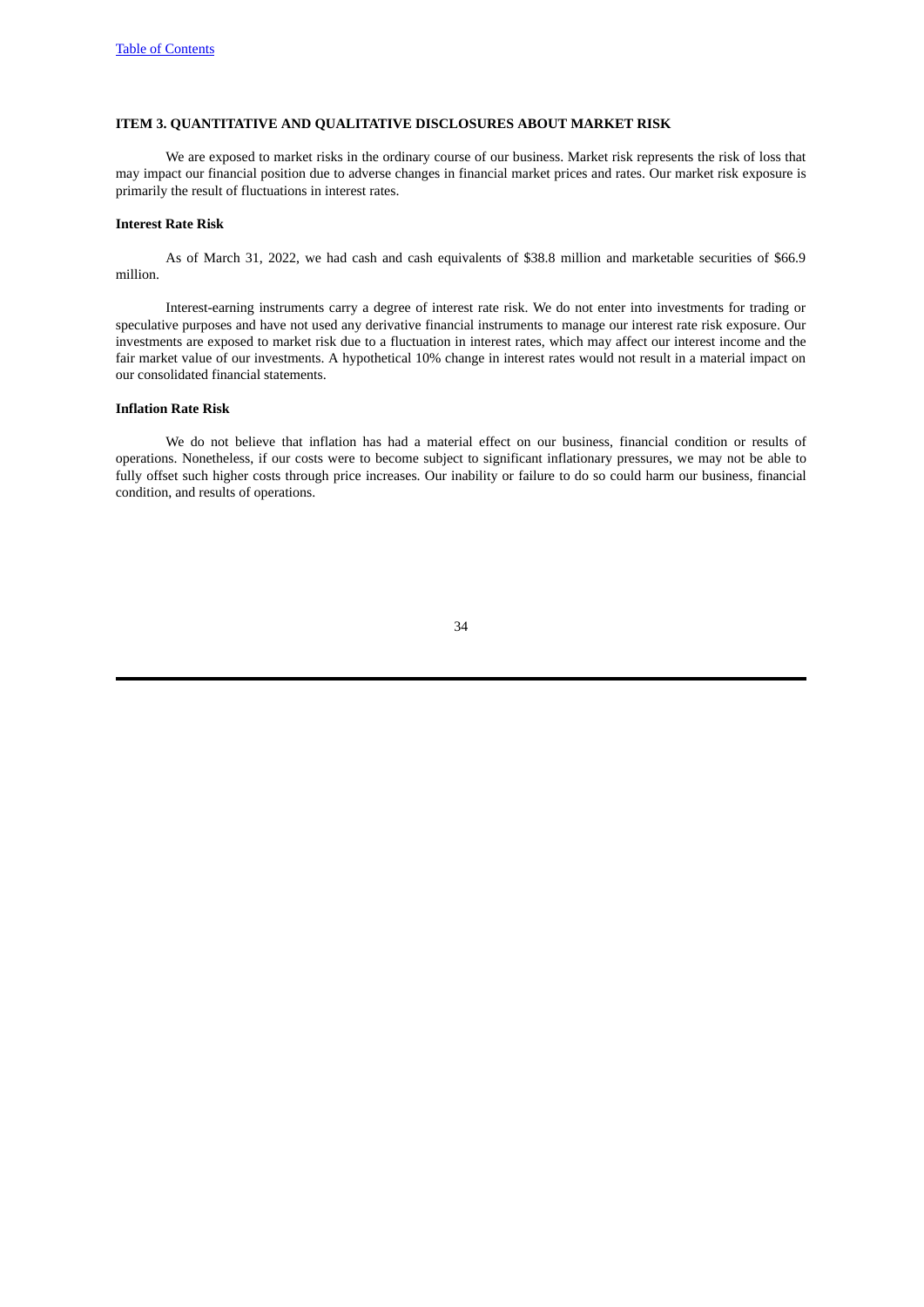#### <span id="page-34-0"></span>**ITEM 4. CONTROLS AND PROCEDURES**

## **Limitations on Effectiveness of Controls and Procedures**

The Company maintains disclosure controls and procedures (as that term is defined in Rules 13a-15(e) and 15d-15(e) under the Securities Exchange Act of 1934, as amended (the "Exchange Act") that are designed to ensure that information required to be disclosed in the Company's reports under the Exchange Act is recorded, processed, summarized and reported within the time periods specified in the SEC's rules and forms, and that such information is accumulated and communicated to the Company's management, including its Chief Executive Officer and Chief Financial Officer, as appropriate, to allow timely decisions regarding required disclosures. In designing and evaluating our disclosure controls and procedures, management recognizes that any controls and procedures, no matter how well designed and operated, can provide only reasonable assurance of achieving the desired control objectives. In addition, the design of disclosure controls and procedures must reflect the fact that there are resource constraints and that management is required to apply judgment in evaluating the benefits of possible controls and procedures relative to their costs.

#### **Evaluation of Disclosure Controls and Procedures**

Our management, with the participation of our principal executive officer and principal financial officer, has evaluated, as of the end of the period covered by this Quarterly Report on Form 10-Q, the effectiveness of our disclosure controls and procedures (as that term is defined in Rules 13a-15(e) and 15d-15(e) under the Exchange Act). Based on this evaluation, our principal executive officer and principal financial officer concluded that our disclosure controls and procedures were effective at the reasonable assurance level as of March 31, 2022.

#### **Changes in Internal Control over Financial Reporting**

There were no changes in our internal control over financial reporting (as that term is defined in Rules 13a-15(f) and 15d-15(f) under the Exchange Act) that occurred during the quarter ended March 31, 2022 that materially affected, or are reasonably likely to materially affect, our internal control over financial reporting.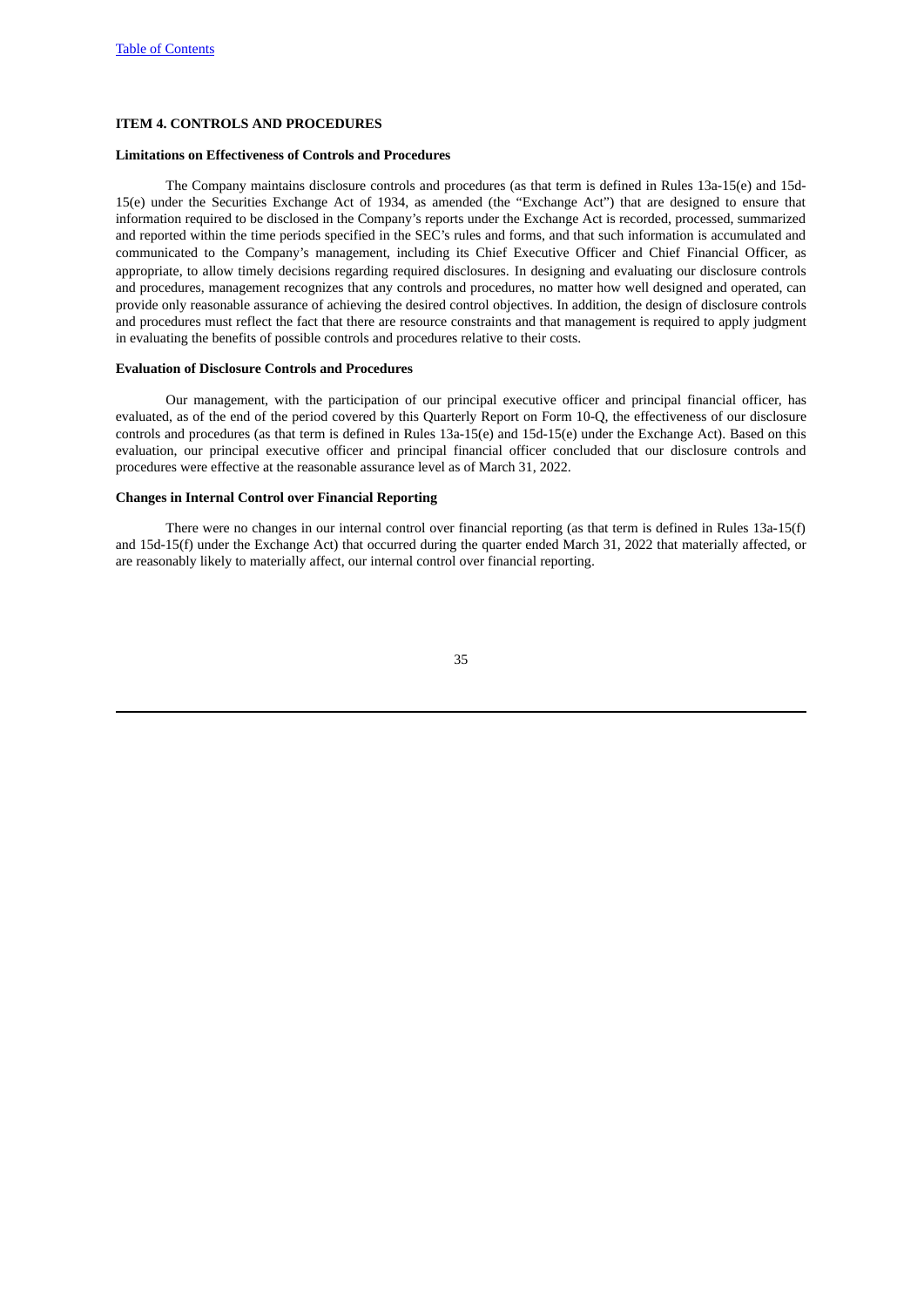#### **PART II – OTHER INFORMATION**

#### <span id="page-35-1"></span><span id="page-35-0"></span>**ITEM 1. LEGAL PROCEEDINGS**

See Part I, Item 1 "Financial Statements (Unaudited) — Note 7 — Commitments and Contingencies."

#### <span id="page-35-2"></span>**ITEM 1A. RISK FACTORS**

Investing in our common stock involves a high dearee of risk. You should carefully consider all of the information in this *Quarterly Report on Form 10-Q, including the sections titled "Cautionary Note Regarding Forward-Looking Statements"* and Part I, Item 2. "Management's Discussion and Analysis of Financial Condition and Results of Operation" and our consolidated financial statements and the accompanying notes included elsewhere in this Quarterly Report on Form 10-Q. The risks described below are not the only ones we face. Any of the following risks could materially and adversely affect our business, financial condition and results of operations, the actual outcome of matters as to which forward-looking statements are made in this Quarterly Report on Form 10-Q and could cause the tradina price of our common stock to decline, which would cause you to lose all or part of your investment. Our business, financial condition and results of operations could also be harmed by risks and uncertainties not currently known to us or that we currently do not believe *are material.*

#### **Risks Related to Our Business and Industry**

The ongoing COVID-19 pandemic, including variants, has had and is expected to continue to have, and similar health epidemics or pandemics could in the future have, an adverse impact on our business, operations, and the markets and *communities in which we and our clients, members and providers operate.*

The ongoing COVID-19 pandemic, including variants, has adversely impacted, and may continue to adversely impact, many aspects of our business. Our revenue growth for the three months ended March 31, 2022 and 2021 were negatively impacted by COVID-19, including variants, and our revenue growth in future periods may continue to be adversely impacted by COVID-19. Our providers have and may in the future delay new fertility cycles because they operate in areas acutely affected by the COVID-19 pandemic, on account of executive orders to postpone non-emergent surgeries or other medical treatments, or in order to conserve medical resources for non-fertility related medical treatments. Many of our members live in communities that have been acutely affected by the COVID-19 pandemic and have delayed and may not want to continue or begin new fertility cycles during the pandemic. Emerging research and the lack of consumer information on the impact of COVID-19 vaccines on pregnancy may also affect member behavior and utilization. Furthermore, as certain of our potential clients experience downturns or uncertainty in their own business operations and revenue because of the economic effects resulting from the spread of COVID-19, they have and may continue to decrease their spending on health benefits, which may disproportionately impact fertility benefits, and delay or cancel implementation of fertility benefits. Each of these factors could affect member behavior, our utilization rates and the number of members enrolled in our clients' benefit plans.

In addition to the potential direct impacts to our business, the economy may continue to be impacted as a result of the actions taken in response to COVID-19. To the extent a weakened economy impacts clients' or members' ability or willingness to pay for our benefit, or our vendors', including any pharmacy program partners', ability to provide services to us, we could see our business and results of operations negatively impacted.

We implemented a work-from-home policy for all of our employees in March 2020 and have re-opened our corporate offices to employees on a hybrid basis, while implementing additional safety measures and protocols. We may take further actions that alter our operations as may be required by federal, state, or local authorities, or which we determine are in the best interests of our business, our employees and the communities we serve. While most of our operations can be performed remotely, there is no guarantee that we will be as effective while working partially remotely because our team is dispersed, many employees may have additional personal needs to attend to (such as looking after children as a result of school closures or family who become sick), and employees may become sick themselves and be unable to work. Decreased effectiveness of our team could adversely affect our results due to our inability to meet in person with potential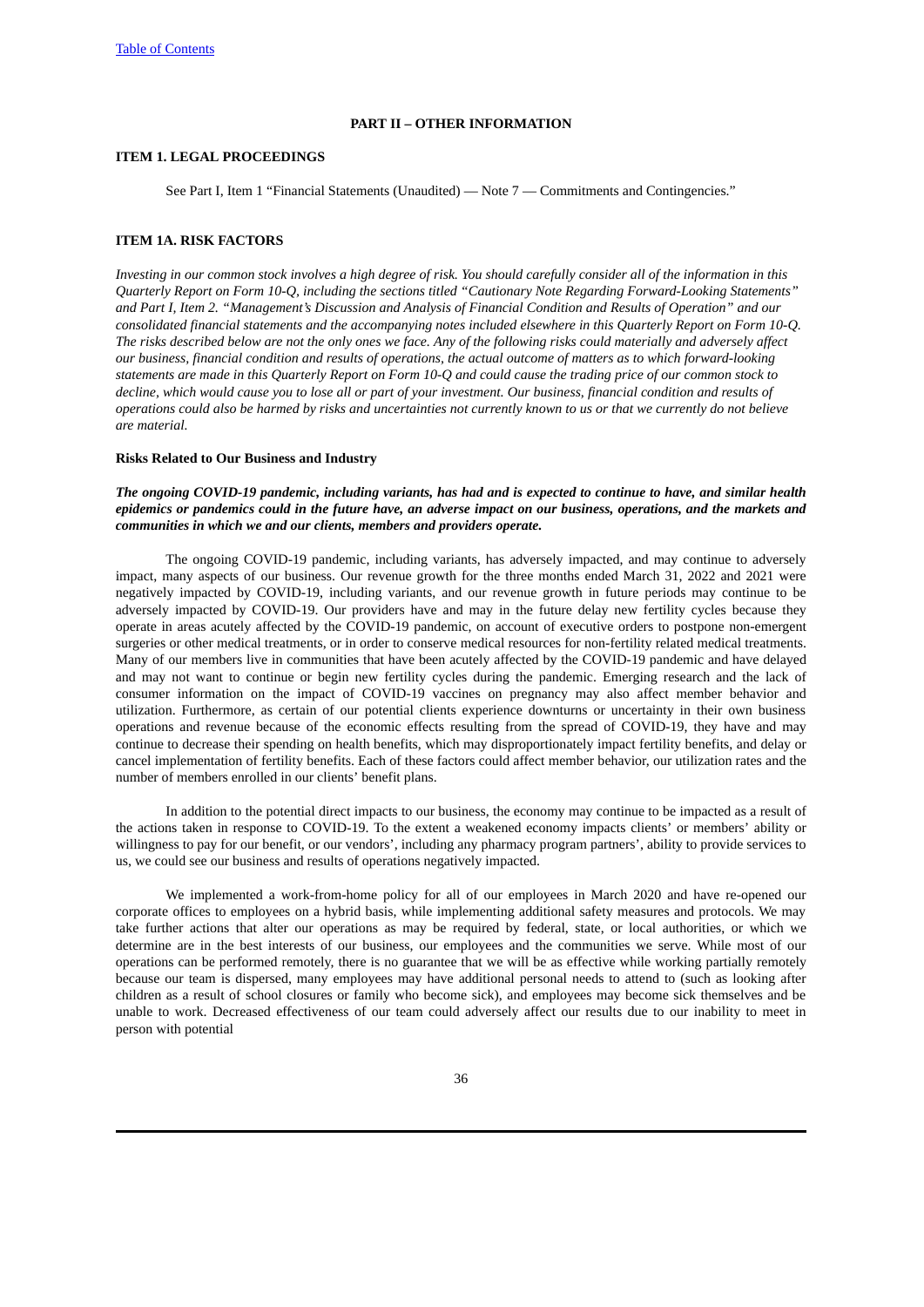clients, and in some cases, relative to our previous expectations, delays in onboarding new clients, responding to members, data collection and review, and a corresponding reduction in growth, or other decreases in productivity that could seriously harm our business. In addition, working remotely could increase our cybersecurity risk and make us more susceptible to communication disruptions, which could adversely impact our business operations or delay necessary interactions with our clients, member, providers and other third parties. Furthermore, we may decide to postpone or cancel planned investments in our business in response to changes in our business as a result of the spread of COVID-19, which may impact our member utilization and rate of growth, either of which could seriously harm our business.

In addition, while the potential impact and duration of the COVID-19 pandemic on the global economy and our business in particular may be difficult to assess or predict, the pandemic has resulted in, and may continue to result in, significant disruption of global financial markets, which could reduce our ability to access capital and could negatively affect our liquidity in the future. Moreover, to the extent the COVID-19 pandemic adversely affects our business, financial condition and results of operations, it may also have the effect of heightening many of the other risks described in this "Risk Factors" section, including but not limited to, those related to our ability to expand our customer base and develop and expand our sales and marketing capabilities.

The global impact of COVID-19 continues to rapidly evolve, and we will continue to monitor the situation closely. We do not yet know the full extent of potential delays or impacts on our business, operations, or the global economy as a whole. The ultimate impact of the COVID-19 pandemic or a similar health epidemic or pandemic is highly uncertain and subject to change; and will depend on numerous evolving factors that we may not be able to accurately predict, including without limitation: the trajectory, duration, scope, severity, and any resurgences of the COVID-19 pandemic; the effectiveness of vaccine rollout plans, including any mandates; the public's perception of the safety of the vaccines and other treatments and their willingness to take the vaccines or other treatments; the existence and prevalence of new variants of the virus; the continued impact on worldwide macroeconomic conditions, including interest rates, employment rates and consumer confidence; governmental, business, and individuals' actions that have been, and continue to be, taken in response to the pandemic; the effect on our providers, clients and members; changes in demand for our services; our ability to sell and provide our services; the ability of our clients and members to pay for our services; the health of, and the effect on, our workforce; and the potential effects on our internal controls, including our internal control over financial reporting, as a result of changes in working environments for our employees and business partners. While the spread of COVID-19 may eventually be contained or mitigated, there is no guarantee that a future outbreak of this or any other widespread epidemics or pandemics will not occur, or that the global economy will recover, either of which could seriously harm our business.

#### We may fail to meet our publicly announced guidance or other expectations about our business and future operating *results, which would cause our stock price to decline.*

We have provided and may continue to provide guidance about our business and future operating results. On May 5, 2022, we issued guidance for the second quarter of 2022 and full year 2022. In developing this guidance, our management must make certain assumptions and judgments about its future performance. Some of those key assumptions relate to the impact of the COVID-19 pandemic and the associated economic uncertainty on our business and the timing and scope of economic recovery globally and how long it will take both clinics and members to return to normal practice volumes and behavior, which are inherently difficult to predict. This guidance, which consists of forward-looking statements, is qualified by, and subject to, such assumptions, estimates and expectations as of the date such guidance is given and may be revised at a later time, solely in our discretion, as we learn more information. While presented with numerical specificity, this guidance is necessarily speculative in nature, and is inherently subject to significant business, economic and competitive uncertainties and contingencies, many of which are beyond our control and are based upon specific assumptions with respect to future business decisions, economic conditions or member behavior, some of which may change. Accordingly, our guidance is only an estimate of what management believes is realizable as of the date of release of such guidance. Furthermore, analysts and investors may develop and publish their own projections of our business, which may form a consensus about our future performance. Our actual business results may vary significantly from such guidance or that consensus due to a number of factors, many of which are outside of our control, including due to the global economic uncertainty, financial market conditions and member behavior caused by the COVID-19 pandemic, and which could adversely affect our business and future operating results. There are no comparable recent events that provide insights as to the probable effect of the COVID-19 pandemic, and, as a result, the ultimate impact of the COVID-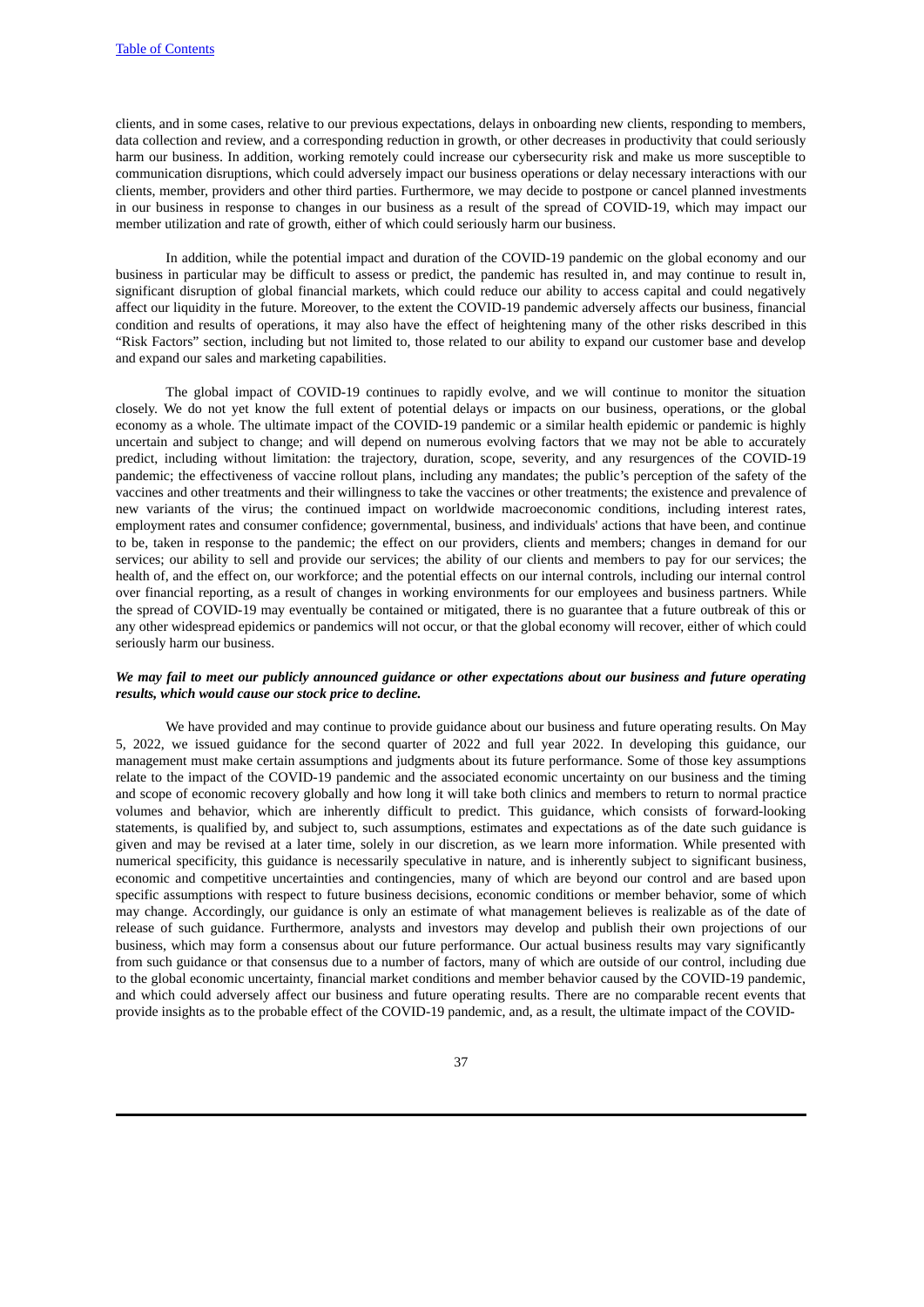19 outbreak is highly uncertain and subject to change. We are relying on the reports and models of economic and medical experts in making assumptions relating to the duration of this crisis and predictions as to timing and pace of any future economic recovery. If these models are incorrect or incomplete, or if we fail to accurately predict the full impact that the COVID-19 pandemic will have on all aspects of our business, the guidance and other forward-looking statements we provide may also be incorrect or incomplete. Furthermore, if we make downward revisions of our previously announced guidance, or if our publicly announced guidance of future operating results fails to meet expectations of securities analysts, investors or other interested parties, the price of our common stock would decline.

# The fertility market in which we participate is competitive, and if we do not continue to compete effectively, our results *of operations could be harmed.*

The market for our solutions is competitive and is likely to attract increased competition, which could make it hard for us to succeed. We compete on the basis of several factors, including the comprehensiveness of our benefits solutions and the Smart Cycle (our unique approach to benefits plan design which ensures that members always have coverage for a full treatment cycle as their access to treatment is not limited by a dollar maximum that could be exhausted mid-treatment), superior clinical outcomes, access for all employee groups (including LGBTQ+ and single mothers by choice), equitable access to care across geographies, quality of the member experience and comprehensive member support, access to our selective Center of Excellence (our proprietary, credentialed network of high-quality fertility specialists), data reporting and sharing and access to an integrated pharmacy solution. While we do not believe any single competitor offers a similarly robust and integrated fertility and family building benefits solution, we compete primarily with health insurance companies and benefits administrators that also provide fertility benefits management services as part of their overall healthcare coverage. These competitors include all conventional health insurers, such as UnitedHealthcare, Cigna, Aetna and members of the Blue Cross Blue Shield Association. Other competitors that currently provide fertility benefits management services to employers include WIN Fertility and Optum Fertility Solutions. We also compete with benefits managers that are new to the industry that do not have integrated health insurance carrier solutions, such as Carrot Fertility and Maven Clinic, which currently offer employees post-tax reimbursement programs for fertility benefits.

As we market our solutions to potential clients that currently utilize other vendors to manage their employees' fertility benefits, we may fail to convince their internal stakeholders that our offerings and our model are superior to their current solutions. Some of our competitors are more established, benefit from greater brand recognition and have substantially greater financial, technical and marketing resources. Our competitors may seek to develop or integrate solutions and services that may become more efficient or appealing to our existing and potential clients. For example, fertility-focused pharmacy benefits managers, or PBMs, could emerge that would compete with Progyny Rx. In addition, we believe one of our key competitive advantages is our purpose-built, data-driven platform. While we do not believe any competitors have developed a similarly robust data collection, analysis and reporting process at this time, current or future competitors may be successful in doing so in the future.

In addition, we believe that there is growing awareness of the demand for fertility benefits. As the fertility benefits field gains more attention, more competitors may be drawn into the market. We also could be adversely affected if we fail to identify or effectively respond to changes in market dynamics. As a result of any of these factors, we may not be able to continue to compete successfully against our current or future competitors, and this competition could result in the failure of our platform to continue to maintain market acceptance, which would harm our business, financial condition and results of operations.

Many healthcare industry participants are consolidating to create larger and more integrated healthcare delivery systems with greater market power and we expect regulatory and economic conditions to result in additional consolidation in the healthcare industry. Additionally, financial investors are acquiring fertility practices and this may accelerate consolidation within the industry. Although comprehensive, our solution is a standalone fertility benefit. Clients may prefer a single healthcare solution, which could adversely affect our ability to retain existing clients or grow our client base. In addition, we work with partner organizations to market our benefit to potential clients. As consolidation accelerates, the economies of scale of our partners' organizations may grow. If a partner experiences sizable growth following consolidation, it may determine that it no longer needs to rely on us and may reduce its demand for our services. In addition, as healthcare providers consolidate to create larger and more integrated healthcare delivery systems with greater market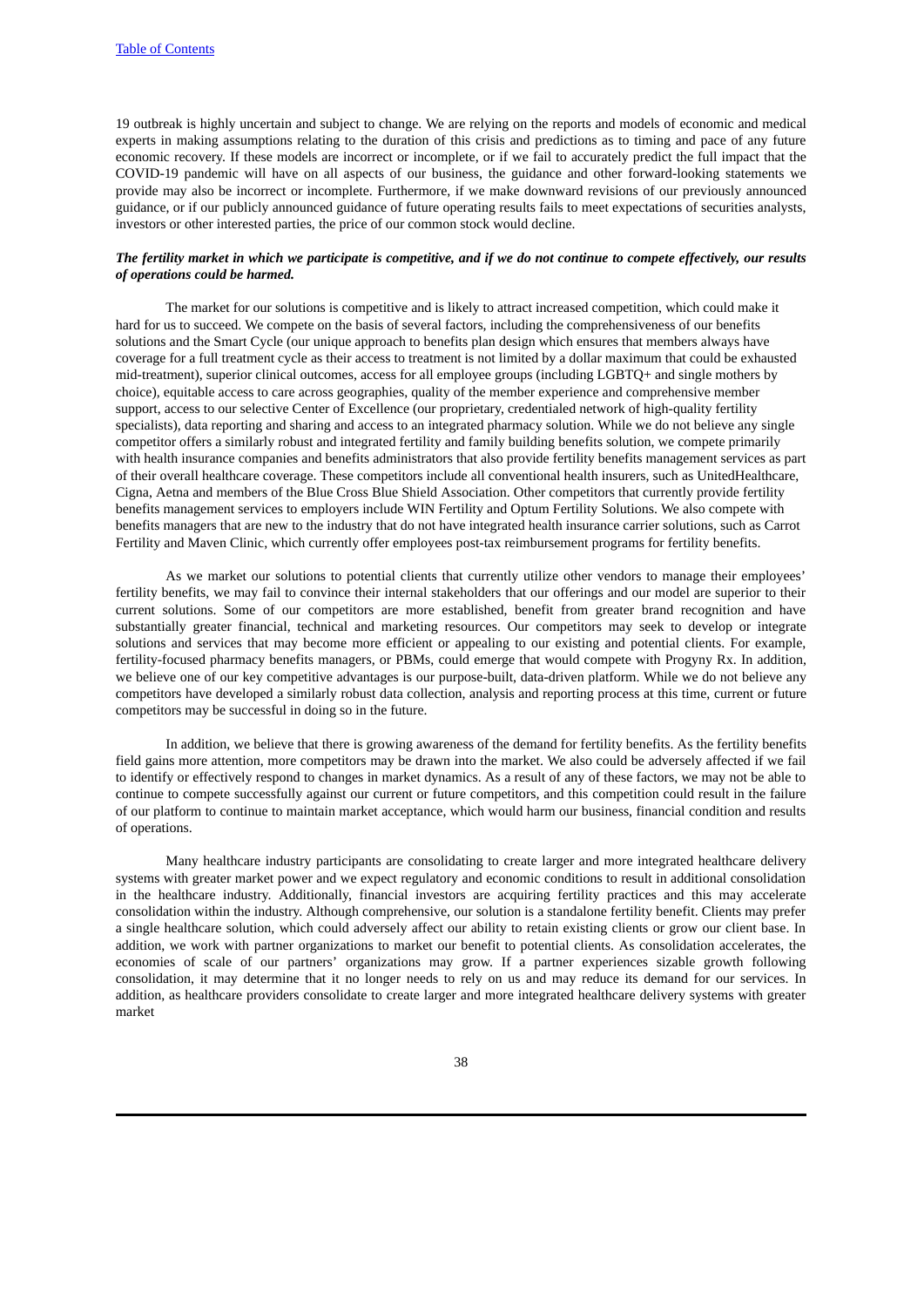power, these providers may try to use their market power to negotiate fee increases for their services. Finally, consolidation may also result in the acquisition of our partners by competitors or development by our partners of products and services that compete with our products and services. Any of these potential results of consolidation could have a material adverse effect on our business, financial condition and results of operations.

#### Our business depends on our ability to retain our existing clients and increase the adoption of our services within our *client base. Any failure to do so would harm our business, financial condition and results of operations.*

As part of our growth strategy, we are focused on retaining and expanding our services within our existing client base. A client can expand the fertility benefits they offer to their employees a number of ways, including by adding egg freezing or increasing the number of Smart Cycle units under their benefits plan (i.e., from two to three Smart Cycles per household). In addition, our fertility benefits solution clients can purchase our add-on Progyny Rx solution. We went live with Progyny Rx in 2018 and 83% of our clients have now launched this solution, including approximately 93% of the clients we signed in 2021.

Factors that may affect our ability to retain our existing clients and sell additional solutions to them include, but are not limited to, the following:

- the price, timeliness and outcomes of our solutions;
- the availability, price, timeliness, outcome, performance and functionality of competing solutions;
- our ability to maintain and appropriately expand our Center of Excellence network of high-quality fertility specialists;
- our ability to offer complementary solutions and services that will enhance our comprehensive fertility offering;
- changes in healthcare laws, regulations or the enforcement of such laws and regulations, or trends;
- any material increase in unemployment rate;
- the business environment of our clients and, in particular, reduction in our clients' headcount; and
- consolidation of our clients, resulting in a change to their benefits program or a shift to one of our competitors.

Any of the above factors, alone or together, could negatively affect our ability to retain existing clients and sell additional solutions to them, which would have an adverse effect on our business, revenue growth and results of operations.

# Our largest clients account for a significant portion of our revenue and a significant number of our clients are in the technology industry. The loss of one or more of these clients, changes to pricing terms with these clients or changes *within the technology industry could negatively impact our business, financial condition and results of operations.*

We currently serve over 265 employers with at least 1,000 covered lives in the United States across more than 30 industries. For the three months ended March 31, 2022, two of our clients accounted for 17% and 12%, or a combined 29%, of our total revenue. No other clients accounted for more than 10% for the three months ended March 31, 2022. For the three months ended March 31, 2021, two clients accounted for 17% and 15% of revenue respectively, or a combined 32% of our total revenue. Engagement with these clients is generally covered through contracts that are multi-year in duration. One or both of these clients may terminate early or decline to renew their existing contracts with us upon expiration and any such termination or failure to renew could have a negative impact on our revenue and compromise our growth strategy. Clients, including our two largest clients, could also renegotiate pricing terms at the time of renewal, which could have a negative impact on our revenue. In addition, we generate a significant portion of our revenue from clients in the technology industry. Any of a variety of changes in that industry, including changes in economic conditions, mergers or consolidations, reduced spending on benefits programs and other factors, could adversely affect our business, financial condition and results of operations.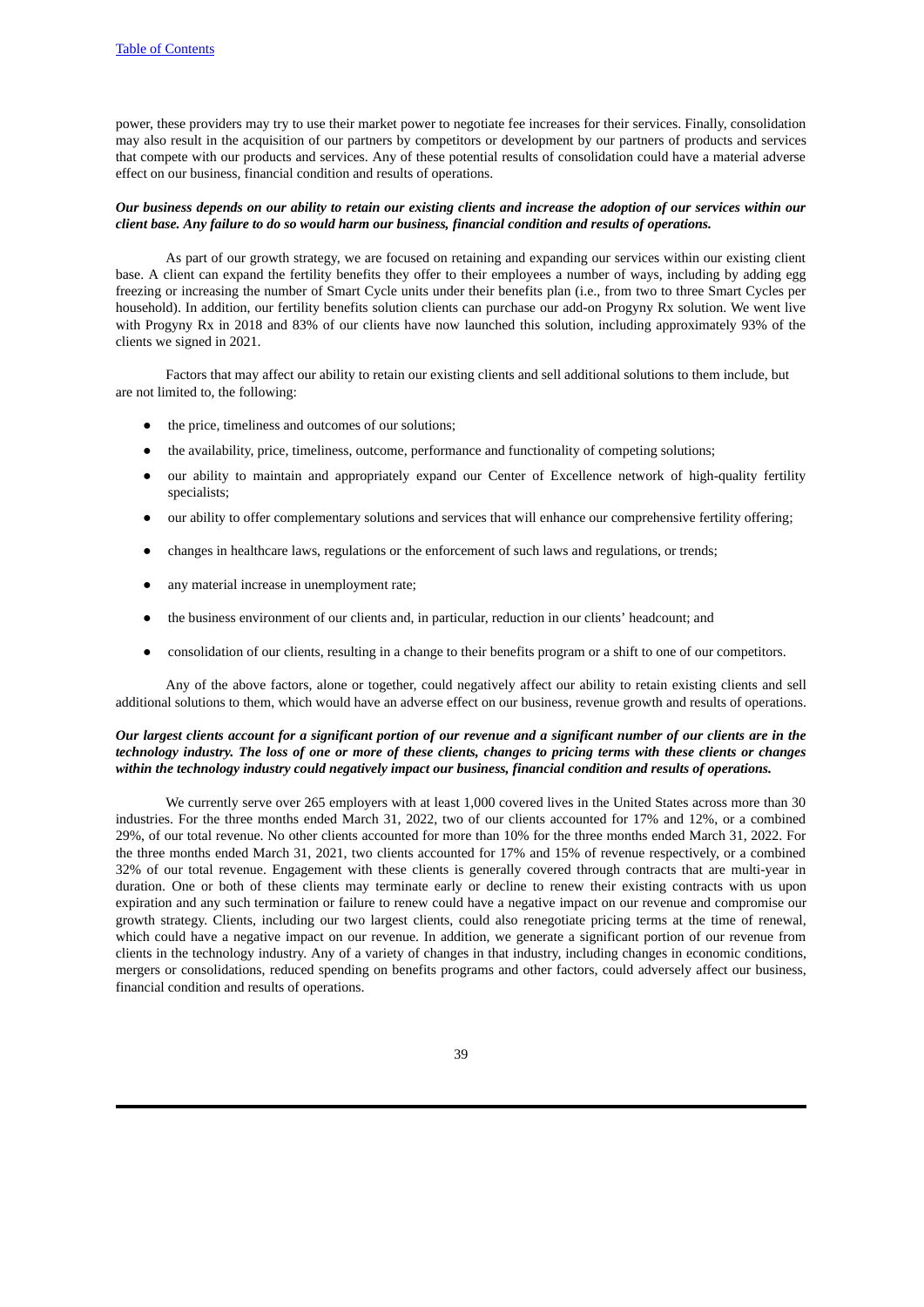#### If we are unable to attract new clients, our business, financial condition and results of operations would be adversely *affected.*

To increase our revenue, we must continue to attract new clients. Our ability to do so depends in large part on the success of our sales and marketing efforts, and the success of attracting industry leaders in diversified sectors, which could prompt others in the same sectors to follow suit to remain competitive. Potential clients may seek out other options; therefore, we must demonstrate that our solutions are valuable and superior to alternatives. If we fail to provide highquality solutions and convince clients of the benefits of our model and value proposition, we may not be able to attract new clients. The market for our solutions could decline or grow more slowly than we expect due to general economic conditions, outbreaks of contagious diseases or worsening thereof, including the COVID-19 pandemic, a decrease in business investments, including spending on employee benefits, and other factors. If the markets for our solutions decline or grow more slowly than we expect, or if the number of clients that contract with us for our solutions declines or fails to increase as we expect, our financial results could be harmed. As the markets in which we participate mature, fertility solutions and services evolve and competitors begin to enter into the market and introduce differentiated solutions or services that are perceived to compete with our solutions, particularly if such competing solutions are adopted by an industry leader in a particular sector, our ability to sell our solutions could be impaired. As a result of these and other factors, we may be unable to attract new clients, which would have an adverse effect on our business, financial condition and results of operations.

#### A significant change in the level or the mix of the utilization of our solutions could have an adverse effect on our *business, financial condition and results of operations.*

We do not control nor can we impact the level of utilization of our solutions or the mix of utilization of our solutions for each of our clients, in particular for newer clients. A significant reduction in the number of members using our solutions could adversely affect our business, financial condition and results of operations. Factors that have and could continue to contribute to a reduction in the use of our solutions include: reductions in workforce by existing clients; general economic downturn that results in business failures and high unemployment rates; outbreaks of contagious diseases or the worsening thereof, including the COVID-19 pandemic; employers no longer offering comprehensive health coverage or offering alternative solutions such as coverage on a voluntary, employee-funded basis; labor shortages at our clinics; federal and state regulatory changes; changes to taxability of medical benefits; failure to adapt and respond effectively to the changing medical landscape, changing laws, regulations and government enforcement priorities, changing client needs, requirements or preferences; premium increases and benefits changes; negative publicity, through social media or otherwise and news coverage.

It is also difficult for us to predict the level or mix of utilization of our services at the member level nor do we have any control over the level or mix of utilization of our services. If the actual utilization of our services by members is significantly greater than budgeted, the client may be responsible for corresponding costs that exceed its planned expenditure. If we cannot help our clients accurately predict the level of utilization by their employees, our clients may turn to alternative solutions, and our business and profitability would be adversely impacted.

# We have a limited operating history with our current platform of solutions, which makes it difficult to predict our future *results of operations.*

We went live with our fertility benefits solution in 2016 and Progyny Rx in 2018. As a result of our limited operating history with the current platform of solutions, as well as a limited amount of time serving a majority of our client base, our ability to accurately forecast our future results of operations is limited and subject to a number of uncertainties, including our ability to plan for and model future growth. Our historical revenue growth should not be considered indicative of our future performance. Further, in future periods, our revenue growth could slow or decline for a number of reasons, including slowing demand for our solutions and fertility benefits in general, change in utilization trends by our members, general economic slowdown, an increase in unemployment, an increase in competition, changes to healthcare trends and regulations, changes to science relating to the fertility market, a decrease in the growth of the fertility market, or our failure, for any reason, to continue to take advantage of growth opportunities. If our assumptions regarding these risks and uncertainties and our future revenue growth are incorrect or change, or if we do not address these risks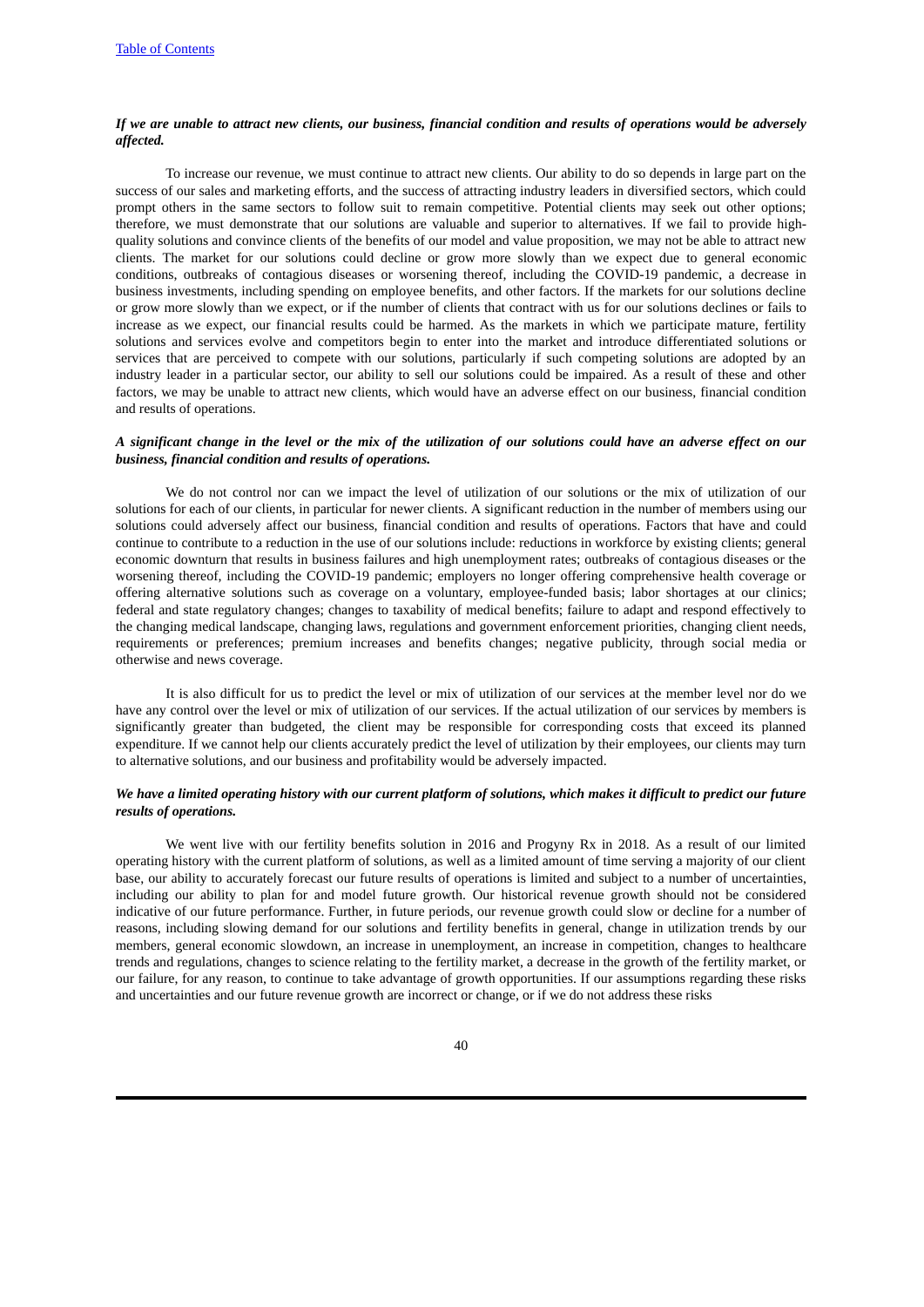successfully, our operating and financial results could differ materially from our expectations, and our business could suffer.

#### *We have a history of operating losses and may not sustain profitability in the future.*

We experienced net losses from 2015 to 2019. Our net loss from continuing operations was \$8.6 million for the year ended December 31, 2019. While we have experienced significant revenue growth since 2016, achieved profitability starting in 2020 and currently project future profitability, we cannot guarantee whether we will obtain sufficient levels of sales to sustain our growth or maintain profitability in the future. We also expect our costs and expenses to increase in future periods, which could negatively affect our future results of operations if our revenue does not increase. In particular, we intend to continue to incrementally expand our sales and client account management teams to educate potential clients and drive new client adoption, as well as enhance the scope of Progyny benefits within our existing client base. We also expect to incur additional costs as we introduce new solutions and services to enhance our comprehensive fertility offering. We will also face increased compliance costs associated with growth, the expansion of our client base. In addition, we incur significant legal, accounting and other expenses related to being a public company. Our efforts to grow our business may be costlier than we expect, and we may not be able to increase our revenue enough to offset our increased operating expenses. We may incur significant losses in the future for a number of reasons, including the other risks described herein, and unforeseen expenses, difficulties, complications and delays, and other unknown events. If we are unable to sustain profitability, the value of our business and common stock may significantly decrease.

# Changes or developments in the health insurance markets in the United States, including passage and implementation of a law to create a single-payer or government-run health insurance program, could materially and adversely harm our *business and operating results.*

Our business operates within the public and private sectors of the U.S. health insurance system, which are evolving quickly and subject to a changing regulatory environment, and our future financial performance will depend in part on growth in the market for private health insurance, as our solutions are integrated with health insurance plans offered by insurance carriers for our clients or our clients' self-insured plans, as well as our ability to adapt to regulatory developments. Changes and developments in the health insurance system in the United States could reduce demand for our services and harm our business. For example, there has been an ongoing national debate relating to the health insurance system in the United States. Certain elected officials have introduced proposals that would create a new single-payer national health insurance program for all United States residents, replacing virtually all other sources of public and private insurance, to more incremental approaches, or creating a new public health insurance option that would compete with private insurers. Additionally, proposals to establish a single-payer or government-run healthcare system at the state level are regularly introduced, such as in New York and California. At the federal level, President Biden and Congress may consider other legislation and/or executive orders to change elements of the ACA. In June 2021, the U.S. Supreme Court dismissed the most recent judicial challenge to the ACA brought by several states and ruled that the plaintiffs lacked standing to challenge the individual mandate provision, thus leaving the ACA in effect without ruling on the constitutionality of the individual mandate.

On January 28, 2021, President Biden issued an Executive Order that iterates the policy of the Administration to protect and strengthen the ACA, making high-quality healthcare accessible and affordable to all Americans. The Executive Order directed federal agencies to examine agency actions to determine whether they are consistent with the Administration's commitment regarding the ACA, and begin rulemaking to suspend, revise, or rescind any inconsistent actions. Areas of focus include policies or practices that may reduce affordability of coverage, present unnecessary barriers to coverage, or undermine protections for people with preexisting conditions. We continue to evaluate the effect that the ACA and its possible modifications, repeal and replacement has on our business.

In the event that laws, regulations or rules that eliminate or reduce private sources of health insurance or require such benefits to be taxable are adopted, the subsequent impact on the insurance carriers and/or self-insured plans may in turn adversely impact our ability to accurately forecast future results and harm our business, financial condition and results of operations.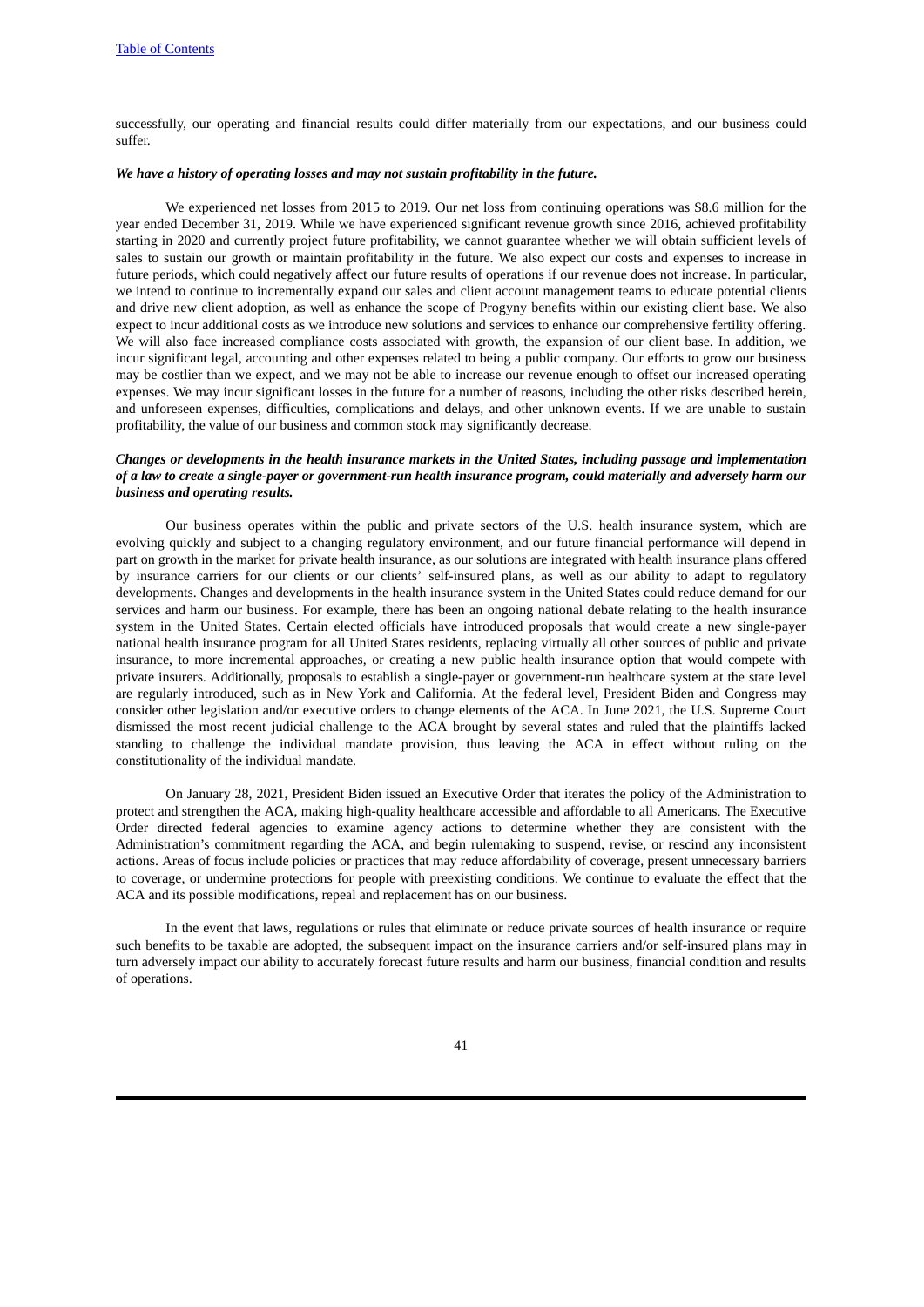### The health benefits industry may be subject to negative publicity, which could adversely affect our business, financial *condition and results of operations.*

The health benefits industry may be subject to negative publicity, which can arise from, among other things, increases in premium rates, industry consolidation, cost of care initiatives, drug prices and the ongoing debate over the ACA. In addition, negative publicity may result in increased regulation and legislative review of industry practices, which may further increase our costs of doing business and adversely affect our profitability. For example, PBM programs and drug rebates have recently been criticized as leading to a lack of transparency about the true cost of a drug, and certain members of Congress as well as HHS's Office of Inspector General, or OIG, have proposed regulatory changes that could potentially affect our business and operations. Negative public perception or publicity of the health benefits industry in general, the insurance carriers with whom we integrate our solutions, our self-insured employer clients, or us could adversely affect our business, financial condition and results of operations.

# If our information technology systems, or those of our provider clinics, specialty pharmacies or other downstream vendors lag, fail or suffer security breaches, we may incur a material disruption of our services or suffer a loss or *inappropriate disclosure of confidential information, which could materially impact our business and the results of operations.*

Our business is increasingly dependent on critical, complex and interdependent information technology systems, including cloud-based systems, to support business processes as well as internal and external communications. Our success therefore is dependent in part on our ability to secure, integrate, develop, redesign and enhance our (or contract with vendors to provide) technology systems that support our business strategy initiatives and processes in a compliant, secure, and cost and resource efficient manner. If we or our provider clinics, specialty pharmacies or other downstream vendors have an issue with our or their respective technology systems, it may result in a disruption to our operations or downstream disruption to our relationships with our clients or our selective network of high-quality fertility specialists. Additionally, if we choose to insource any of the services currently handled by a third party, it may result in technological or operational disruptions.

In the current environment, there are numerous and evolving risks to cybersecurity and privacy, including criminal hackers, hacktivists, state-sponsored intrusions, industrial espionage, employee malfeasance and human or technological error. High-profile security breaches at other companies and in government agencies have increased in recent years. There is possibility of targeted cyber-attacks by foreign countries or entities that could impact United States government and private companies' technological infrastructures, some of which we utilize to provide our services. The healthcare industry has seen a shift to an accelerated use of digital and technological platforms, especially due to the ongoing COVID-19 pandemic. As a result of such shift, there have been and may continue to be more targeted cybersecurity attacks and threats on us, our vendors, provider clinics and specialty pharmacies. Despite the implementation of security measures, including steps designed to secure our technology infrastructure and sensitive data, we can provide no assurance that our current technology system or any updates or upgrades thereto, the current or future technology systems of our provider clinics, specialty pharmacies or other downstream vendors, are fully protected against malicious intrusion, malware, computer viruses, unauthorized access, natural disasters, terrorism, war, telecommunication and electrical failures, information or data theft or other similar risks. Furthermore, because the techniques used to obtain unauthorized access to, or to sabotage, systems change frequently and often are not recognized until launched against a target, we may be unable to anticipate these techniques or implement adequate preventative measures. We may also experience security breaches that may remain undetected for an extended period. Even if identified, we may be unable to adequately investigate or remediate incidents or breaches due to attackers increasingly using tools and techniques that are designed to circumvent controls, to avoid detection, and to remove or obfuscate forensic evidence.

We have experienced in the past and expect to continue to experience actual and attempted cyber-attacks of our IT networks, such as through email phishing scams, spoofing attempts and malicious attachments. Although none of these actual or attempted cyber-attacks has had a material adverse impact on our operations or financial condition, we cannot guarantee that such incidents will not have such an impact in the future. In addition, to the extent that any disruption or security breach were to result in a loss or inappropriate disclosure of confidential information, we could incur liability. We have access to sensitive information relating to members, our employees and our business partners in the ordinary course of our business. Any failure or perceived failure by us, or our third-party contractors on our behalf, to comply with local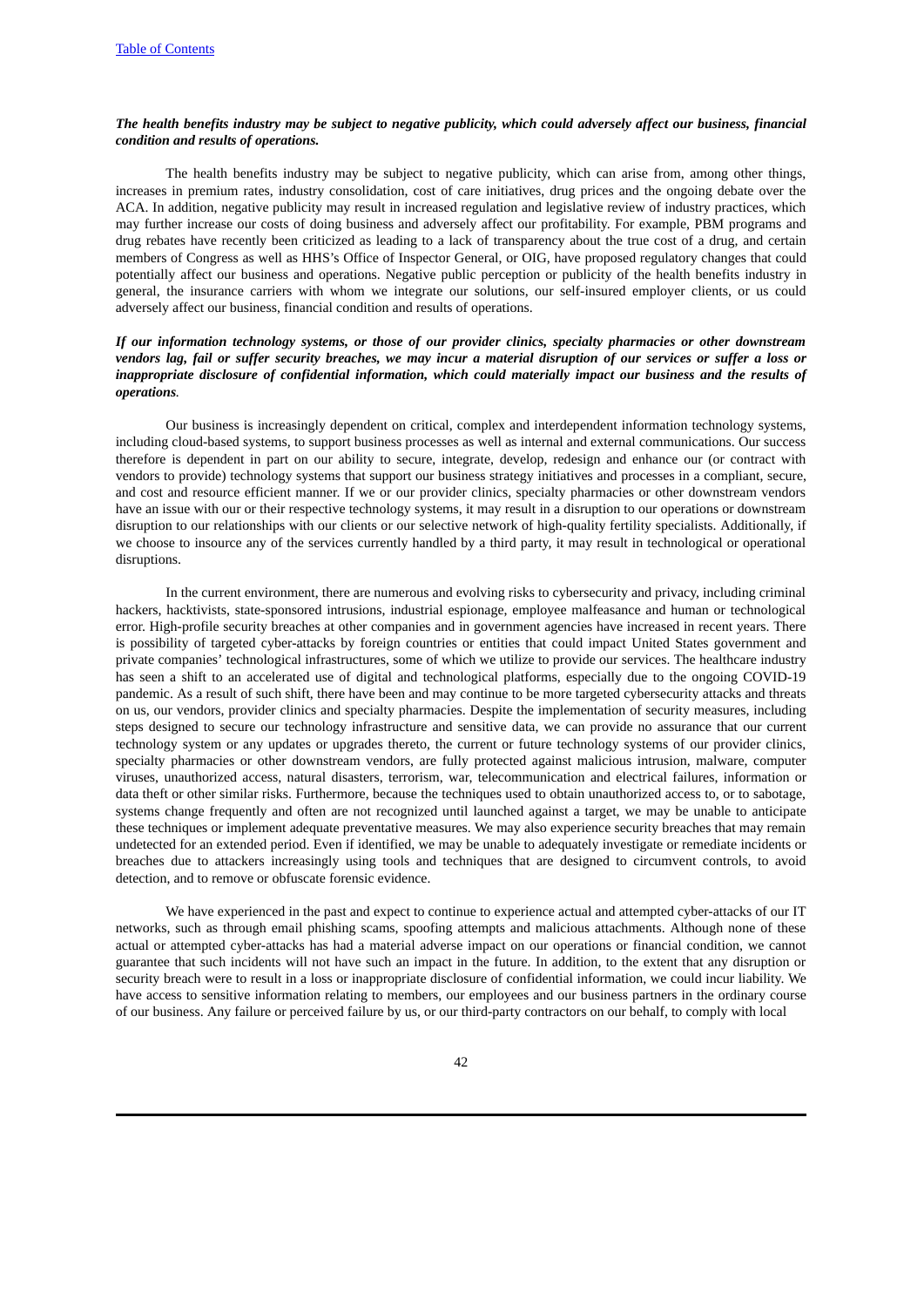and foreign laws regarding privacy and data security, as well as contractual commitments in this respect, may result in governmental enforcement claims, fines, or litigation, which could have an adverse effect on our reputation and business. If a significant data breach occurred, our reputation could be materially and adversely affected, confidence among our clients and members may be diminished, or we may be subject to legal claims, any of which may contribute to the loss of customers and have a material adverse effect on us. To the extent such disruptions or uncertainties result in the theft, destruction, loss or misappropriation or release of our confidential data or our intellectual property, our business and results of operations could be materially and adversely affected. See "—Risks Related to Government Regulation—We operate in a highly regulated industry and must comply with a significant number of complex and evolving legal and regulatory requirements—Data Protection and Breaches."

#### *If we fail to offer high-quality support, our reputation could suffer.*

Our clients rely on our client account management personnel and our members rely on our PCAs to resolve issues and realize the full benefits that our solutions and services provide. High-quality support is also important for the renewal and expansion of our services to existing clients. The importance of our support functions will increase as we expand our business and pursue new clients. If we do not help our clients quickly resolve issues and provide effective ongoing support, our ability to maintain and expand our offerings to existing and new clients could suffer, and our reputation with existing or potential clients could suffer. Further, to the extent that we are unsuccessful in hiring, training and retaining adequate PCAs and client account management personnel, our ability to provide adequate and timely support to our members and clients would be negatively impacted, and our members' and clients' satisfaction with our solutions and services would be adversely affected.

# Our marketing efforts depend significantly on our ability to receive positive references from our existing clients, *channel partners and benefit consultants.*

Our marketing efforts depend significantly on our ability to call on our current clients, channel partners and benefit consultants to provide positive references to new, potential clients. Given our limited number of long-term clients, the loss or dissatisfaction of any client, channel partnership or benefit consulting relationship could substantially harm our brand and reputation, inhibit the market adoption of our offering and impair our ability to attract new clients and maintain existing clients. Any of these consequences could have an adverse effect on our business, financial condition and results of operations.

# Failure to effectively develop and expand our marketing and sales capabilities could harm our ability to increase our *client base and achieve broader market acceptance of solutions we provide.*

Our ability to increase our client base and achieve broader market acceptance of solutions we provide will depend to a significant extent on our ability to expand our marketing and sales capabilities. We plan to continue expanding our direct sales force and to dedicate significant resources to sales and marketing programs, including direct sales, inside sales, targeted direct marketing, advertising, digital marketing, e-newsletter and conference sponsorships. All of these efforts will require us to invest significant financial and other resources. Our business and results of operations could be harmed if our sales and marketing efforts do not generate significant increases in revenue. We may not achieve anticipated revenue growth from expanding our sales and marketing efforts if we are unable to hire, develop, integrate and retain talented and effective sales personnel, if our new and existing sales personnel, on the whole, are unable to achieve desired productivity levels in a reasonable period of time, or if our sales and marketing programs are not effective.

#### *Our future revenue may not grow at the rates they historically have, or at all.*

We have experienced significant growth since the launch of our fertility benefits solution in 2016. Revenue and our client base may not grow at the same rates they historically have, or they may decline in the future. Our future growth will depend, in part, on our ability to:

continue to attract new clients and maintain existing clients;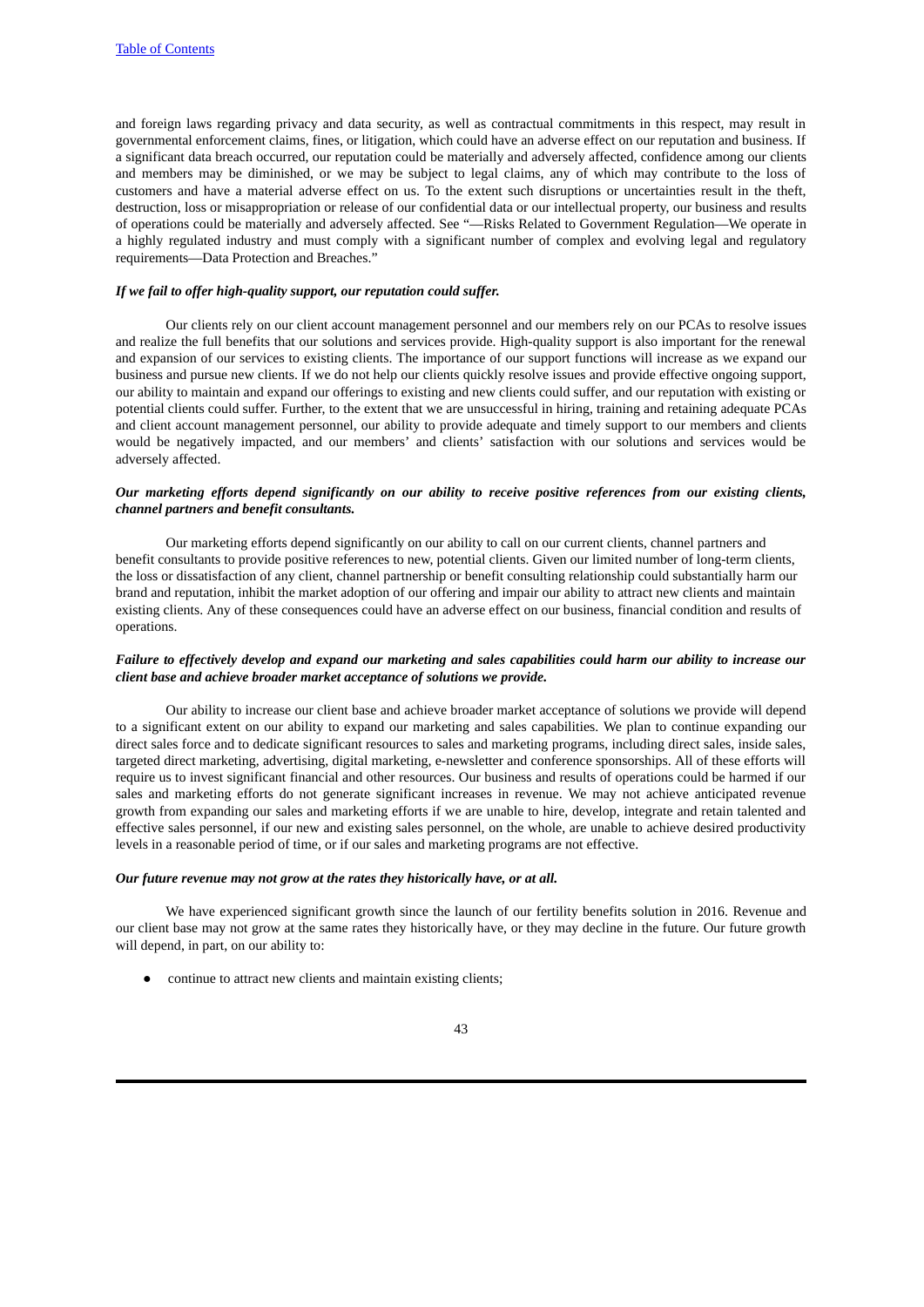- price our solutions and services effectively so that we are able to attract new clients, expand sales to our existing clients and maintain profitability;
- provide our clients and members with client support that meets their needs, including through dedicated PCAs;
- maintain successful collection of member cost shares and other applicable receivable balances directly from members;
- retain and maintain relationships with high-quality and respected fertility specialists;
- attract and retain highly qualified personnel to support all clients and members;
- maintain satisfactory relationships with insurance carriers; and
- increase awareness of our brand and successfully compete with other companies.

We may not successfully accomplish all or any of these objectives, which may affect our future revenue, and which makes it difficult for us to forecast our future results of operations. In addition, if the assumptions that we use to plan our business are incorrect or change in reaction to changes in our market, it may be difficult for us to maintain profitability. You should not rely on our revenue for any prior quarterly or annual periods as any indication of our future revenue or revenue growth.

In addition, we expect to continue to expend substantial financial and other resources on:

- sales and marketing;
- our technology infrastructure, including systems architecture, scalability, availability, performance and security; and
- general administration, including increased legal and accounting expenses associated with being a public company.

These investments may not result in increased revenue growth in our business. If we are unable to increase our revenue at a rate sufficient to offset the expected increase in our costs, our business, financial position, and results of operations will be harmed, and we may not be able to maintain profitability over the long term. Additionally, we may encounter unforeseen operating expenses, difficulties, complications, delays and other unknown factors that may result in losses in future periods.

If our revenue growth does not meet our expectations in future periods, we may not maintain profitability in the future, our business, financial position and results of operations may be harmed.

#### If the estimates and assumptions we use to determine the size of the target markets for our services are inaccurate, our *future growth rate may be impacted and our business would be harmed.*

Market opportunity estimates and growth forecasts are subject to significant uncertainty and are based on assumptions and estimates that may not prove to be accurate. Furthermore, the healthcare industry is rapidly evolving and the markets for fertility benefits management and the related fertility pharmacy benefits management are relatively immature. Market opportunity estimates and growth forecasts, including those we have generated ourselves, are subject to significant uncertainty and are based on assumptions and estimates that may not prove to be accurate, including the risks described herein. Even if the markets in which we compete achieve the forecasted growth, our business could fail to grow at similar rates, if at all.

Our estimates of the market opportunity for our services are based on the assumption that the purpose-built, datadriven and disruptive fertility benefits platform with the Smart Cycle plan design we offer will be attractive to employers.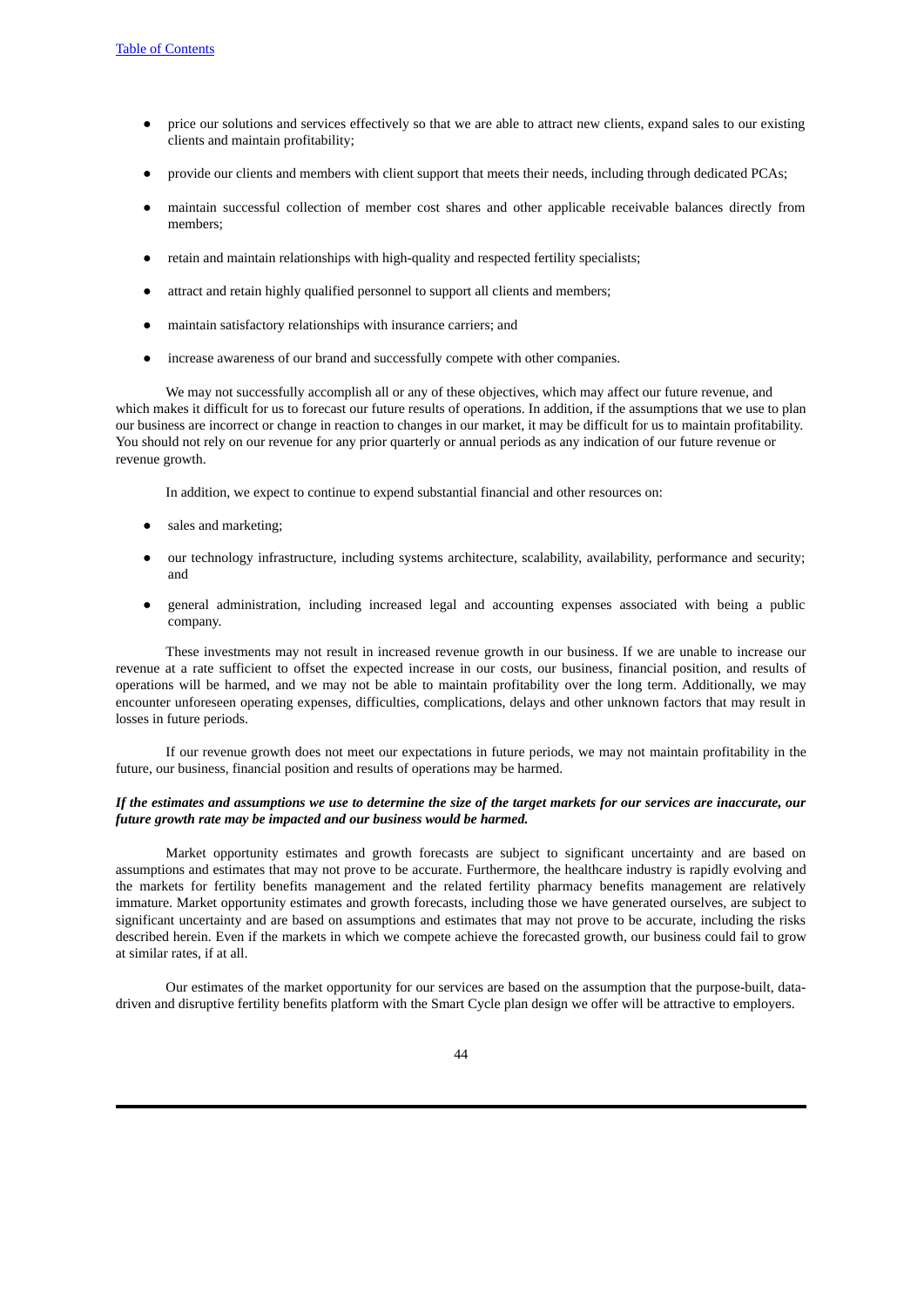Employers may pursue alternatives or may not see the value in providing enhanced fertility-related coverage and services to their employees. In addition, we believe we are expanding the size of the fertility market as we enhance demand and increase awareness for fertility benefits. If these assumptions prove inaccurate, or if the increase in awareness of fertility benefits attracts potential competitors to enter the market and results in greater competition, our business, financial condition and results of operations could be adversely affected.

It is difficult to predict member utilization rates and demand for our solutions, the entry of competitive solutions or the future growth rate and size of the fertility market, and more specifically the fertility benefits management market and the pharmacy benefits management market. The expansion of the fertility market depends on a number of factors, including, but not limited to: the continued trend of individuals starting families later in life, increase in number of single mothers by choice, adoption of non-traditional paths to parenthood and continued de-stigmatization of infertility. Additionally, certain states have recently enacted restrictive abortion laws that may also implicate fertility procedures, which may decrease the demand for, or availability of, certain fertility services. Further, the expansion of the fertility benefits management market and the pharmacy benefits market both depend on a number of factors, including, but not limited to: the continued trends of a competitive workforce with employers competing for talent based on benefits that they provide and employers' focus on benefits to attract and retain top talent.

If fertility benefits management or pharmacy benefits management do not continue to achieve market acceptance, or if there is a reduction in demand caused by a lack of client or member acceptance, a reduction in employers' focus on enhancing benefits to employees, weakening economic conditions, data security or privacy concerns, governmental regulation, competing offerings or otherwise, the market for our solutions and services might not continue to develop or might develop more slowly than we expect, which would adversely affect our business, financial condition and results of operations. Any losses, costs or liabilities may not be covered by, or may exceed the coverage limits of, any or all applicable insurance policies.

## We may not be able to successfully manage our growth, and if we are not able to grow efficiently, our business, *financial condition and results of operations could be harmed***.**

As usage of our solutions grows, we will need to devote additional resources to improving and maintaining our infrastructure. In addition, we will need to appropriately scale our internal business systems and our client account management and member services personnel to serve our growing client base. Any failure of or delay in these efforts could result in reduced client and member satisfaction, resulting in decreased sales to new clients and lower renewal and utilization rates by existing clients, which could hurt our revenue growth and our reputation. Even if we are successful in these efforts, they will require the dedication of management time and attention. We could also face inefficiencies or service disruptions as a result of our efforts to scale our internal infrastructure. We cannot be sure that the expansion and improvements to our internal infrastructure will be effectively implemented on a timely basis, and such failures could harm our business, financial condition and results of operations.

#### Reductions in employee benefits spending or price pressures due to unfavorable conditions in our industry or the United States economy could limit our ability to grow our business and negatively affect our results of operations.

Market volatility and uncertainty related to general economic conditions remain widespread, making it very difficult for our clients and us to accurately forecast and plan future business activities. Negative conditions in the general economy in the United States, including conditions resulting from changes in gross domestic product growth, financial and credit market fluctuations, international trade relations, political turmoil, natural catastrophes, outbreaks of contagious diseases or the worsening thereof, including the ongoing COVID-19 pandemic, warfare and terrorist attacks on the United States, could cause a decrease in business investments, including spending on employee benefits, and negatively affect the growth of our business. Economic conditions including inflation, interest rate fluctuations, changes in capital market conditions and regulatory changes, such as the taxability of medical benefits like ours, may affect our ability to obtain necessary financing on acceptable terms.

Unfavorable changes in our industry, including reductions in general healthcare spending, or in the United States economy could have a negative effect on our and our clients' and potential clients' results of operations. This could result in the delay or cancellation by certain clients, especially if purchases of our solution are perceived by clients and potential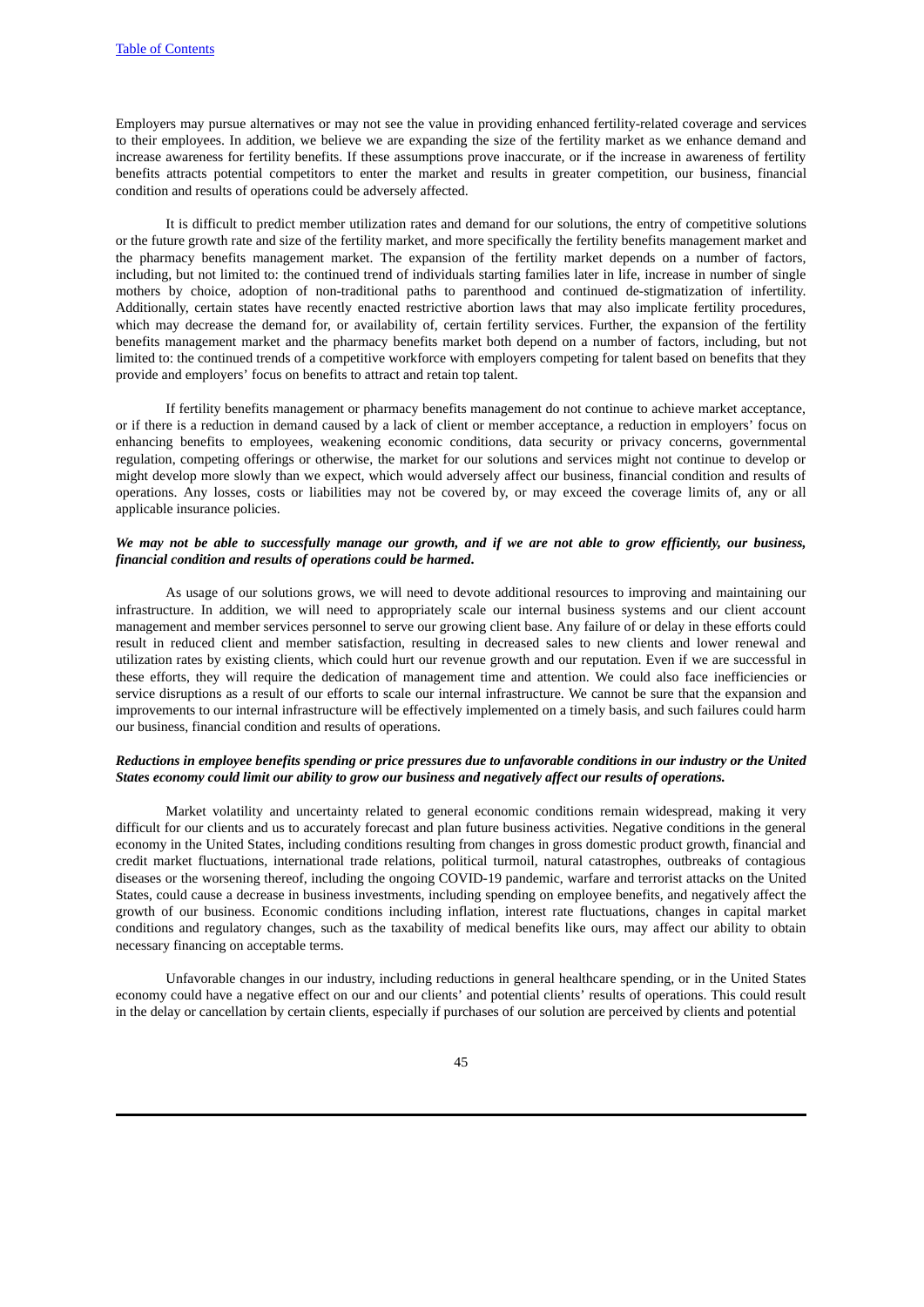clients to be discretionary, or if they experience a reduction in their employee headcounts or are unable to grow employee headcounts or there are material defaults by members on past amounts due. An increase in the cost of obtaining fertility medication or general medical cost inflation could also negatively impact our results of operation. In addition, the increased pace of consolidation in the healthcare industry may result in competitors with greater market power. We cannot predict the timing, strength, or duration of any economic slowdown, instability, or recovery, generally or within any particular industry.

#### *Our business experiences seasonality, which may cause fluctuations in our sales and results of operations.*

Our business experiences moderate seasonality in revenue with a slightly higher proportion of revenue during the second half of the year as compared with the first half. Given that the majority of our clients contract with us for a January 1<sup>"</sup> benefits plan start date and that the average cost of treatments earlier in the overall treatment process is somewhat lower than the average cost as treatment progresses, our revenue from treatment services tend to grow as the year continues, particularly for new clients. In addition, as with most medical benefits plans, members will typically seek to maximize the use of their benefits once they have reached their annual deductible and/or annual out-of-pocket maximums, thereby increasing treatments in the latter part of the year. We expect that this seasonality will continue to affect our revenue and results of operations in the future as we continue to target larger enterprise clients.

In addition, the seasonality of our businesses could create cash flow management risks if we do not adequately anticipate and plan for periods of comparatively decreased cash flow, which could negatively impact our ability to execute on our strategy, which in turn could harm our results of operations. Accordingly, our results for any particular quarter may vary for a number of reasons, and we caution investors to evaluate our quarterly results in light of these factors.

# If our new solutions and services are not adopted by our clients or members, or if we fail to innovate and develop new offerings that are adopted by our clients, our revenue and results of operations may be adversely affected.

To date, we have derived a substantial majority of our revenue from sales of our fertility benefits and Progyny Rx solutions. As we operate in an evolving industry and new markets, our long-term results of operations and continued growth will depend on our ability to successfully develop and market new successful solutions and services to our clients. If our existing clients and members do not value and/or are not willing to make additional payments for such new solutions or services, it could adversely affect our business, financial condition and results of operations. If we are unable to predict clients' or members' preferences, if the markets in which we participate change, including in response to government regulation, or if we are unable to modify our solutions and services on a timely basis, we may lose clients. Our results of operations would also suffer if our innovations are not responsive to the needs of the members, appropriately timed with market opportunity or effectively brought to market.

# If we fail to adapt and respond effectively to the changing medical landscape, changing laws, regulations and *government enforcement priorities, changing client needs, requirements or preferences, our offerings may become less competitive.*

The market in which we compete is subject to a changing medical landscape and changing laws, regulations and government enforcement priorities, as well as changing client needs, requirements and preferences. The success of our business will depend, in part, on our ability to adapt and respond effectively to these changes on a timely basis. Our business strategy may not effectively respond to these changes, and we may fail to recognize and position ourselves to capitalize upon market opportunities. We may not have sufficient advance notice and resources to develop and effectively implement an alternative strategy. There may be scientific or clinical changes that require us to change our solutions or that make our solutions, including the Smart Cycles, less competitive in the marketplace. If there are sensitivities to our model or our existing competitors and new entrants create new disruptive business models and/or develop new solutions that clients and members prefer to our solutions, we may lose clients and members, and our results of operations, cash flows and/or prospects may be adversely affected. The future performance of our business will depend in large part on our ability to design and implement market appropriate strategic initiatives, some of which will occur over several years in a dynamic industry. If these initiatives do not achieve their objectives, our results of operations could be adversely affected.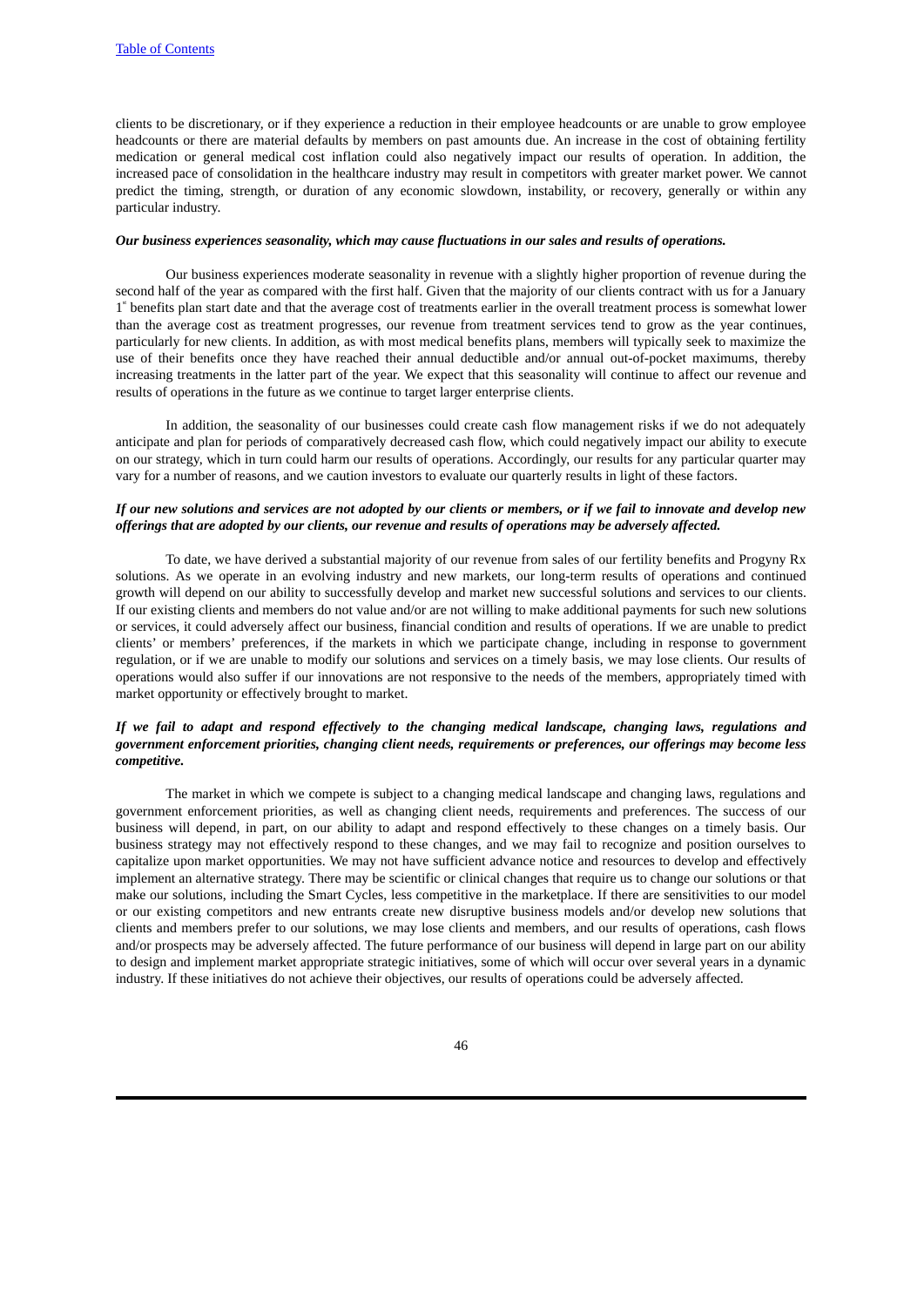## If we fail to maintain and enhance our brand, our ability to expand our client base will be impaired and our business, *financial condition and results of operations may suffer.*

We believe that maintaining and enhancing the Progyny brand is important to support the marketing and sale of our existing and future solutions to new clients and expand sales of our solutions to existing clients. We also believe that the importance of brand recognition will increase as competition in our market increases. Successfully maintaining and enhancing our brand will depend largely on the effectiveness of our marketing efforts, our ability to provide reliable services that continue to meet the needs of our clients at competitive prices, our ability to maintain our clients' trust, our ability to continue to develop new solutions, and our ability to successfully differentiate our platform from competitive solutions and services. Our brand promotion activities may not generate client awareness or yield increased revenue, and even if they do, any increased revenue may not offset the expenses we incur in building our brand. If we fail to successfully promote and maintain our brand, our business, financial condition and results of operations may suffer.

# If we fail to retain and motivate members of our management team or other key employees, or fail to attract additional *qualified personnel to support our operations, our business and future growth prospects could be harmed.*

Our success and future growth depend largely upon the continued services of our management team and our other key employees. From time to time, there may be changes in our executive management team or other key employees resulting from the hiring or departure of these personnel. Our executive officers and other key employees are employed on an at-will basis, which means that these personnel could terminate their employment with us at any time. The loss of one or more of our executive officers, or the failure by our executive team to effectively work with our employees and lead our company, could harm our business.

In addition, to execute our growth plan, we must attract and retain highly qualified personnel. Competition for these personnel is intense, especially for experienced sales and client account management personnel. There is no guarantee we will be able to attract such personnel or that competition among potential employers will not result in increased salaries or other benefits. From time to time, we have experienced, and we expect to continue to experience, difficulty in hiring and retaining employees with appropriate qualifications. Many of the companies with which we compete for experienced personnel have greater resources than we have. If we hire employees from competitors or other companies, their former employers may attempt to assert that these employees or we have breached their legal obligations, resulting in a diversion of our time and resources. In addition, prospective and existing employees often consider the value of the equity awards they receive in connection with their employment. If the perceived value of our equity awards declines, experiences significant volatility, or increases such that prospective employees believe there is limited upside to the value of our equity awards, it may adversely affect our ability to recruit and retain key employees. If we fail to attract new personnel or fail to retain and motivate our current personnel, our business and future growth prospects could be harmed. Further, if members of our management and other key personnel in critical functions across our organization are unable to perform their duties or have limited availability due to COVID-19, we may not be able to execute on our business strategy and/or our operations may be negatively impacted.

#### If we cannot maintain our company culture as we grow, our success and our business and competitive position may be *harmed.*

We believe our culture has been a key contributor to our success to date and that the critical nature of the mission we are pursuing promotes a sense of greater purpose and fulfillment in our employees. Any failure to preserve our culture could negatively affect our ability to retain and recruit personnel, which is critical to our growth, and to effectively focus on and pursue our corporate objectives. As we grow and develop the infrastructure of a public company, we may find it difficult to maintain these important aspects of our culture. If we fail to maintain our company culture, our business and competitive position may be harmed.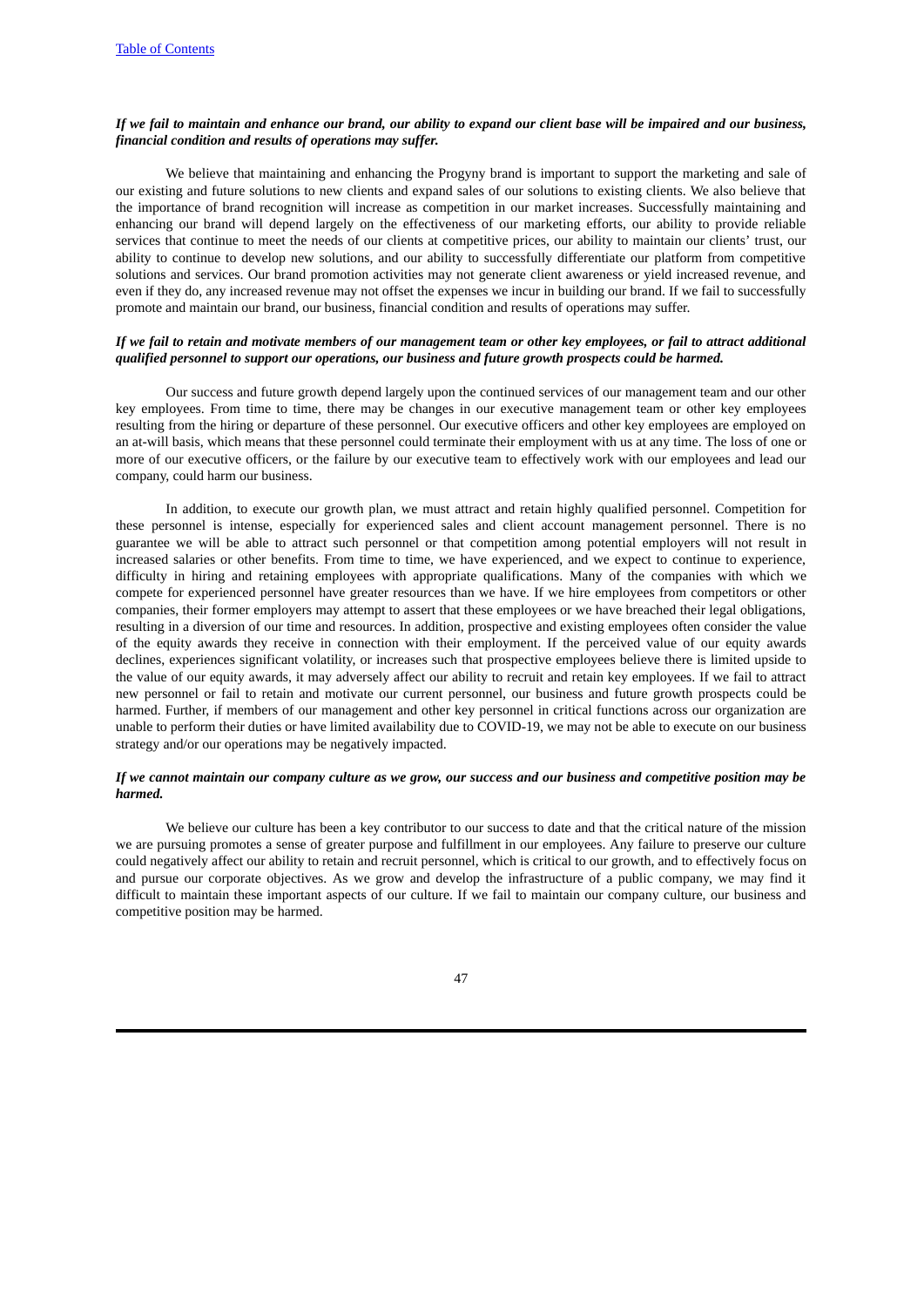#### **Risks Related to Our Relationships with Third Parties**

## Our business depends on our ability to maintain our Center of Excellence network of high-quality fertility specialists and other healthcare providers. If we are unable to do so, our future growth would be limited and our business, *financial condition and results of operations would be harmed.*

Our success is dependent upon our continued ability to maintain a selective Center of Excellence, our proprietary, credentialed network of high-quality fertility specialists. Fertility specialists and our other network providers could refuse to contract, demand higher payments or take other actions that could result in higher medical costs, less attractive service for our members or difficulty meeting regulatory or accreditation requirements. Identifying high-quality fertility specialists and other healthcare providers, credentialing and negotiating contracts with them and evaluating, monitoring and maintaining our network, requires significant time and resources. Our network provider arrangements generally may be terminated or not renewed by either party without cause upon prior written notice. We cannot provide any assurance that we will be able to continue to renew our existing contracts or enter into new contracts on a timely basis or under favorable terms enabling us to service our members profitably. If we are not successful in maintaining our relationships with top fertility specialists, these fertility specialists may refuse to renew their contracts with us, and potential competitors may be effective in onboarding these or other high-quality fertility specialists to create a similarly high-quality network. Any of these events could have a material adverse effect on the provision of services to our members and our operations.

There may be additional shifts in the fertility specialty provider space as the fertility market matures, and highquality fertility specialists may become more demanding in re-negotiating to remain in our network. Our ability to develop and maintain satisfactory relationships with high-quality fertility specialists and other healthcare providers also may be negatively impacted by other factors not associated with us, such as legal and regulatory changes, including changes in government enforcement priorities, impacting providers or consolidation activity among hospitals, physician groups and healthcare providers. In addition, in some markets and geographies, certain organizations of physicians or healthcare providers, such as practice management companies (which group together physician practices for administrative efficiency and marketing leverage), accountable care organizations, clinically integrated networks, independent practice associations, and other organizational structures that physicians and other healthcare providers choose may change the way in which these providers do business with us, and may change the competitive landscape. Such organizations or groups of healthcare providers may compete directly with us, which could adversely affect our operations, and our results of operations, financial position, and cash flows by impacting our relationships with these providers or affecting the way that we price our products and estimate our costs, which might require us to incur costs to change our operations. Healthcare providers in our network may consolidate or merge into other groups or healthcare systems, resulting in a reduction of providers in our network and in the competitive environment. In addition, if these providers refuse to contract with us, use their market position to negotiate contracts unfavorable to us or place us at a competitive disadvantage, our ability to market our solutions or to be profitable in those areas could be materially and adversely affected.

From time to time, our network providers may assert, or threaten to assert, claims seeking to terminate our contractual arrangements. If enough provider agreements were terminated, such termination could adversely impact the adequacy of our network to service our members, and may put us at risk of non-compliance with applicable federal and state laws. If we are unable to retain our current provider contract terms or enter into new provider contracts timely or on favorable terms, our profitability may be harmed. In addition, from time to time, we may in the future be subject to class action or other lawsuits by healthcare providers with respect to claims payment procedures, reimbursement policies, network participation, or similar matters. In addition, regardless of whether any such lawsuits brought against us are successful or have merit, they will be time-consuming and costly, and could have an adverse impact on our reputation. As a result, under such circumstances, we may be unable to operate our business effectively.

In addition, the perceived value of our solutions and our reputation may be negatively impacted if the services provided by one or more of our fertility specialists or another network healthcare provider are not satisfactory to our members, including as a result of provider error that could result in litigation. For example, if a provider within our network experiences an issue with their cryopreservation techniques or releases sensitive information of our members, we could incur additional expenses and it could give rise to litigation against us. Any such issue with one of our providers may expose us to public scrutiny, adversely affect our brand and reputation, expose us to litigation and/or regulatory action, and otherwise make our operations vulnerable. Further, if a fertility specialist provides services that result in less than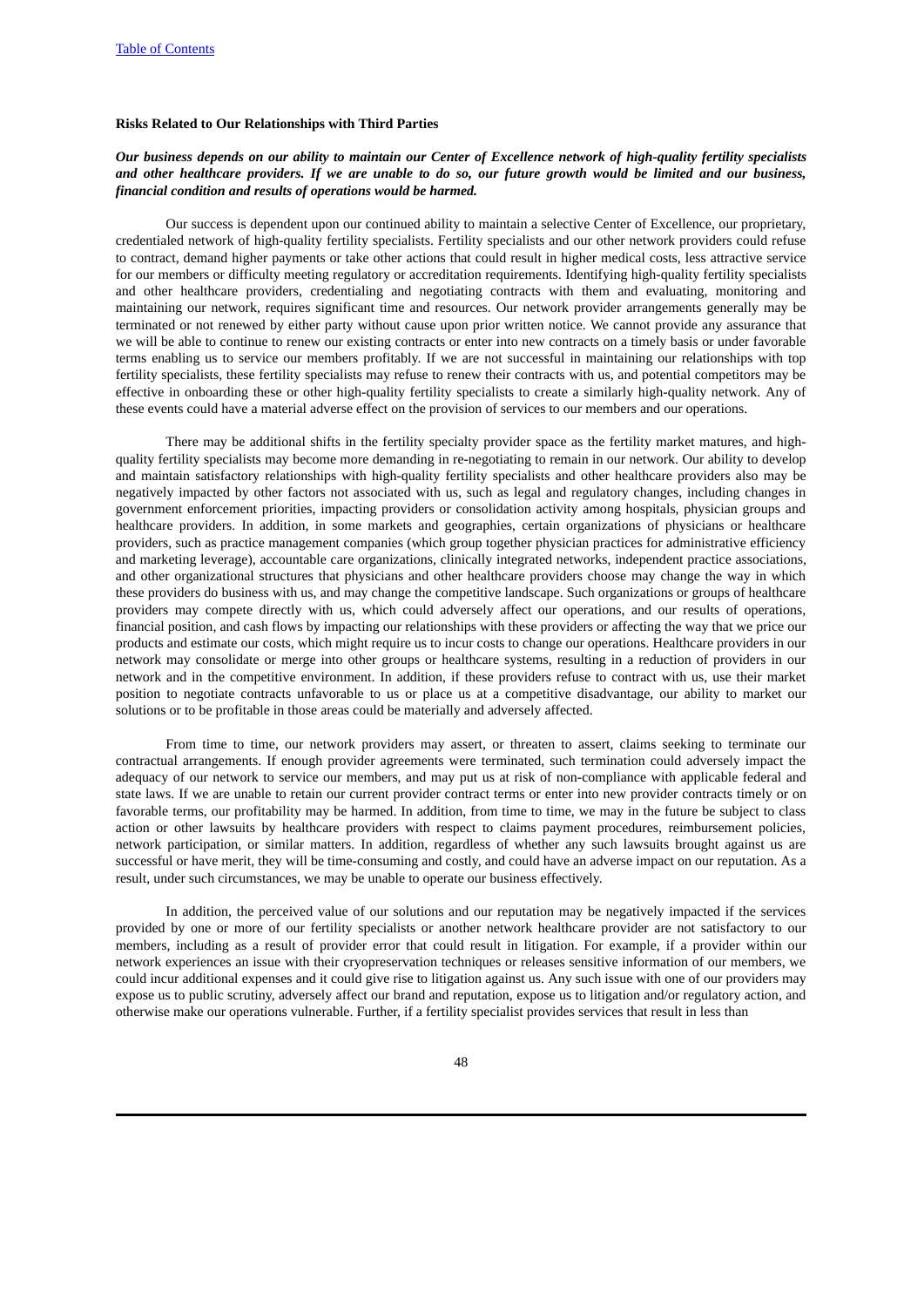favorable outcomes, this could cause us to fail to meet our contractually guaranteed specified service metrics, and we could be obligated to provide the client with a fee reduction. The failure to maintain our selective network of high-quality fertility specialists and other healthcare providers or the failure of those providers to meet and exceed our members' expectations, may result in a loss of or inability to grow or maintain our client base, which could adversely affect our business, financial condition and results of operations.

#### Our growth depends in part on the success of our strategic relationships with, and monitoring of, third parties, *including channel partners, vendors, as well as insurance carriers.*

In order to grow our business, we anticipate that we will continue to depend on our relationships with third parties, including channel partners, vendors and insurance carriers among others. As the fertility management market and our client base grow, if we do not successfully maintain our relationships with insurance carriers, they may make integration more difficult or expensive, such as implementing an onerous fee structure in exchange for our ability to continue to integrate our solutions with their platforms. If we are unsuccessful in establishing or maintaining our relationships with third parties, our ability to compete in the marketplace or to grow our revenue could be impaired and our results of operations may suffer.

In addition, our arrangements with these third parties may expose us to public scrutiny, adversely affect our brand and reputation, expose us to litigation and/or regulatory action, and otherwise make our operations vulnerable if we fail to adequately monitor their performance or if they fail to meet their contractual obligations to us or to comply with applicable laws or regulations.

# If we fail to maintain an efficient pharmacy distribution network or if there is a disruption to our network of specialty *pharmacies, our business, financial condition and results of operations could suffer.*

The timely delivery of fertility prescriptions is essential for fertility treatments. If prescriptions are delivered late, the delay may result in postponement of a member's treatment cycle and member dissatisfaction with our solutions. We believe that our ability to maintain and grow the adoption of Progyny Rx is highly dependent on our success in maintaining an efficient pharmacy distribution network and our record of on-time delivery. The specialty pharmacies in our network could refuse to contract, demand higher drug pricing or take other actions that could result in higher medical costs or less attractive services for our members. Specialty pharmacies could face supply chain issues that could result in higher medical costs or negatively impact our rebates and results of operations. We do not control the pricing strategies of our specialty pharmacy partners, each of whom may be motivated by general economic considerations including inflation and other independent considerations and drivers that are outside our control and has the ability to set or impact market price for different prescription medications. We also cannot provide any assurance that we will be able to continue to renew our existing contracts, current negotiated pricing or discounts, or enter into new contracts on a timely basis or under favorable terms enabling us to service our members profitably. If we are not successful in maintaining our relationships with the specialty pharmacies in our network, are otherwise unable to maintain an efficient pharmacy distribution network, or if a significant disruption thereto should occur, the use of Progyny Rx may decline due to the inability to timely deliver prescription or offer competitive drug pricing to members, which could cause our business, financial condition and results of operations to suffer.

#### If we lose our relationship with one or more key pharmacy program partners, or if the rebates provided by pharmacy *program partners decline, our business and results of operations could be adversely affected.*

We maintain contractual relationships with select pharmacy program partners, which provide us with access to limited distribution specialty pharmaceutical rebates for drugs we purchase. While we have contractual relationships with such pharmacy program partners, they in turn often negotiate complex and multi-party pricing structures with other industry participants, and we have no control over the policies and strategies implemented in negotiating these pricing structures, and such structures may set or significantly impact market prices for prescription drugs we purchase and associated rebates for such drugs. Pharmacy program partners generally direct medication pricing by setting medication list prices and offering rebates and/or discounts for their medications. Various market considerations—such as the number of competitor medications, the availability of alternative treatment options, and negotiated rates among industry participants —impact the list prices for medications. Our ability to obtain and maintain specialty pharmaceutical rebates, our relative bargaining power, the value of any such rebates and our ability to generate revenue are directly affected by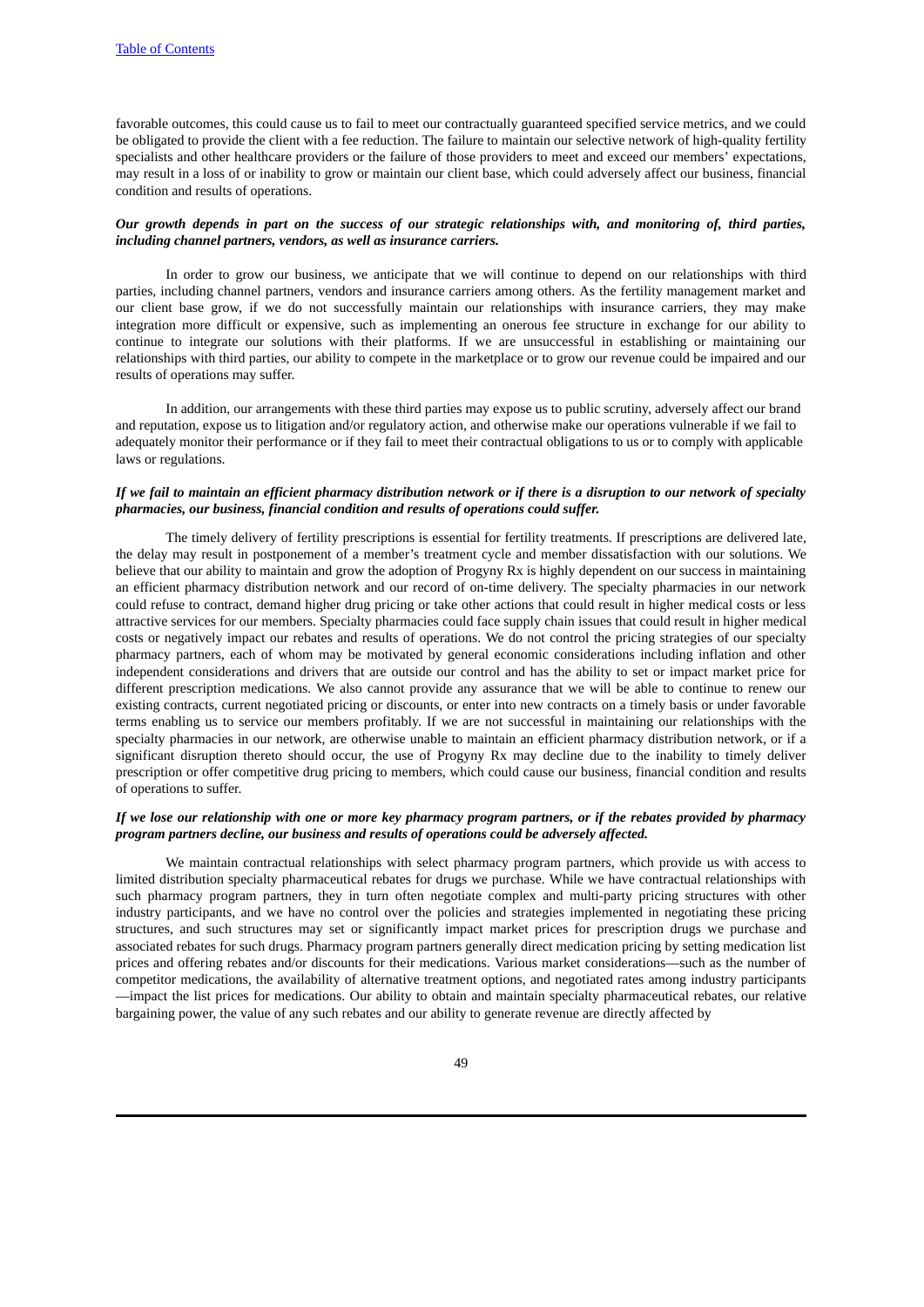the pricing structures in place among the various industry participants, and changes in medication pricing and in the general pricing structures, whether due to regulatory requirements, competitive pressures or otherwise, could have an adverse effect on our business, financial condition and results of operations. Further, the consolidation of pharmaceutical manufacturers, the shortages of drugs provided by such manufacturers, the termination or material alteration of our contractual relationships, or our failure to renew such contracts on favorable terms could have a material adverse effect on our business and results of operations.

# *Our marketing efforts depend on our ability to maintain our relationship with benefits consultants.*

We sell our solutions through our sales organization and, in many cases, we leverage our relationships with top benefits consultants to establish relationships with potential clients. Our sales team has broad experience in health benefits management and extensive pre-existing long-term relationships with industry participants and benefits executives at large employers. If we fail to maintain our relationship with the benefits consultants, our marketing efforts, business and profitability would be adversely impacted.

#### *We are exposed to credit risk from our members.*

We collect copayments, coinsurance and deductibles directly from members. We do not require collateral for such receivables. Our failure to collect a significant portion of the amount due on such receivables directly from members could adversely affect our business, financial condition and results of operations.

#### **Risks Related to Government Regulation**

#### We operate in a highly regulated industry and must comply with a significant number of complex and evolving legal *and regulatory requirements.*

We have attempted to structure our operations to comply with laws, regulations and other requirements applicable to us directly and to our clients and vendors, but there can be no assurance that our operations will not be challenged or impacted by regulatory authorities or enforcement initiatives. We have been, and in the future may become, involved in governmental investigations, audits, reviews and assessments. Any determination by a court or agency that our corporate structure, solutions or services violate, or cause our clients to violate, applicable laws, regulations or other requirements could subject us or our clients to significant administrative, civil or criminal penalties. Such a determination also could require us to change or terminate portions of our business, disqualify us from serving clients that do business with government entities, or cause us to refund some or all of our service fees or otherwise compensate our clients. In addition, failure to satisfy laws, regulations or other requirements could adversely affect demand for our solutions and could force us to expend significant capital, research and development and other resources to address the failure. Even an unsuccessful challenge by regulatory and other authorities or parties could be expensive and time-consuming, could result in loss of business, exposure to adverse publicity, and injury to our reputation and could adversely affect our ability to retain and attract clients. If we fail to comply with applicable laws, regulations and other requirements, our business, financial condition and results of operations could be adversely affected. Such non-compliance could also require significant investment to address and may prove costly. There are several additional federal and state statutes, regulations, guidance and contractual provisions related to or impacting the healthcare industry that may apply to our business activities directly or indirectly, including, but not limited to:

● *Licensing and Licensed Personnel*. Many states have licensure or registration requirements for entities acting as a third-party administrator, or TPA, and/or PBMs. The scope of these laws differs from state to state, and the application of such laws to the activities of TPAs and/or PBMs is often unclear. Given the nature and scope of the solutions and services that we provide, we are required to maintain TPA and PBM licenses and registrations in certain jurisdictions and to ensure that such licenses and registrations are in good standing on an annual basis. We are licensed, have licensure applications pending before appropriate regulatory bodies, are exempt from licensure or registration, or believe that we are otherwise authorized under such laws in those states in which we provide our TPA and PBM services. These licenses require us to comply with the rules and regulations of the governmental bodies that issued such licenses, including maintaining certain solvency or bonds requirements. Our failure to comply with such rules and regulations could result in significant administrative penalties, the suspension of a license, or the loss of a license, all of which could negatively impact our business. Additionally, from time to time, legislation is considered that would purport to declare a PBM a fiduciary with respect to its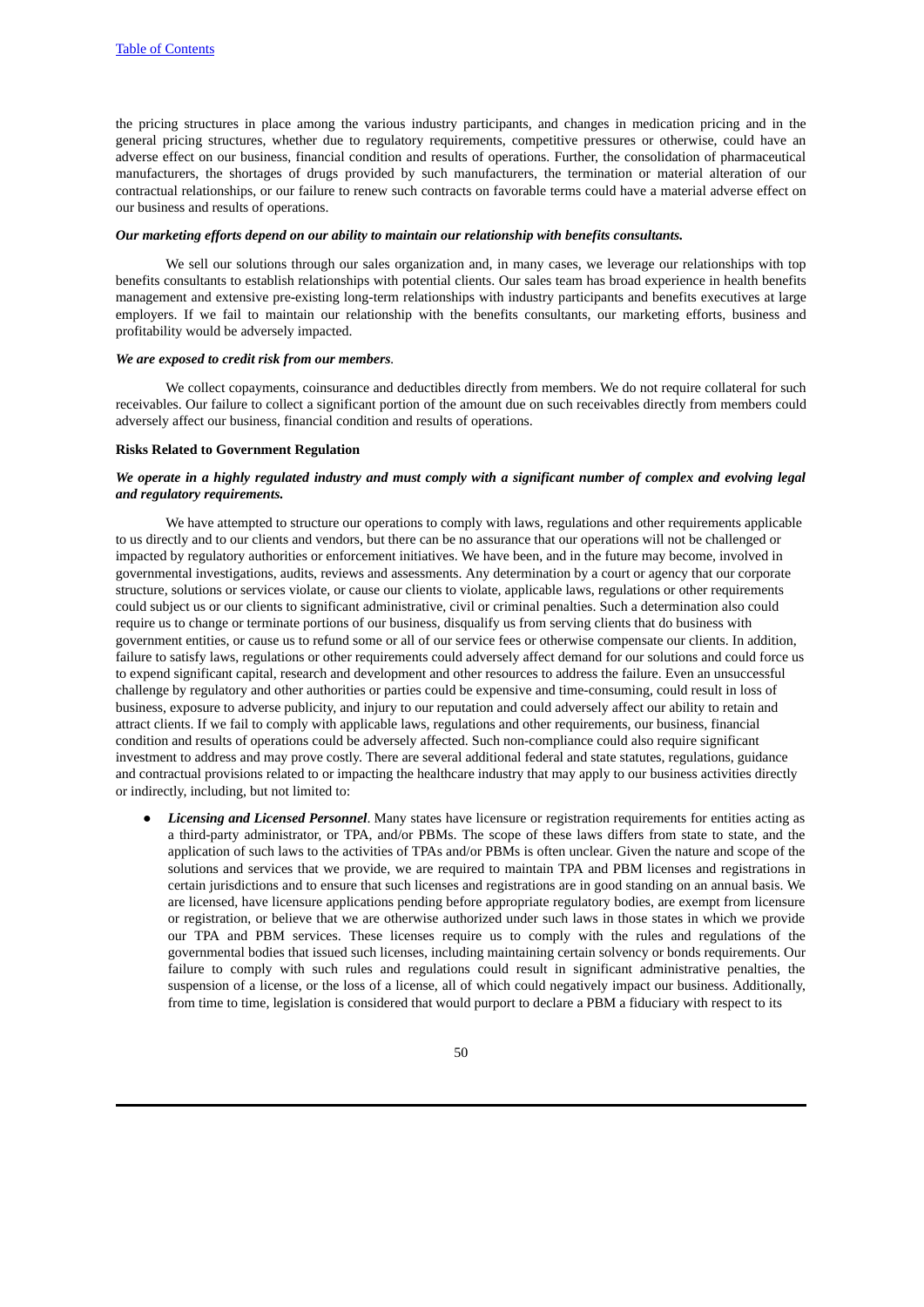clients. While the validity of such laws is questionable and we do not believe any such laws are currently in effect, we cannot predict what effect, if any, such statutes, if enacted, may have on our business and financial results.

Separately, states impose licensing requirements on insurers, risk-bearing entities, and insurance agents, as well as those entities that provide utilization review services. We do not believe that the nature of our services requires us to be licensed under applicable state law. We are unable to predict, however, how our services may be viewed by regulators over time, how these laws and regulations will be interpreted and enforced, or the full extent of their application. If a regulatory authority in any state determines that the nature of our business requires that we be licensed under applicable state laws, we may need to restructure our business to comply with any related requirements, such as maintaining adequate reserves, creating new compliance processes, hiring additional personnel to manage regulatory compliance, and paying additional regulatory fees or penalties, which could adversely affect our results of operation. Additionally, we may need to cease operations until we are able to obtain appropriate licensure, which may adversely affect our revenue for a period of time that we cannot estimate.

In addition, we employ PCAs to support and guide our members as part of our fertility benefits management services. The PCAs do not provide any licensed healthcare services, and in turn, are not licensed by any regulatory body to provide these services. We otherwise do not employ individuals to provide any healthcare services requiring licensure. If a professional board in any state determines that the services provided by our employed PCAs require a license to be provided, we may need to conduct additional training and credentialing, replace staff, obtain additional insurance, and pay increased salaries, which could adversely affect our results of operation. We may additionally need to suspend the PCA services we provide while our personnel obtain the necessary licensure, which may adversely affect our relationships with our clients and members and cause us to be in breach of our contracts.

● *HIPAA Privacy and Security Requirements*. Regulations promulgated pursuant to HIPAA establish privacy and security standards that limit the use and disclosure of certain individually identifiable health information (known as "protected health information") and require the implementation of administrative, physical and technological organizational safeguards to protect the privacy of protected health information and ensure the confidentiality, integrity and availability of electronic protected health information. The privacy regulations established under HIPAA also provide patients with rights related to understanding and controlling how their protected health information is used and disclosed. As a provider of services to entities subject to HIPAA, we are directly subject to certain provisions of the regulations as a "Business Associate." When acting as a Business Associate under HIPAA, to the extent permitted by applicable privacy regulations and contracts and associated Business Associate Agreements with our clients, we are permitted to use and disclose protected health information to perform our services and for other limited purposes, but other uses and disclosures, such as marketing communications, require written authorization from the patient or must meet an exception specified under the privacy regulations. We also have downstream Business Associates, which provide us with services and are also subject to HIPAA regulations.

If we, or any of our downstream Business Associates, are unable to properly protect the privacy and security of protected health information entrusted to us, we could be found to have breached our contracts with our clients and be subject to investigation by HHS, Office for Civil Rights, or OCR. In the event OCR finds that we have failed to comply with applicable HIPAA privacy and security standards, we could face civil and criminal penalties. In addition, OCR performs compliance audits of Covered Entities and Business Associates in order to proactively enforce the HIPAA privacy and security standards. OCR has become an increasingly active regulator and has signaled its intention to continue this trend. OCR has the discretion to impose penalties and may require companies to enter into resolution agreements and corrective action plans which impose ongoing compliance requirements. OCR enforcement activity, or a third-party audit related to a HIPAA incident regarding us or a thirdparty vendor, can result in financial liability and reputational harm, and responses to such enforcement activity can consume significant internal resources. In addition to enforcement by OCR, state attorneys general are authorized to bring civil actions under either HIPAA or relevant state laws seeking either injunctions or damages in response to violations that threaten the privacy of state residents. Although we have implemented and maintain policies, processes and compliance program infrastructure to assist us in complying with these laws and regulations and our contractual obligations, we cannot provide assurance regarding how these laws and regulations will be interpreted, enforced or applied to our operations. In addition to the risks associated with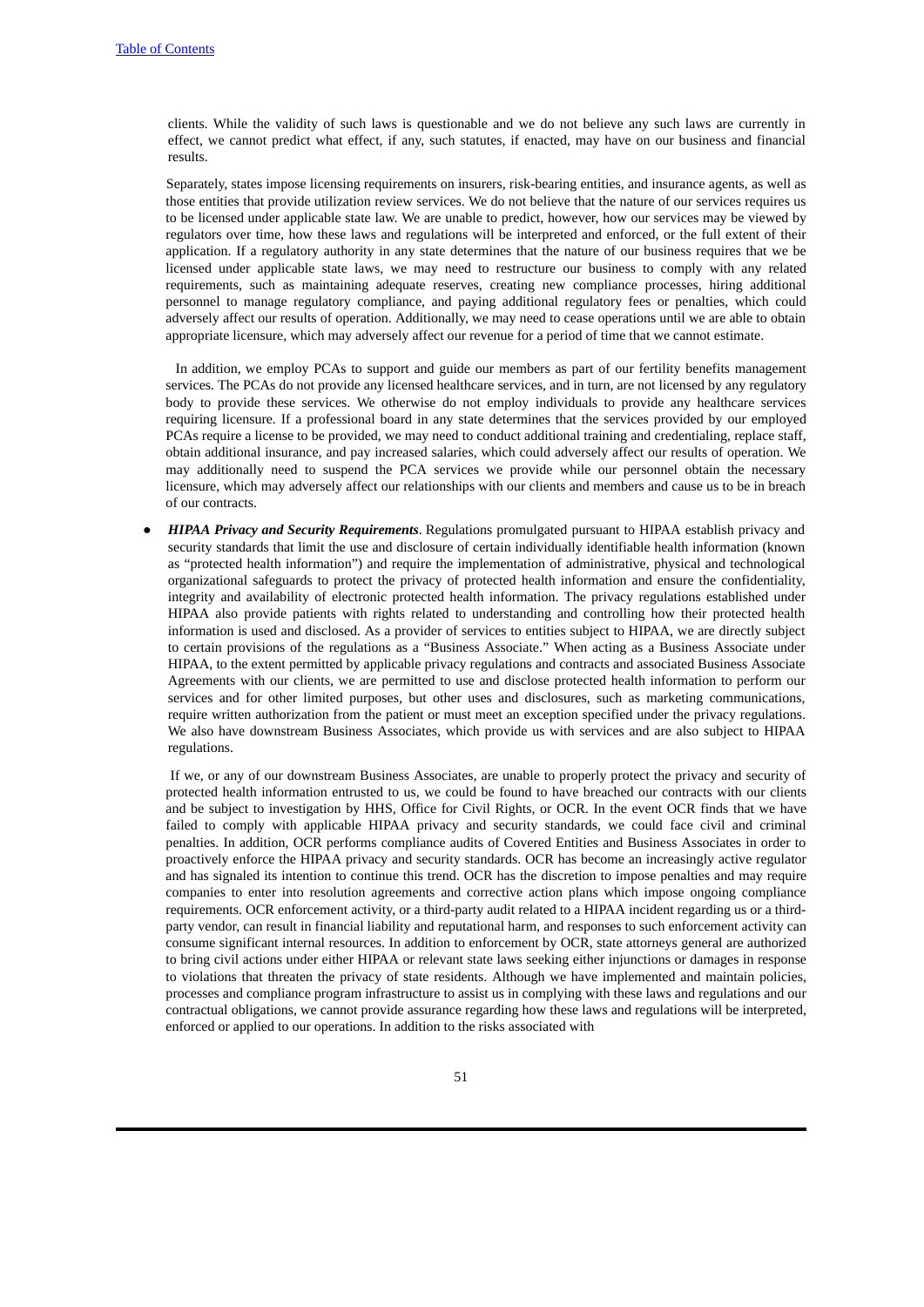enforcement activities and potential contractual liabilities, our ongoing efforts to comply with evolving laws and regulations at the federal and state levels also might require us to make costly system purchases and/or modifications or otherwise divert significant resources to HIPAA compliance initiatives from time to time.

● *Other Privacy and Security Requirements*. In addition to HIPAA, numerous other federal and state laws govern the collection, dissemination, use, access to and confidentiality of personal information, some of which may be applicable to our business. Certain federal and state laws protect types of personal information that may be viewed as particularly sensitive. For example, New York's Public Health Law, Article 27-F protects information that could reveal confidential HIV-related information about an individual. In many cases, state laws are more restrictive than, and not preempted by, HIPAA, and may allow personal rights of action with respect to privacy or security breaches, as well as fines. State laws are contributing to increased enforcement activity and may also be subject to interpretation by various courts and other governmental authorities. Further, the CCPA, went into effect on January 1, 2020 which gives California residents certain rights to access and delete their personal information, opt out of certain personal information sharing, and receive detailed information about how their personal information is used. The CCPA provides for civil penalties for violations, as well as a private right of action for data breaches that is expected to increase data breach litigation. Further, the California Privacy Rights Act, or the CPRA, recently passed in California. The CPRA will impose additional data protection obligations on covered businesses, including additional consumer rights processes, limitations on data uses, new audit requirements for higher risk data, and opt outs for certain uses of sensitive data. It will also create a new California data protection agency authorized to issue substantive regulations and could result in increased privacy and information security enforcement. The majority of the provisions will go into effect on January 1, 2023 and additional compliance investment and potential business process changes may be required. Similar laws have passed in Virginia, Colorado and Utah, and have been proposed in other states and at the federal level, reflecting a trend toward more stringent privacy legislation in the United States. The enactment of such laws could have potentially conflicting requirements that would make compliance challenging.

Certain of our solutions and services involve the transmission and storage of client and member data in various jurisdictions, which subjects the operation of those solutions and services to privacy or data protection laws and regulations in those jurisdictions. While we believe these solutions and services comply with current regulatory and security requirements in the jurisdictions in which we provide these solutions and services, there can be no assurance that such requirements will not change or that we will not otherwise be subject to legal or regulatory actions. These laws and regulations are rapidly evolving and changing, and could have an adverse impact on our operations. These laws and regulations are subject to uncertainty in how they may be interpreted and enforced by government authorities and regulators. The costs of compliance with, and the other burdens imposed by, these and other laws or regulatory actions may increase our operational costs, prevent us from providing our solutions, and/or impact our ability to invest in or jointly develop our solutions. We also may face audits or investigations by one or more government agencies relating to our compliance with these laws and regulations. An adverse outcome under any such investigation or audit could result in fines, penalties, other liability, or could result in adverse publicity or a loss of reputation, and adversely affect our business. Any failure or perceived failure by us or by our solutions to comply with these laws and regulations may subject us to legal or regulatory actions, damage our reputation or adversely affect our ability to provide our solutions in the jurisdiction that has enacted the applicable law or regulation. Moreover, if these laws and regulations change, or are interpreted and applied in a manner that is inconsistent with our policies and processes or the operation of our solutions, we may need to expend resources in order to change our business operations, policies and processes or the manner in which we provide our solutions. This could adversely affect our business, financial condition and results of operations.

● *Data Protection and Breaches*. In recent years, there have been a number of well-publicized data breaches involving the improper dissemination of personal information of individuals both within and outside of the healthcare industry. Laws in all 50 states require businesses to provide notice to clients whose personally identifiable information has been disclosed as a result of a data breach. The laws are not consistent, and compliance in the event of a widespread data breach is costly. States are also constantly amending existing laws, requiring attention to frequently changing regulatory requirements. Most states require holders of personal information to maintain safeguards and take certain actions in response to a data breach, such as providing prompt notification of the breach to affected individuals or the state's attorney general. In some states, these laws are limited to electronic data, but states increasingly are enacting or considering stricter and broader requirements.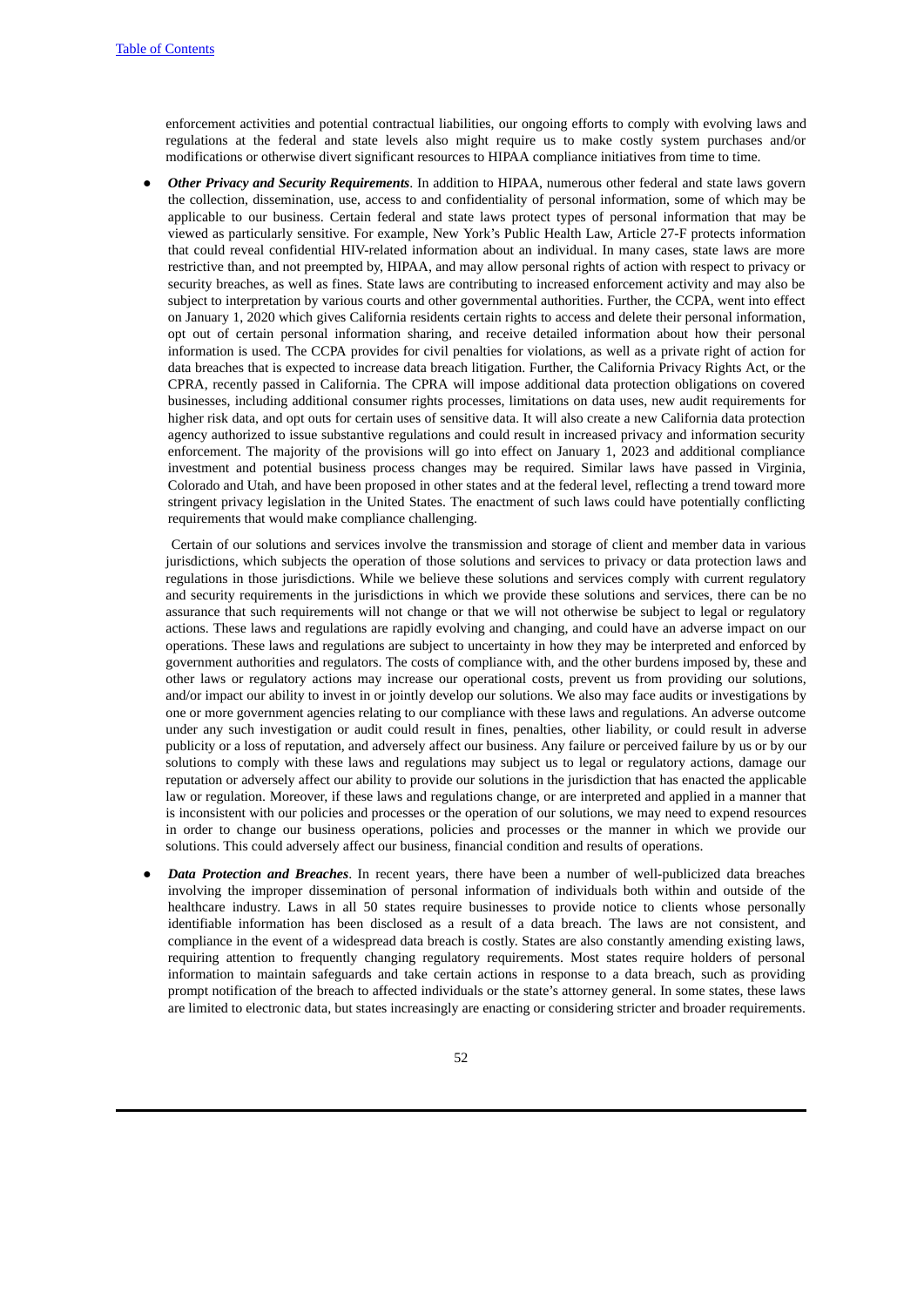Additionally, under HIPAA, Covered Entities must report breaches of unsecured protected health information to affected individuals without unreasonable delay, not to exceed 60 days following discovery of the breach by a Covered Entity or its agents. Notification also must be made to OCR and, in certain circumstances involving large breaches, to the media. Business Associates must report breaches of unsecured protected health information to Covered Entities within 60 days of discovery of the breach by the Business Associate or its agents or such shorter period as set forth in the applicable Business Associate Agreement. A non-permitted use or disclosure of protected health information is presumed to be a breach under HIPAA unless the Covered Entity or Business Associate establishes that there is a low probability the information has been compromised consistent with requirements enumerated in HIPAA.

Despite our security management efforts with respect to physical and technological safeguards, employee training, vendor (and sub-vendor) controls and contractual relationships, our infrastructure, data or other operation centers and systems used in our business operations, including the internet and related systems of our vendors (including vendors to whom we outsource data hosting, storage and processing functions) are vulnerable to, and from time to time experience, unauthorized access to data and/or breaches of confidential information due to a variety of causes. Techniques used to obtain unauthorized access to or compromise systems change frequently, are becoming increasingly sophisticated and complex, and are often not detected until after an incident has occurred. As a result, we might not be able to anticipate these techniques, implement adequate preventive measures, or immediately detect a potential compromise. If our security measures, some of which are managed by third parties, or the security measures of our service providers or vendors, are breached or fail, it is possible that unauthorized or illegal access to or acquisition, disclosure, use or processing of personal information, confidential information, or other sensitive client, member, or employee data, including HIPAA-regulated protected health information, may occur. A security breach or failure could result from a variety of circumstances and events, including third-party action, human negligence or error, malfeasance, employee theft or misuse, phishing and other social engineering schemes, computer viruses, attacks by computer hackers, failures during the process of upgrading or replacing software, databases or components thereof, power outages, hardware failures, telecommunication failures, and catastrophic events.

If our security measures, or those of our service providers or vendors, were to be breached or fail, our reputation could be severely damaged, adversely affecting client or investor confidence. As a result, clients may curtail their use of or stop using our offering and our business may suffer. In addition, we could face litigation, damages for contract breach, penalties and regulatory actions for violation of HIPAA and other laws or regulations applicable to data protection and significant costs for remediation and for measures to prevent future occurrences. In addition, any potential security breach could result in increased costs associated with liability for stolen assets or information, repairing system damage that may have been caused by such breaches, incentives offered to clients or other business partners in an effort to maintain the business relationships after a breach and implementing measures to prevent future occurrences, including organizational changes, deploying additional personnel and protection technologies, training employees and engaging third-party experts and consultants. Negative publicity may also result from real, threatened or perceived security breaches affecting us or our industry or clients, which could cause us to lose clients or partners and adversely affect our operations and future prospects. While we maintain cyber insurance covering certain security and privacy damages and claim expenses, we may not carry insurance or maintain coverage sufficient to compensate for all liability and such insurance may not be available for renewal on acceptable terms or at all, and in any event, insurance coverage would not address the reputational damage that could result from a security incident.

● *HIPAA Transaction and Identifier Standards*. HIPAA and its implementing regulations mandate format and data content standards and provider identifier standards (known as the National Provider Identifier) that must be used in certain electronic transactions, such as claims, payment advice and eligibility inquiries. HHS has established standards that health plans must use for electronic fund transfers with providers, has established operating rules for certain transactions, and is in the process of establishing operating rules to promote uniformity in the implementation of the remaining types of covered transactions. The ACA also requires HHS to establish standards for health claims attachment transactions. HHS has modified the standards for electronic healthcare transactions (such as, eligibility, claims submission and payment and electronic remittance) from Version 4010/4010A to Version 5010. Further, HHS now requires the use of updated standard code sets for diagnoses and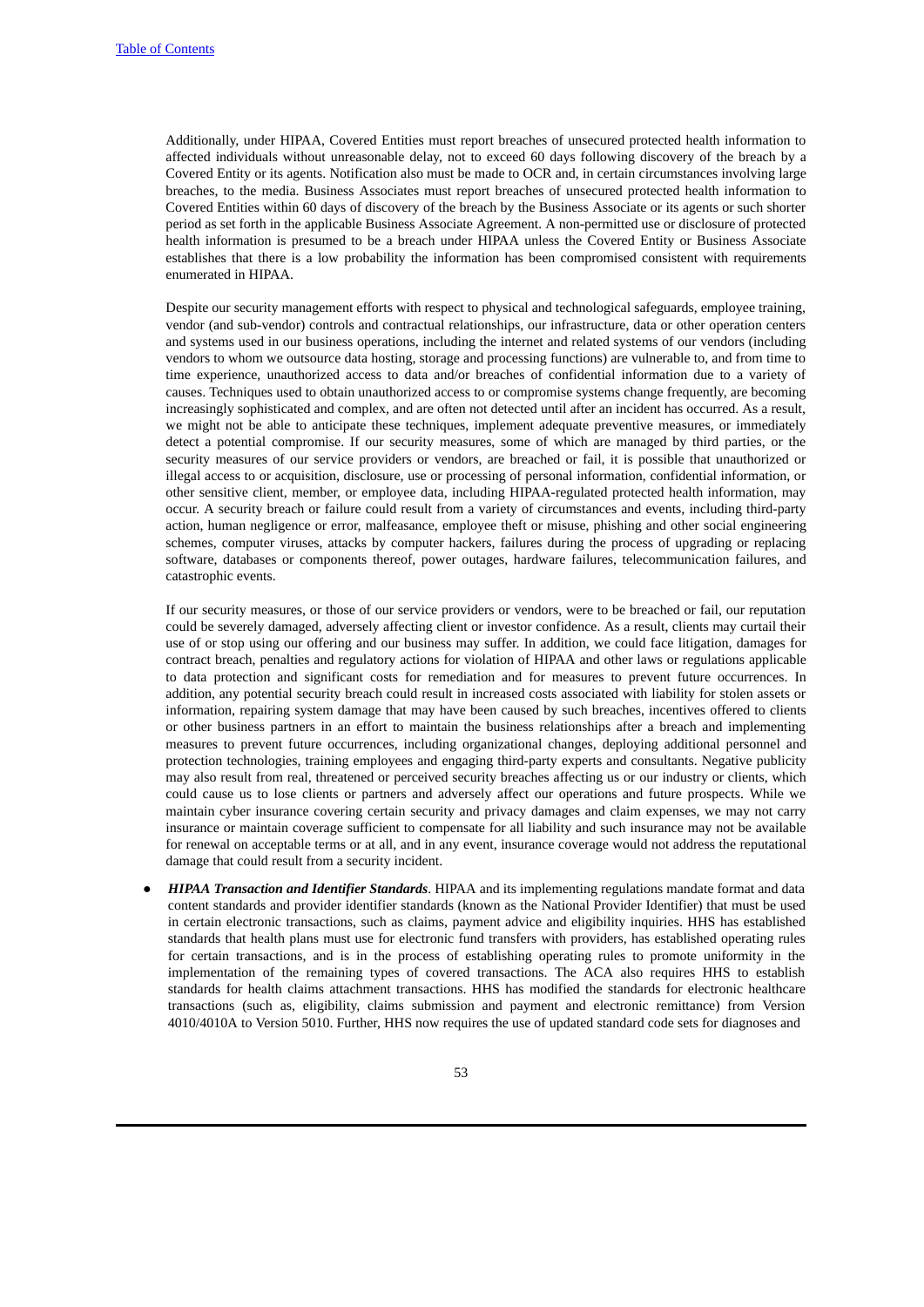procedures known as the ICD-10 code sets. Enforcement of compliance with these standards falls under HHS and is carried out by CMS.

In the event new requirements are imposed, we will be required to modify our systems and processes to accommodate these changes. We will seek to modify our systems and processes as needed to prepare for and implement changes to the transaction standards, code sets operating rules and identifier requirements; however, we may not be successful in responding to these changes, and any responsive changes we make to our systems and processes may result in errors or otherwise negatively impact our service levels. In addition, the compliance dates for new or modified transaction standards, operating rules and identifiers may overlap, which may further burden our resources.

● *Fraud and Abuse Laws*. Many of our clients, insurance carriers, and network healthcare providers are impacted directly and indirectly by certain fraud and abuse laws, including the federal Anti-Kickback Statute, the Physician Self-Referral Law, commonly referred to as the Stark Law, and the False Claims Act, as well as their state equivalents. Because the solutions and services we provide are not reimbursed by government healthcare payors, such fraud and abuse laws generally do not directly apply to our business; however, some laws may be applicable to us. For example, certain states have anti-kickback and false claims laws that may be broader in scope than analogous federal laws and may apply to items and services reimbursed by any third-party payor, including private insurers, self-insured employers and on a cash basis by patients.

The laws, regulations and other requirements in this area are both broad and complex and judicial and regulatory interpretation can also be inconsistent. We review our practices with regulatory experts in an effort to comply with all applicable laws, regulatory and other requirements. However, we are unable to predict how these laws, regulations and other requirements will be interpreted or the full extent of their application, particularly to services that are not directly reimbursed by federal and state healthcare programs. Any determination by a federal or state regulatory authority that any of our activities or those of our clients or vendors violate any of these laws or regulations could subject us to significant administrative, civil or criminal penalties, damages, disgorgement, monetary fines or imprisonment, require us to enter into corporate integrity agreements or similar agreements with ongoing compliance obligations, disqualify us from providing services to clients that are, or do business with, government healthcare programs and/or have an adverse impact on our business, financial condition and results of operations. Even an unsuccessful challenge by a regulatory authority of our activities could result in adverse publicity and could require a costly response from us.

- *State Corporate Practice and Fee-Splitting Prohibitions.* There is a risk that regulatory authorities in some jurisdictions may find that our contractual relationships with our fertility specialists violate laws prohibiting the corporate practice of medicine and/or fee-splitting. These laws generally prohibit non-physician entities from practicing medicine, exercising control over physicians or engaging in certain practices such as fee-splitting with physicians. Although we believe all of our arrangements with our network providers are in compliance with such laws, where applicable, there can be no assurance that these laws will be interpreted in a manner consistent with our practices or that other laws or regulations will not be enacted in the future that could have a material and adverse effect on our business, results of operations, and financial condition. Regulatory authorities, state medical boards, state attorneys general and other parties, including our network physicians, may assert that we are engaged in the prohibited corporate practice of medicine, and/or that our arrangement with our network providers constitutes unlawful fee-splitting. If a state's prohibition on corporate practice of medicine or fee-splitting law is interpreted in a manner that is inconsistent with our practices, we would be required to restructure or terminate our contractual relationship with our network providers to bring our activities into compliance with such laws, disciplinary action, penalties, damages, fines, and/or a loss of revenue, any of which could have a material and adverse effect on our business, results of operations, and financial condition. State corporate practice of medicine doctrines and fee-splitting prohibitions also often impose penalties on physicians themselves for aiding the corporate practice of medicine or unlawful fee-splitting, which could discourage physicians from participating in our network of providers.
- *ERISA Regulation*. The Employee Retirement Income Security Act of 1974, or ERISA, regulates certain aspects of employee health plans, including both insured and self-funded health plans sponsored by our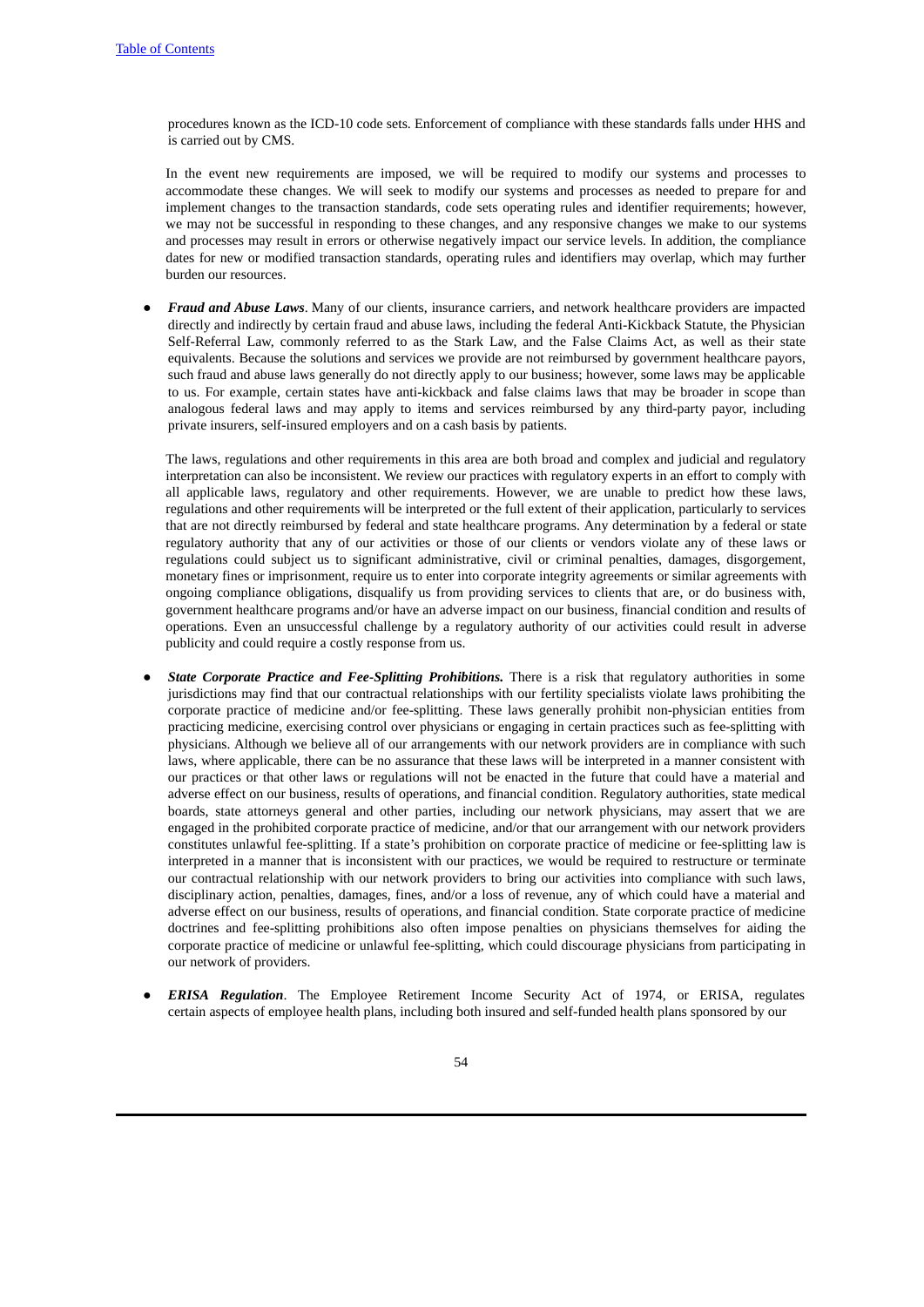clients, with which we have agreements to provide TPA services. As part of our agreements with a number of these clients, we offer PBM services through Progyny Rx. Because we believe the conduct of our business vis-àvis these plans is not of a fiduciary nature, it is not generally subject to the fiduciary obligations of ERISA. However, there can be no assurance the United States Department of Labor, or the DOL, which is the agency that enforces ERISA, would not in the future assert that the fiduciary obligations imposed by ERISA apply to certain aspects of our operations or courts would not reach such a ruling in private ERISA litigation. ERISA also imposes civil and criminal liability on service providers to health plans subject to ERISA and certain other persons with relationships to such plans if certain forms of illegal or prohibited remuneration are made or received by such service providers or other persons. These provisions of ERISA are similar, but not identical, to the healthcare anti-kickback laws described above, although ERISA lacks the statutory and regulatory "safe harbor" exceptions incorporated into the healthcare anti-kickback laws. Like the healthcare anti-kickback laws, the corresponding provisions of ERISA are broadly written and their application to particular cases can be uncertain. ERISA plans are subject to certain rules, published by the DOL, including certain reporting requirements for direct and indirect compensation received by plan service providers. Separately, although ERISA generally preempts state laws that relate to ERISA plans, the recent Supreme Court ruling in *Rutledge v. Pharm. Care Mgmt. Ass'n* established that ERISA does not preempt all state laws imposing transparency or other requirements on PBMs.

- *Prompt Pay Laws*. Certain states have laws regulating the amount of time that may elapse from when a thirdparty payor receives a claim for services rendered to when those services are paid. These "prompt pay" laws may impact us as well as our self-insured clients and insurance carriers. Under these "prompt pay" laws, we may be obligated to pay healthcare providers within established time periods, and such time periods may be shorter than existing contracted terms and/or via electronic transfer. In many states, we are deemed to be exempt from the prompt pay laws, however, we seek to comply with them in each state in which we do business to the extent applicable, and our efforts include the use of controls such as policies and processing systems that ensure we pay claims as quickly as possible and contract language related to timeframes permitted by applicable law. If we do not make payments to healthcare providers in a timely fashion consistent with prompt pay laws, we may be required to pay interest in addition to any amounts owed to such providers. In addition, our reputation may be harmed and our contractual obligations to certain clients may be breached, causing us to lose revenue or otherwise pay penalties under such contracts.
- *Network Adequacy and Access Requirements*. Network adequacy and access laws require health plans to maintain a network of healthcare providers sufficient to deliver the benefits they contract to provide to their enrollees. In light of the increase in "narrow networks," there has been a legislative push to ensure that commercial payors contract with a sufficient number of healthcare providers to create an "adequate network." Additionally, a majority of states now have some form of legislation affecting our payor clients' ability to limit access to a provider network or remove a provider from the network. Such legislation may require our clients to admit any healthcare provider including any pharmacy provider willing to meet the plan's price and other terms for network participation ("any willing provider" legislation) or may provide that a provider may not be removed from a network except in compliance with certain procedures ("due process" legislation). Further, to ensure network adequacy and quality, a network may seek to accredit its healthcare providers through any number of accrediting bodies, such as the National Committee for Quality Assurance, or NCQA, and the Utilization Review Accreditation Commission. We follow NCQA standards to credential the health providers with whom we contract to provide services within our network, and engage Council for Affordable Quality Healthcare to conduct provider credentialing where required. Should any of the states we operate in determine that our network of providers does not meet adequacy or access requirements, we may be subject to administrative penalties and other administrative actions, as well as private litigation. In addition, if we are unable to contract with a sufficient number of providers, we may become subject to administrative penalties or enforcement actions from state regulatory agencies, litigation from consumers, and may be in breach of certain contractual covenants with our partners.
- *Consumer Protection Laws*. Federal and state consumer protection laws are being applied increasingly by the Federal Trade Commission, or FTC, Federal Communications Commission, or FCC, and states' attorneys general to regulate the collection, use, storage and disclosure of personal or health information, through websites or otherwise, and to regulate the presentation of website content. Courts may also adopt the standards for fair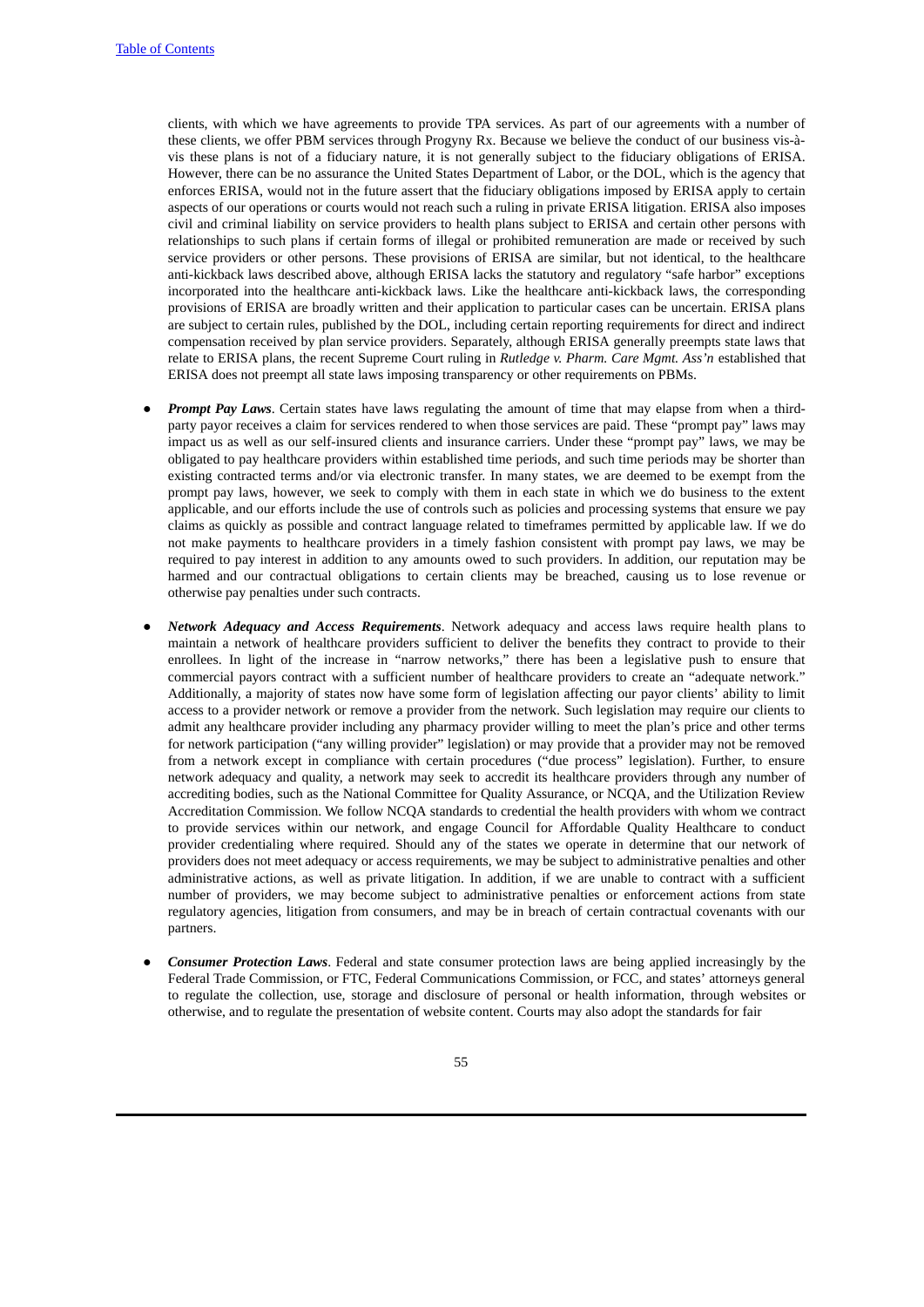information practices promulgated by the FTC, which concern consumer notice, choice, security and access. Consumer protection laws require us to publish statements to users of our services that describe how we handle personal information and choices consumers may have about the way we handle personal information. If such information that we publish is considered untrue, we may be subject to claims of unfair or deceptive trade practices, which could lead to significant liabilities and consequences, including, costs of defending against litigation, settling claims and loss of willingness of current and future clients to work with us.

**Restrictions on** *Communication*. Communications with our members increasingly may be subject to and restricted by laws and regulations governing communications via telephone, fax, text, and email. We also use email and social media platforms as marketing tools. For example, we maintain social media accounts. As laws and regulations, including FTC enforcement, rapidly evolve to govern the use of these platforms and devices, the failure by us, our employees or third parties acting at our direction to abide by applicable laws and regulations in the use of these platforms and devices could adversely impact our business, financial condition and results of operations or subject us to fines or other penalties.

# The healthcare regulatory and political framework is uncertain and evolving. Recent and future developments in the *healthcare industry could have an adverse impact on our business, financial condition and results of operations.*

All of our revenue is derived from the healthcare industry, which is highly regulated and subject to changing political, legislative, regulatory and other influences. Healthcare laws and regulations are rapidly evolving and may change significantly in the future. For example, the ACA may affect the coverage and plan designs that are or will be provided by certain insurance carriers and certain of our clients with self-insured plans, taxability of benefits under such plans, as well as the overall reimbursement and drug pricing environment for healthcare providers. Since its enactment, there have been judicial, executive and Congressional challenges to certain aspects of the ACA as well as efforts to repeal or replace certain aspects of the ACA, which may continue in the future. For example, on June 17, 2021, the U.S. Supreme Court dismissed the most recent judicial challenge to the ACA brought by several states without specifically ruling on the constitutionality of the ACA. Other health reform efforts have been proposed by members of Congress, such as measures that would expand the role of government-sponsored coverage, including further reform to the ACA, which could have far-reaching implications for the healthcare industry if enacted. On January 28, 2021, President Joe Biden issued an Executive Order directing federal agencies to examine all existing regulations, orders, guidance documents, policies and similar agency actions to determine if any such actions are inconsistent with the policy set forth in the Executive Order to protect and strengthen the ACA and make high-quality healthcare accessible and affordable for every American. As another example of recent healthcare legislative changes, the Consolidated Appropriations Act, or CAA, effective December 27, 2021, contains provisions impacting group health plans, including protections for plan participants from surprise medical bills and ensuring health plan price transparency. The CAA prohibits plans from entering into services agreements that directly or indirectly restrict the plans from disclosing provider-specific costs and quality of care information. It also requires disclosure by health insurance brokers and consultants to plan sponsors regarding reasonably expected direct and indirect compensation for referral of services to group health plans. Additionally, the CAA requires plans to submit reports to the Department of Labor, HHS and IRS with certain information on pharmacy benefits and drug costs for participants and beneficiaries and the application of in-network rates to out of network services. The CAA also requires certain service providers for health plans to comply with certain ERISA fee disclosure rules. In addition, effective January 1, 2022, the No Surprises Act (enacted as part of the CAA) provides protection against surprise medical bills by prohibiting plans and providers from balance billing patients for emergency care performed by out-of-network providers as well as nonemergency and ancillary services performed by out-of-network providers at in-network facilities, subject to certain notice and consent exceptions for non-emergency and ancillary services. The law also grants additional patient protections, including requiring providers to send a good faith estimate of the expected charges for furnishing items or services to an insured patient's health plan (or directly to an uninsured patient) before such items or services are delivered (including items or services reasonably expected to be provided in conjunction with scheduled items or services or that are reasonably expected to be delivered by another provider). The No Surprises Act also provides a dispute resolution process in the event the actual charges for such items and services are substantially higher than the plan's estimate, and will prohibit providers from charging patients an amount beyond the in-network cost sharing amount for services rendered by out-of-network providers, subject to certain exceptions. Several states have also enacted comprehensive balance billing or surprise billing laws and the CAA defers to existing state requirements with respect to state-established payment amounts. Such state laws vary in their approach, resulting in different impacts on the healthcare system as a whole.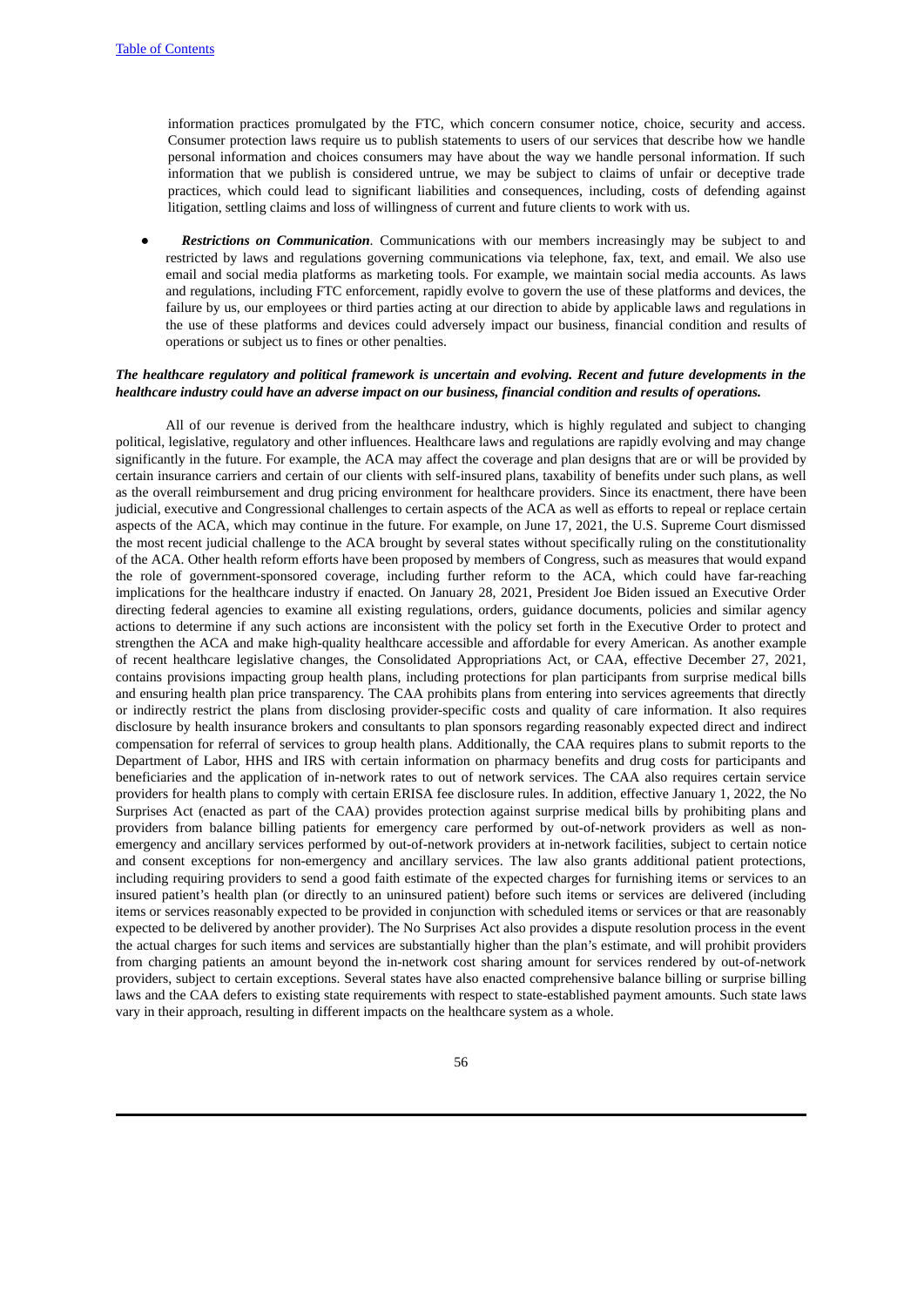We are unable to predict how these changes to the ACA and other healthcare reform initiatives from new legislation, regulation, judicial action and/or executive action, including the CAA and No Surprises Act and state laws, will ultimately impact the healthcare industry and what the potential impact may be on our business or on our business and on our relationships with future clients, insurance carriers, and healthcare providers. If we are unable to comply with these laws or regulations or provide adequate assistance to our clients subject to these laws or regulations, it is reasonably possible that our business operations and operating results could be materially adversely affected.

# *We are subject to potential changes in laws, regulations, government enforcement priorities, public policy, industry standards and other requirements, including with respect to Progyny Rx's PBM practices, which create risks and* challenges with respect to our compliance efforts and our business strategies, and may adversely affect our business.

The healthcare industry is highly regulated and subject to frequently changing laws, regulations, government enforcement priorities, public policies, industry standards and other requirements. Many healthcare laws and regulations are complex, and their application to specific solutions, services and relationships may not be clear. Because our clients are subject to various requirements, we may be impacted as a result of our contractual obligations even when we are not directly subject to such requirements. In particular, many existing healthcare laws and regulations, when enacted, did not anticipate the solutions and services that we provide, and these laws and regulations may be applied to our solutions and services in ways that we do not anticipate. The ACA, efforts to revise, expand or materially change the ACA, and other federal and state efforts to reform or revise aspects of the healthcare industry or to revise or create additional legal or and regulatory requirements could impact our operations, the use of our solutions and services, and our ability to market new solutions and services, or could create unexpected liabilities for us. We also may be impacted by laws, industry standards and other requirements that are not specific to the healthcare industry, such as consumer protection laws and payment card industry standards. These requirements may impact our operations and, if not followed, could result in fines, penalties and other liabilities and adverse publicity and injury to our reputation.

In recent years, there have been a number of reform efforts, including from federal and state legislatures as well as the HHS OIG, around PBM program pricing and transparency that could affect our business. Current PBM laws and regulations govern, and proposed legislation and regulations may govern and/or further restrict critical PBM practices, including, among other things, disclosure, receipt and retention of rebates and other payments received from pharmaceutical manufacturers or pharmacy program partners, rules governing contractual provisions between PBMs and their contracted payers and/or pharmacies, and registration or licensing of PBMs. For example, in 2019, the U.S. Senate and House of Representatives proposed a number of bills that would, among other things, require PBMs to submit information on their costs, fees and rebates, requiring 100% of the rebates to be passed on to consumers, and/or impose rebates on manufacturers that chose to increase their drug prices more rapidly than inflation. Further, the U.S. Supreme Court's decision in *Rutledge v. Pharm. Care Mgmt. Ass'n* on December 10, 2020, which held that an Arkansas state law requiring PBMs to reimburse pharmacies at a price equal to or greater than the price pharmacies pay in purchasing medications from a wholesaler, was not preempted by the federal ERISA statute. The Supreme Court's ruling solidifies the legality of state-level legislation regulating PBMs, which may encourage a new wave of legislation aimed at controlling prescription drug costs and providing pricing transparency. In the wake of the *Rutledge* ruling, for example, New York reintroduced previously vetoed PBM legislation and former Governor Andrew Cuomo issued an Executive Budget for 2022 that highlights the need for PBM accountability. Several states have proposed separate PBM bills, and at least 18 states have adopted PBM oversight laws. A number of these proposed laws would require PBMs to submit annual transparency reports or otherwise disclose contractual arrangements with health benefit plans or health insurance issuers, or allow regulators to conduct audits of PBM operations. Additionally, certain quasi-regulatory organizations, including the National Association of Boards of Pharmacy and the National Association of Insurance Commissioners, have issued model regulations or may propose future model regulations concerning PBM operations. PBM credentialing organizations may also establish voluntary standards regarding PBM activities. While the model regulations and standards of these quasiregulatory or credentialing organizations are not legal requirements, federal and state lawmakers may be influenced to adopt similar legislation and such model regulations and standards may also impact client expectations or requirements for PBM services. PBM operations may also be subject to federal and state fraud and abuse laws. We do not believe our operations are directly subject to such laws (including regulations under the federal anti-kickback statute directly applicable to PBMs) as the PBM solutions and services we provide are not reimbursed by government healthcare payors. Some states' anti-kickback and false claims laws may be broader in scope than analogous federal laws and may apply to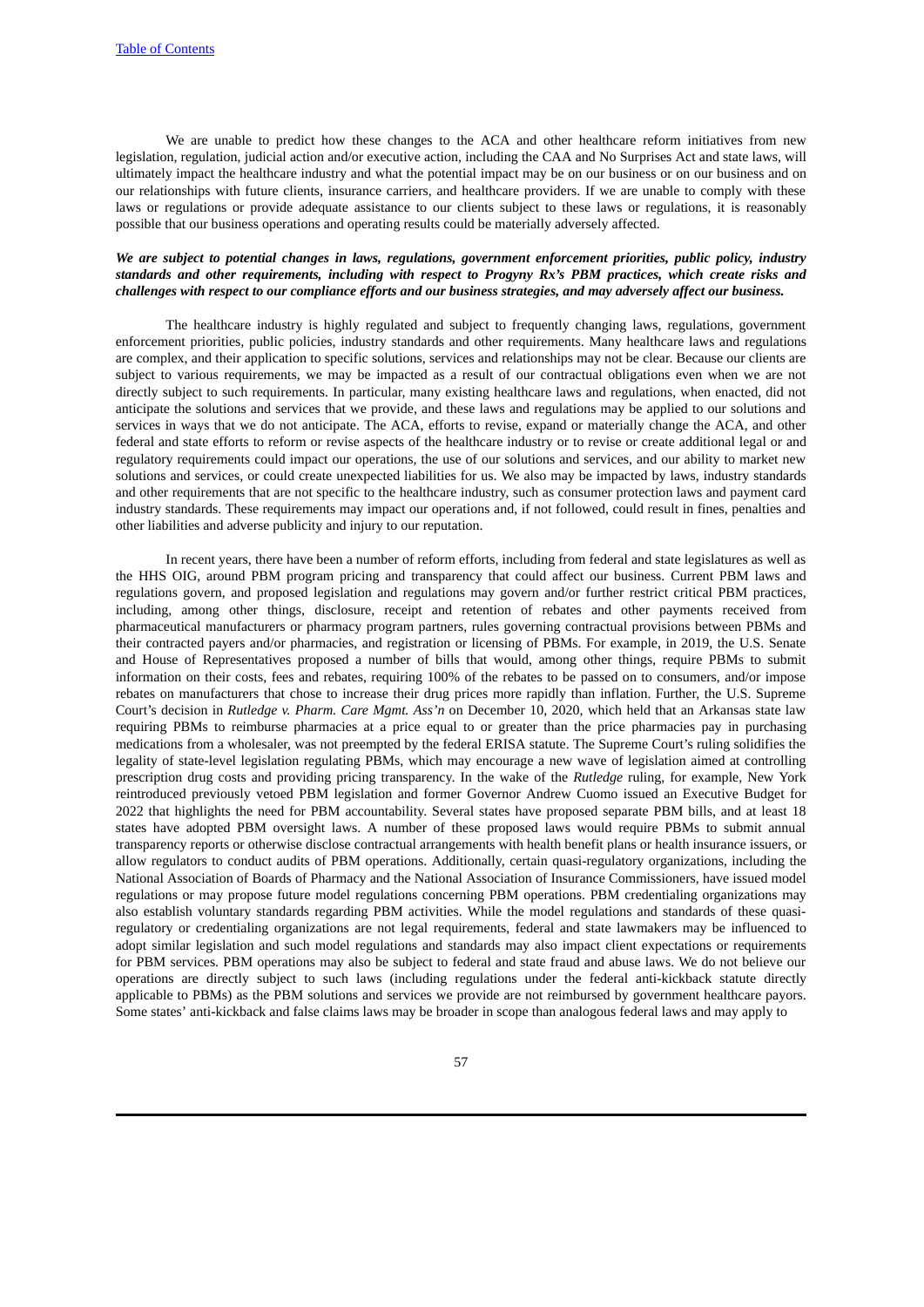items and services reimbursed by any third-party payor, including private insurers, self-insured employers and on a cash basis by patients, and may be applicable to us.

Accordingly, it is reasonably possible that our business operations and operating results could be materially adversely affected by legislative, regulatory and public policy changes at the federal or state level, increased government involvement in drug reimbursement and pricing, and/or increased regulation of PBMs. Adoption of new laws, rules or regulations or changes in government enforcement priorities of or new interpretations of, existing laws, rules or regulations relating to PBMs could materially adversely affect our business and results of operations with respect to Progyny Rx. Additionally, such legal and regulatory changes may adversely affect our ability to conduct business on commercially reasonable terms in states where PBM legislation is in effect and the Company's ability to standardize its Progyny Rx PBM products and services across state lines. Further, failure by the Company to comply with these laws or regulations could result in material fines and/or sanctions and could have a material adverse effect on the Company's operating results and/or cash flows.

#### *We are subject to anti-corruption, anti-bribery, anti-money laundering, and similar laws, and non-compliance with such* laws can subject us to criminal or civil liability and harm our business, financial condition and results of operations.

While we operate only in the United States, we remain subject to the U.S. Foreign Corrupt Practices Act, U.S. domestic bribery laws, and other anti-corruption and anti-money laundering laws in the countries in which we conduct activities. Anti-corruption and anti-bribery laws have been enforced aggressively in recent years and are interpreted broadly to generally prohibit companies, their employees and their third-party intermediaries from authorizing, offering, or providing, directly or indirectly, improper payments or benefits to recipients in the public or private sector. If we expand our business and sales outside the United States and to the public sector, we may engage with business partners and thirdparty intermediaries to market our services and to obtain for us the necessary permits, licenses, and other regulatory approvals. In addition, we or our third-party intermediaries may have direct or indirect interactions with officials and employees of government agencies or state-owned or affiliated entities. We can be held liable for the corrupt or other illegal activities of these third-party intermediaries, our employees, representatives, contractors, partners and agents, even if we do not explicitly authorize such activities.

Detecting, investigating, and resolving actual or alleged violations of anti-corruption laws can require a significant diversion of time, resources, and attention from senior management. In addition, noncompliance with anti-corruption, antibribery, or anti-money laundering laws could subject us to whistleblower complaints, investigations, prosecution, enforcement actions, sanctions, settlements, fines, damages, other civil or criminal penalties or injunctions, suspension or debarment from contracting with certain persons, reputational harm, adverse media coverage, and other collateral consequences. If any subpoenas or investigations are launched, or governmental or other sanctions are imposed, or if we do not prevail in any possible civil or criminal proceeding, our business, financial condition and results of operations could be harmed. In addition, responding to any action will likely result in a materially significant diversion of management's attention and resources and significant defense costs and other professional fees, which could adversely affect our business, financial condition and results of operations.

#### *Any potential sales to government entities are subject to a number of challenges and risks.*

We may sell our services or solutions to U.S. federal, state, and local government, and agency, clients. Sales to such entities are subject to a number of challenges and risks. Selling to such entities can be highly competitive, expensive, and time-consuming, often requiring significant upfront time and expense without any assurance that these efforts will generate a sale. Government contracting requirements may change and in doing so restrict our ability to sell into the government sector until we have attained the revised certification. Government demand and payment for our offerings is dependent on many factors outside our control, including general economic conditions, public sector budgetary constraints and funding authorizations, and general political priorities, with funding reductions or delays adversely affecting public sector demand for our offerings.

Further, governmental and highly regulated entities may demand contract terms that differ from our standard arrangements. Such entities may have statutory, contractual, or other legal rights to terminate contracts with us or our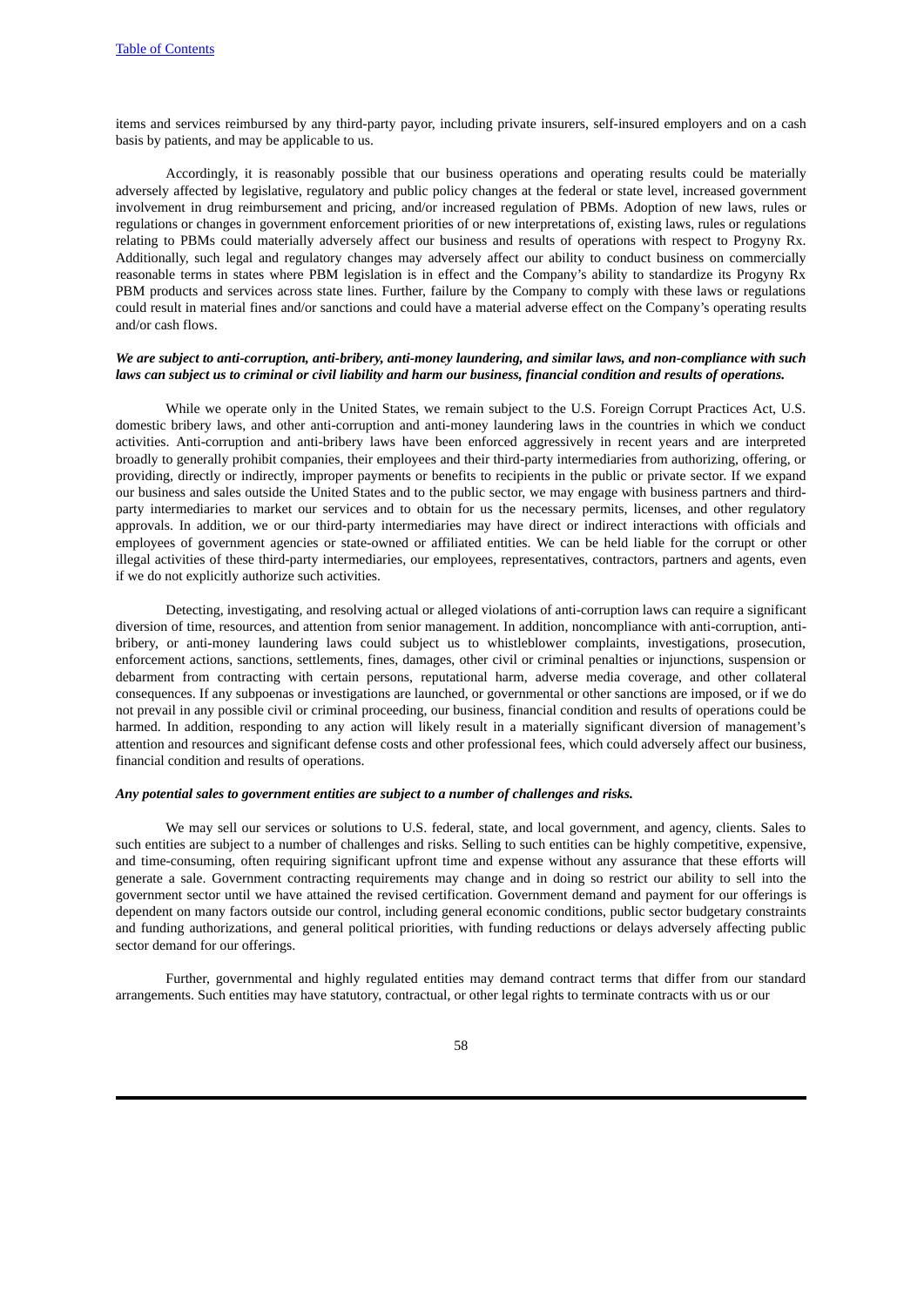partners due to a default or for other reasons. Any such termination may adversely affect our reputation, business, financial condition and results of operations.

# Any failure to protect our intellectual property rights could impair our ability to protect our proprietary technology and *our brand.*

Our success depends in part on our ability to protect our brand and proprietary trade secret and confidential information, including unpatented know-how, technology and other proprietary information, maintaining, defending and enforcing our intellectual property rights. We rely on our agreements with our clients, and non-disclosure and confidentiality agreements with employees and third parties, and our trademarks, trade secrets, and copyrights to protect our intellectual property rights. However, any of these parties may breach such agreements and disclose our proprietary information, and we may not be able to obtain adequate remedies for such breaches. There is no assurance that we will be able to obtain, maintain, defend and enforce our intellectual property rights, or that such intellectual property rights will not be challenged, narrowed, held unenforceable or circumvented. Therefore, these legal protections and precautions may not prevent infringement, misappropriation or other violations of our intellectual property. Any litigation and any infringement, misappropriation or other violations of our intellectual property could hinder our ability to market and sell our solutions, and our business, financial condition and results of operations could be adversely affected.

If any of our trade secrets were to be lawfully obtained or independently developed by a competitor or other third party, we would have no right to prevent them from using that technology or information to compete with us and our competitive position would be harmed.

Third parties may allege that our products and services, or the conduct of our business, infringe, misappropriate or otherwise violate such third party's intellectual property rights. Even if such claims are without merit, defending such claims would cause us to incur substantial expenses and could cause us to pay substantial damages or seek a costly license if we are found to be infringing, misappropriating, or otherwise violating a third party's intellectual property rights. If we are unable to enter into a license on acceptable terms or at all, we could be forced to cease some aspect of our business operations or be forced to redesign our products or services so that we no longer infringe the third-party intellectual property rights, which may result in significant cost and delay to us, or which redesign could be technically infeasible. Even if resolved in our favor, litigation or other legal proceedings relating to intellectual property claims may cause us to incur significant expenses and could distract our employees and management personnel from their normal responsibilities.

Moreover, although we try to ensure that our employees do not use the proprietary information or know-how of others in their work for us, we may be subject to claims that we or these employees have used or disclosed intellectual property, including trade secrets or other proprietary information, of any third parties, including such individual's former employer. If we fail in defending any such claims, in addition to paying monetary damages, we may lose valuable intellectual property rights or personnel. Even if we are successful in defending against such claims, litigation could result in substantial costs and be a distraction to management.

Furthermore, we currently own registered trademarks. In addition, any of our trademarks or trade names, whether registered or unregistered, may be challenged, opposed, infringed, cancelled, circumvented or declared generic, or determined to be infringing on other marks, as applicable. We may not be able to protect our rights to these trademarks and trade names, which we will need to build name recognition by potential collaborators or clients in our markets of interest.

# Any litigation against us could be costly and time-consuming to defend and could harm our business, financial *condition and results of operations.*

We have in the past and may in the future become subject to legal proceedings and claims that arise in the ordinary course of business, such as claims brought by our clients or vendors in connection with commercial disputes or employment claims made by our current or former employees. We are unable to predict the outcome of any legal proceedings. Such proceedings might result in substantial costs, regardless of the outcome, and may divert management's attention and resources, which might seriously harm our business, financial condition and results of operations. Insurance might not cover litigation claims, might not provide sufficient payments to cover all the costs to resolve one or more such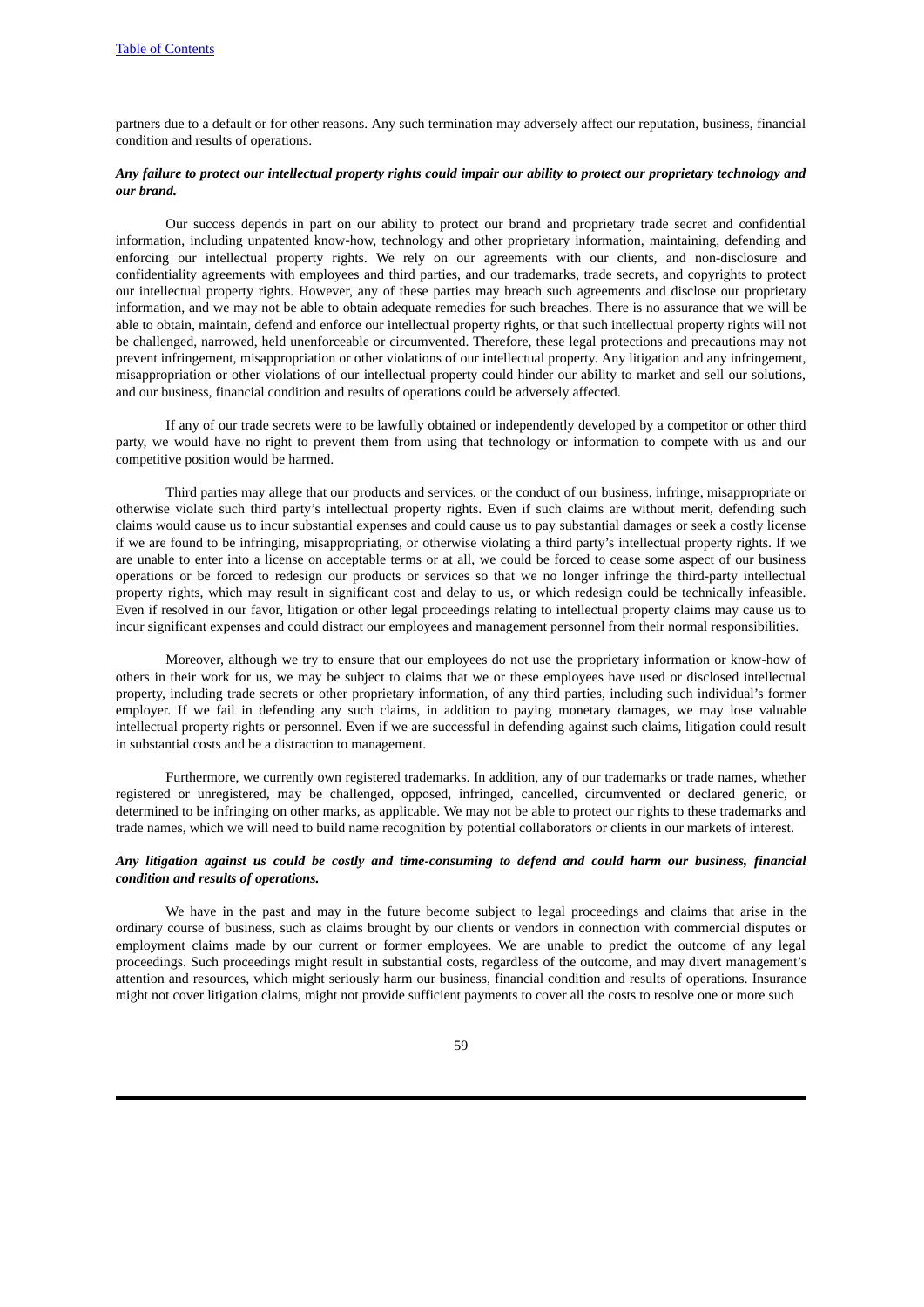claims, and might not continue to be available on terms acceptable to us. A claim brought against us that is uninsured or underinsured could result in unanticipated costs, potentially harming our business, financial condition and results of operations.

# *Acquisitions, strategic investments, partnerships, or alliances could be difficult to identify, pose integration challenges,* divert the attention of management, disrupt our business, dilute stockholder value, and adversely affect our business, *financial condition and results of operations.*

We may in the future seek to acquire or invest in businesses, joint ventures, products and services, or technologies that we believe could complement or expand our platform, enhance our technical capabilities, or otherwise offer growth opportunities. Any such acquisition or investment may divert the attention of management and cause us to incur various expenses in identifying, investigating and pursuing suitable opportunities, whether or not the transactions are completed, and may result in unforeseen operating difficulties and expenditures. In particular, we may encounter difficulties assimilating or integrating the businesses, technologies, products and services, personnel or operations of the acquired companies, particularly if the key personnel of the acquired company choose not to work for us, they are operationally difficult to integrate, or we have difficulty retaining the clients of any acquired business due to changes in ownership, management or otherwise. These transactions may also disrupt our business, divert our resources, and require significant management attention that would otherwise be available for development of our existing business. Any such transactions that we are able to complete may not result in any synergies or other benefits we had expected to achieve, which could result in impairment charges that could be substantial. In addition, we may not be able to find and identify desirable acquisition targets or business opportunities or be successful in entering into an agreement with any particular strategic partner. These transactions could also result in dilutive issuances of equity securities or the incurrence of debt, which could adversely affect our results of operations. In addition, if the resulting business from such a transaction fails to meet our expectations, or we fail to successfully integrate such businesses into our own, our business, financial condition and results of operations may be adversely affected or we may be exposed to unknown risks or liabilities.

#### Changes in our effective tax rate or tax liabilities may have an adverse effect on our results of operations.

Our effective tax rate could be impacted due to several factors, including, but not limited to:

- changes in the relative amounts of income before taxes in the various jurisdictions in which we operate that have differing statutory tax rates;
- changes in tax laws, tax treaties, and regulations or the interpretation of them;
- changes to our assessment about our ability to realize our deferred tax assets that are based on estimates of our future results, the prudence and feasibility of possible tax planning strategies, and the economic and political environments in which we do business;
- the outcome of future tax audits, examinations, or administrative appeals;
- limitations or adverse findings regarding our ability to do business in some jurisdictions; and
- discrete impact tax items, including such items resulting from the amount and timing of equity exercises and our share price.

Any of these developments could have an adverse effect on our results of operations.

### Certain U.S. state tax authorities may assert that we have a state nexus and seek to impose state and local taxes which *could adversely affect our results of operations.*

We currently file state tax returns in certain states. There is a risk that certain state tax authorities, where we do not currently file a state tax return, could assert that we are liable for state and local taxes based upon income or gross receipts allocable to such states. States are becoming increasingly aggressive in asserting a nexus for state tax purposes.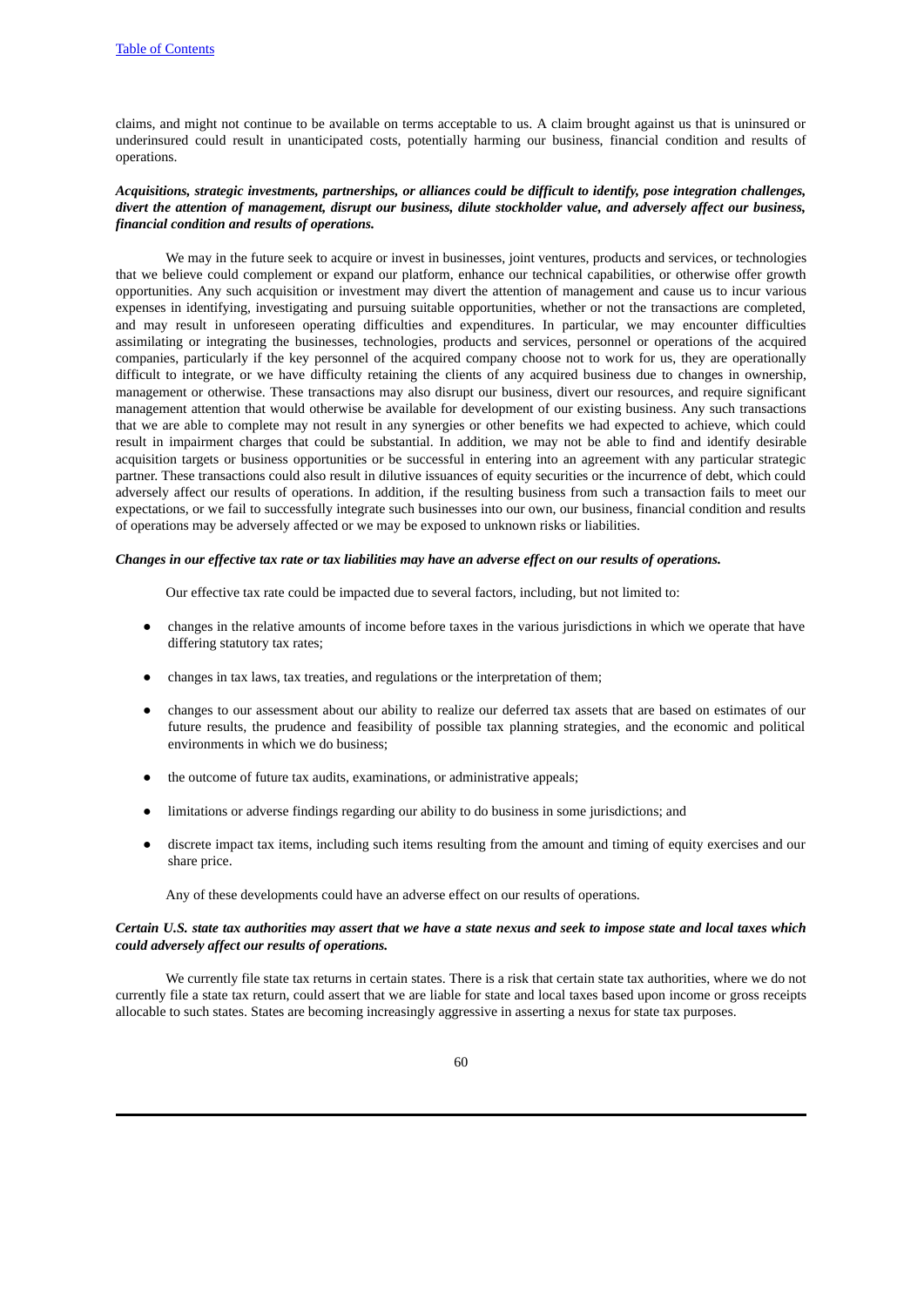We could be subject to state and local taxation, including penalties and interest attributable to prior periods, if a state tax authority in which we do not currently file a state tax return successfully asserts that our activities give rise to a taxable nexus. Such tax assessments, penalties and interest may adversely affect our results of operations.

#### We may not be able to utilize a significant portion of our net operating loss or research tax credit carryforwards, which *could adversely affect our profitability.*

Under Section 382 of the Internal Revenue Code of 1986, as amended, our ability to utilize net operating loss carryforwards or other tax attributes in any taxable year may be limited if we experience an "ownership change." A Section 382 "ownership change" generally occurs if one or more stockholders or groups of stockholders who own at least 5% of our stock increase their ownership by more than 50 percentage points over their lowest ownership percentage within a rolling three-year period. Similar rules may apply under state tax laws. Future issuances of our stock could cause an "ownership change." Any future ownership change, which could be outside of our control, could also have a material effect on the use of our net operating loss carryforwards or other tax attributes, which could adversely affect our profitability.

#### Our reported financial results may be adversely affected by changes in accounting principles generally accepted in the *United States.*

Accounting principles generally accepted in the United States are subject to interpretation by the Financial Accounting Standards Board, or FASB, the SEC and various bodies formed to promulgate and interpret appropriate accounting principles. We adopted ASC No. 2021-04, *Earnings Per Share (Topic 260), Debt-Modifications and Extinguishments (Subtopic 470-50), Compensation- Stock Compensation (Topic 718), and Derivatives and Hedging-Contracts in Entity's Own Equity (Subtopic 815- 40)* and ASC No. 2019-12, *Income Taxes (Topic 740): Simplifying the Accounting for Income* Taxes as of January 1, 2022 and January 1, 2021, respectively. Neither accounting pronouncement had a material impact on our consolidated financial statements. See Note 2 – Significant Accounting Policies included in Part I, Item I of this Quarterly Report on Form 10-Q for additional information on recently adopted accounting standards. A change in accounting principles or interpretations could have a significant effect on our reported results of operations and could affect the reporting of transactions already completed before the announcement of a change. The adoption of new or revised accounting principles may require us to make changes to our systems, processes and control, which could have a significant effect on our reported financial results, cause unexpected financial reporting fluctuations, retroactively affect previously reported results or require us to make costly changes to our operational processes and accounting systems upon or following the adoption of these standards.

#### If our estimates or judgments relating to our critical accounting policies prove to be incorrect, our results of operations *could be adversely affected.*

The preparation of consolidated financial statements in conformity with U.S. generally accepted accounting principles, or U.S. GAAP, requires management to make estimates and assumptions that affect the amounts reported in our consolidated financial statements and accompanying notes included elsewhere in this Quarterly Report on Form 10-Q. We base our estimates on historical experience and on various other assumptions that we believe to be reasonable under the circumstances, as provided in Part I, Item 2. "Management's Discussion and Analysis of Financial Condition and Results of Operations-Critical Accounting Policies and Estimates" of this Quarterly Report on Form 10-Q. The results of these estimates form the basis for making judgments about the carrying values of assets, liabilities and equity, and the amount of revenue and expenses that are not readily apparent from other sources. We believe that the assumptions and estimates associated with our accrued receivables related to revenue recognition, accrued claims payable, stock-based compensation expense, and accounting for income taxes have the greatest potential impact on our consolidated financial statements and therefore, we consider these to be our critical accounting policies and estimates. Our results of operations may be adversely affected if our assumptions change or if actual circumstances differ from those in our assumptions, which could cause our results of operations to fall below the expectations of securities analysts and investors, resulting in a decline in the market price of our common stock.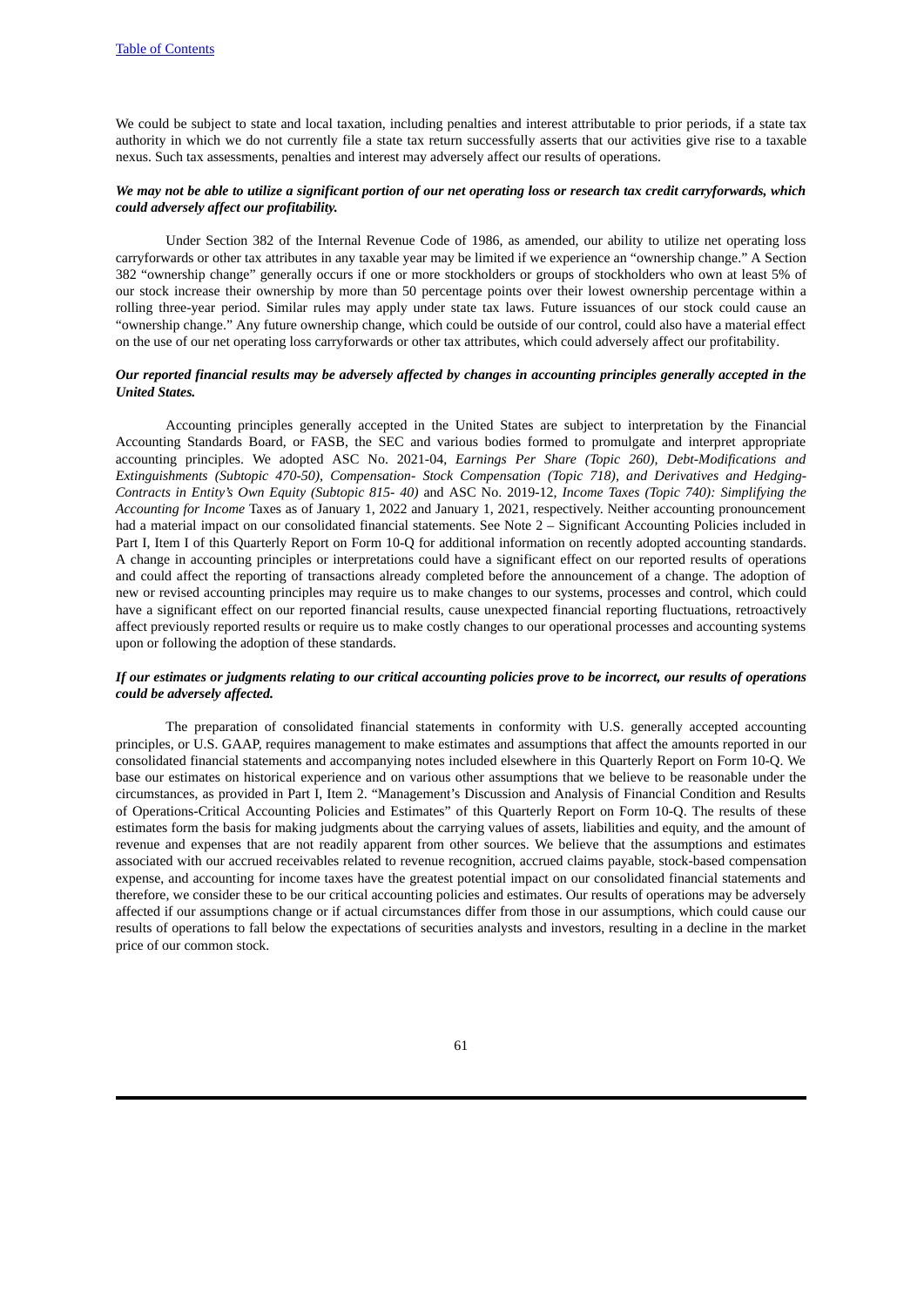#### **Risks Related to Ownership of Our Common Stock**

#### *Our stock price may be volatile, and the value of our common stock may decline.*

As tenured investors look to monetize their positions, we have seen large blocks of shares enter the public market over a short period of time. The market price of our common stock may be highly volatile and may fluctuate or decline substantially as a result of this and a variety of factors, some of which are beyond our control, including, but not limited to:

- high volume of direct sales into the market by large investors;
- actual or anticipated fluctuations in our financial condition or results of operations;
- variance in our financial performance from expectations of securities analysts;
- changes in the pricing of our solutions and services;
- changes in our projected operating and financial results;
- changes in laws or regulations applicable to our products and solutions;
- announcements by us or our competitors of significant business developments, acquisitions, or new offerings;
- significant data breaches of our company, providers, vendors or pharmacies;
- our involvement in litigation;
- future sales of our common stock by us or our stockholders;
- changes in senior management or key personnel;
- the trading volume of our common stock;
- changes in the anticipated future size and growth rate of our market; and
- general economic, industry, and market conditions.

Broad market and industry fluctuations, as well as general economic, political, regulatory, and market conditions, including those related to the ongoing COVID-19 pandemic, may also negatively impact the market price of our common stock. Fluctuations in our quarterly operating results and the price of our common stock may be particularly pronounced in the current economic environment due to the uncertainty caused by and the unprecedented nature of the current COVID-19 pandemic. These and other factors may cause the market price and demand for our common stock to fluctuate substantially, which may limit or prevent investors from readily selling their shares of common stock and may otherwise negatively affect the liquidity of our common stock. In the past, companies that have experienced volatility in the market price of their securities have been subject to securities class action litigation. We may be the target of this type of litigation in the future, which could result in substantial expenses and divert our management's attention.

# *An active trading market for our common stock may not be sustained.*

An active public trading market for our common stock may not be sustained. The lack of an active market may impair your ability to sell your shares at the time you wish to sell them or at a price that you consider reasonable. The lack of an active market may also reduce the fair value of your shares. An inactive market may also impair our ability to raise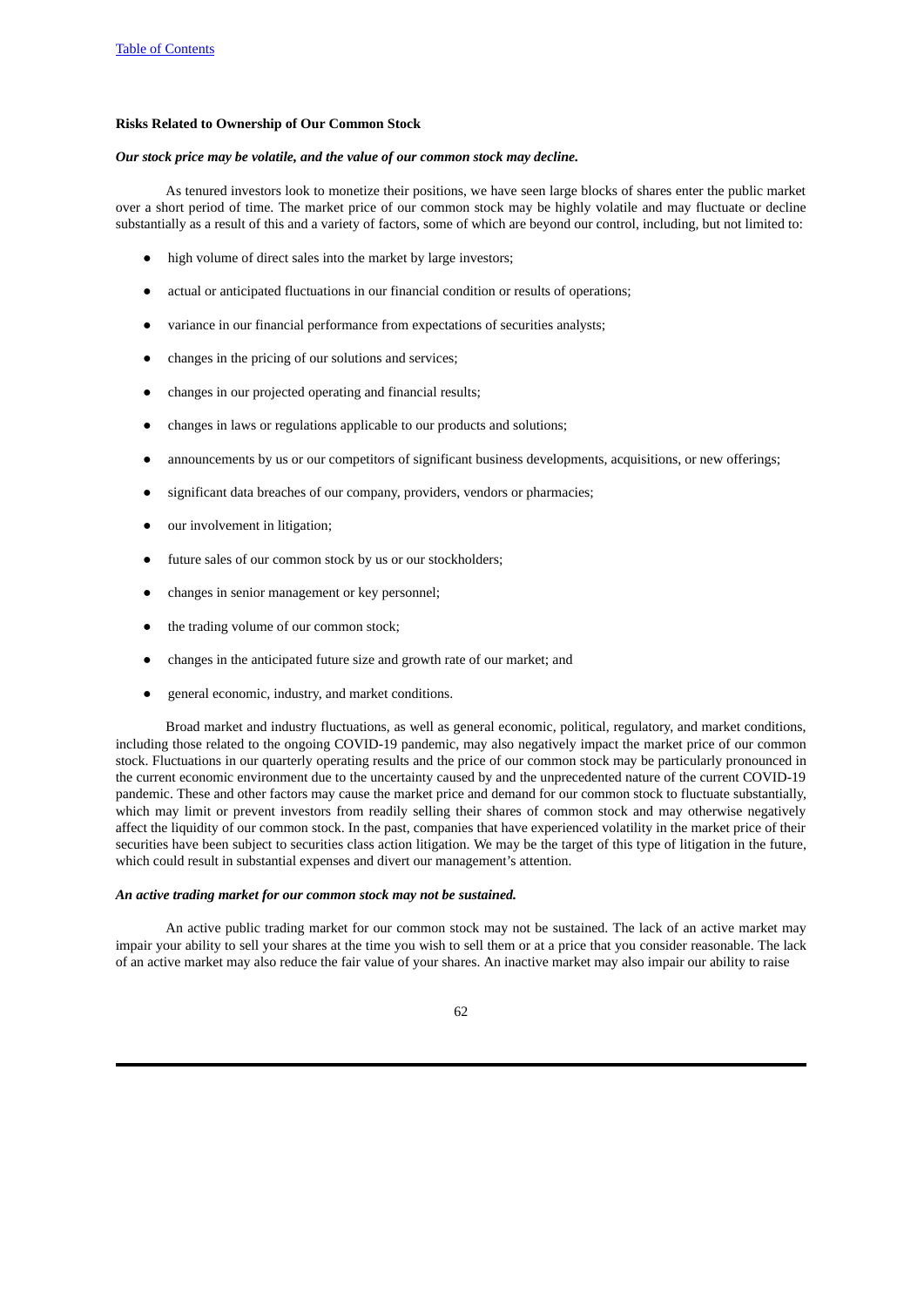capital to continue to fund operations by selling shares and may impair our ability to acquire other companies or technologies by using our shares as consideration.

## We expect fluctuations in our financial results, making it difficult to project future results, and if we fail to meet the expectations of securities analysts or investors with respect to our results of operations, our stock price and the value of *your investment could decline.*

Our results of operations may fluctuate in the future due to a variety of factors, many of which are outside of our control. As a result, our past results may not be indicative of our future performance. In addition to the other risks described herein, factors that may affect our results of operations include the following:

- fluctuations in demand for or pricing of our solutions;
- level and mix of utilization of our solutions by members;
- our ability to attract new clients;
- our ability to retain our existing clients;
- client expansion rates;
- changes in clients' budgets and in the timing of their budget cycles and purchasing decisions;
- our ability to control costs, including our operating expenses and healthcare costs;
- the amount and timing of payment for operating expenses, particularly sales and marketing expenses;
- the amount and timing of non-cash expenses, including stock-based compensation expense, goodwill impairments and other non-cash charges;
- the amount and timing of costs associated with recruiting, training and integrating new employees and retaining and motivating existing employees;
- general economic conditions, as well as economic conditions specifically affecting industries in which our clients participate, including those related to the ongoing COVID-19 pandemic;
- the impact of new accounting pronouncements;
- changes in the competitive dynamics of our market, including consolidation among competitors or clients; and
- significant security breaches of, technical difficulties with, or interruptions to, the delivery and use of our solutions and services.

Any of these and other factors, or the cumulative effect of some of these factors, may cause our results of operations to vary significantly. For example, the full impact of the COVID-19 pandemic is unknown at this time, but could result in adverse changes in our results of operations for an unknown period of time as the virus and its related political, social and economic impacts spread. If our quarterly results of operations fall below the expectations of investors and securities analysts who follow our stock, the price of our common stock could decline substantially, and we could face costly lawsuits, including securities class action suits.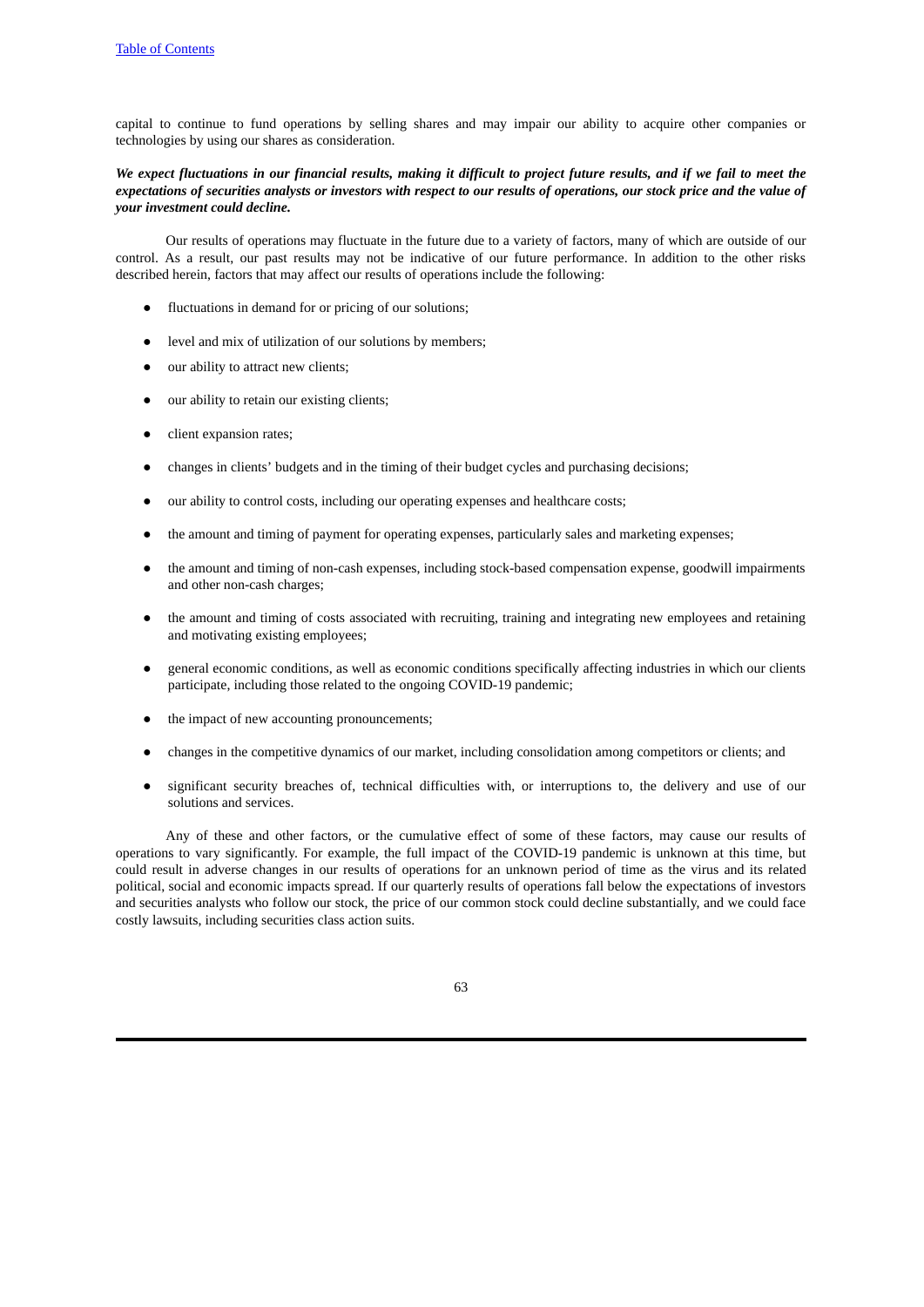# As a result of being a public company, we are obligated to develop and maintain proper and effective internal control over financial reporting, and any failure to maintain the adequacy of these internal control may adversely affect *investor confidence in our company and, as a result, the value of our common stock.*

We are required, pursuant to Section 404 of the Sarbanes-Oxley Act, or Section 404, to furnish a report by management on, among other things, the effectiveness of our internal control over financial reporting and our independent registered public accounting firm is required to attest to the effectiveness of our internal control over financial reporting. To maintain compliance with Section 404, we perform system and process evaluation and testing of our internal control over financial reporting to allow management to report on the effectiveness of our internal control over financial reporting in our Annual Report on Form 10-K filing for each year, as required by Section 404 of SOX. Our existing management team has and will continue to devote a substantial amount of time to these compliance initiatives, and we may need to hire additional accounting and financial staff with appropriate public company experience to assist us in ongoing compliance with these requirements. Moreover, these rules and regulations have increased and will continue to increase our legal and financial compliance costs and will make some activities more time consuming and costly.

During the evaluation and testing process of our internal control, if we identify one or more material weaknesses in our internal control over financial reporting, we will be unable to certify that our internal control over financial reporting is effective. For example, in connection with our audit of the fiscal year 2018 consolidated financial statements, we and our independent registered public accounting firm identified one material weakness in our controls related to the lack of review and oversight over financial reporting, which we determined we had remediated as of December 31, 2019. We cannot assure you that there will not be material weaknesses or significant deficiencies in our internal control over financial reporting in the future. Any failure to maintain internal control over financial reporting could severely inhibit our ability to accurately report our financial condition or results of operations. If we are unable to conclude that our internal control over financial reporting is effective, or if our independent registered public accounting firm determines we have a material weakness or significant deficiency in our internal control over financial reporting, we could lose investor confidence in the accuracy and completeness of our financial reports, the market price of our common stock could decline, and we could be subject to sanctions or investigations by the SEC or other regulatory authorities. Failure to remedy any material weakness in our internal control over financial reporting, or to implement or maintain other effective control systems required of public companies, could also restrict our future access to the capital markets.

#### Future sales of our common stock in the public market could cause the market price of our common stock to decline.

Future sales of a substantial number of shares of our common stock in the public market by us or our stockholders, or the perception that these sales might occur, could depress the market price of our common stock and could impair our ability to raise capital through the sale of additional equity securities. We are unable to predict the effect that such sales may have on the prevailing market price of our common stock.

We have registered all of the shares of common stock issuable upon exercise of outstanding options or other equity awards we may grant in the future, for public resale under the Securities Act. Accordingly, these shares will be eligible for sale in the public market to the extent such options are exercised and restricted stock units are vested, in compliance with applicable securities laws.

Further, holders of a substantial number of shares of our common stock have rights, subject to certain conditions, to require us to file registration statements covering the sale of their shares or to include their shares in registration statements that we may file for ourselves or other stockholders.

# *Our issuance of additional capital stock in connection with financings, acquisitions, investments, our equity incentive plans or otherwise will dilute all other stockholders.*

We expect to issue additional capital stock in the future that will result in dilution to all other stockholders. We expect to grant equity awards to employees, directors and consultants under our equity incentive plans. We may also raise capital through equity financings in the future. As part of our business strategy, we may acquire or make investments in businesses, joint ventures, products and services, or technologies and issue equity securities to pay for any such acquisition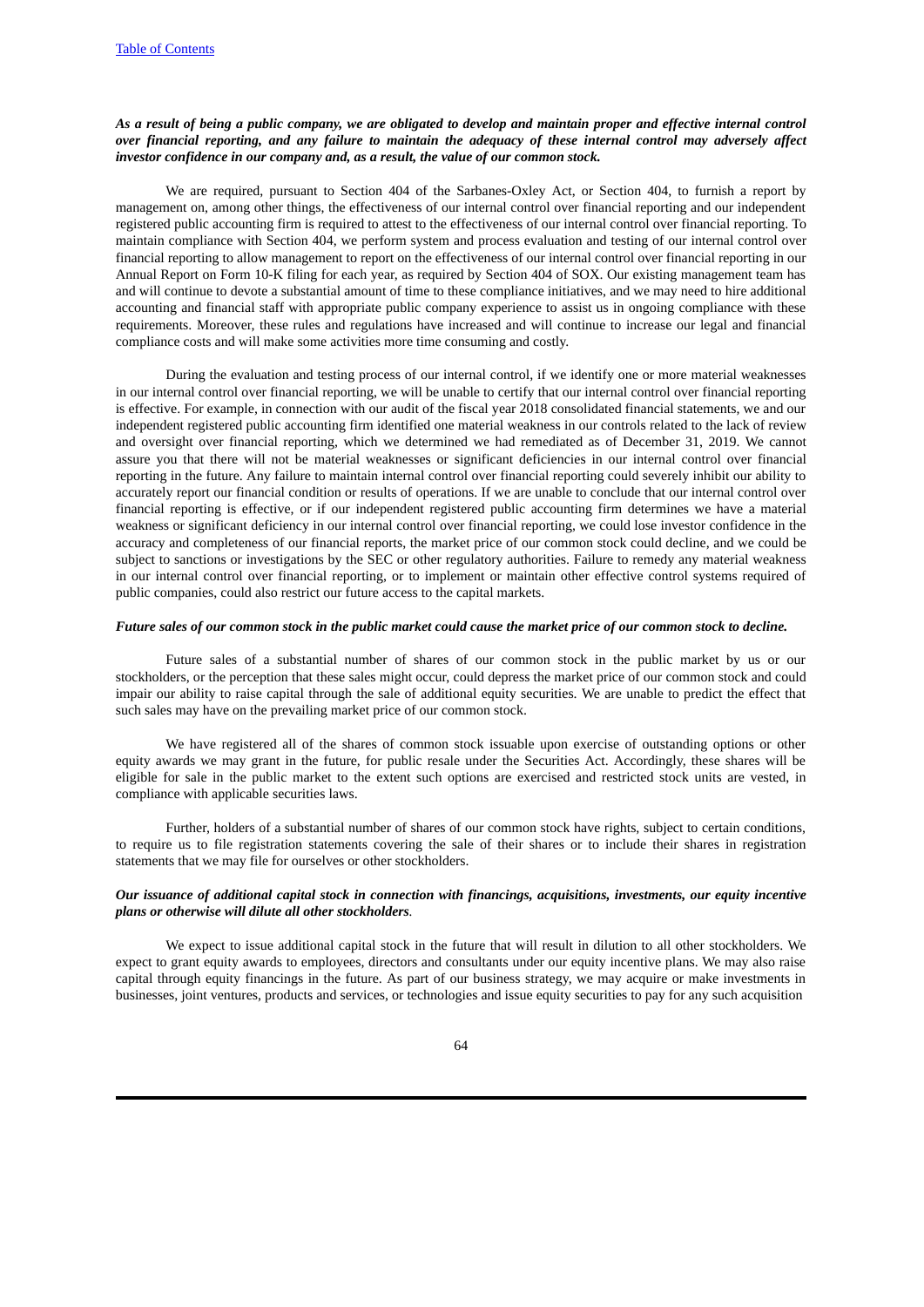or investment. Any such issuances of additional capital stock may cause stockholders to experience significant dilution of their ownership interests and the per share value of our common stock to decline.

## If securities or industry analysts do not publish research, or publish unfavorable or inaccurate research, about our *business, the market price and trading volume of our common stock could decline.*

The market price and trading volume of our common stock will be heavily influenced by the way analysts interpret our financial information and other disclosures. We do not have control over these analysts. If few securities analysts commence coverage of us, or if industry analysts cease coverage of us, our stock price would be negatively affected. If securities or industry analysts do not publish research or reports about our business, downgrade our common stock, or publish negative reports about our business, our stock price would likely decline. If one or more of these analysts cease coverage of us or fail to publish reports on us regularly, demand for our common stock could decrease, which might cause our stock price to decline and could decrease the trading volume of our common stock. We have experienced and may in the future experience analyst coverage reduction due to analysts leaving firms, changing firms or going on temporary leaves of absences. Such reduction in analyst coverage, even if temporary, could lead to volatility in our stock price.

#### We do not intend to pay dividends for the foreseeable future and, as a result, your ability to achieve a return on your *investment will depend on appreciation in the price of our common stock.*

We have never declared or paid any cash dividends on our capital stock, and we do not intend to pay any cash dividends in the foreseeable future. Any determination to pay dividends in the future will be at the discretion of our Board of Directors. Accordingly, you may need to rely on sales of our common stock after price appreciation, which may never occur, as the only way to realize any future gains on your investment.

# We incur increased costs as a result of operating as a public company, and our management is required to devote *substantial time to compliance with our public company responsibilities and corporate governance practices.*

As a public company, we have incurred and will continue to incur significant legal, accounting, and other expenses that we did not incur prior to our initial public offering. The Sarbanes-Oxley Act, the Dodd-Frank Wall Street Reform and Consumer Protection Act, the listing requirements of the Nasdaq Stock Market, or Nasdaq, and other applicable securities rules and regulations impose various requirements on public companies. Our management and other personnel devote a substantial amount of time to compliance with these requirements. Effective January 1, 2021, we became a "large accelerated filer" under SEC reporting rules and are required to file our annual report and quarterly reports more quickly than we previously had been required to file them, which may require us to dedicate additional resources to the timely filing of such reports. Moreover, these rules and regulations have increased and will continue to increase our legal and financial compliance costs and make some activities more time-consuming and costly. We cannot predict or estimate the amount of additional costs we will incur as a public company or the specific timing of such costs.

# Anti-takeover provisions in our charter documents and under Delaware law could make an acquisition of our company more difficult. limit attempts by our stockholders to replace or remove our current management and limit the market *price of our common stock.*

Provisions in our amended and restated certificate of incorporation and amended and restated bylaws may have the effect of delaying or preventing a change of control or changes in our management. Our amended and restated certificate of incorporation and amended and restated bylaws include provisions that:

- authorize our Board of Directors to issue, without further action by the stockholders, shares of undesignated preferred stock with terms, rights, and preferences determined by our Board of Directors that may be senior to our common stock;
- require that any action to be taken by our stockholders be effected at a duly called annual or special meeting and not by written consent;

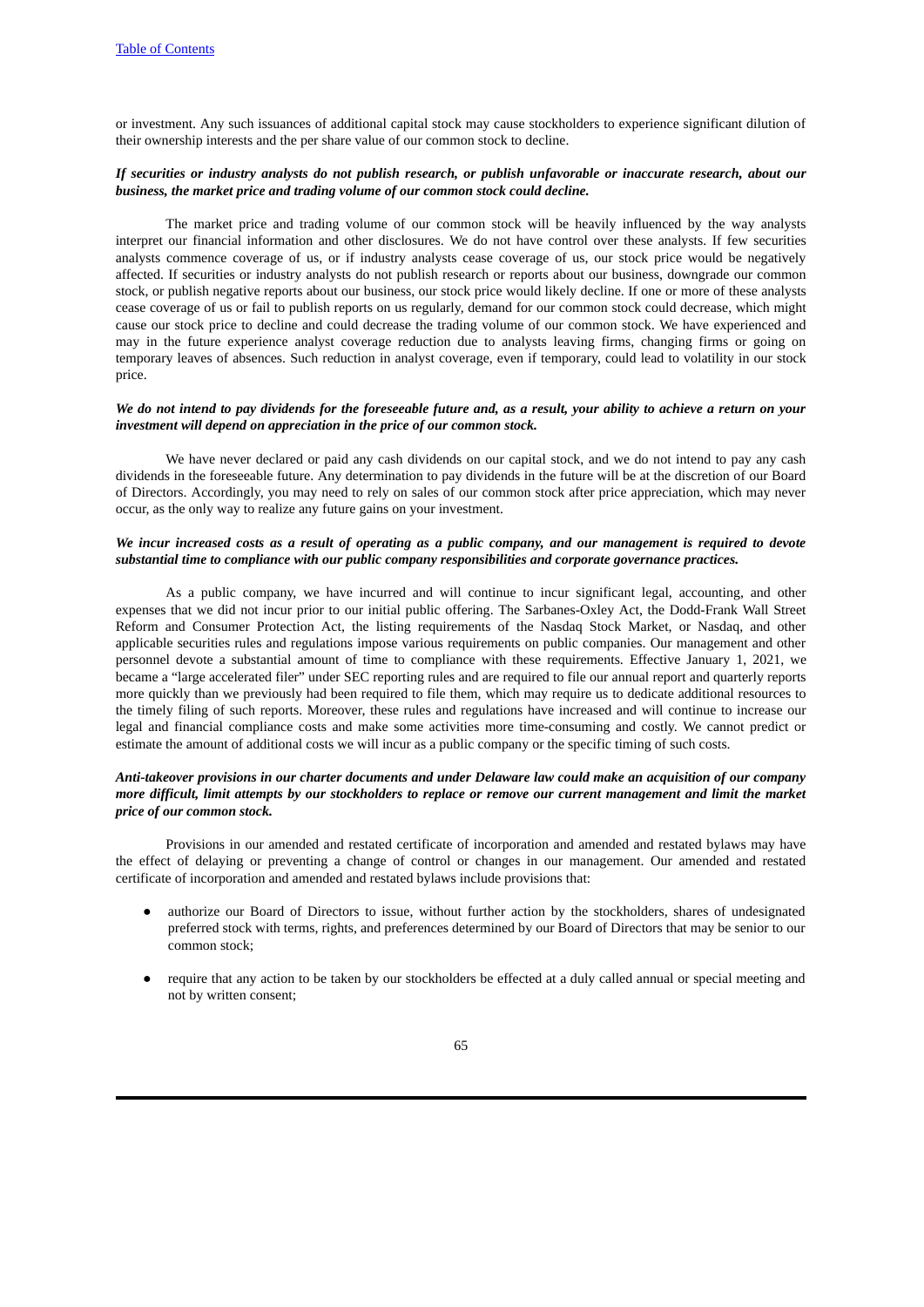- specify that special meetings of our stockholders can be called only by our Board of Directors, the chairperson of our Board of Directors, or our chief executive officer;
- establish an advance notice procedure for stockholder proposals to be brought before an annual meeting, including proposed nominations of persons for election to our Board of Directors;
- establish that our Board of Directors is divided into three classes, with each class serving three-year staggered terms;
- prohibit cumulative voting in the election of directors;
- provide that our directors may be removed for cause only upon the vote of at least 66 and 2/3% of our outstanding shares of voting stock;
- provide that vacancies on our Board of Directors may be filled only by a majority of directors then in office, even though less than a quorum; and
- require the approval of our Board of Directors or the holders of at least 66 and 2/3% of our outstanding shares of voting stock to amend our bylaws and certain provisions of our certificate of incorporation.

These provisions may frustrate or prevent any attempts by our stockholders to replace or remove our current management by making it more difficult for stockholders to replace members of our Board of Directors, which is responsible for appointing the members of our management. In addition, because we are incorporated in Delaware, we are governed by the provisions of Section 203 of the Delaware General Corporation Law, which generally, subject to certain exceptions, prohibits a Delaware corporation from engaging in any of a broad range of business combinations with any "interested" stockholder for a period of three years following the date on which the stockholder became an "interested" stockholder. Any of the foregoing provisions could limit the price that investors might be willing to pay in the future for shares of our common stock, and they could deter potential acquirers of our company, thereby reducing the likelihood that you would receive a premium for your shares of our common stock in an acquisition.

# Our amended and restated certificate of incorporation designates the state courts in the State of Delaware or, if no state court located within the State of Delaware has jurisdiction, the federal court for the District of Delaware, as the sole and exclusive forum for certain types of actions and proceedings that may be initiated by our stockholders, which could *discourage lawsuits against us or our directors, officers, or employees.*

Our amended and restated certificate of incorporation provides that, to the fullest extent permitted by law, unless we consent in writing to the selection of an alternative forum, the Court of Chancery of the State of Delaware (or, if the Court of Chancery does not have jurisdiction, any state court located within the State of Delaware, or if all such state courts lack jurisdiction, the federal district court for the District of Delaware) will be the sole and exclusive forum for the following types of actions or proceedings under Delaware statutory or common law: (1) any derivative action or proceeding brought on our behalf; (2) any action asserting a breach of a fiduciary duty owed by any current or former director, officer or other employee, to us or our stockholders; (3) any action or proceeding asserting a claim against us or any of our current or former directors, officers or other employees, arising out of or pursuant to any provisions of the Delaware General Corporation Law, our amended and restated certificate of incorporation, or our amended and restated bylaws; (4) or any action or proceeding to interpret, apply, enforce or determine the validity of our amended and restated certificate of incorporation or our amended and restated bylaws; (5) any action or proceeding as to which the Delaware General Corporation Law confers jurisdiction on the Court of Chancery of the State of Delaware; or (6) any action asserting a claim against us, or any of our directors, officers or other employees, that is governed by the internal affairs doctrine, in all cases to the fullest extent permitted by law and subject to the court's having personal jurisdiction over the indispensable parties named as defendants. For the avoidance of doubt, these choice of forum provisions will not apply to suits brought to enforce a duty or liability created by the Securities Act, the Exchange Act or any other claim for which the federal courts have exclusive jurisdiction. In particular, Section 22 of the Securities Act creates concurrent jurisdiction for federal and state courts over all such Securities Act actions.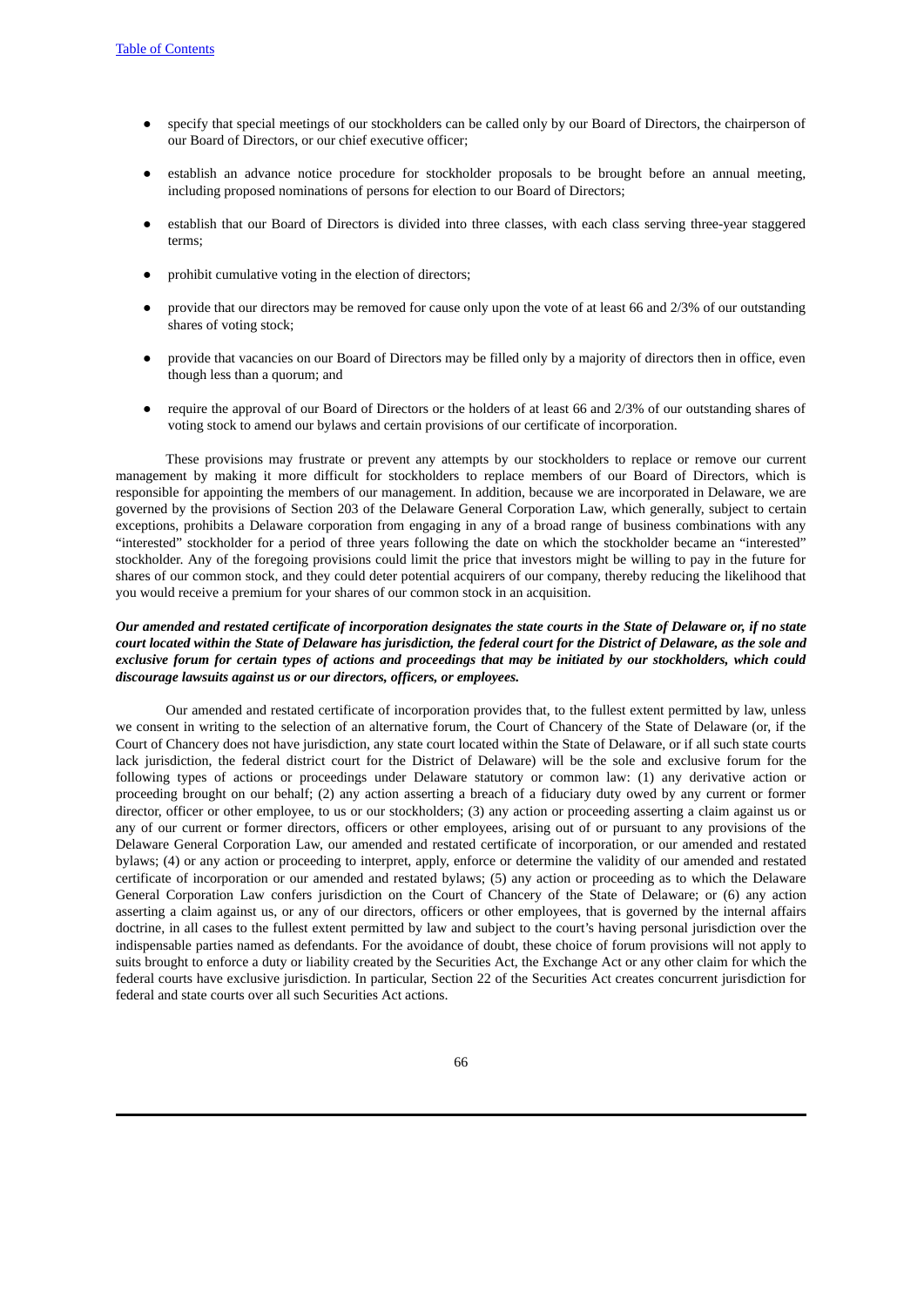These choice of forum provisions may limit a stockholder's ability to bring a claim in a judicial forum that it finds favorable for disputes with us or our directors, officers, or other employees and may discourage these types of lawsuits. A stockholder may, nevertheless, seek to bring a claim in a venue other than that designated in our amended and restated certificate of incorporation. In such instance we would expect to vigorously assert the validity and enforceability of the exclusive forum provisions, which may require significant additional costs. Furthermore, if a court were to find the choice of forum provisions contained in our amended and restated certificate of incorporation to be inapplicable or unenforceable in an action, we may incur additional costs associated with resolving such action in other jurisdictions.

#### **ITEM 2. UNREGISTERED SALES OF EQUITY SECURITIES AND USE OF PROCEEDS**

#### **Use of Proceeds**

On October 29, 2019, in connection with our IPO, we issued and sold 6,700,000 shares of our common stock and certain of our selling stockholders offered and sold 4,800,000 shares of our common stock at a price to the public of \$13.00 per share resulting in net proceeds to us of \$77.6 million, after deducting the underwriting discount of \$5.9 million and offering expenses of \$3.6 million. All of the shares issued and sold in our IPO were registered under the Securities Act pursuant to a registration statement on Form S-1 (File No. 333-233965), which was declared effective by the SEC on October 24, 2019. The net proceeds of \$77.6 million from our IPO have been invested in investment grade, interest-bearing instruments. There has been no material change in the expected use of the net proceeds from our IPO as described in our final prospectus, filed with the SEC on October 25, 2019 pursuant to Rule 424(b) relating to our Registration Statement.

#### **Net Settlement of Equity Awards**

Our restricted stock units are subject to vesting and the underlying shares of common stock are issued when the restricted stock units vest.

In the first quarter of 2022, we withheld shares through net settlements (where the award holder receives the net of the shares vested, after surrendering a portion of the shares back to the Company for tax withholding) for certain restricted stock units that vested.

The following table provides a summary of shares surrendered back to the Company for tax withholding on restricted stock units that vested under our equity incentive plans in the three months ended March 31, 2022:

| Period                                     | <b>Total Number of</b><br><b>Shares</b><br>Repurchased <sup>(1)</sup> |   | <b>Average Price</b><br>Paid per Share | <b>Total Number of</b><br><b>Shares</b><br>Purchased as<br><b>Part of Publicly</b><br>Announced<br>Plans or<br>Programs |    | <b>Maximum</b><br><b>Dollar Amount</b><br>of Shares That<br>May Yet Be<br>Purchased<br>Under the<br>Program |
|--------------------------------------------|-----------------------------------------------------------------------|---|----------------------------------------|-------------------------------------------------------------------------------------------------------------------------|----|-------------------------------------------------------------------------------------------------------------|
| January 1, 2022 through January 31, 2022   | 5,831                                                                 | S | 42.78                                  |                                                                                                                         | -S |                                                                                                             |
| February 1, 2022 through February 28, 2022 | 761                                                                   |   | 44.13                                  |                                                                                                                         |    |                                                                                                             |
| March 1, 2022 through March 31, 2022       | 47,773                                                                |   | 38.45                                  |                                                                                                                         |    |                                                                                                             |
| Total shares repurchased                   | 54.365                                                                |   | 38.99                                  |                                                                                                                         |    |                                                                                                             |

(1) Represents shares withheld on net settlements of restricted stock units that vested under our equity incentive plans.

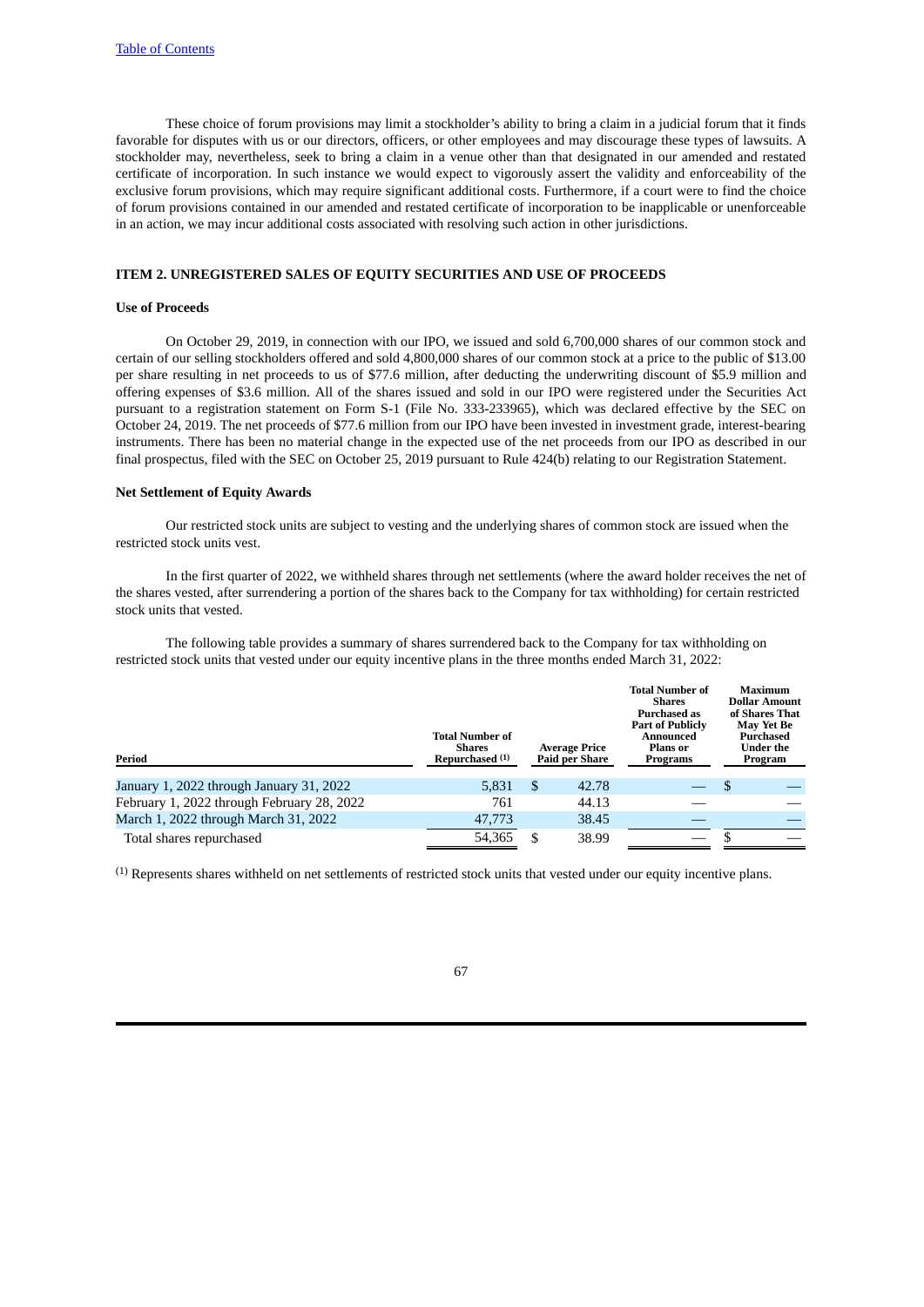# **ITEM 3. DEFAULTS UPON SENIOR SECURITIES**

None.

# **ITEM 4. MINE SAFETY DISCLOSURES**

Not applicable.

# **ITEM 5. OTHER INFORMATION**

None.

# **ITEM 6. EXHIBITS**

| <b>Exhibit</b><br>Number | <b>Description</b>                                          | Form  | File No.             | Exhibit | <b>Filing</b><br>Date | <b>Filed/Furnished</b><br>Herewith |
|--------------------------|-------------------------------------------------------------|-------|----------------------|---------|-----------------------|------------------------------------|
| 3.1                      | <b>Amended and Restated Certificate of Incorporation</b>    | $8-K$ | 001-39100            | 3.1     | 10/31/2019            |                                    |
|                          | of Progyny, Inc.                                            |       |                      |         |                       |                                    |
| 3.2                      | Amended and Restated By-laws of Progyny, Inc.               | $S-1$ | 333-233965           | 3.4     | 9/27/2019             |                                    |
| 4.1                      | Form of common stock certificate                            |       | S-1/A 333-233965     | 4.1     | 10/15/2019            |                                    |
| 4.2                      | Form of 2013 Preferred Stock Warrant.                       |       | S-1/A 333-233965     | 4.2     | 10/15/2019            |                                    |
| 4.3                      | Form of 2014 Preferred Stock Warrant.                       |       | S-1/A 333-233965     | 4.3     | 10/15/2019            |                                    |
| 4.4                      | Form of 2015 Preferred Stock Warrant.                       |       | S-1/A 333-233965     | 4.4     | 10/15/2019            |                                    |
| 4.5                      | <b>Warrant to Purchase Stock issued to Silicon Valley</b>   |       | S-1/A 333-233965 4.5 |         | 10/15/2019            |                                    |
|                          | Bank dated October 9, 2013.                                 |       |                      |         |                       |                                    |
| 10.1                     | <b>Amended and Restated Employment Agreement</b>            |       |                      |         |                       | $\ast$                             |
|                          | between Progyny, Inc. and David Schlanger dated             |       |                      |         |                       |                                    |
|                          | December 23, 2021.                                          |       |                      |         |                       |                                    |
| 10.2                     | <b>Amended and Restated Employment Agreement</b>            |       |                      |         |                       | $\ast$                             |
|                          | between Progyny, Inc. and Peter Anevski dated               |       |                      |         |                       |                                    |
|                          | December 23, 2021.                                          |       |                      |         |                       |                                    |
| 10.3                     | <b>Amended and Restated Employment Agreement</b>            |       |                      |         |                       | $\ast$                             |
|                          | between Progyny, Inc. and Michael Sturmer dated             |       |                      |         |                       |                                    |
|                          | December 23, 2021.                                          |       |                      |         |                       |                                    |
| 31.1                     | <b>Certification of Chief Executive Officer pursuant</b>    |       |                      |         |                       | $\ast$                             |
|                          | to Exchange Act Rule 13a-14(a).                             |       |                      |         |                       |                                    |
| 31.2                     | <b>Certification of Chief Financial Officer pursuant to</b> |       |                      |         |                       | $\ast$                             |
|                          | Exchange Act Rule 13a-14(a).                                |       |                      |         |                       |                                    |
| 32.1                     | <b>Certification of Principal Executive Officer</b>         |       |                      |         |                       | $**$                               |
|                          | pursuant to 18 U.S.C. Section 1350.                         |       |                      |         |                       |                                    |
| 32.2                     | Certification of Chief Financial Officer pursuant to        |       |                      |         |                       | **                                 |
|                          | 18 U.S.C. Section 1350.                                     |       |                      |         |                       |                                    |
| 101.INS                  | <b>Inline XBRL Instance Document</b>                        |       |                      |         |                       | ∗                                  |
| 101.SCH                  | Inline XBRL Taxonomy Extension Schema                       |       |                      |         |                       | $\ast$                             |
|                          | Document                                                    |       |                      |         |                       |                                    |
|                          | 101.CAL Inline XBRL Taxonomy Extension Calculation          |       |                      |         |                       | $\ast$                             |
|                          | Linkbase Document                                           |       |                      |         |                       |                                    |
| 101.DEF                  | Inline XBRL Taxonomy Extension Definition                   |       |                      |         |                       | $\ast$                             |
|                          | Linkbase Document                                           |       |                      |         |                       |                                    |
| 101.LAB                  | Inline XBRL Taxonomy Extension Label Linkbase               |       |                      |         |                       | $\ast$                             |
|                          | Document                                                    |       |                      |         |                       |                                    |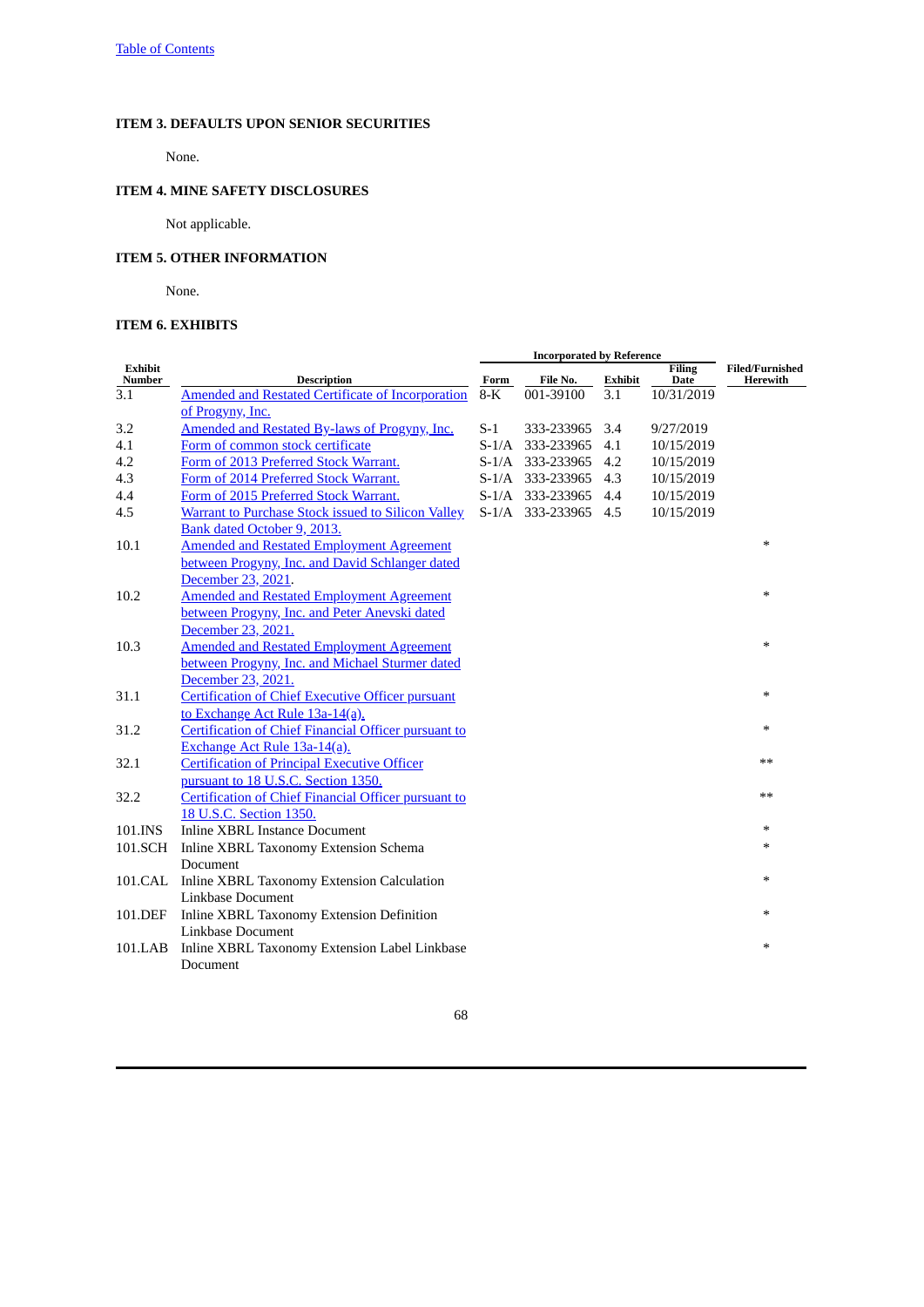101.PRE Inline XBRL Taxonomy Extension Presentation Linkbase Document 104 Cover Page Interactive Data File (formatted as Inline XBRL and contained in Exhibit 101)

\* Filed herewith.<br>\*\* Furnished herev

Furnished herewith.

69

\*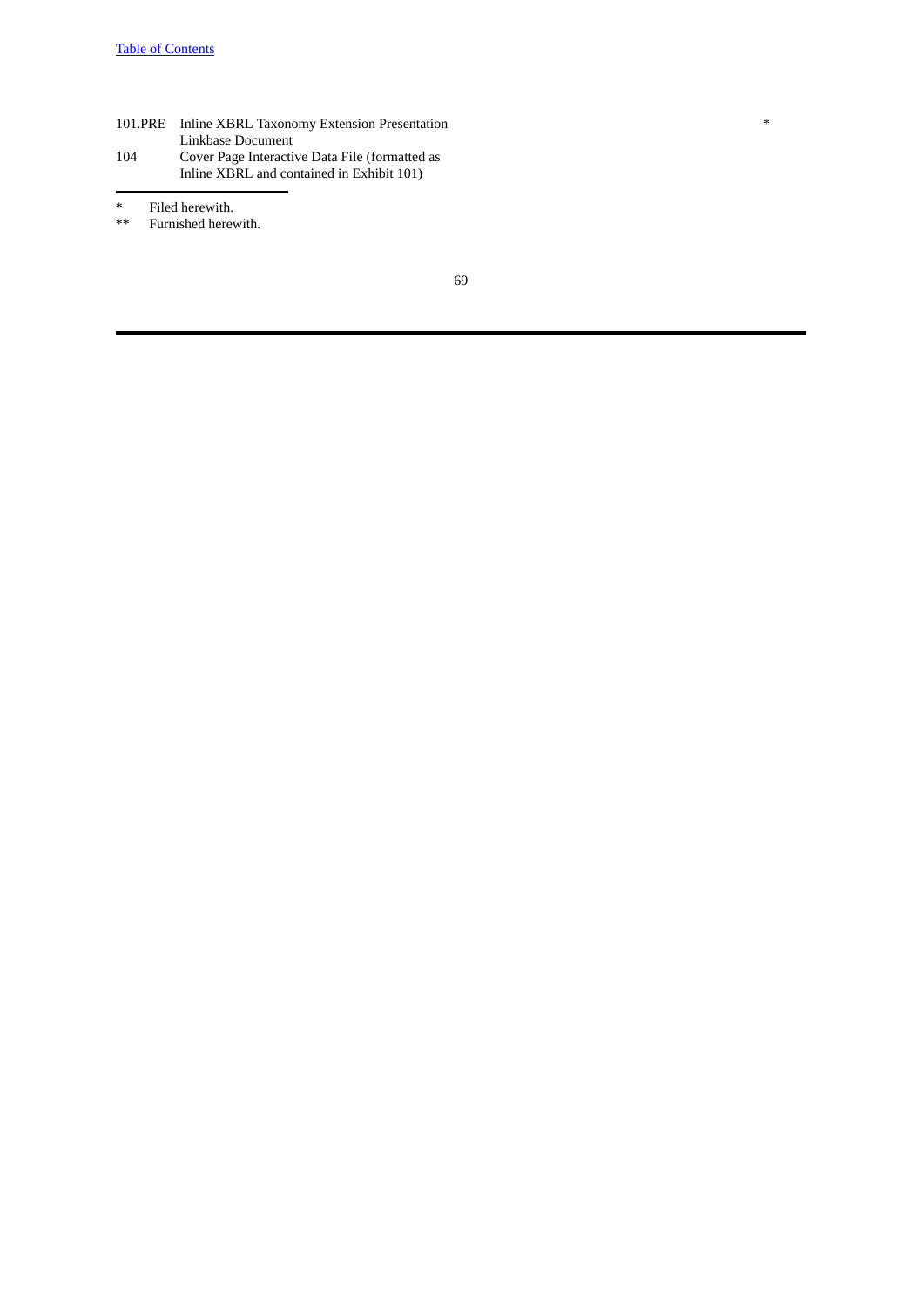# **SIGNATURES**

Pursuant to the requirements of the Securities Exchange Act of 1934, the registrant has duly caused this report to be signed on its behalf by the undersigned thereunto duly authorized.

# Progyny, Inc. (*Registrant*)

Date: May 6, 2022 By: /s/ Peter Anevski Peter Anevski Chief Executive Officer (*Principal Executive Officer*)

Date: May 6, 2022 By: /s/ Mark Livingston

Mark Livingston Chief Financial Officer (*Principal Financial and Accounting Officer*)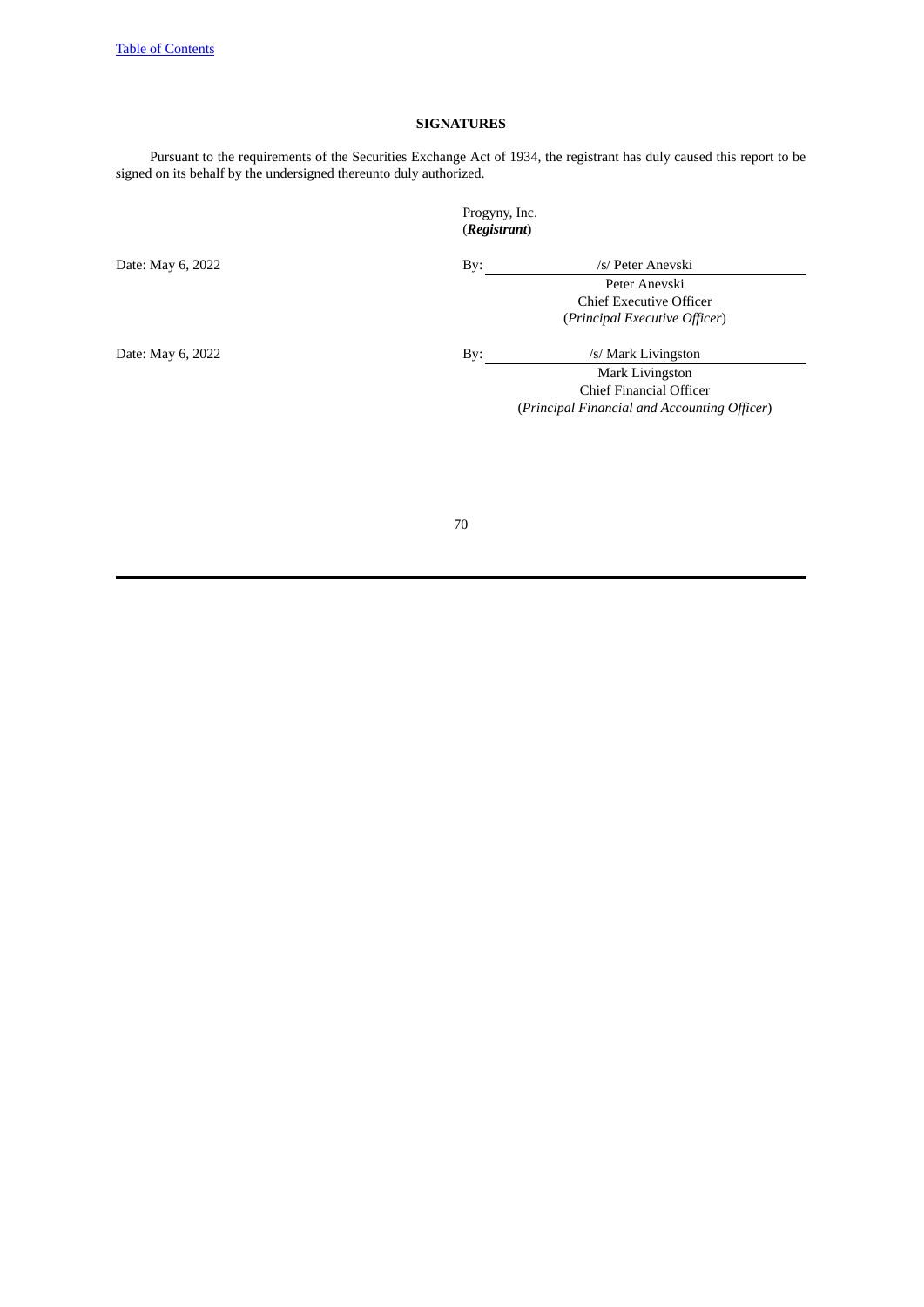<span id="page-70-0"></span>

December 17, 2021

David Schlanger c/o Progyny, Inc. 1359 Broadway, 2nd Fl New York, NY 10018

# **Re: Amended and Restated Employment Agreement with Progyny, Inc.**

Dear David:

This letter agreement (this "*Agreement*") confirms the terms and conditions of your ongoing employment with Progyny, Inc. ("*Progyny*" or the "*Company*"), and replaces your previous employment letter dated December 14, 2016, as previously amended on August 18, 2018 and July 1, 2019 (the "*Prior Agreement*"). This Agreement will be effective as of January 1, 2022 (the "*Effective Date"*).

**1. Your Position; Salary; Bonus Eligibility.** Commencing on the Effective Date, you will be employed on a part-time basis as Executive Chairman. In connection with the change in your position, your base salary will be decreased to \$20,833.33 per month (\$250,000.00 per year), subject to payroll deductions and applicable withholdings, paid on the Company's regular payroll pay dates. Your key responsibilities as Executive Chairman will be strategy and corporate development, messaging and communication to the investment community and healthcare industry and consulting and advising with the Chief Executive Officer on key business issues and decisions. The Company may modify your compensation, position, duties and work location from time to time in its discretion, subject to your rights, if applicable, to severance as set forth herein. As Executive Chairman, you will continue to serve as a member of the Board, subject to any required Board and/or stockholder approval. In the event of the termination of your employment for any reason (whether at your request or the Company's request), or your removal from the position of Executive Chairman, you agree to promptly resign as a member of the Board, and all positions you hold with the Company or any of its subsidiaries, effective no later than such termination or removal date. Throughout this letter, references to approval or determination by the Board (or similar phrasing) shall mean approval by the Board with you recusing yourself from any such determination.

You will be expected to work a sufficient number of hours as required by the nature of your work assignments to perform your duties. You will have discretion as to when to come into the facility and as to which facility you report to.

Throughout your employment with the Company, you shall continue to devote your best efforts to the business and affairs of the Company, and you agree that you shall not have any other employment or consulting arrangements that will interfere with your ability to perform your duties, pose a conflict of interest, violate the Noncompete Agreement or as the Company may expressly agree in writing. If such activities do interfere with the performance of your duties hereunder or present a conflict of interest with the Company, you must receive Board approval in order to continue participating in those activities.

Commencing with the fiscal year ending on December 31, 2022 and thereafter, you will be eligible to receive an annual discretionary performance of up to a maximum of 100% of your annual salary, subject to payroll deductions and applicable withholdings, and, if the Board adopts a bonus plan applicable to Company executives, subject to the terms and conditions of such plan. Whether you receive a bonus for any given year, and the amount of any such bonus, will be determined by the Board in its good faith discretion based upon the Company's and your achievement of objectives and milestones to be determined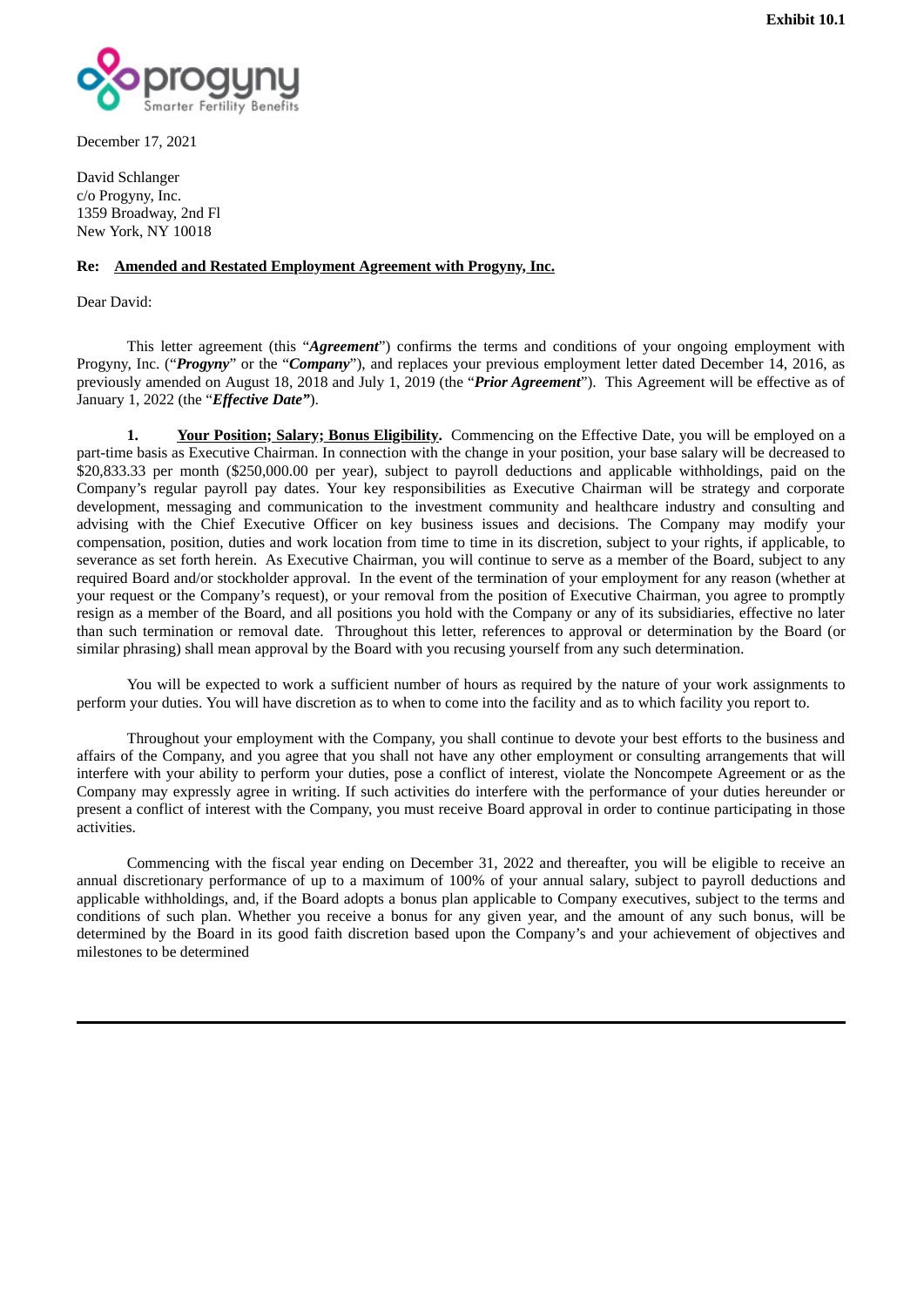on an annual basis by the Board. Except as otherwise specified in Section 5 of this Agreement, (i) you must remain an active employee through the date of payment of any such bonus in order to earn and receive that bonus and (ii) you will not be eligible for, and will not earn, any bonus (including a prorated bonus) if your employment terminates for any reason before the applicable bonus payment date.

**2. Stock Options; RSUs and PRSUs.** (a) You have previously been granted options to purchase shares of the Company's common stock (such options together with any other options that may be granted to you in the future, shall collectively be referred to in this Agreement as "*Options*") and shall remain outstanding and continue in full force and effect in accordance with their respective terms (including, without limitation, the terms in Sections 5(b) and 5(c) below). (b) In addition, you will be granted on the Effective Date, (i) a nonqualified option to purchase 333,000 shares of the Company's common stock (the "*New Options*"), (ii) 84,000 restricted stock units (the "*New RSUs*") and (iii) 83,000 performance-based restricted stock units, which will vest upon the attainment of specified performance goals over a five (5) year period (the "*New PRSUs*", and together with the New Options and the New RSUs, the "*New Grants*"), in each case subject to the terms of the 2019 Equity Incentive Plan and the standard award agreement thereunder, subject to sections 5(b) and 5(c) below. Subject to your continued employment on the applicable vesting dates (except as set forth below in Sections 5(b) and 5(c)), the New Options and New RSUs will vest over the four-year period following the Effective Date, with 25% vesting on the one-year anniversary of the Effective Date and the remaining 75% vesting in equal quarterly installments over the following 36 months (with full vesting on the fourth anniversary of the Effective Date).

**3. Benefits.** You will continue to be eligible to participate in the Company's employee benefit plans and paid time off policies of general application as they may exist from time to time, subject to any eligibility requirements imposed by such plans. The Company reserves the right to change or otherwise modify, in its sole discretion, the benefits offered to employees to conform to the Company's general policies as they may be changed from time to time.

**4. Confidentiality.** As an employee of the Company, you will continue to have access to certain confidential information of the Company and you may, during the course of your employment, develop certain information or inventions that will be the property of the Company. To protect the interests of the Company, you hereby ratify the "Proprietary Information, Inventions and Non-Solicitation/Non-Competition Agreement" you previously signed. You agree that you have not, and during the period that you render services to the Company, will not (i) engage in any employment, business or activity that is in any way competitive with the business or proposed business of the Company, or (ii) assist any other person or organization in competing with the Company or in preparing to engage in competition with the business or proposed business of the Company.

# **5. At-Will Employment; Termination of Employment; Severance.**

**a. At-Will Employment.** Your employment with the Company will be "at will." You may terminate your employment with Company at any time and for any reason whatsoever (or no reason) simply by notifying the Company. Likewise, the Company may terminate your employment at any time, with or without Cause (as defined below) or advance notice. Your employment with the Company may also be terminated due to your death or disability. Neither the vesting of any option described in this Agreement (nor any other provision of this Agreement or any other agreement between you and the Company), nor your participation in any stock option, incentive bonus, or other equity or benefit program in the future, is to be regarded as assuring you of continuing employment for any particular period of time. Your employment at-will status can only be modified in a written agreement signed by you and by a duly authorized officer of the Company (other than you).

**b. Termination Without Cause or Resignation for Good Reason Not in Connection with an Acquisition.** In the event your employment with the Company (or its subsidiaries) is terminated by the Company (or its subsidiaries) without Cause or you resign for Good Reason (as defined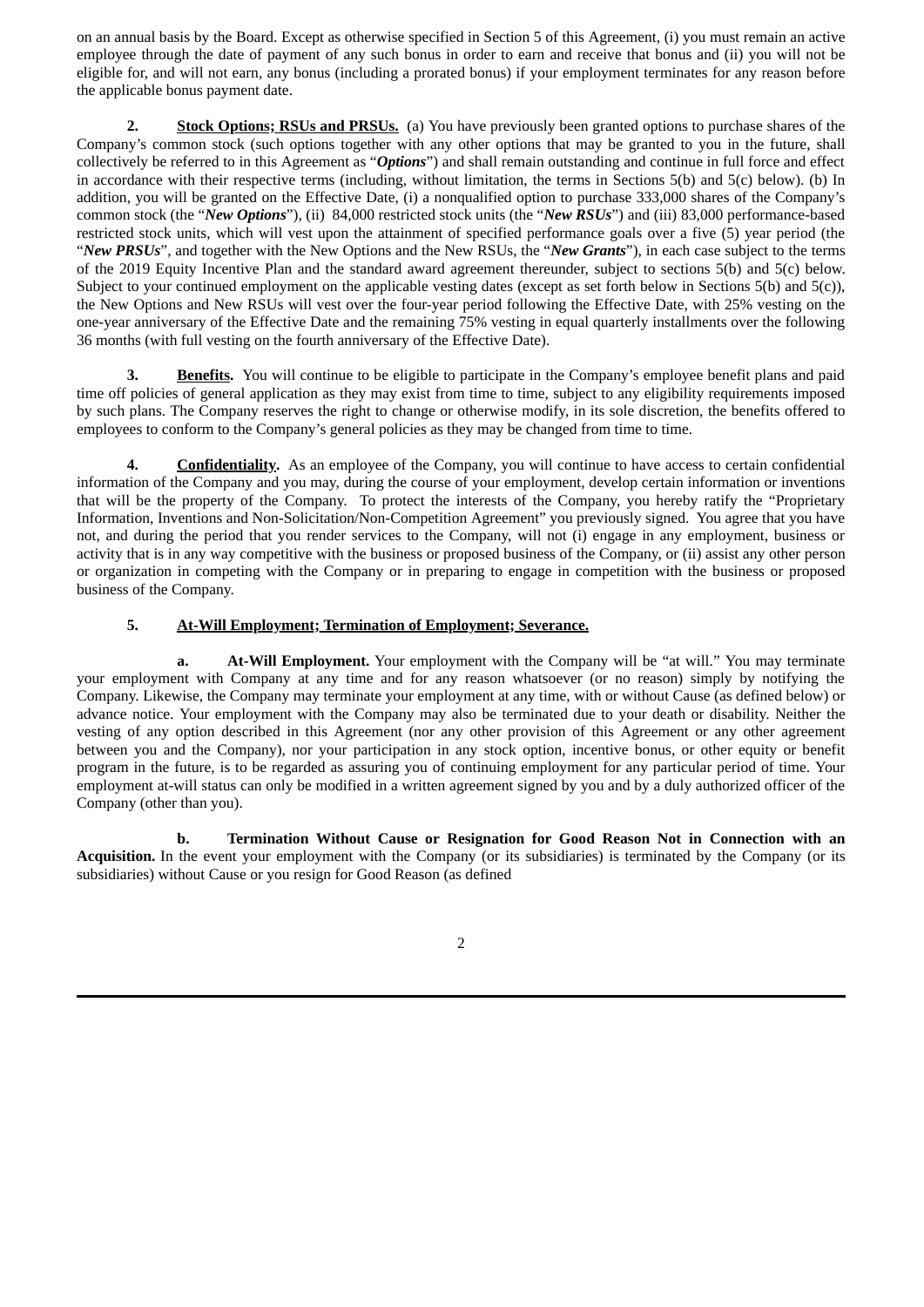below), in each case other than during the Change of Control Severance Period (as defined below), then provided such termination constitutes a "separation from service" (as defined under Treasury Regulation Section 1.409A-1(h), without regard to any alternative definition thereunder, a "*Separation from Service*"), and provided that you remain in compliance with the terms of this Agreement, the Company shall provide you with the following severance benefits:

**(i) Severance Pay.** The Company shall pay you, as severance, the equivalent of twelve (12) months of your base salary in effect as of your employment termination date, subject to standard payroll deductions and withholdings. Subject to Section 7(a), this severance amount will be paid in installments in the form of continuation of your base salary payments, paid on the Company's ordinary payroll dates, commencing on the Company's first regular payroll date that is more than 60 days following such termination of your employment (the "Starting Date"), and shall be for any accrued base salary for the 60-day period plus the period from the 60th day until the regular payroll pay date, if applicable, and all salary continuation payments thereafter, if any, shall be made on the Company's regular payroll dates.

**(ii) Bonus.** The Company shall pay you your current year target bonus in effect at the time of termination, prorated (based on completed months of service) to the date of termination. Such amount will be paid on the Starting Date. For any bonus amounts relating to the prior year, you will be eligible to receive such bonus to the extent earned as determined by the Board or Company in its sole discretion, payable on the Starting Date, or if not yet determined, then within 60 days following such board of Company determination.

**(iii) Health Insurance.** Provided that you timely elect continued coverage under COBRA, the Company shall pay your COBRA premiums to continue your coverage (including coverage for eligible dependents, if applicable) ("*COBRA Premiums*") through the period (the "*COBRA Premium Period*") starting on the date of your Separation from Service and ending on the earliest to occur of: (i) the duration of the salary continuation period set forth in Section 5(b)(i) above; (ii) the date you become eligible for group health insurance coverage through a new employer; and (iii) the date you cease to be eligible for COBRA continuation coverage for any reason, including plan termination, subject to Section 7(a). In the event you become covered under another employer's group health plan or otherwise cease to be eligible for COBRA during the COBRA Premium Period, you must immediately notify the Company of such event. Notwithstanding the foregoing, if the Company determines, in its sole discretion, that it cannot pay the COBRA Premiums without a substantial risk of violating applicable law (including, without limitation, Section 2716 of the Public Health Service Act), the Company instead shall pay to you, on the first day of each calendar month, a fully taxable cash payment equal to the applicable COBRA premiums for that month (including premiums for you and your eligible dependents who have elected and remain enrolled in such COBRA coverage), subject to applicable tax withholdings (such amount, the "*Special Cash Payment*"), for the remainder of the COBRA Premium Period. You may, but are not obligated to, use such Special Cash Payments toward the cost of COBRA premiums. In the event the Company opts for the Special Cash Payments, then on the thirtieth  $(30<sub>th</sub>)$  day following your Separation from Service, the Company will make the first payment to you under this paragraph, in a lump sum, equal to the aggregate Special Cash Payments that the Company would have paid to you through such date had the Special Cash Payments commenced on the first day of the first month following the Separation from Service through such thirtieth  $(30<sub>th</sub>)$  day, with the balance of the Special Cash Payments paid thereafter on the schedule described above, subject to Section 7(a).

**(iv) Vesting Acceleration; Extension of time to Exercise.** The vesting of any then-unvested shares subject to the Options shall be accelerated in an amount equal to twelve (12) months of vesting, up to the full vesting of the grant, such that the accelerated vesting shares subject to the Options shall be deemed immediately vested and exercisable as of your last day of employment. Additionally the Options shall be exercisable for twelve (12) months following your last day of employment (but no later than the expiration of the original term). In addition, if any other form of equity compensation is awarded to you during your employment, including without limitation the New Grants (the "*Other Equity*"), the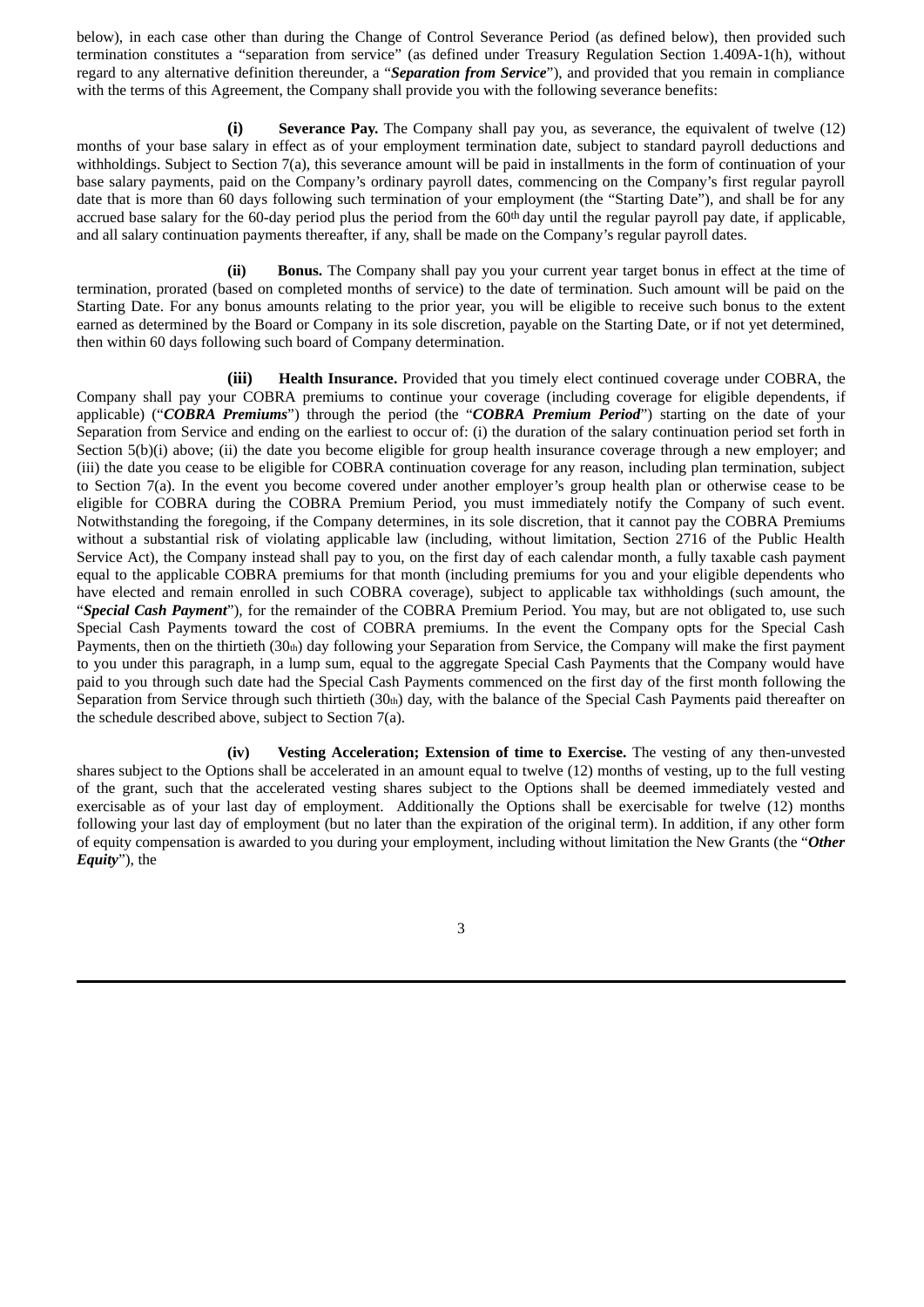vesting of any of the then-unvested equity that would have vested over the following twelve months shall be accelerated and deemed vested on the date of termination and paid or delivered in accordance with the award agreement, but no later than March 15 of the year following the year in which the termination occurs and subject to Section 7(a). Notwithstanding the foregoing, with respect to the New PRSUs,100% of such grant will vest in the event of such a termination whether or not the performance goals have been attained.

**c. Termination Without Cause or Resignation for Good Reason in Connection with an Acquisition.** In the event your employment with the Company (or its subsidiaries) is terminated by the Company (or its subsidiaries) without Cause, or you resign for Good Reason, in either case (x) during the period (the "*Change of Control Severance Period*") commencing with the date that is one (1) month prior to the execution of a definitive agreement governing an Acquisition (as defined below) and ending on the two (2) year anniversary of the closing of the same Acquisition, or (y) within two (2) years after the closing of any other Acquisition, then provided such termination constitutes a Separation from Service, and provided that you remain in compliance with the terms of this Agreement, the Company shall provide you with the following severance benefits:

**(i) Severance Pay**. The Company shall pay you, as severance, the Severance Payments, under the terms and conditions set forth in Section 5(b)(i) above.

**(ii) Bonus**. The Company shall pay you (A) your bonus for the year prior to the year of termination, to the extent not previously paid, calculated under the terms and conditions set forth in Section 5(b)(ii) above and (B) a pro rata portion of the bonus for the year in which the termination occurs calculated under the terms and conditions set forth in Section 5(b)(ii) above based on the number of days worked in such year. Such payments to be made within sixty days of the date of termination, subject to Section 7(a).

**(iii) Health Insurance**. The Company shall pay your COBRA Premiums or Special Cash Payment, as applicable, through the COBRA Premium Period, under the terms and conditions set forth in Section 5(b)(iii) above.

**(iv) Vesting Acceleration; Extension of time to Exercise.** The vesting of any then-unvested shares subject to the Options shall be accelerated such that 100% of the shares subject to the Options shall be deemed immediately vested and exercisable as of your last day of employment. Additionally the Options shall be exercisable for twelve (12) months following your last day of employment (but no later than the expiration of the original term). In addition, any Other Equity shall be deemed 100% vested (including with respect to the PRSUs whether or not the performance goals have been attained) and paid or delivered in accordance with the applicable award agreement, but no later than March 15 of the year following the year in which the termination occurs and subject to Section 7(a).

**d. Resignation without Good Reason; Termination for Cause; Death or Disability.** If at any time the Company terminates your employment for Cause, you resign your employment without Good Reason, or your employment terminates upon your death or disability, then (i) you will no longer vest in the Options or Other Equity, (ii) all payments of compensation by the Company to you hereunder will terminate immediately (except as to amounts already earned), and (iii) you will not be entitled to any severance benefits (except as otherwise below related to Disability (as defined in the applicable option plan)). In addition, you shall resign from all positions and terminate any relationships as an employee, advisor, officer or director with the Company and any of its affiliates (including without limitation any subsidiaries), each effective on the date of termination. Notwithstanding the foregoing, if your employment terminates (i) as a result of your Disability (as defined in the applicable option plan pursuant to which your Option is granted but no later than the expiration of the original term), the Option shall be exercisable for twelve (12) months following your last day of employment and (ii) as a result of your death, the Options or Other Equity granted under the Company's 2019 Equity Incentive Plan shall be deemed vested pursuant to the terms of such plan.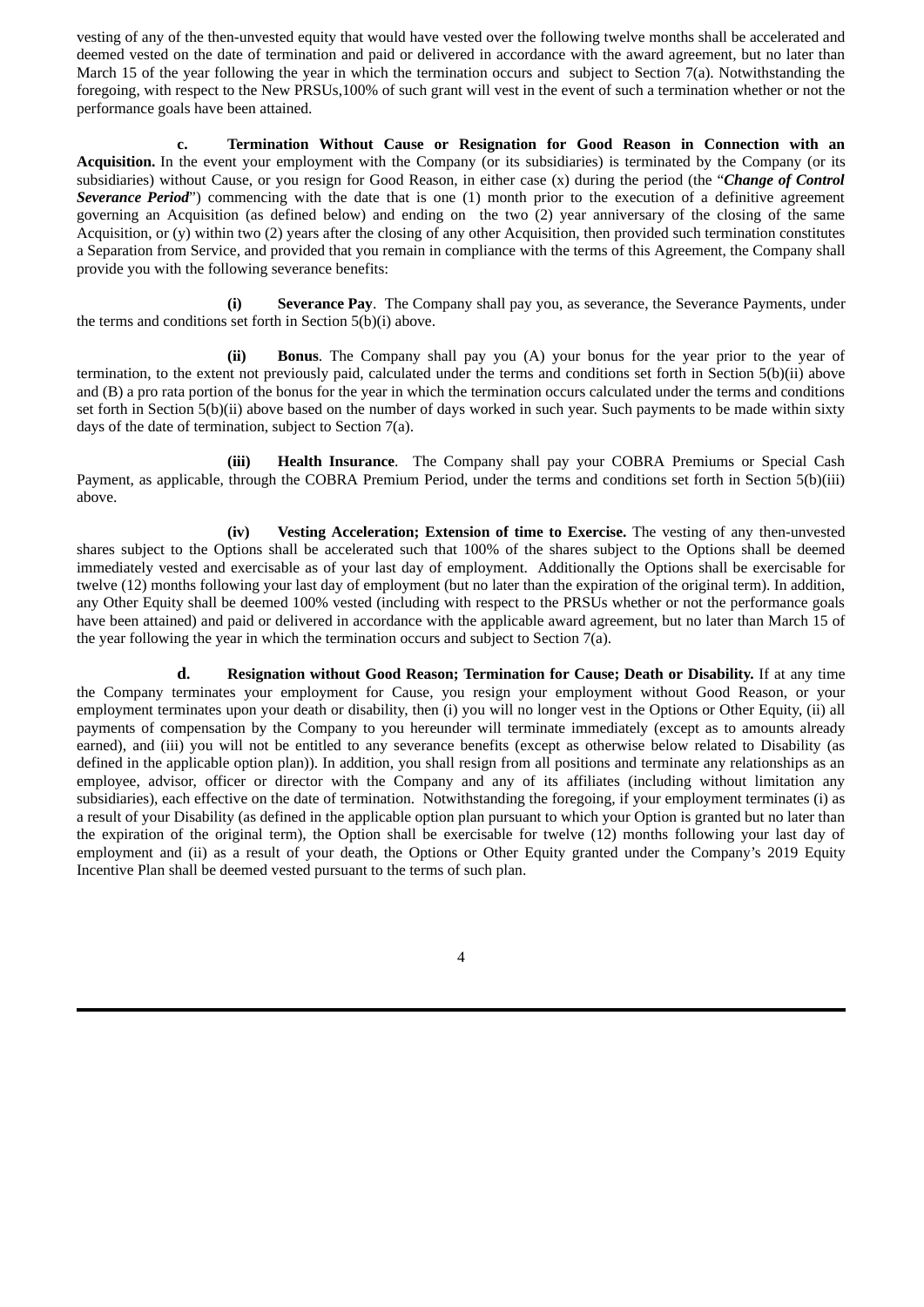**6. Conditions to Receipt of Severance Benefits**. The receipt of any severance benefits as described in Section 5 above will be subject to and conditioned upon your signing and not revoking a separation agreement and release of claims in a form reasonably satisfactory to the Company (the "*Separation Agreement*") within the time period specified therein, but in any event no later than sixty (60) days following your Separation from Service date. No severance benefits of any kind will be paid or provided until the Separation Agreement becomes effective. Pursuant to or in connection with any termination of service to the Company, you shall also resign from all positions and terminate any relationships as an employee, advisor, officer or director with the Company and any of its affiliates (including without limitation any subsidiaries), each effective on the date of termination. For avoidance of doubt, under no circumstances will you receive severance benefits under both Sections 5(b) and 5(c) herein.

## **7. Tax Matters**.

**a.** It is intended that all of the severance benefits and other payments payable under this Agreement satisfy, to the greatest extent possible, the exemptions from the application of Code Section 409A provided under Treasury Regulations 1.409A-1(b)(4), 1.409A-1(b)(5) and 1.409A-1(b)(9), and this Agreement will be construed to the greatest extent possible as consistent with those provisions, and to the extent no so exempt, this Agreement (and any definitions hereunder) will be construed in a manner that complies with Section 409A. For purposes of Code Section 409A (including, without limitation, for purposes of Treasury Regulation Section 1.409A-2(b)(2)(iii)), your right to receive any installment payments under this Agreement (whether severance payments, reimbursements or otherwise) shall be treated as a right to receive a series of separate payments and, accordingly, each installment payment hereunder shall at all times be considered a separate and distinct payment. Notwithstanding any provision to the contrary in this Agreement, if you are deemed by the Company at the time of your Separation from Service to be a "specified employee" for purposes of Code Section 409A(a)(2)(B)(i), and if any of the payments upon Separation from Service set forth herein and/or under any other agreement with the Company are deemed to be "deferred compensation", then to the extent delayed commencement of any portion of such payments is required in order to avoid a prohibited distribution under Code Section 409A(a)(2)(B)(i) and the related adverse taxation under Section 409A, such payments shall not be provided to you prior to the earliest of (i) the expiration of the six-month period measured from the date of your Separation from Service with the Company, (ii) the date of your death or (iii) such earlier date as permitted under Section 409A without the imposition of adverse taxation. Upon the first business day following the expiration of such applicable Code Section  $409A(a)(2)(B)(i)$  period, all payments deferred pursuant to this Paragraph shall be paid in a lump sum to you, and any remaining payments due shall be paid as otherwise provided herein or in the applicable agreement. No interest shall be due on any amounts so deferred.

**b.** To the extent the Parachute Payment Vote (as defined below) is permitted by the Regulations (as defined below), and you agree to waive (as would be required under the Regulations) the right to all or any portion of the payment or benefit you would receive pursuant to an Acquisition as a result of the provisions of this Agreement that would (i) constitute a "parachute payment" within the meaning of Section 280G of the Code, and (ii) be subject to the excise tax imposed by Section 4999 of the Code (the "At-Risk Payments"), the Company shall use commercially reasonable efforts to timely solicit stockholder approval of the At-Risk Payments (the "Parachute Payment Vote") in accordance with the requirements of Treasury Regulations § 1.280G-1, Q&A-7 or any successor thereto (the "Regulations").

**c. Excise Taxes.** Notwithstanding any other provision of this Agreement to the contrary, if any payment or benefit you would receive from the Company under this Agreement or otherwise (including, without limitation, any payment, benefit, entitlement or distribution paid or provided by the person or entity effecting the change in control) in connection with an Acquisition (the "Total Payments") (a) constitute "parachute payments" within the meaning of Section 280G of the Code, and (b) but for this Section 7(c), would be subject to the excise tax imposed by Section 4999 of the Code, then you will be entitled to receive either (i) the full amount of the Total Payments (taking into account the full value of the equity awards), or (ii) a portion of the Total Payments having a value equal to \$1 less than three (3) times your "base amount" (as such term is defined in Section 280G(b)(3)(A) of the Code), whichever of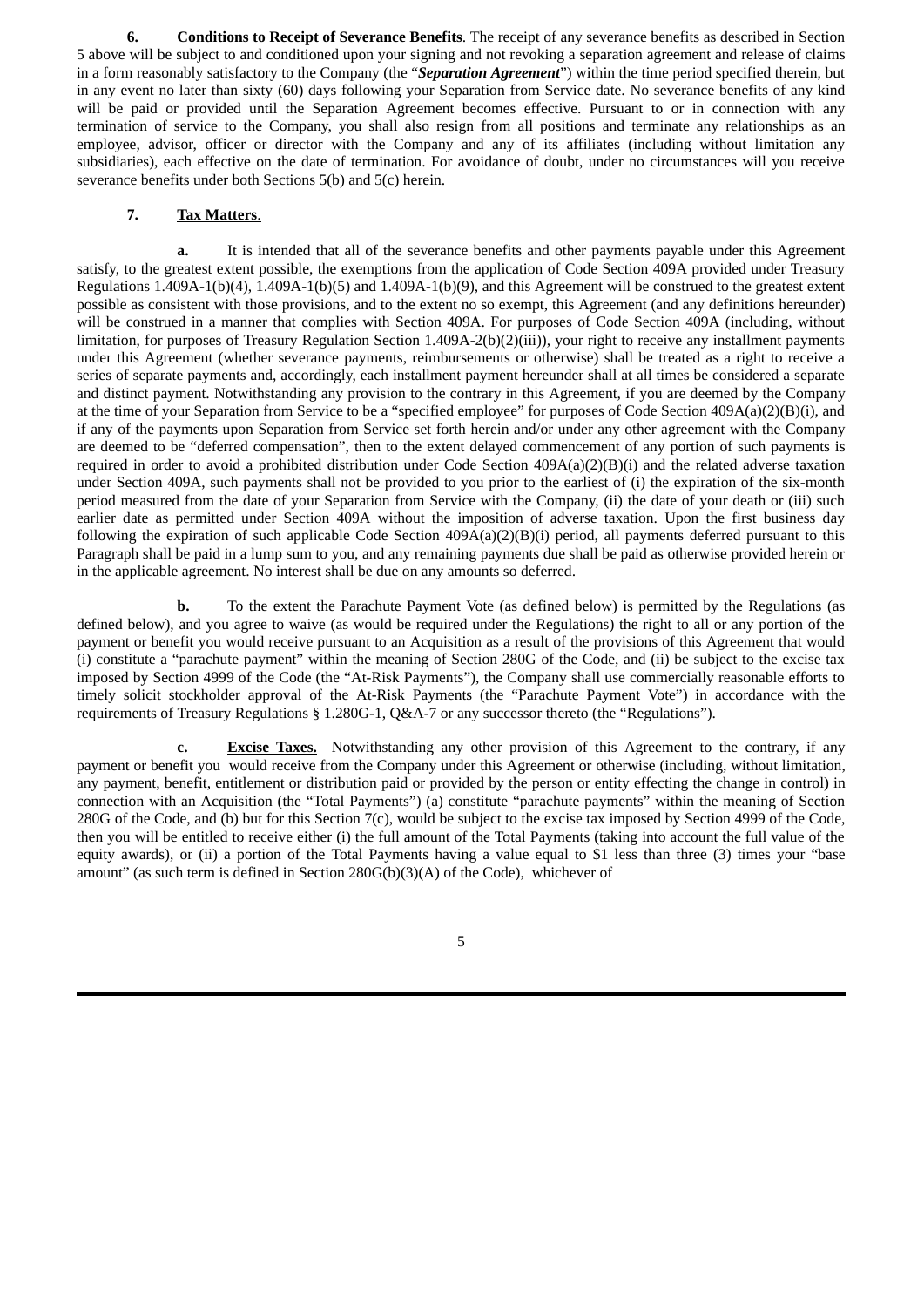clauses (i) and (ii), after taking into account applicable federal, state, and local income and employment taxes and the excise tax imposed by Section 4999 of the Code, results in your receipt, on an after-tax basis, of the greatest portion of the Total Payments. Any determination required under this Section 7(c) shall be made in writing by the independent public accountants of the Company (the "Accountants"), whose determination shall be conclusive and binding for all purposes upon you and the Company. For purposes of making the calculations required by this Section 7(c), the Accountants may make reasonable assumptions and approximations concerning applicable taxes and may rely on reasonable, good-faith interpretations concerning the application of Sections 280G and 4999 of the Code. If there is a reduction pursuant to this Section 7(c) of the Total Payments to be delivered to you, such reduction shall occur in the following order: (i) any cash severance payable by reference to your base salary or annual bonus, (ii) any other cash amount payable to you, (iii) any benefit valued as a "parachute payment," and (iv) acceleration of vesting of any equity award. This Section 7(c) shall not apply, however, to any payment or benefit if the application of Section 280G(b)(5) of the Code to such payment or benefit results in such payment or benefit not constituting a parachute payment under Section 280G(b)(2). For the avoidance of doubt, in the event additional Total Payments are made to you after the application of the cutback in this Section 7(c), which additional Total Payments result in the cutback no longer being applicable, the Company shall pay you an additional amount equal to the value of the Total Payments which were originally cutback. The Company shall determine at the end of each calendar year whether any such restoration is necessary based on additional Total Payments (if any) made during such calendar year, and shall pay such restoration not later than March 15 of the following calendar year.

#### **8. Definitions**. For purposes of this Agreement:

**a.** *"Acquisition"* shall have the same meaning as a "Change in Control" as defined in the Progyny, Inc. 2019 Equity Incentive Plan.

**b.** *"Cause"* for your employment termination will be deemed to exist at any time after the occurrence of one of more of the following: (i) your commission of, conviction for, or guilty plea to, a felony or crime involving moral turpitude; (ii) a willful refusal by you to comply with the lawful, material and reasonable instructions of the Company (or its subsidiaries), or to otherwise materially perform your duties as lawfully and reasonably determined by the Company (or its subsidiaries), in each case that is not cured by you (if such refusal is of a type that is capable of being cured) within 15 days of written notice being given to you of such refusal; (iii) any willful act or acts of dishonesty undertaken by you and intended to result in your (or any other person's) material gain or personal enrichment at the expense of the Company, its subsidiaries or any of its or their customers, partners, affiliates, or employees; (iv) any willful act of gross misconduct by you which is injurious to the Company or its subsidiaries; or (v) any material breach by you of your obligations under any agreement between you and the Company or its subsidiaries, including without limitation this Agreement or your Proprietary Information, Inventions and Non-Solicitation/Non-Competition Agreement, that is not cured by you (if such breach is of a type that is capable of being cured) within 15 days of written notice being given to you of such breach.

**c.** *"Good Reason"* means the occurrence of any of the following without your prior written consent: (i) a material reduction in your then-current annual base salary; except for a reduction (not to exceed 10%) that is part of a proportional reduction of the base salaries of all Company executives; (ii) relocation of your principal place of employment to a place that increases your one-way commute by more than thirty (30) miles as compared to your then-current principal place of employment immediately prior to such relocation; or (iii) a material and adverse change in your duties and responsibilities (it being agreed that a change in duties and responsibilities following an Acquisition that is inherent in the Company becoming a part of a larger business organization shall not constitute a material adverse change); provided, however, that a resignation by you shall not be considered to be for a "Good Reason" under this agreement unless (i) you provide written notice to the Board of the occurrence of the event which you contend constitutes Good Reason within thirty (30) days after the date such event occurs, which notice states your intention to resign for a "Good Reason" under this Agreement as a result thereof, (ii) the Company does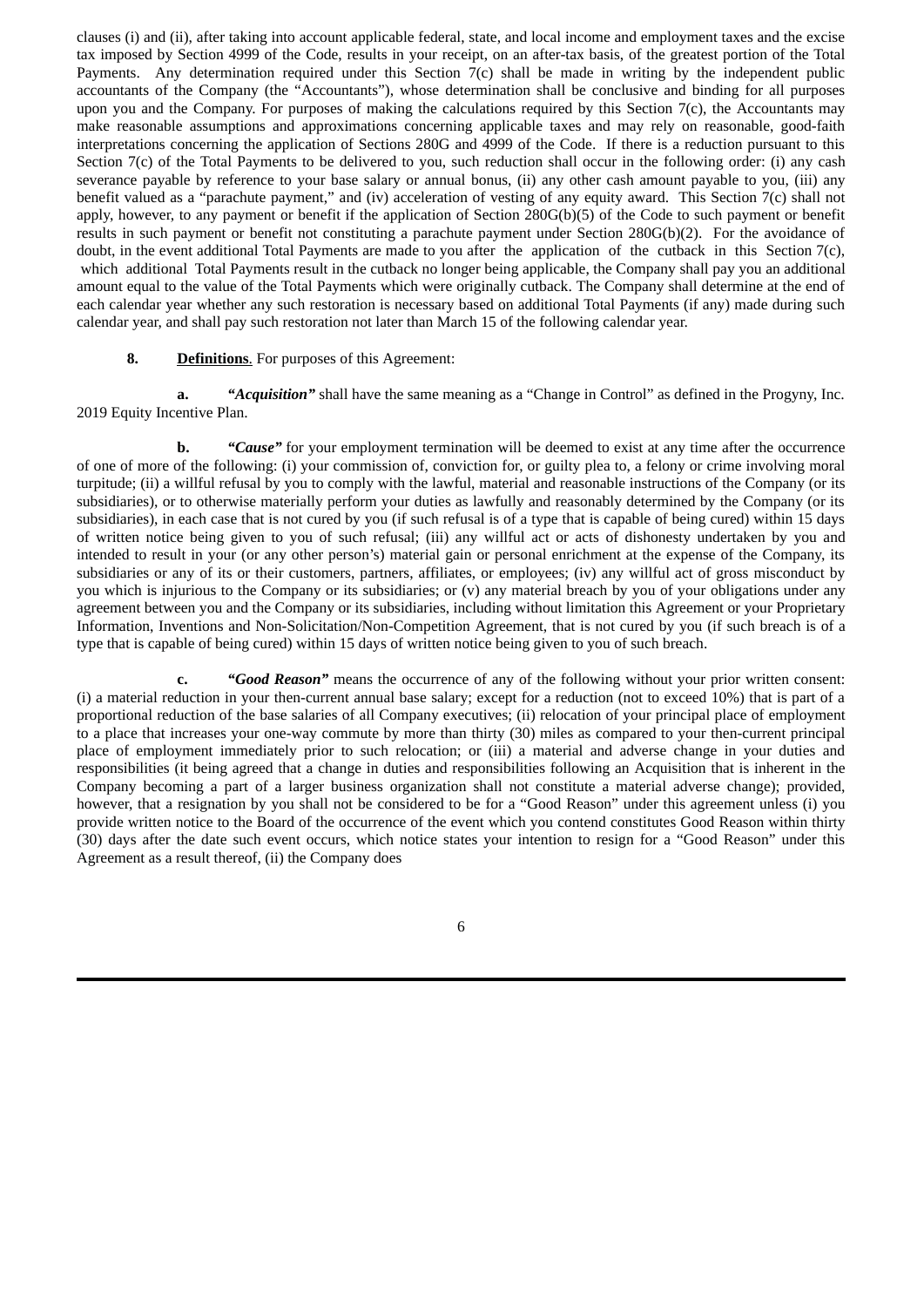not effect a cure with respect to such event within thirty (30) days after receipt of such written notice, and (iii) you thereafter resign and cease to perform services as an employee of the Company within ten (10) days after the expiration of the Company's cure period. Good Reason shall also include you resigning from all Company positions for any reason during the Change of Control Severance Period but no earlier than nine months after an Acquisition. The changes contemplated by this Agreement shall not constitute Good Reason under any agreement with the Company or for any purpose You agree to provide 60 days prior written notice to the Company of your decision to resign pursuant to this provision.

**9. Arbitration.** As a condition of your ongoing employment with Company, you and the Company agree to submit to mandatory final, binding and confidential arbitration any and all disputes, claims or controversies arising out of, related to or connected with your employment with the Company, including, but not limited to, claims of discrimination, harassment, unpaid wages, breach of contract (express or implied), wrongful termination, torts, claims for stock or stock options, as well as claims based upon any federal, state or local ordinance, statute, regulation or constitutional provision, including, but not limited to, the Age Discrimination in Employment Act, 29 U.S.C. § 621, *et seq.*, the Employee Retirement Income Security Act (ERISA), 29 U.S.C. § 1001, *et seq.,* Title VII of the Civil Rights Act of 1964, 42 U.S.C. § 2000e, *et seq.*, and 42 U.S.C. § 1981, and any and all state or local laws prohibiting discrimination or regulating any terms or conditions of employment "*Arbitrable Claims*"). Arbitration shall be the exclusive method by which to resolve all Arbitrable Claims and shall be final and binding upon the parties. BY AGREEING TO THIS ARBITRATION PROCEDURE, YOU AND THE COMPANY HEREBY WAIVE ANY RIGHTS EITHER MAY HAVE TO TRIAL BY JURY IN REGARD TO ARBITRABLE CLAIMS. The arbitration shall be conducted pursuant to the Federal Arbitration Act, 9 U.S.C. § 1-16, and to the fullest extent permitted by law, in New York, New York by a single arbitrator conducted by JAMS, Inc. ("*JAMS*") under the then-applicable JAMS rules (which can be found at http://www.jamsadr.com/rulesclauses). In addition, all claims, disputes, or causes of action under this section, whether by you or the Company, must be brought in an individual capacity, and shall not be brought as a plaintiff (or claimant) or class member in any purported class or representative proceeding, nor joined or consolidated with the claims of any other person or entity. The Arbitrator may not consolidate the claims of more than one person or entity, and may not preside over any form of representative or class proceeding. To the extent that the preceding sentences regarding class claims or proceedings are found to violate applicable law or are otherwise found unenforceable, any claim(s) alleged or brought on behalf of a class shall proceed in a court of law rather than by arbitration. In any arbitration proceeding, you will have the right to be represented by legal counsel at your own expense (subject to applicable law requiring that the Company pay the fees and/or costs of your legal counsel). The arbitrator shall: (a) have the authority to compel adequate discovery for the resolution of the dispute and to award such relief as would otherwise be available under applicable law in a court proceeding; and (b) issue a written statement signed by the arbitrator regarding the disposition of each claim and the relief, if any, awarded as to each claim, the reasons for the award, and the arbitrator's essential findings and conclusions on which the award is based. The arbitrator, and not a court, shall also be authorized to determine whether the provisions of this paragraph apply to a dispute, controversy, or claim sought to be resolved in accordance with these arbitration proceedings. The Company shall pay all costs and fees in excess of the amount of court fees that you would be required to incur if the dispute were filed or decided in a court of law. Nothing in this Agreement is intended to prevent either you or the Company from obtaining injunctive relief in court to prevent irreparable harm pending the conclusion of any such arbitration.

**10. Entire Agreement.** This Agreement, together with the Proprietary Information, Inventions and Non-Solicitation/Non-Competition Agreement and the equity documentation referred to herein, will form the complete and exclusive statement of your employment agreement with the Company. It supersedes any other agreements or promises with respect to your employment made to you by anyone, whether oral or written, and other than those changes expressly reserved to the Company's discretion in this letter, this letter can only be modified in a written agreement signed by you and a duly authorized officer of the Company.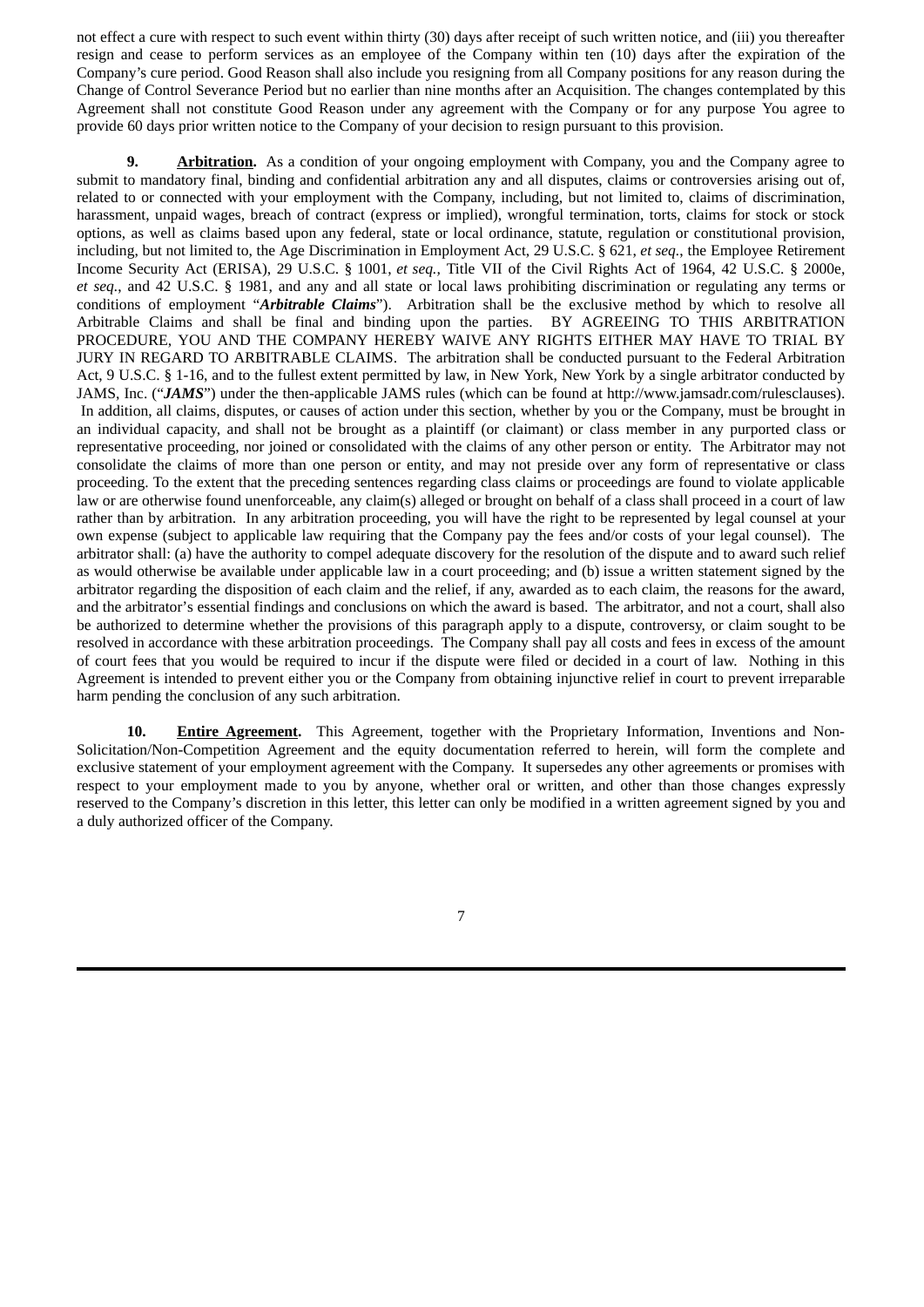**11. Acceptance.** To indicate your acceptance of this Agreement, please sign and date this Agreement and return the signed copy to me.

Very truly yours,

# **PROGYNY, INC.**

/s/ Pete Anevski

SIGNED: Pete Anevski

I have read and understood this Agreement and hereby acknowledge, accept and agree to the terms as set forth above.

| /s/ David Schlanger            | 12/23/2021  |
|--------------------------------|-------------|
| <b>SIGNED: David Schlanger</b> | <b>DATE</b> |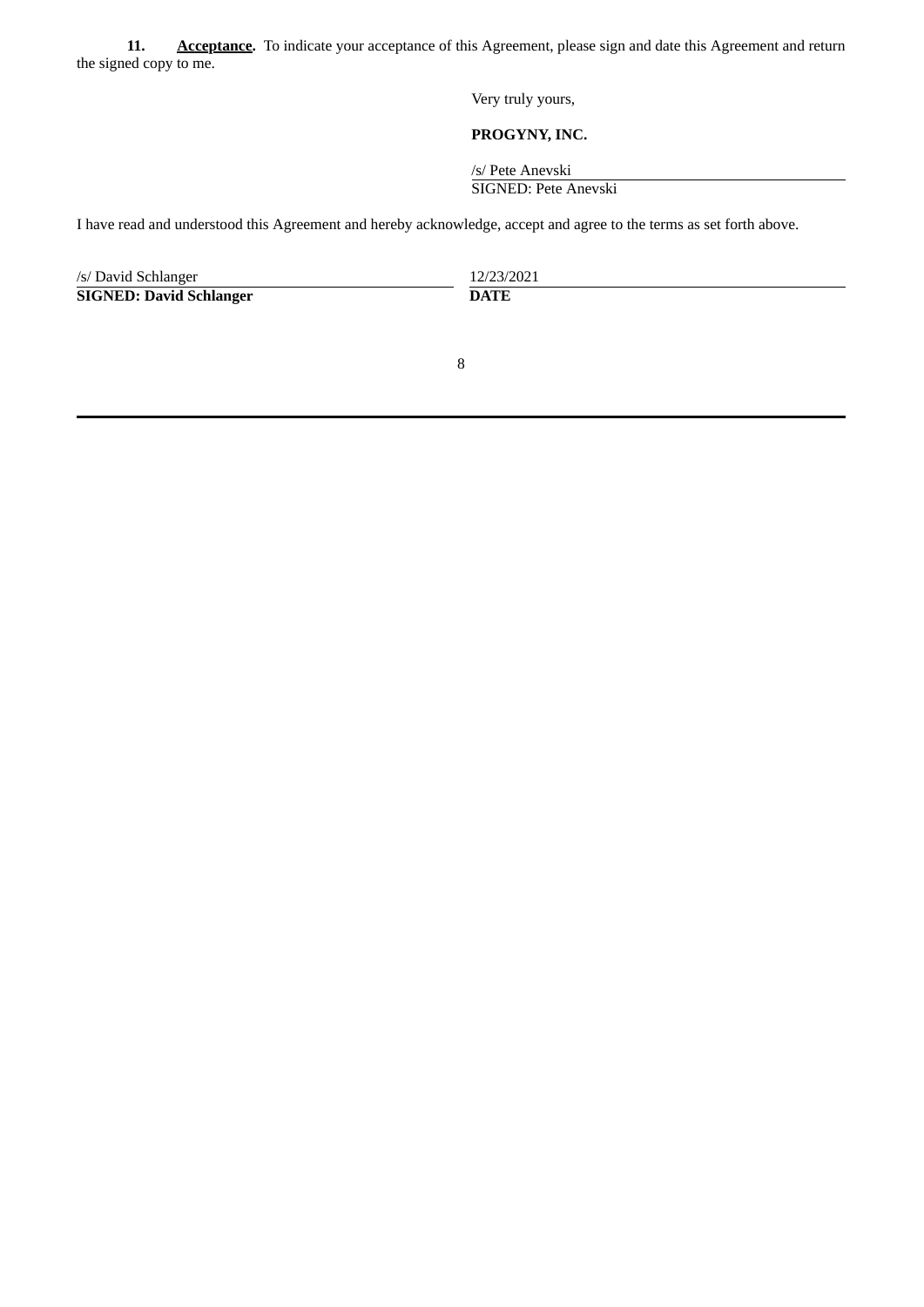

December 17, 2021

Pete Anevski c/o Progyny, Inc. 1359 Broadway, 2nd Fl New York, NY 10018

## **Re: Amended and Restated Employment Agreement with Progyny, Inc.**

Dear Pete:

This letter agreement (this "*Agreement*") confirms the terms and conditions of your ongoing employment with Progyny, Inc. ("*Progyny*" or the "*Company*"), and replaces your previous employment letter dated December 14, 2016, as previously amended on August 18, 2018 and July 1, 2019 (the "*Prior Agreement*"). This Agreement will be effective as of January 1, 2022 (the "*Effective Date"*).

**1. Your Position; Salary; Bonus Eligibility.** You will continue to be employed on a full-time basis and based out of our office located in New York, New York. Commencing on the Effective Date, you will serve as Chief Executive Officer of the Company, reporting to the Board of Directors of the Company (the "Board"), and your base salary will increase to \$41,666.66 per month (\$500,000.00 per year), subject to payroll deductions and applicable withholdings, paid on the Company's regular payroll pay dates. As part of your position as Chief Executive Officer, the Company will appoint you as a member of the Board, subject to any required Board and/or stockholder approval. In the event of the termination of your employment for any reason (whether at your request or the Company's request), or your removal from the position of Chief Executive Officer, you agree to promptly resign as a member of the Board, and all positions you hold with the Company or any of its subsidiaries, effective no later than such termination or removal date. Throughout this letter, references to approval or determination by the Board (or similar phrasing) shall mean, if you have been appointed to the Board at such time, approval by the Board with you recusing yourself from any such determination.

The Company may modify your compensation, position, duties and work location from time to time in its discretion, subject to your rights, if applicable, to severance as set forth herein. In the event of the termination of your employment for any reason (whether at your request or the Company's request), or your removal from your positions, you agree to promptly resign from all positions you hold with the Company or any of its subsidiaries (including any Board positions), effective no later than such termination or removal date.

Normal business hours are from 9:00 am to 6:00 pm, Monday through Friday. As an exempt, salaried employee, you will continue to be expected to work additional hours as required by the nature of your work assignments. Throughout your employment with the Company, you shall continue to devote your best efforts and substantially all of your business time and attention to the business and affairs of the Company, and you agree that you shall not have any other employment or consulting arrangements as long as you work for the Company, other than as the Company may expressly agree in writing. Notwithstanding your full-time business obligation to the Company, you will continue to be permitted to participate on the boards of directors of up to two non-competitive for-profit entities, and you may engage in civic and not-for-profit activities, so long as in any such case, such activities do not interfere with the performance of your duties hereunder or present a conflict of interest with the Company and that you have informed the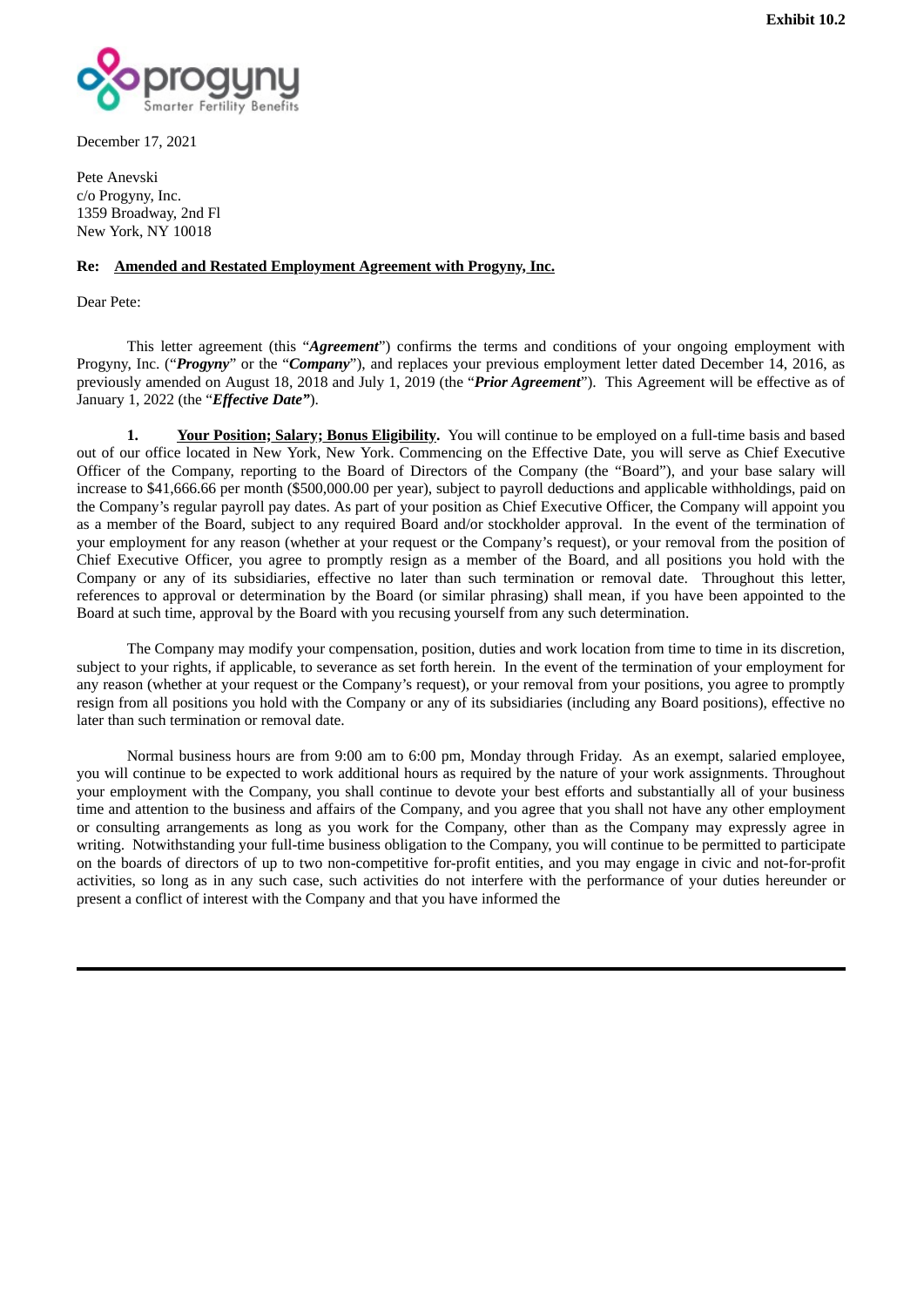Company of the general nature of such activities and, as to any other boards of directors, you provide advance written notice to the Company.

Commencing with the fiscal year ending on December 31, 2022 and thereafter, you will be eligible to receive an annual discretionary performance of up to a maximum of 100% of your annual salary, subject to payroll deductions and applicable withholdings, and, if the Board adopts a bonus plan applicable to Company executives, subject to the terms and conditions of such plan. Whether you receive a bonus for any given year, and the amount of any such bonus, will be determined by the Board in its good faith discretion based upon the Company's and your achievement of objectives and milestones to be determined on an annual basis by the Board. Except as otherwise specified in Section 5 of this Agreement, (i) you must remain an active employee through the date of payment of any such bonus in order to earn and receive that bonus and (ii) you will not be eligible for, and will not earn, any bonus (including a prorated bonus) if your employment terminates for any reason before the applicable bonus payment date.

**2. Stock Options; RSUs and PRSUs.** (a) You have previously been granted options to purchase shares of the Company's common stock (such options together with any other options that may be granted to you in the future, shall collectively be referred to in this Agreement as "*Options*") and shall remain outstanding and continue in full force and effect in accordance with their respective terms (including, without limitation, the terms in Sections 5(b) and 5(c) below). (b) In addition, you will be granted on the Effective Date, (i) a nonqualified option to purchase 1,000,000 shares of the Company's common stock (the "*New Options*"), (ii) 250,000 restricted stock units (the "*New RSUs*") and (iii) 250,000 performancebased restricted stock units, which will vest upon the attainment of specified performance goals over a fivc (5) year period (the "*New PRSUs*", and together with the New Options and the New RSUs, the "*New Grants*"), in each case subject to the terms of the 2019 Equity Incentive Plan and the standard award agreement thereunder, subject to sections 5(b) and 5(c) below. Subject to your continued employment on the applicable vesting dates (except as set forth below in Sections 5(b) and 5(c)), the New Options and New RSUs will vest over the four-year period following the Effective Date, with 25% vesting on the one-year anniversary of the Effective Date and the remaining 75% vesting in equal quarterly installments over the following 36 months (with full vesting on the fourth anniversary of the Effective Date).

**3. Benefits.** You will continue to be eligible to participate in the Company's employee benefit plans and paid time off policies of general application as they may exist from time to time, subject to any eligibility requirements imposed by such plans. The Company reserves the right to change or otherwise modify, in its sole discretion, the benefits offered to employees to conform to the Company's general policies as they may be changed from time to time.

**4. Confidentiality.** As an employee of the Company, you will continue to have access to certain confidential information of the Company and you may, during the course of your employment, develop certain information or inventions that will be the property of the Company. To protect the interests of the Company, you hereby ratify the "Proprietary Information, Inventions and Non-Solicitation/Non-Competition Agreement" you previously signed. You agree that you have not, and during the period that you render services to the Company, will not (i) engage in any employment, business or activity that is in any way competitive with the business or proposed business of the Company, or (ii) assist any other person or organization in competing with the Company or in preparing to engage in competition with the business or proposed business of the Company.

#### **5. At-Will Employment; Termination of Employment; Severance.**

**a. At-Will Employment.** Your employment with the Company will be "at will." You may terminate your employment with Company at any time and for any reason whatsoever (or no reason) simply by notifying the Company. Likewise, the Company may terminate your employment at any time, with or without Cause (as defined below) or advance notice. Your employment with the Company may also be terminated due to your death or disability. Neither the vesting of any option described in this Agreement (nor any other provision of this Agreement or any other agreement between you and the Company), nor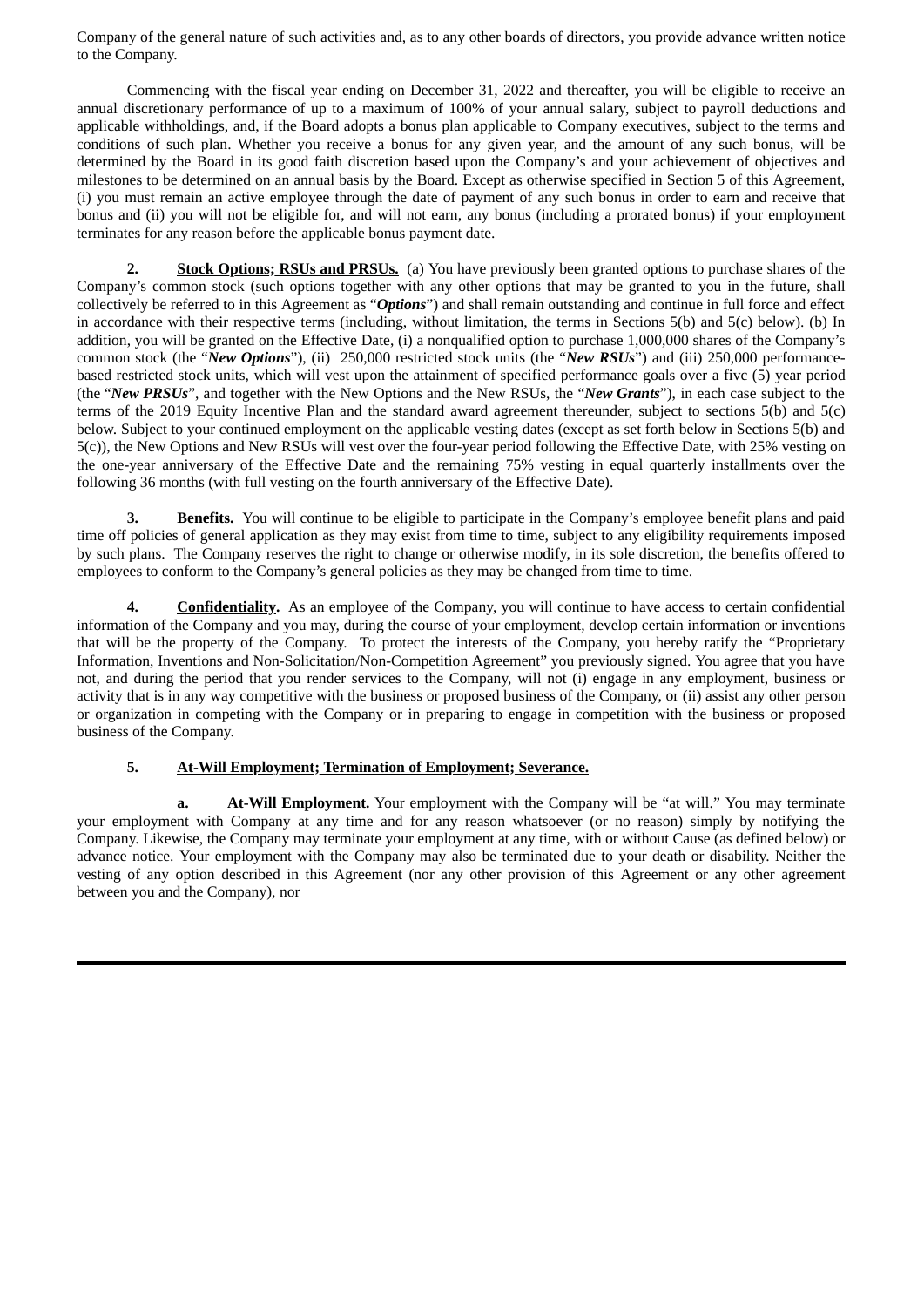your participation in any stock option, incentive bonus, or other equity or benefit program in the future, is to be regarded as assuring you of continuing employment for any particular period of time. Your employment at-will status can only be modified in a written agreement signed by you and by a duly authorized officer of the Company (other than you).

**b. Termination Without Cause or Resignation for Good Reason Not in Connection with an Acquisition.** In the event your employment with the Company (or its subsidiaries) is terminated by the Company (or its subsidiaries) without Cause or you resign for Good Reason (as defined below), in each case other than during the Change of Control Severance Period (as defined below), then provided such termination constitutes a "separation from service" (as defined under Treasury Regulation Section 1.409A-1(h), without regard to any alternative definition thereunder, a "*Separation from Service*"), and provided that you remain in compliance with the terms of this Agreement, the Company shall provide you with the following severance benefits:

**(i) Severance Pay.** The Company shall pay you, as severance, the equivalent of twelve (12) months of your base salary in effect as of your employment termination date, subject to standard payroll deductions and withholdings. Subject to Section 7(a), this severance amount will be paid in installments in the form of continuation of your base salary payments, paid on the Company's ordinary payroll dates, commencing on the Company's first regular payroll date that is more than 60 days following such termination of your employment (the "Starting Date"), and shall be for any accrued base salary for the 60-day period plus the period from the  $60<sup>th</sup>$  day until the regular payroll pay date, if applicable, and all salary continuation payments thereafter, if any, shall be made on the Company's regular payroll dates.

**(ii) Bonus.** The Company shall pay you your current year target bonus in effect at the time of termination, prorated (based on completed months of service) to the date of termination. Such amount will be paid on the Starting Date. For any bonus amounts relating to the prior year, you will be eligible to receive such bonus to the extent earned as determined by the Board or Company in its sole discretion, payable on the Starting Date, or if not yet determined, then within 60 days following such board of Company determination.

**(iii) Health Insurance.** Provided that you timely elect continued coverage under COBRA, the Company shall pay your COBRA premiums to continue your coverage (including coverage for eligible dependents, if applicable) ("*COBRA Premiums*") through the period (the "*COBRA Premium Period*") starting on the date of your Separation from Service and ending on the earliest to occur of: (i) the duration of the salary continuation period set forth in Section 5(b)(i) above; (ii) the date you become eligible for group health insurance coverage through a new employer; and (iii) the date you cease to be eligible for COBRA continuation coverage for any reason, including plan termination, subject to Section 7(a). In the event you become covered under another employer's group health plan or otherwise cease to be eligible for COBRA during the COBRA Premium Period, you must immediately notify the Company of such event. Notwithstanding the foregoing, if the Company determines, in its sole discretion, that it cannot pay the COBRA Premiums without a substantial risk of violating applicable law (including, without limitation, Section 2716 of the Public Health Service Act), the Company instead shall pay to you, on the first day of each calendar month, a fully taxable cash payment equal to the applicable COBRA premiums for that month (including premiums for you and your eligible dependents who have elected and remain enrolled in such COBRA coverage), subject to applicable tax withholdings (such amount, the "*Special Cash Payment*"), for the remainder of the COBRA Premium Period. You may, but are not obligated to, use such Special Cash Payments toward the cost of COBRA premiums. In the event the Company opts for the Special Cash Payments, then on the thirtieth (30<sup>th</sup>) day following your Separation from Service, the Company will make the first payment to you under this paragraph, in a lump sum, equal to the aggregate Special Cash Payments that the Company would have paid to you through such date had the Special Cash Payments commenced on the first day of the first month following the Separation from Service through such thirtieth  $(30<sub>th</sub>)$  day, with the balance of the Special Cash Payments paid thereafter on the schedule described above, subject to Section 7(a).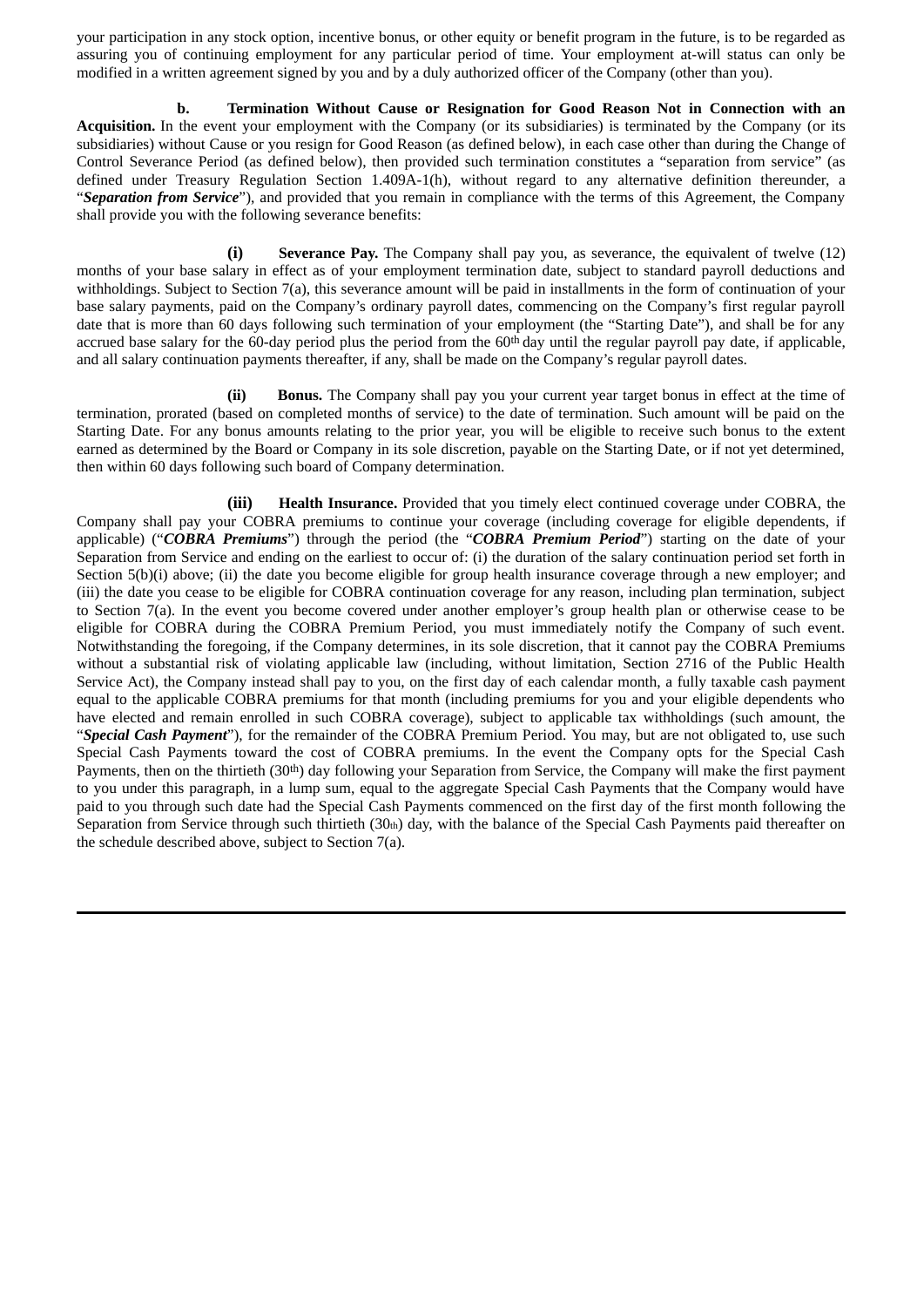**(iv) Vesting Acceleration; Extension of time to Exercise.** The vesting of any then-unvested shares subject to the Options shall be accelerated in an amount equal to twelve (12) months of vesting, up to the full vesting of the grant, such that the accelerated vesting shares subject to the Options shall be deemed immediately vested and exercisable as of your last day of employment. Additionally the Options shall be exercisable for twelve (12) months following your last day of employment (but no later than the expiration of the original term). In addition, if any other form of equity compensation is awarded to you during your employment, including without limitation the New Grants (the "*Other Equity*"), the vesting of any of the then-unvested equity that would have vested over the following twelve months shall be accelerated and deemed vested on the date of termination and paid or delivered in accordance with the award agreement, but no later than March 15 of the year following the year in which the termination occurs and subject to Section 7(a). Notwithstanding the foregoing, with respect to the New PRSUs, 100% of such grant will vest in the event of such a termination whether or not the performance goals have been attained.

**c. Termination Without Cause or Resignation for Good Reason in Connection with an Acquisition.** In the event your employment with the Company (or its subsidiaries) is terminated by the Company (or its subsidiaries) without Cause, or you resign for Good Reason, in either case (x) during the period (the "*Change of Control Severance Period*") commencing with the date that is one (1) month prior to the execution of a definitive agreement governing an Acquisition (as defined below) and ending on the two (2) year anniversary of the closing of the same Acquisition, or (y) within two (2) years after the closing of any other Acquisition, then provided such termination constitutes a Separation from Service, and provided that you remain in compliance with the terms of this Agreement, the Company shall provide you with the following severance benefits:

**(i) Severance Pay**. The Company shall pay you, as severance, the Severance Payments, under the terms and conditions set forth in Section 5(b)(i) above.

**(ii) Bonus**. The Company shall pay you (A) your bonus for the year prior to the year of termination, to the extent not previously paid, calculated under the terms and conditions set forth in Section 5(b)(ii) above and (B) a pro rata portion of the bonus for the year in which the termination occurs calculated under the terms and conditions set forth in Section 5(b)(ii) above based on the number of days worked in such year. Such payments to be made within sixty days of the date of termination, subject to Section 7(a).

**(iii) Health Insurance**. The Company shall pay your COBRA Premiums or Special Cash Payment, as applicable, through the COBRA Premium Period, under the terms and conditions set forth in Section 5(b)(iii) above.

**(iv) Vesting Acceleration; Extension of time to Exercise.** The vesting of any then-unvested shares subject to the Options shall be accelerated such that 100% of the shares subject to the Options shall be deemed immediately vested and exercisable as of your last day of employment. Additionally, the Options shall be exercisable for twelve (12) months following your last day of employment (but no later than the expiration of the original term). In addition, any Other Equity shall be deemed 100% vested (including with respect to the PRSUs whether or not the performance goals have been attained) and paid or delivered in accordance with the applicable award agreement, but no later than March 15 of the year following the year in which the termination occurs and subject to Section 7(a).

**d. Resignation without Good Reason; Termination for Cause; Death or Disability.** If at any time the Company terminates your employment for Cause, you resign your employment without Good Reason, or your employment terminates upon your death or disability, then (i) you will no longer vest in the Options or Other Equity, (ii) all payments of compensation by the Company to you hereunder will terminate immediately (except as to amounts already earned), and (iii) you will not be entitled to any severance benefits (except as otherwise below related to Disability (as defined in the applicable option plan)). In addition, you shall resign from all positions and terminate any relationships as an employee, advisor, officer or director with the Company and any of its affiliates (including without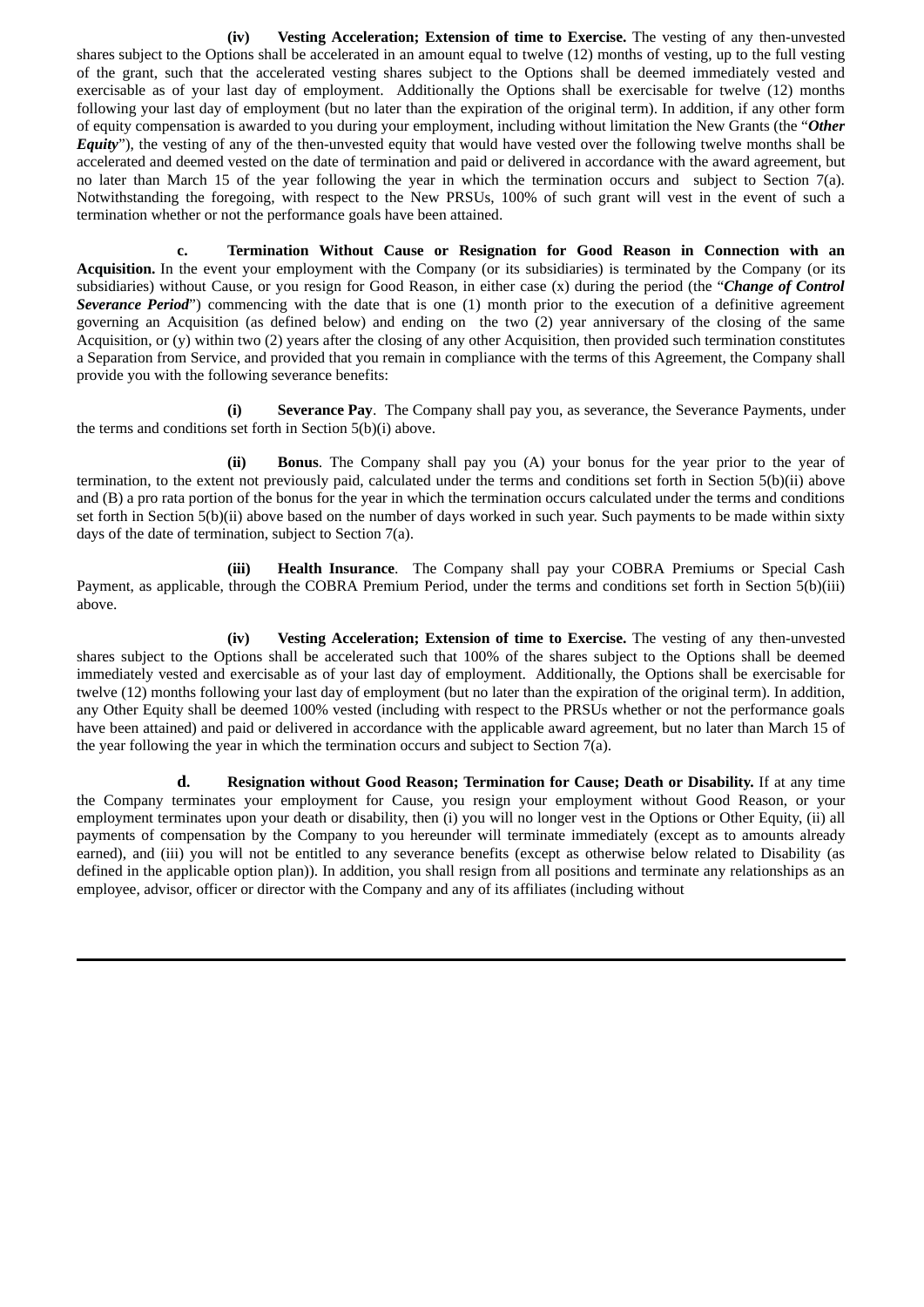limitation any subsidiaries), each effective on the date of termination. Notwithstanding the foregoing, if your employment terminates (i) as a result of your Disability (as defined in the applicable option plan pursuant to which your Option is granted but no later than the expiration of the original term), the Option shall be exercisable for twelve (12) months following your last day of employment and (ii) as a result of your death, the Options or Other Equity granted under the Company's 2019 Equity Incentive Plan shall be deemed vested pursuant to the terms of such plan.

**6. Conditions to Receipt of Severance Benefits**. The receipt of any severance benefits as described in Section 5 above will be subject to and conditioned upon your signing and not revoking a separation agreement and release of claims in a form reasonably satisfactory to the Company (the "*Separation Agreement*") within the time period specified therein, but in any event no later than sixty (60) days following your Separation from Service date. No severance benefits of any kind will be paid or provided until the Separation Agreement becomes effective. Pursuant to or in connection with any termination of service to the Company, you shall also resign from all positions and terminate any relationships as an employee, advisor, officer or director with the Company and any of its affiliates (including without limitation any subsidiaries), each effective on the date of termination. For avoidance of doubt, under no circumstances will you receive severance benefits under both Sections 5(b) and 5(c) herein.

# **7. Tax Matters**.

**a.** It is intended that all of the severance benefits and other payments payable under this Agreement satisfy, to the greatest extent possible, the exemptions from the application of Code Section 409A provided under Treasury Regulations 1.409A-1(b)(4), 1.409A-1(b)(5) and 1.409A-1(b)(9), and this Agreement will be construed to the greatest extent possible as consistent with those provisions, and to the extent no so exempt, this Agreement (and any definitions hereunder) will be construed in a manner that complies with Section 409A. For purposes of Code Section 409A (including, without limitation, for purposes of Treasury Regulation Section 1.409A-2(b)(2)(iii)), your right to receive any installment payments under this Agreement (whether severance payments, reimbursements or otherwise) shall be treated as a right to receive a series of separate payments and, accordingly, each installment payment hereunder shall at all times be considered a separate and distinct payment. Notwithstanding any provision to the contrary in this Agreement, if you are deemed by the Company at the time of your Separation from Service to be a "specified employee" for purposes of Code Section 409A(a)(2)(B)(i), and if any of the payments upon Separation from Service set forth herein and/or under any other agreement with the Company are deemed to be "deferred compensation", then to the extent delayed commencement of any portion of such payments is required in order to avoid a prohibited distribution under Code Section  $409A(a)(2)(B)(i)$  and the related adverse taxation under Section 409A, such payments shall not be provided to you prior to the earliest of (i) the expiration of the six-month period measured from the date of your Separation from Service with the Company, (ii) the date of your death or (iii) such earlier date as permitted under Section 409A without the imposition of adverse taxation. Upon the first business day following the expiration of such applicable Code Section 409A(a)(2)(B)(i) period, all payments deferred pursuant to this Paragraph shall be paid in a lump sum to you, and any remaining payments due shall be paid as otherwise provided herein or in the applicable agreement. No interest shall be due on any amounts so deferred.

**b.** To the extent the Parachute Payment Vote (as defined below) is permitted by the Regulations (as defined below), and you agree to waive (as would be required under the Regulations) the right to all or any portion of the payment or benefit you would receive pursuant to an Acquisition as a result of the provisions of this Agreement that would (i) constitute a "parachute payment" within the meaning of Section 280G of the Code, and (ii) be subject to the excise tax imposed by Section 4999 of the Code (the "At-Risk Payments"), the Company shall use commercially reasonable efforts to timely solicit stockholder approval of the At-Risk Payments (the "Parachute Payment Vote") in accordance with the requirements of Treasury Regulations § 1.280G-1, Q&A-7 or any successor thereto (the "Regulations").

**c. Excise Taxes.** Notwithstanding any other provision of this Agreement to the contrary, if any payment or benefit you would receive from the Company under this Agreement or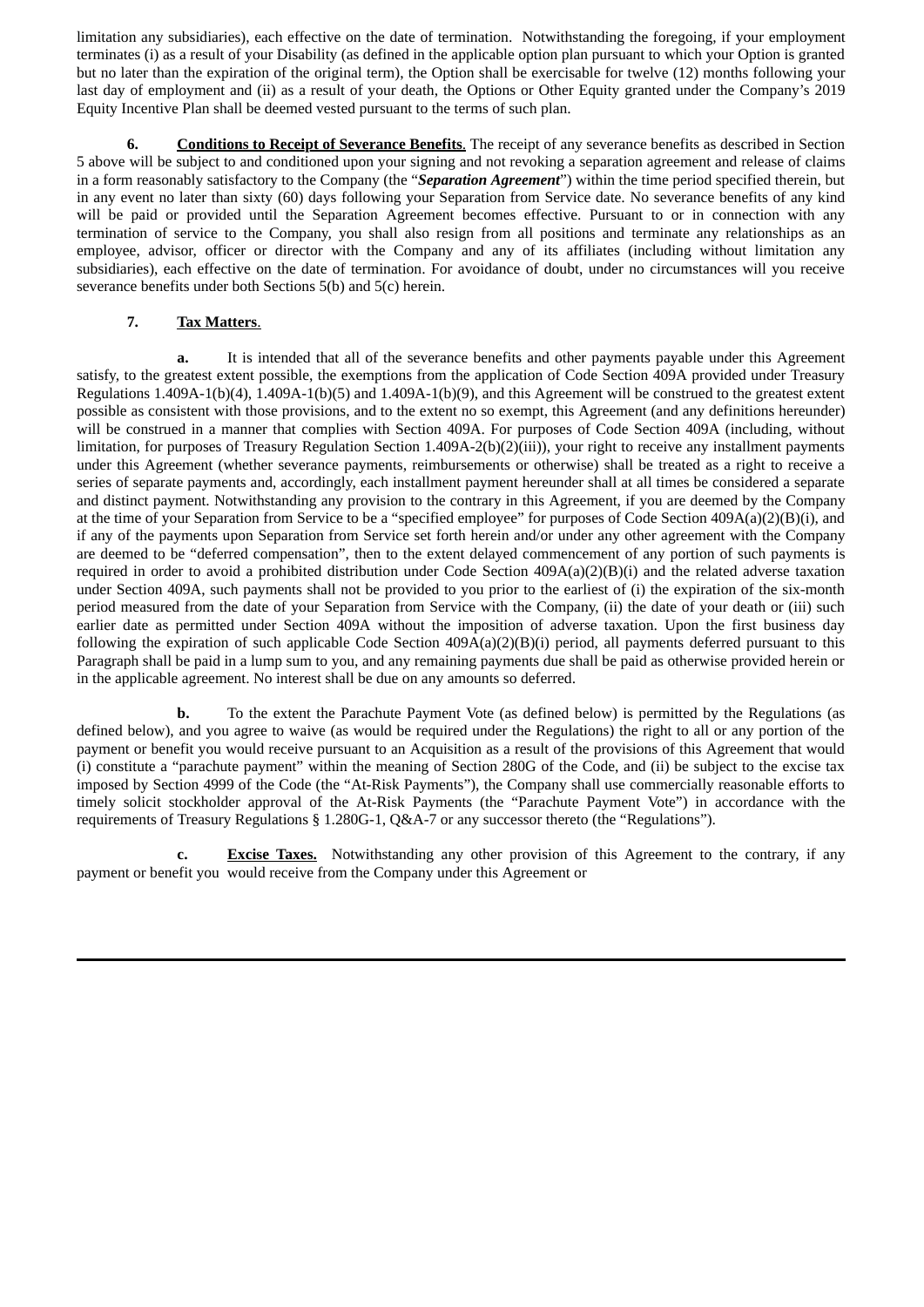otherwise (including, without limitation, any payment, benefit, entitlement or distribution paid or provided by the person or entity effecting the change in control) in connection with an Acquisition (the "Total Payments") (a) constitute "parachute payments" within the meaning of Section 280G of the Code, and (b) but for this Section 7(c), would be subject to the excise tax imposed by Section 4999 of the Code, then you will be entitled to receive either (i) the full amount of the Total Payments (taking into account the full value of the equity awards), or (ii) a portion of the Total Payments having a value equal to \$1 less than three (3) times your "base amount" (as such term is defined in Section 280G(b)(3)(A) of the Code), whichever of clauses (i) and (ii), after taking into account applicable federal, state, and local income and employment taxes and the excise tax imposed by Section 4999 of the Code, results in your receipt, on an after-tax basis, of the greatest portion of the Total Payments. Any determination required under this Section 7(c) shall be made in writing by the independent public accountants of the Company (the "Accountants"), whose determination shall be conclusive and binding for all purposes upon you and the Company. For purposes of making the calculations required by this Section 7(c), the Accountants may make reasonable assumptions and approximations concerning applicable taxes and may rely on reasonable, good-faith interpretations concerning the application of Sections 280G and 4999 of the Code. If there is a reduction pursuant to this Section 7(c) of the Total Payments to be delivered to you, such reduction shall occur in the following order: (i) any cash severance payable by reference to your base salary or annual bonus, (ii) any other cash amount payable to you, (iii) any benefit valued as a "parachute payment," and (iv) acceleration of vesting of any equity award. This Section 7(c) shall not apply, however, to any payment or benefit if the application of Section 280G(b)(5) of the Code to such payment or benefit results in such payment or benefit not constituting a parachute payment under Section 280G(b)(2). For the avoidance of doubt, in the event additional Total Payments are made to you after the application of the cutback in this Section 7(c), which additional Total Payments result in the cutback no longer being applicable, the Company shall pay you an additional amount equal to the value of the Total Payments which were originally cutback. The Company shall determine at the end of each calendar year whether any such restoration is necessary based on additional Total Payments (if any) made during such calendar year, and shall pay such restoration not later than March 15 of the following calendar year.

### **8. Definitions**. For purposes of this Agreement:

**a.** *"Acquisition"* shall have the same meaning as a "Change in Control" as defined in the Progyny, Inc. 2019 Equity Incentive Plan.

**b.** *"Cause"* for your employment termination will be deemed to exist at any time after the occurrence of one of more of the following: (i) your commission of, conviction for, or guilty plea to, a felony or crime involving moral turpitude; (ii) a willful refusal by you to comply with the lawful, material and reasonable instructions of the Company (or its subsidiaries), or to otherwise materially perform your duties as lawfully and reasonably determined by the Company (or its subsidiaries), in each case that is not cured by you (if such refusal is of a type that is capable of being cured) within 15 days of written notice being given to you of such refusal; (iii) any willful act or acts of dishonesty undertaken by you and intended to result in your (or any other person's) material gain or personal enrichment at the expense of the Company, its subsidiaries or any of its or their customers, partners, affiliates, or employees; (iv) any willful act of gross misconduct by you which is injurious to the Company or its subsidiaries; or (v) any material breach by you of your obligations under any agreement between you and the Company or its subsidiaries, including without limitation this Agreement or your Proprietary Information, Inventions and Non-Solicitation/Non-Competition Agreement, that is not cured by you (if such breach is of a type that is capable of being cured) within 15 days of written notice being given to you of such breach.

**c.** *"Good Reason"* means the occurrence of any of the following without your prior written consent: (i) a material reduction in your then-current annual base salary; except for a reduction (not to exceed 10%) that is part of a proportional reduction of the base salaries of all Company executives; (ii) relocation of your principal place of employment to a place that increases your one-way commute by more than thirty (30) miles as compared to your then-current principal place of employment immediately prior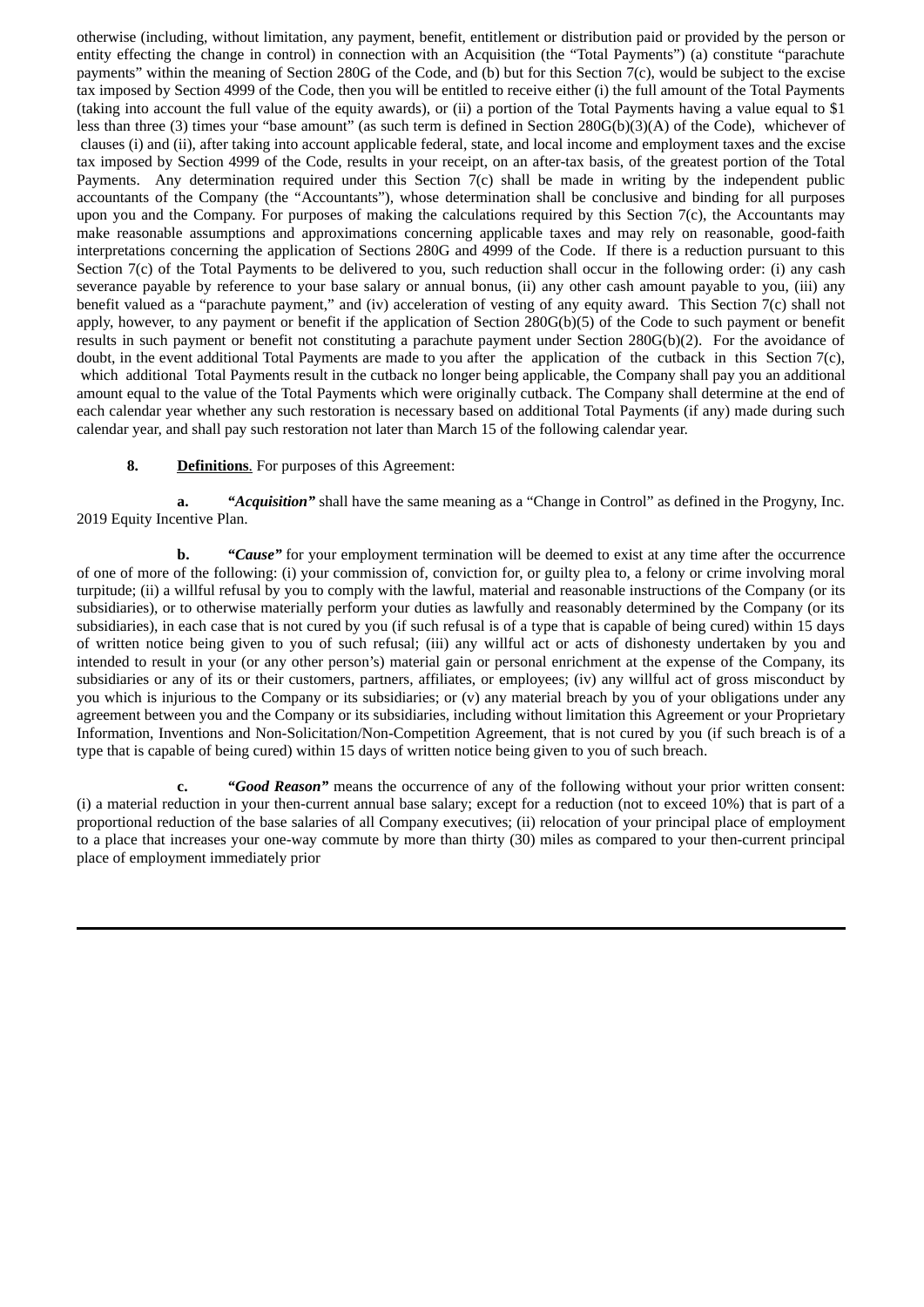to such relocation; or (iii) a material and adverse change in your duties and responsibilities (it being agreed that a change in duties and responsibilities following an Acquisition that is inherent in the Company becoming a part of a larger business organization shall not constitute a material adverse change); provided, however, that a resignation by you shall not be considered to be for a "Good Reason" under this agreement unless (i) you provide written notice to the Board of the occurrence of the event which you contend constitutes Good Reason within thirty (30) days after the date such event occurs, which notice states your intention to resign for a "Good Reason" under this Agreement as a result thereof, (ii) the Company does not effect a cure with respect to such event within thirty (30) days after receipt of such written notice, and (iii) you thereafter resign and cease to perform services as an employee of the Company within ten (10) days after the expiration of the Company's cure period. Good Reason shall also include you resigning from all Company positions for any reason during the Change of Control Severance Period but no earlier than nine months after an Acquisition. You agree to provide 60 days prior written notice to the Company of your decision to resign pursuant to this provision.

**9. Arbitration.** As a condition of your ongoing employment with Company, you and the Company agree to submit to mandatory final, binding and confidential arbitration any and all disputes, claims or controversies arising out of, related to or connected with your employment with the Company, including, but not limited to, claims of discrimination, harassment, unpaid wages, breach of contract (express or implied), wrongful termination, torts, claims for stock or stock options, as well as claims based upon any federal, state or local ordinance, statute, regulation or constitutional provision, including, but not limited to, the Age Discrimination in Employment Act, 29 U.S.C. § 621, *et seq.*, the Employee Retirement Income Security Act (ERISA), 29 U.S.C. § 1001, *et seq.,* Title VII of the Civil Rights Act of 1964, 42 U.S.C. § 2000e, *et seq.*, and 42 U.S.C. § 1981, and any and all state or local laws prohibiting discrimination or regulating any terms or conditions of employment "*Arbitrable Claims*"). Arbitration shall be the exclusive method by which to resolve all Arbitrable Claims and shall be final and binding upon the parties. BY AGREEING TO THIS ARBITRATION PROCEDURE, YOU AND THE COMPANY HEREBY WAIVE ANY RIGHTS EITHER MAY HAVE TO TRIAL BY JURY IN REGARD TO ARBITRABLE CLAIMS. The arbitration shall be conducted pursuant to the Federal Arbitration Act, 9 U.S.C. § 1-16, and to the fullest extent permitted by law, in New York, New York by a single arbitrator conducted by JAMS, Inc. ("*JAMS*") under the then-applicable JAMS rules (which can be found at http://www.jamsadr.com/rulesclauses). In addition, all claims, disputes, or causes of action under this section, whether by you or the Company, must be brought in an individual capacity, and shall not be brought as a plaintiff (or claimant) or class member in any purported class or representative proceeding, nor joined or consolidated with the claims of any other person or entity. The Arbitrator may not consolidate the claims of more than one person or entity, and may not preside over any form of representative or class proceeding. To the extent that the preceding sentences regarding class claims or proceedings are found to violate applicable law or are otherwise found unenforceable, any claim(s) alleged or brought on behalf of a class shall proceed in a court of law rather than by arbitration. In any arbitration proceeding, you will have the right to be represented by legal counsel at your own expense (subject to applicable law requiring that the Company pay the fees and/or costs of your legal counsel). The arbitrator shall: (a) have the authority to compel adequate discovery for the resolution of the dispute and to award such relief as would otherwise be available under applicable law in a court proceeding; and (b) issue a written statement signed by the arbitrator regarding the disposition of each claim and the relief, if any, awarded as to each claim, the reasons for the award, and the arbitrator's essential findings and conclusions on which the award is based. The arbitrator, and not a court, shall also be authorized to determine whether the provisions of this paragraph apply to a dispute, controversy, or claim sought to be resolved in accordance with these arbitration proceedings. The Company shall pay all costs and fees in excess of the amount of court fees that you would be required to incur if the dispute were filed or decided in a court of law. Nothing in this Agreement is intended to prevent either you or the Company from obtaining injunctive relief in court to prevent irreparable harm pending the conclusion of any such arbitration.

**10. Entire Agreement.** This Agreement, together with the Proprietary Information, Inventions and Non-Solicitation/Non-Competition Agreement and the equity documentation referred to herein, will form the complete and exclusive statement of your employment agreement with the Company.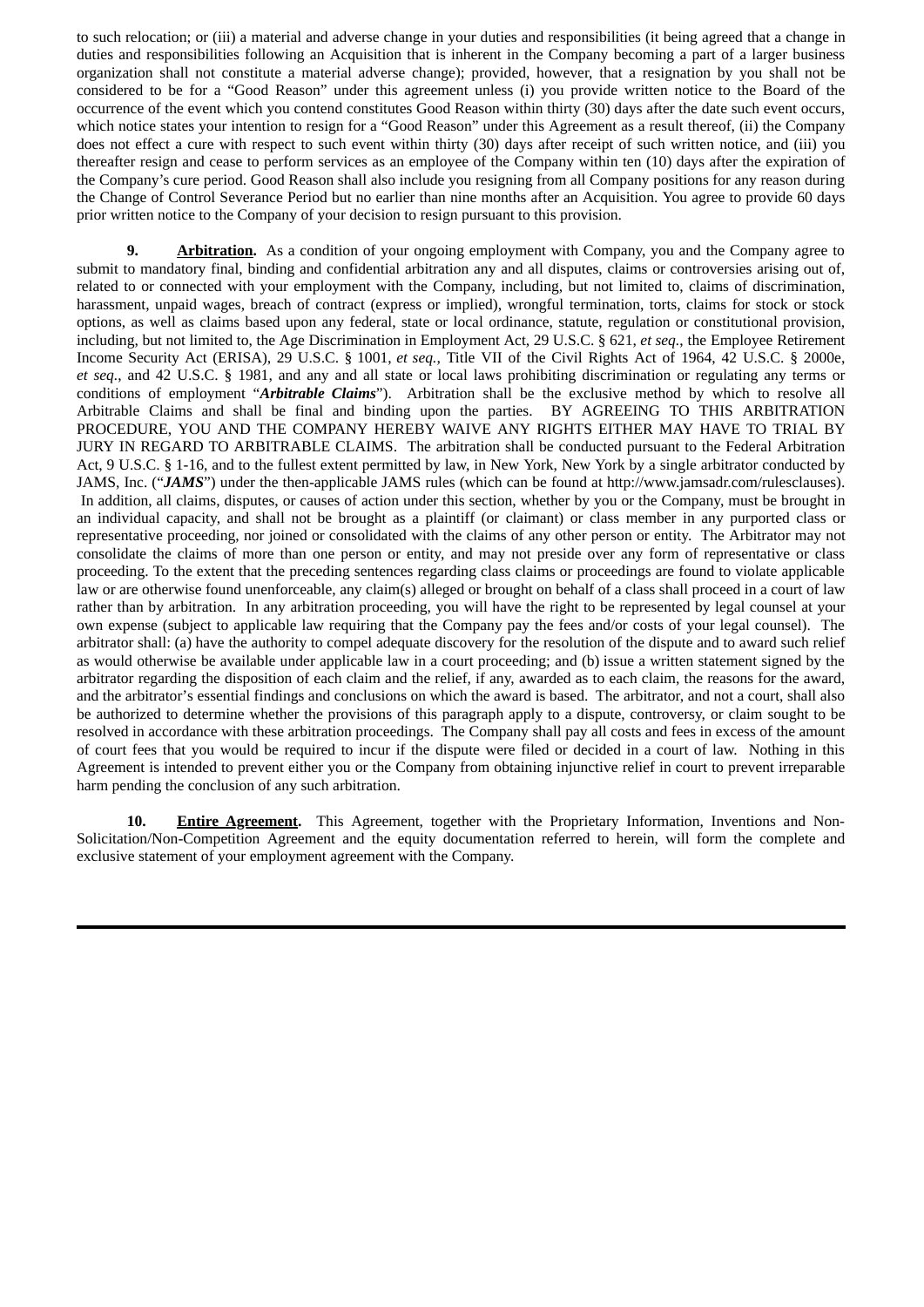It supersedes any other agreements or promises with respect to your employment made to you by anyone, whether oral or written, and other than those changes expressly reserved to the Company's discretion in this letter, this letter can only be modified in a written agreement signed by you and a duly authorized officer of the Company.

**11. Acceptance.** To indicate your acceptance of this Agreement, please sign and date this Agreement and return the signed copy to me.

Very truly yours,

**PROGYNY, INC.**

/s/ David Schlanger

**SIGNED:** David Schlanger

I have read and understood this Agreement and hereby acknowledge, accept and agree to the terms as set forth above.

/s/ Pete Anevski 12/23/2021 **SIGNED:** Pete Anevski **DATE**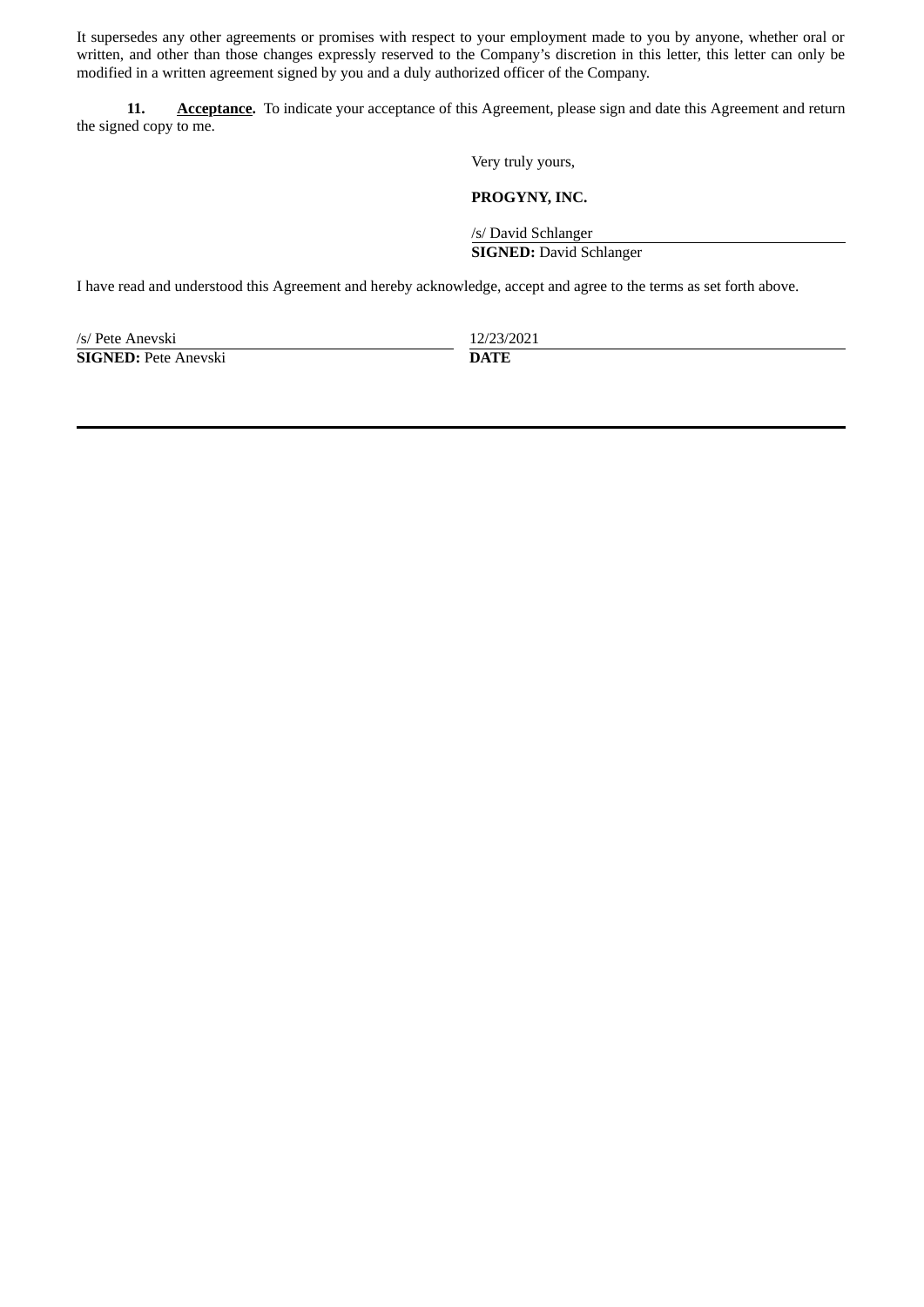

December 17, 2021

Michael Sturmer c/o Progyny, Inc. 1359 Broadway, 2nd Fl New York, NY 10018

## **RE: Amended and Restated Michael Sturmer Employment Agreement**

Dear Michael:

This letter agreement ("Agreement") confirms the terms and conditions of your ongoing employment with Progyny, Inc. ("Progyny" or "Company") and replaces your previous employment letter dated January 14, 2021. This Agreement will be effective as of January 1, 2022 (the "Effective Date").

**1. Position**. Commencing on the Effective Date, your position will be **President** and you will report to the Chief Executive Officer of the Company. Your principal place of employment will continue to be Progyny's New York office.

**2. Compensation and Benefits**: As an employee of Progyny, you will receive the following compensation and benefits:

**Base Salary**. Your annual base salary will continue to be **\$425,000**, less applicable deductions authorized by you and required by law, which will be paid in accordance with the Company's normal payroll practices. The Company, in its sole judgement and discretion, may modify your salary upon periodic review.

**Variable Compensation**. You are eligible for an annual discretionary bonus up to a maximum of **75%** of your base salary (the "*Target Bonus*") beginning with fiscal year 2021. In order to receive the Target Bonus or any portion of the Target Bonus, you must achieve certain individual performance goals, Progyny must achieve certain performance targets, and you must be employed with the Company on the date the bonus is paid. The actual amount of your annual bonus will be determined by the Board of Directors (the "*Board*") in its sole discretion.

**Stock Options and RSUs**. You have previously been granted an equity award comprised of a nonqualified option to purchase **600,000** shares of the Company's Common Stock and **250,000** restricted stock units (your right to receive shares of the Company's Common Stock in the future) ("RSUs"). Subject to your continued employment with the Company, the awards will continue to vest in accordance with your equity award agreements with the Company (the "Award Agreements") and the standard terms and conditions under the Company's equity plan as in effect from time to time. The Award Agreements shall continue in full force and effect in accordance with their respective terms.

**Employee Benefits**. You will continue to be eligible to participate in the Company's employee benefit plans as they may exist from time to time, subject to any eligibility requirements imposed by such plans, including its health and welfare and paid time off benefits. The Company reserves the right to modify or terminate its employee benefit plans, in whole or in part, at any time in its sole discretion.

**3. Non-Disclosure and Non-Compete Agreement.** As an employee of the Company, you will continue to have access to certain confidential information of the Company and you may, during the course of your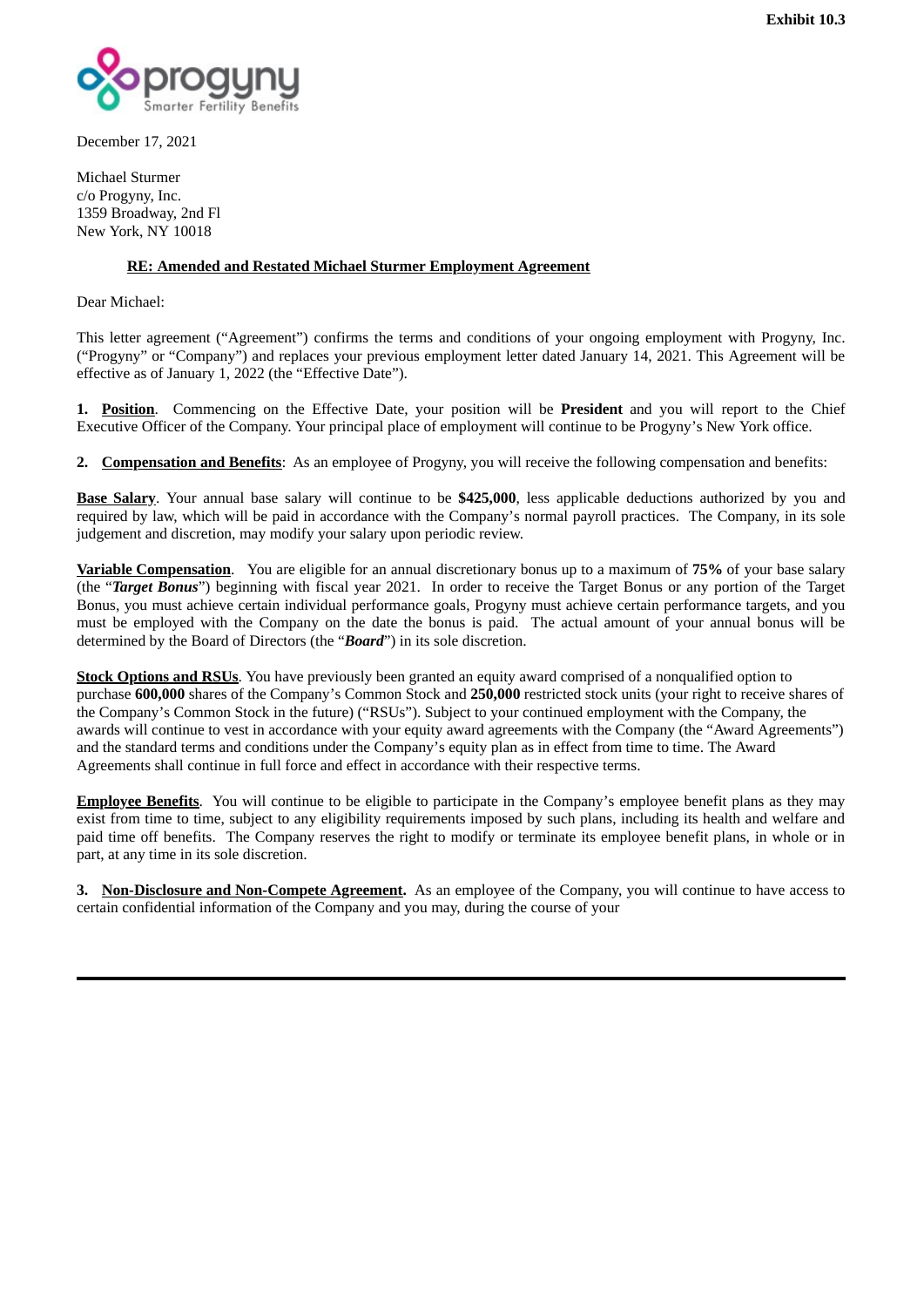employment, develop certain information or inventions that will be the property of the Company. To protect the interests of the Company, you hereby ratify the "Proprietary Information, Inventions and Non-Solicitation/Non-Competition Agreement" you previously signed.

**4. At-Will Employment**. Your employment with the Company will be "at will", which means that it is for no specified term or duration. You may terminate your employment with Company at any time and for any reason whatsoever simply by notifying the Company, subject to the notice provisions required to resign for Good Reason (as defined below). Likewise, the Company may terminate your employment at any time, with or without Cause (as defined below) or advance notice, subject to the consequences set forth in Section 5. Neither the vesting of the Options or RSUs described in this Agreement (nor any other provision of this Agreement or any other agreement between you and the Company), nor your participation in any stock option, incentive bonus, or other benefit program in the future, is to be regarded as assuring you of continuing employment for any particular period of time. Your employment at-will status can only be modified in a written agreement signed by you and by an officer of Progyny.

## **5. Termination of Employment; Severance.**

**a. Termination Without Cause or Resignation for Good Reason.** In the event your employment with the Company (and its subsidiaries) is terminated by the Company (or such subsidiary if applicable) without Cause or you resign for Good Reason, then provided such termination constitutes a "separation from service" (as defined under Treasury Regulation Section 1.409A-1(h), without regard to any alternative definition thereunder, a "*Separation from Service*"), and provided that the Release Condition (as defined below in Section 5(d)) is satisfied and you remain in compliance with the terms of this Agreement (including, without limitation, the Non-Disclosure and Non-Compete Agreement), the Company shall provide you with the following severance payments and benefits:

- i. **Severance Pay.** The Company shall pay you, as severance, the equivalent of twelve (12) months of your base salary in effect as of your employment termination date, subject to standard payroll deductions and withholdings. This severance amount will be paid in equal installments in the form of continuation of your base salary payments, paid on the Company's ordinary payroll dates, commencing on the Company's first regular payroll date that is 60 days following such termination of your employment (the "*Starting Date*"). The first payment of severance on the Starting Date will include any base salary that would have been paid if the release referenced below were effective on the date of termination.
- ii. **Bonus**. The Company shall pay you your Target Bonus for the year in which your termination occurs, prorated (based on completed months of service) to the date of termination. Such amount will be paid on the Starting Date. For any annual bonus relating to the prior year that has not yet been paid, you will be eligible to receive such bonus calculated under the terms and conditions set forth in Section 2, as determined by the Board in its sole discretion, payable on the Starting Date, or if not yet determined, then within sixty (60) days following such Board determination.
- iii. **Health Insurance.** Provided that you timely elect continued coverage under COBRA, the Company shall pay your COBRA premiums to continue your coverage (including coverage for eligible dependents, if applicable) ("*COBRA Premiums*") through the period (the "*COBRA Premium Period*") starting on the date of your termination of employment and ending on the earliest to occur of: (i) the duration of the salary continuation period set forth in Section 5(a)(i) above; (ii) the date you become eligible for group health insurance coverage through a new employer; and (iii) the date you cease to be eligible for COBRA continuation coverage for any reason, including plan termination. In the event you become covered under another employer's group health plan or otherwise cease to be eligible for COBRA during the COBRA Premium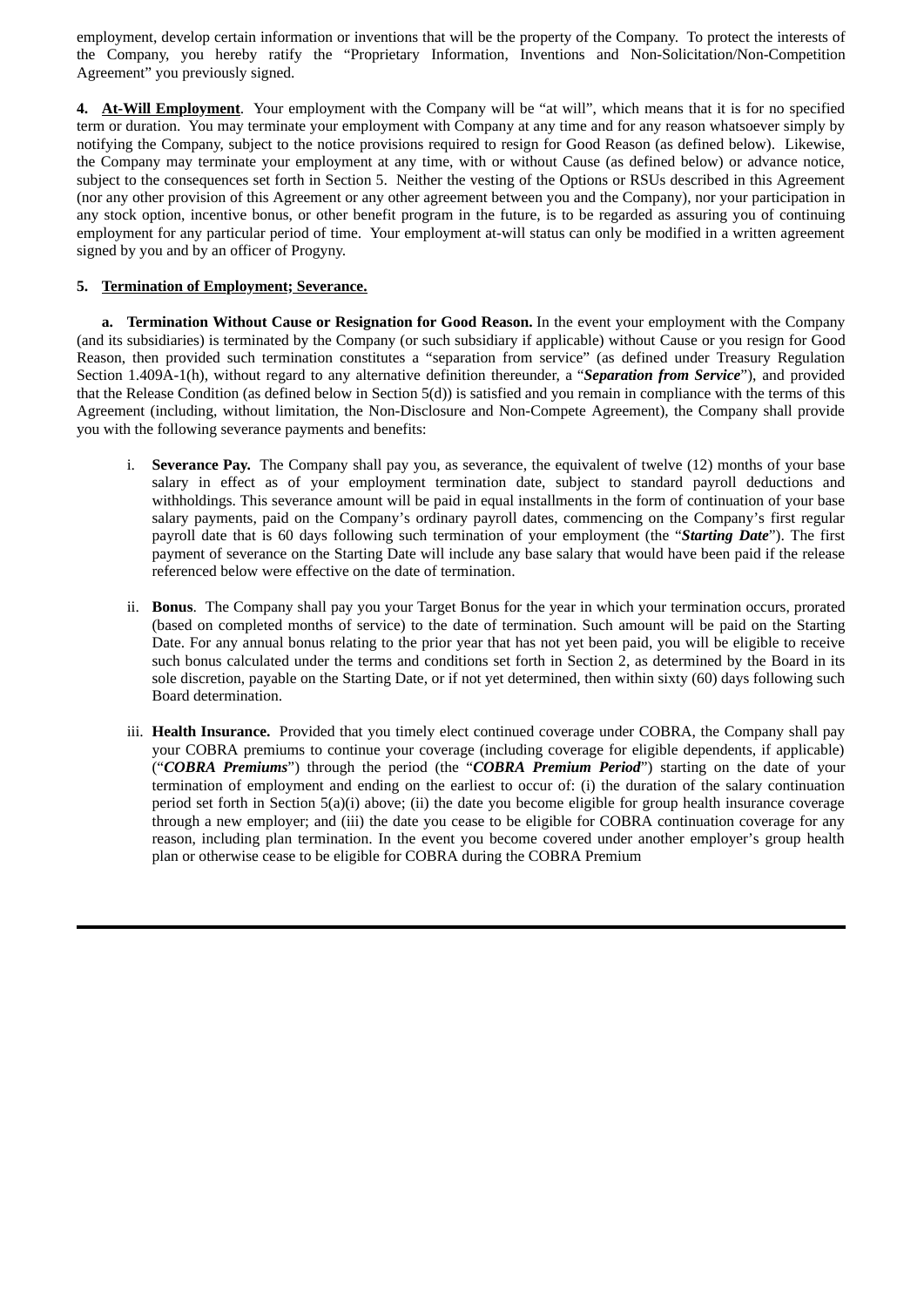Period, you must immediately notify the Company of such event. Notwithstanding the foregoing, if the Company determines, in its sole discretion, that it cannot pay the COBRA Premiums without a substantial risk of violating applicable law (including, without limitation, Section 2716 of the Public Health Service Act), the Company instead shall pay to you, on the first day of each calendar month, a fully taxable cash payment equal to the applicable COBRA premiums for that month (including premiums for you and your eligible dependents who have elected and remain enrolled in such COBRA coverage), subject to applicable tax withholdings (such amount, the "*Special Cash Payment*"), for the remainder of the COBRA Premium Period. You may, but are not obligated to, use such Special Cash Payments toward the cost of COBRA premiums. In the event the Company opts for the Special Cash Payments, then on the Starting Date, the Company will make the first payment to you under this paragraph, in a lump sum, equal to the aggregate Special Cash Payments that the Company would have paid to you through such date had the Special Cash Payments commenced on the first day of the first month following your termination date, with the balance of the Special Cash Payments paid thereafter on the schedule described above.

iv. **Vesting; Extension of time to Exercise**. (A) If your employment is terminated, then that portion of the Option that was scheduled to vest over the one year period following the date of termination shall remain outstanding and continue to vest until the one year anniversary of the date of termination. The remaining unvested portion of the Options shall be forfeited on the date of termination. Additionally, the vested Options (including those that vest pursuant to this subsection) shall be exercisable for six (6) months following the last vesting date.

(B) In addition, if you are terminated, then that portion of the RSUs that was scheduled to vest over the one year period following the date of termination shall be deemed vested but the shares will be delivered on the applicable vesting dates (but no later than the March  $15<sup>th</sup>$  following the year in which the termination occurs).

(C) If any other form of equity compensation is awarded to you during your employment ("Other Equity"), and your employment is terminated by the Company without Cause or by you for Good Reason, the treatment described above shall apply to the Other Equity.

**b. Termination Without Cause or Resignation for Good Reason in Connection with an Acquisition.** In the event your employment with the Company (or its subsidiaries) is terminated by the Company (or its subsidiaries) without Cause or you resign for Good Reason, in either case during the period (the "*Change of Control Severance Period*"), (x) commencing with the date that is one (1) month prior to the execution of a definitive agreement for a transaction that, if consummated, would result in an Acquisition (as defined below) and ending on the one (1) year anniversary of the closing of the same Acquisition; so long as such Acquisition closes within one year of the date of such definitive agreement, or (y) within one (1) year after the closing of any other Acquisition, then provided such termination constitutes a Separation from Service, and provided that you remain in compliance with the terms of this Agreement (including, without limitation, the Non-Disclosure and Non-Compete Agreement), the Company shall provide you with (i) severance payments and benefits set forth in Section 5(a) above;(ii) all of the unvested Options held by you as of the date of your termination shall be accelerated such that 100% of the shares subject to the Options shall be deemed fully and immediately vested and shall be exercisable for six (6) months following your last day of employment (but no later than the expiration of the original term); and (iii) any Other Equity shall be deemed 100% vested on the date of termination and paid or delivered in accordance with the applicable award agreement (but no later than the March 15th following the year in which the termination occurs), subject to Section 6.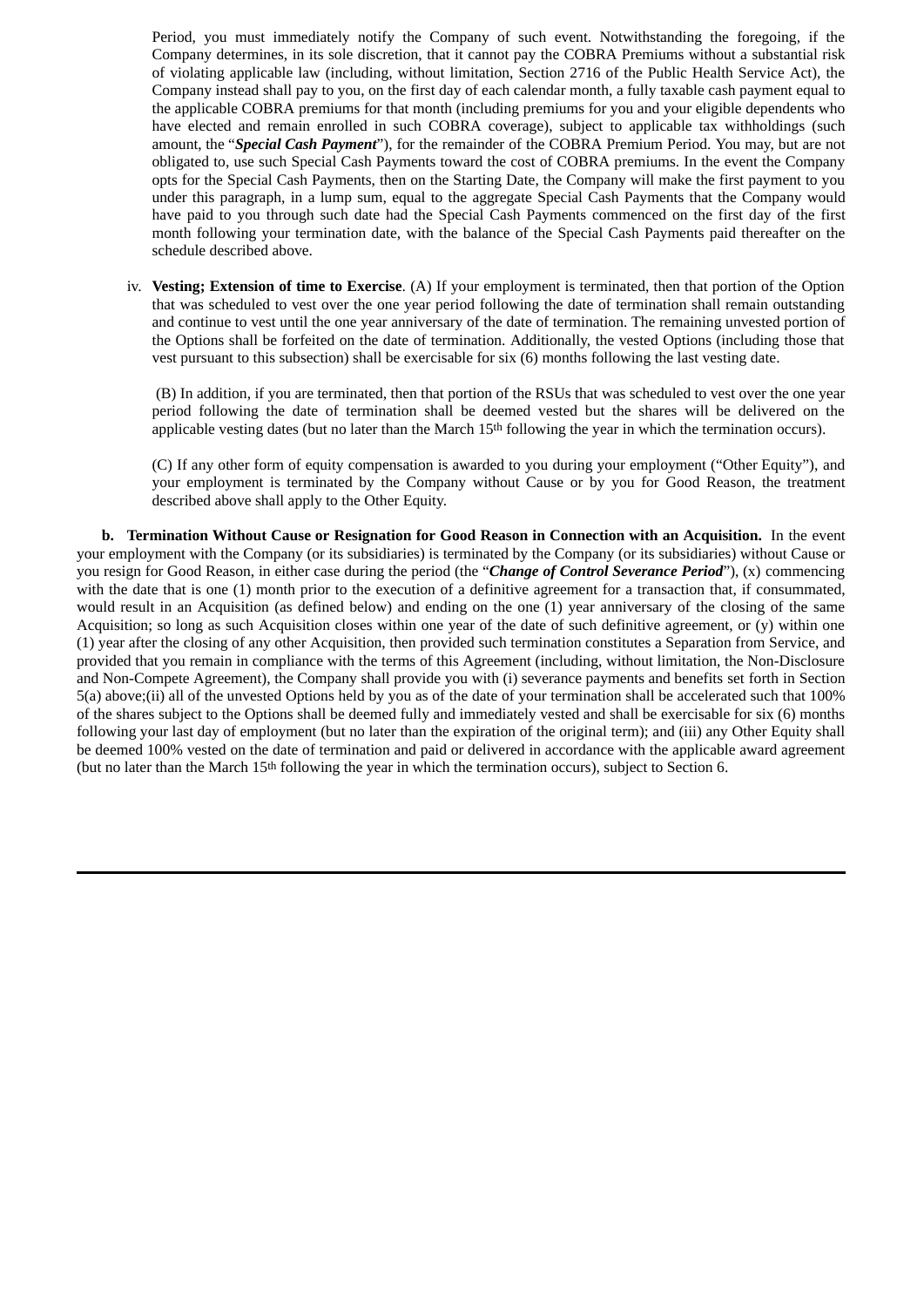**c. Resignation without Good Reason; Termination for Cause; Death or Disability.** If at any time the Company terminates your employment for Cause, you resign your employment without Good Reason, or your employment terminates upon your death or disability, then (i) you will no longer vest in the Options or RSUs referenced in Section 2 above, or any Other Equity, (ii) all payments of compensation by the Company to you hereunder will terminate immediately (except as to amounts already earned), and (iii) you will not be entitled to any severance benefits. In addition, you shall resign from all positions and terminate any relationships as an employee, advisor, officer, or director with the Company and any of its affiliates (including without limitation any subsidiaries), each effective on the date of termination. Notwithstanding the foregoing, in the event of your death, your equity awards granted under the Company's 2019 Equity Incentive Plan shall be deemed vested pursuant to the terms of such plan.

**d. Conditions to Receipt of Severance Benefits.** The receipt of any severance benefits (including, without limitation, the provisions regarding vesting of equity) as described in Sections 5(a) or (b) above will be subject to and conditioned upon your signing (and not revoking, if such a right is afforded to you) a separation agreement and release of claims in a form reasonably satisfactory to the Company (the "*Separation Agreement*") within the time period specified therein (the "**Release Condition**"), but in any event no later than sixty (60) days following your termination date. No severance benefits of any kind will be paid or provided until the Separation Agreement becomes effective. Pursuant to or in connection with any termination of employment with the Company, you shall also resign from all positions and terminate any relationships as an employee, advisor, officer, or director with the Company and any of its affiliates (including without limitation any subsidiaries), each effective on the date of termination.

- **e. Definitions**. For purposes of this Agreement:
	- i. *"Acquisition"* shall have the same meaning as a "Change in Control" as defined in the Progyny, Inc. 2019 Equity Incentive Plan.
	- ii. "**Cause**" for your employment termination will be deemed to exist at any time after the occurrence of one of more of the following: (i) your commission of, conviction for, or guilty plea to, a felony or crime involving moral turpitude; (ii) a willful refusal by you to comply with the lawful, material and reasonable instructions of the Company (or its subsidiaries), or to otherwise materially perform your duties as lawfully and reasonably determined by the Company (or its subsidiaries), in each case that is not cured by you (if such refusal is of a type that is capable of being cured) within 15 days of written notice being given to you of such refusal; (iii) any willful act or acts of dishonesty undertaken by you and intended to result in your (or any other person's) material gain or personal enrichment at the expense of the Company, its subsidiaries or any of its or their customers, partners, affiliates, or employees; (iv) any willful act of gross misconduct by you which is injurious to the Company or its subsidiaries; (v) any material breach by you of your obligations under any agreement between you and the Company or its subsidiaries, including without limitation this Agreement or the Non-Disclosure and Non-Compete Agreement, that is not cured by you (if such breach is of a type that is capable of being cured) within 15 days of written notice being given to you of such breach; (vi) or any material nonfulfillment of your primary role duties.
	- iii. "**Good Reason**" means the occurrence of any of the following without your prior written consent: (i) a material reduction in your then-current annual base salary; except for a reduction (not to exceed 10%) that is part of a proportional reduction of the base salaries of all Company executives; (ii) relocation of your principal place of employment to a place that increases your one-way commute by more than thirty (30) miles as compared to your then-current principal place of employment immediately prior to such relocation; or (iii) a material and adverse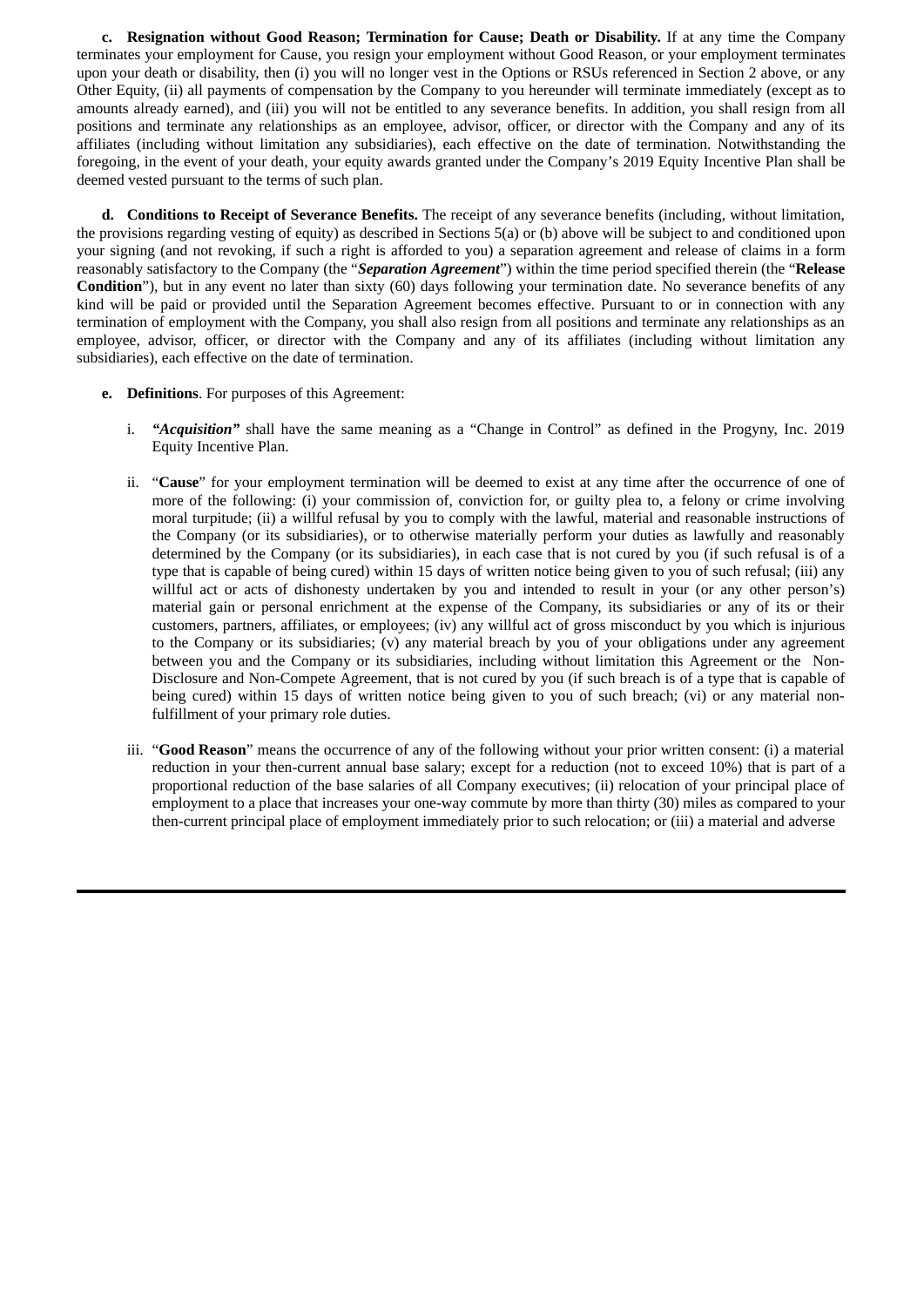change in your duties and responsibilities (it being agreed that a change in duties and responsibilities following an Acquisition that is inherent in the Company becoming part of a larger business organization shall not be an event of Good Reason); provided, however, that a resignation by you shall not be considered to be for a "Good Reason" under this Agreement unless: (1) you provide written notice to the Company of the occurrence of the event which you contend constitutes Good Reason within thirty (30) days after the date such event occurs, which notice states your intention to resign for a "Good Reason" under this Agreement as a result thereof, (2) the Company does not effect a cure with respect to such event within thirty (30) days after receipt of such written notice, and (3) you thereafter resign and cease to perform services as an employee of the Company within ten (10) days after the expiration of the Company's cure period.

**6. Section 409A.** It is intended that all of the severance payments and benefits, and all other payments payable under this Agreement, satisfy, to the greatest extent possible, the exemptions from the application of Code Section 409A provided under Treasury Regulations 1.409A-1(b)(4), 1.409A-1(b)(5) and 1.409A-1(b)(9) ("collectively "*Section 409A*"), and this Agreement will be construed to the greatest extent possible as consistent with those provisions, and to the extent not so exempt, this Agreement (and any definitions hereunder) will be construed in a manner that complies with Section 409A. For purposes of Code Section 409A (including, without limitation, for purposes of Treasury Regulation Section 1.409A-2(b)(2) (iii)), your right to receive any installment payments under this letter agreement (whether severance payments, reimbursements or otherwise) shall be treated as a right to receive a series of separate payments and, accordingly, each installment payment hereunder shall at all times be considered a separate and distinct payment. Notwithstanding any provision to the contrary in this Agreement, if you are deemed by the Company at the time of your Separation from Service to be a "specified employee" for purposes of Code Section 409A(a)(2)(B)(i), and if any of the payments upon Separation from Service set forth herein and/or under any other agreement with the Company are deemed to be "deferred compensation", then to the extent delayed commencement of any portion of such payments is required in order to avoid a prohibited distribution under Code Section 409A(a)(2)(B)(i) and the related adverse taxation under Section 409A, such payments shall not be provided to you prior to the earliest of (i) the expiration of the six-month period measured from the date of your Separation from Service with the Company, (ii) the date of your death or (iii) such earlier date as permitted under Section 409A without the imposition of adverse taxation. Upon the first business day following the expiration of such applicable Code Section 409A(a)(2)(B)(i) period, all payments deferred pursuant to this Paragraph shall be paid in a lump sum to you, and any remaining payments due shall be paid as otherwise provided herein or in the applicable agreement. No interest shall be due on any amounts so deferred. The parties agree that this Agreement may be amended as may be necessary to fully comply with Section 409A in order to preserve the payments and benefits provided hereunder. Notwithstanding the foregoing, the Company makes no representation or warranty and will have no liability to you or to any other person if any of the provisions of this Agreement are determined to constitute deferred compensation subject to Section 409A, but does not satisfy an exemption from, or the conditions of, Section 409A.

**7. Arbitration.** As a condition of your ongoing employment with the Company, you and the Company agree to submit to mandatory final, binding and confidential arbitration any and all disputes, claims or controversies arising out of, related to or connected with your employment with the Company, including, but not limited to, claims of discrimination, harassment, unpaid wages, breach of contract (express or implied), wrongful termination, torts, claims for stock or stock options, as well as claims based upon any federal, state or local ordinance, statute, regulation or constitutional provision, including, but not limited to, the Age Discrimination in Employment Act, 29 U.S.C. § 621, *et seq.*, the Employee Retirement Income Security Act (ERISA), 29 U.S.C. § 1001, *et seq.,* Title VII of the Civil Rights Act of 1964, 42 U.S.C. § 2000e, *et seq.*, and 42 U.S.C. § 1981, and any and all state or local laws prohibiting discrimination or regulating any terms or conditions of employment "*Arbitrable Claims*"). Arbitration shall be the exclusive method by which to resolve all Arbitrable Claims and shall be final and binding upon the parties. BY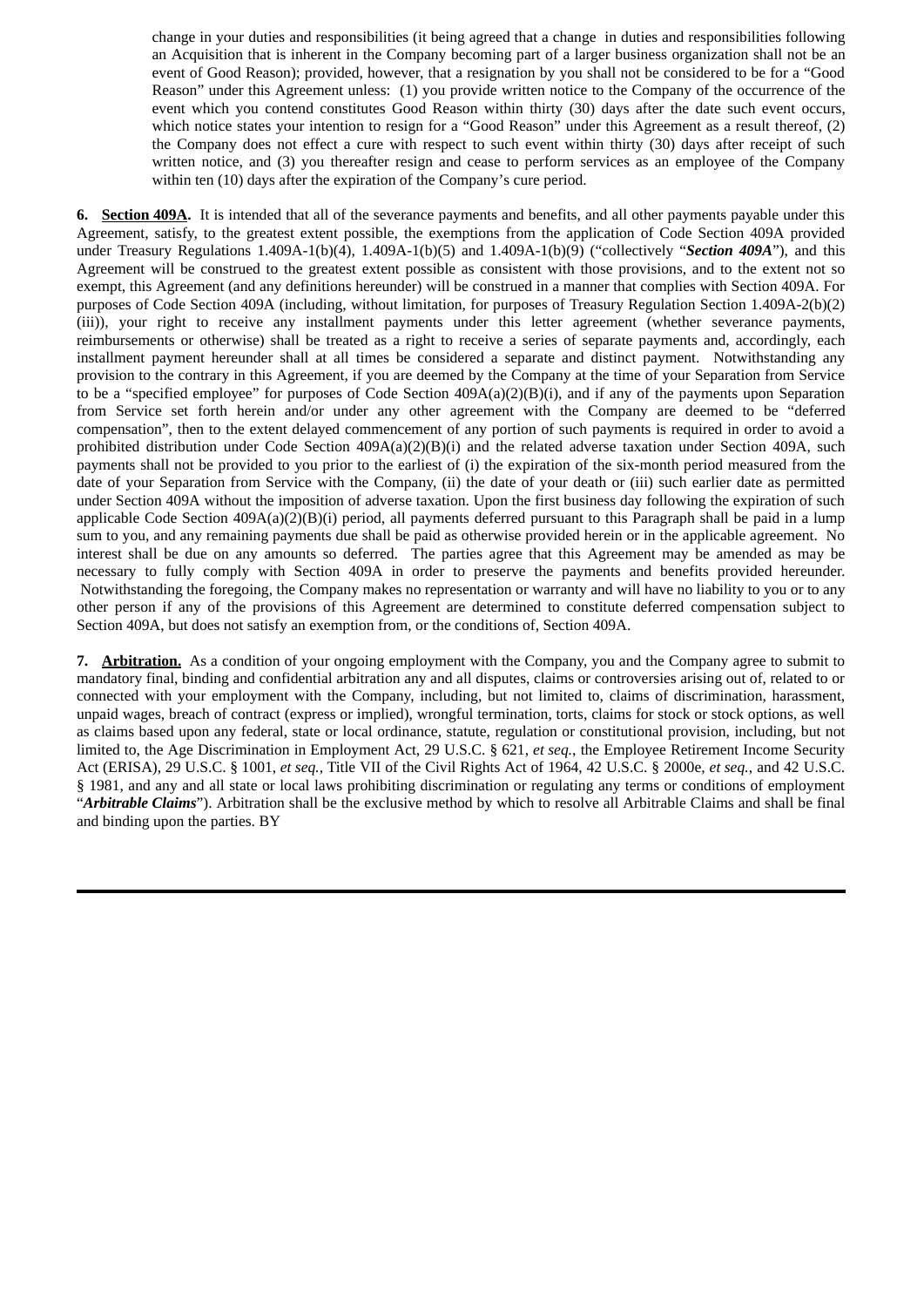AGREEING TO THIS ARBITRATION PROCEDURE, YOU AND THE COMPANY HEREBY WAIVE ANY RIGHTS EITHER MAY HAVE TO TRIAL BY JURY IN REGARD TO ARBITRABLE CLAIMS. The arbitration shall be conducted pursuant to the Federal Arbitration Act, 9 U.S.C. § 1-16, and to the fullest extent permitted by law, in New York, New York by a single arbitrator conducted by JAMS, Inc. ("*JAMS*") under the then-applicable JAMS rules (which can be found at http://www.jamsadr.com/rulesclauses). In addition, all claims, disputes, or causes of action under this section, whether by you or the Company, must be brought in an individual capacity, and shall not be brought as a plaintiff (or claimant) or class member in any purported class or representative proceeding, nor joined or consolidated with the claims of any other person or entity. The Arbitrator may not consolidate the claims of more than one person or entity and may not preside over any form of representative or class proceeding. To the extent that the preceding sentences regarding class claims or proceedings are found to violate applicable law or are otherwise found unenforceable, any claim(s) alleged or brought on behalf of a class shall proceed in a court of law rather than by arbitration. In any arbitration proceeding, you will have the right to be represented by legal counsel at your own expense (subject to applicable law requiring that the Company pay the fees and/or costs of your legal counsel). The arbitrator shall: (a) have the authority to compel adequate discovery for the resolution of the dispute and to award such relief as would otherwise be available under applicable law in a court proceeding; and (b) issue a written statement signed by the arbitrator regarding the disposition of each claim and the relief, if any, awarded as to each claim, the reasons for the award, and the arbitrator's essential findings and conclusions on which the award is based. The arbitrator, and not a court, shall also be authorized to determine whether the provisions of this paragraph apply to a dispute, controversy, or claim sought to be resolved in accordance with these arbitration proceedings. The Company shall pay all costs and fees in excess of the amount of court fees that you would be required to incur if the dispute were filed or decided in a court of law. Nothing in this Agreement is intended to prevent either you or the Company from obtaining injunctive relief in court to prevent irreparable harm pending the conclusion of any such arbitration.

**8. Prior Employment.** We wish to impress upon you that we do not want you to, and we hereby direct you not to, use or disclose any confidential or proprietary material of any current or former employer in your work for the Company, bring onto Company premises any unpublished documents or property belonging to any former employer or other person to whom you have an obligation of confidentiality, or violate any other obligations you may have to any current or former employer or other third party. You agree that during the period that you render services to the Company, you will not (i) engage in any employment, business or activity that is in any way competitive with the business or proposed business of the Company, or (ii) assist any other person or organization in competing with the Company or in preparing to engage in competition with the business or proposed business of the Company. You represent that your signing of this Agreement and your employment with the Company will not violate any agreement currently in place between you and any current or past employers, or between you and any other parties.

**9. Entire Agreement**. This Agreement, together with Non-Disclosure and Non-Compete Agreement and the Option and RSU award agreements and the corresponding equity plan, will form the complete and exclusive statement of your ongoing employment agreement with the Company. It supersedes any other agreements or promises with respect to your employment made to you by anyone, whether oral or written, and other than those changes expressly reserved to the Company's discretion in this Agreement. This Agreement can only be modified in a written agreement signed by you and a duly authorized officer of the Company.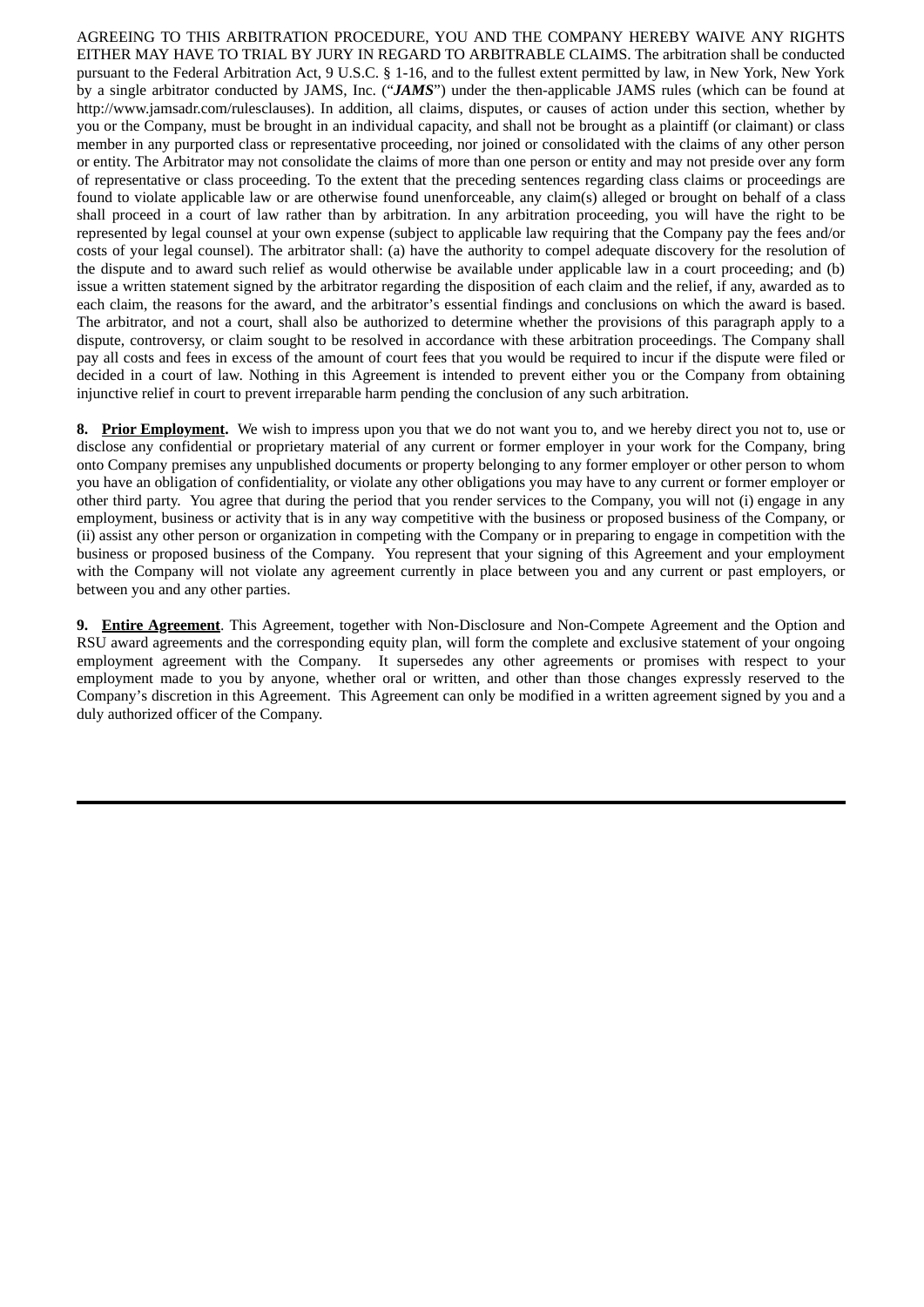# **Acceptance:**

To indicate your acceptance of the terms of this Agreement, please sign and date the Agreement below.

/s/ Pete Anevski **Pete Anevski President and Chief Operating Officer**

Progyny, Inc.

I have read and understood this Agreement and hereby acknowledge, accept, and agree to the terms as set forth above.

| /s/ Michael Sturmer            | 12/23/2021    |
|--------------------------------|---------------|
| <b>SIGNED: MICHAEL STURMER</b> | <b>DATE</b> . |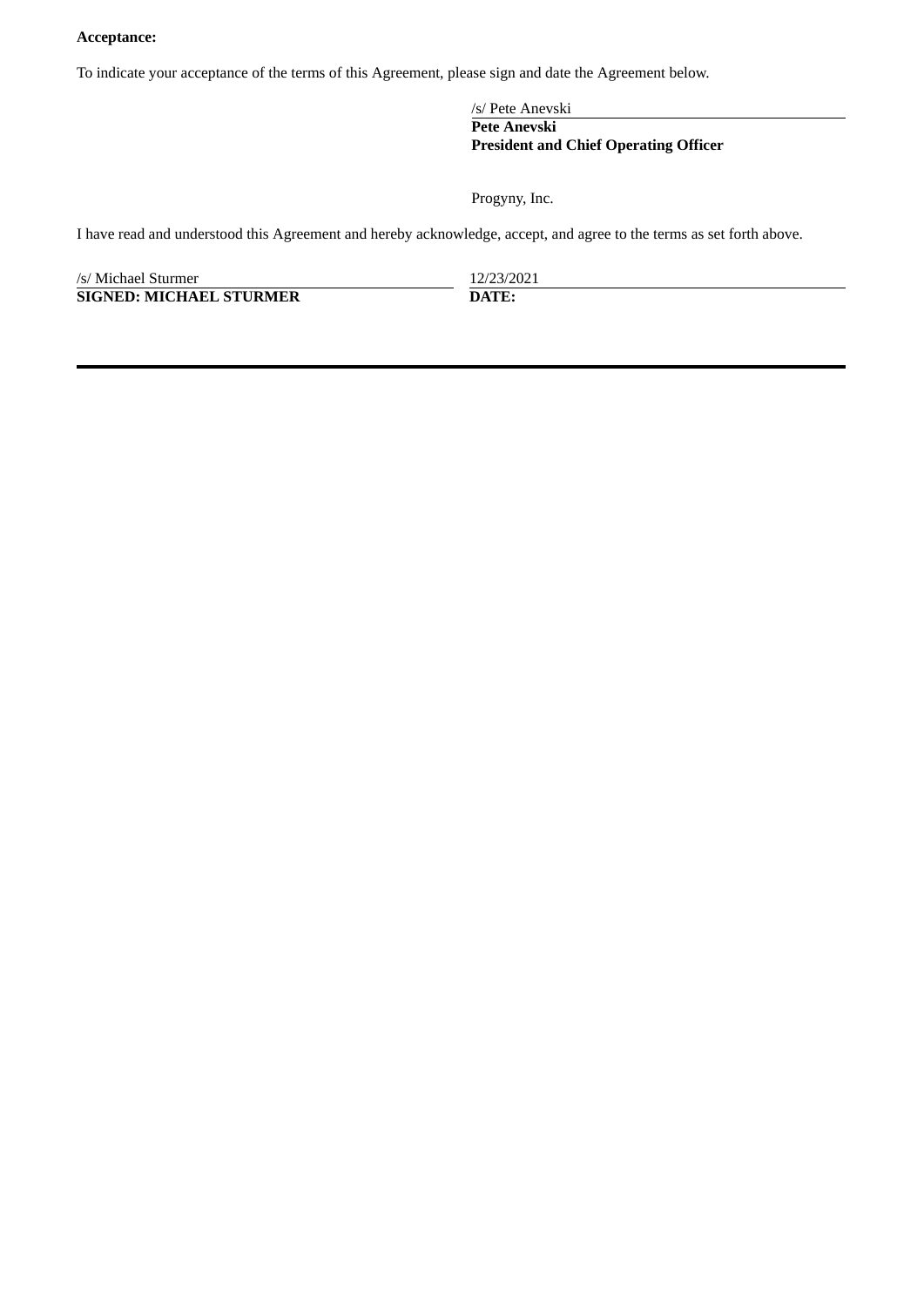#### I, Peter Anevski, certify that:

- 1. I have reviewed this Quarterly Report on Form 10-Q of Progyny, Inc.;
- 2. Based on my knowledge, this report does not contain any untrue statement of a material fact or omit to state a material fact necessary to make the statements made, in light of the circumstances under which such statements were made, not misleading with respect to the period covered by this report;
- 3. Based on my knowledge, the financial statements, and other financial information included in this report, fairly present in all material respects the financial condition, results of operations and cash flows of the registrant as of, and for, the periods presented in this report;
- 4. The registrant's other certifying officer(s) and I are responsible for establishing and maintaining disclosure controls and procedures (as defined in Exchange Act Rules 13a-15(e) and 15d-15(e)) and internal control over financial reporting (as defined in Exchange Act Rules 13a-15(f) and 15d-15(f)) for the registrant and have:
	- (a) Designed such disclosure controls and procedures, or caused such disclosure controls and procedures to be designed under our supervision, to ensure that material information relating to the registrant, including its consolidated subsidiaries, is made known to us by others within those entities, particularly during the period in which this report is being prepared;
	- (b) Designed such internal control over financial reporting, or caused such internal control over financial reporting to be designed under our supervision, to provide reasonable assurance regarding the reliability of financial reporting and the preparation of financial statements for external purposes in accordance with generally accepted accounting principles;
	- (c) Evaluated the effectiveness of the registrant's disclosure controls and procedures and presented in this report our conclusions about the effectiveness of the disclosure controls and procedures, as of the end of the period covered by this report based on such evaluation; and
	- (d) Disclosed in this report any change in the registrant's internal control over financial reporting that occurred during the registrant's most recent fiscal quarter (the registrant's fourth fiscal quarter in the case of an annual report) that has materially affected, or is reasonably likely to materially affect, the registrant's internal control over financial reporting; and
- 5. The registrant's other certifying officer(s) and I have disclosed, based on our most recent evaluation of internal control over financial reporting, to the registrant's auditors and the audit committee of the registrant's board of directors (or persons performing the equivalent functions):
	- (a) All significant deficiencies and material weaknesses in the design or operation of internal control over financial reporting which are reasonably likely to adversely affect the registrant's ability to record, process, summarize and report financial information; and
	- (b) Any fraud, whether or not material, that involves management or other employees who have a significant role in the registrant's internal control over financial reporting.

Date: May 6, 2022 **By:** *By: Is/ Peter Anevski* 

Peter Anevski Executive Chief Officer *(principal executive officer)*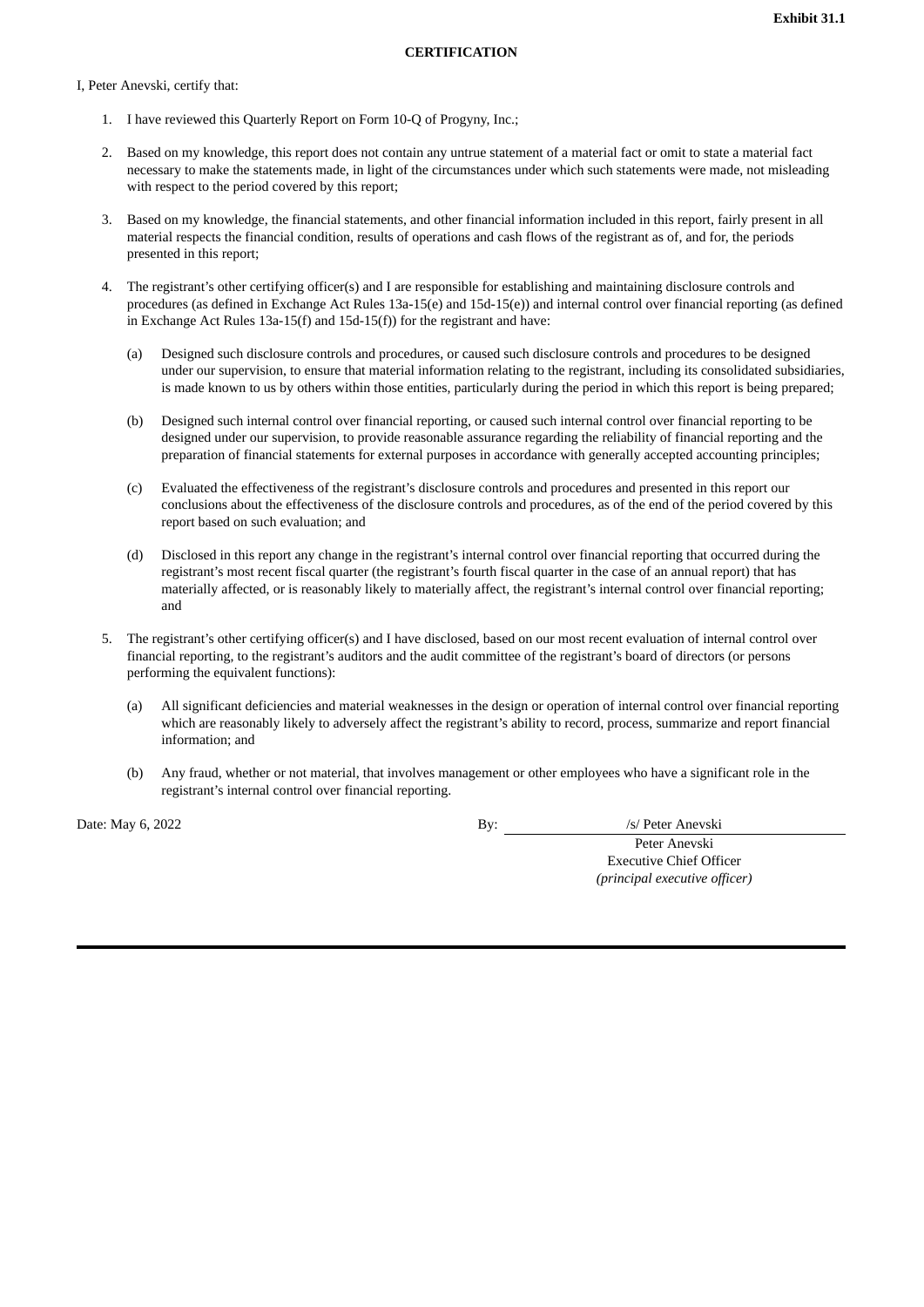#### I, Mark Livingston, certify that:

- 1. I have reviewed this Quarterly Report on Form 10-Q of Progyny, Inc.;
- 2. Based on my knowledge, this report does not contain any untrue statement of a material fact or omit to state a material fact necessary to make the statements made, in light of the circumstances under which such statements were made, not misleading with respect to the period covered by this report;
- 3. Based on my knowledge, the financial statements, and other financial information included in this report, fairly present in all material respects the financial condition, results of operations and cash flows of the registrant as of, and for, the periods presented in this report;
- 4. The registrant's other certifying officer(s) and I are responsible for establishing and maintaining disclosure controls and procedures (as defined in Exchange Act Rules 13a-15(e) and 15d-15(e)) and internal control over financial reporting (as defined in Exchange Act Rules 13a-15(f) and 15d-15(f)) for the registrant and have:
	- (a) Designed such disclosure controls and procedures, or caused such disclosure controls and procedures to be designed under our supervision, to ensure that material information relating to the registrant, including its consolidated subsidiaries, is made known to us by others within those entities, particularly during the period in which this report is being prepared;
	- (b) Designed such internal control over financial reporting, or caused such internal control over financial reporting to be designed under our supervision, to provide reasonable assurance regarding the reliability of financial reporting and the preparation of financial statements for external purposes in accordance with generally accepted accounting principles;
	- (c) Evaluated the effectiveness of the registrant's disclosure controls and procedures and presented in this report our conclusions about the effectiveness of the disclosure controls and procedures, as of the end of the period covered by this report based on such evaluation; and
	- (d) Disclosed in this report any change in the registrant's internal control over financial reporting that occurred during the registrant's most recent fiscal quarter (the registrant's fourth fiscal quarter in the case of an annual report) that has materially affected, or is reasonably likely to materially affect, the registrant's internal control over financial reporting; and
- 5. The registrant's other certifying officer(s) and I have disclosed, based on our most recent evaluation of internal control over financial reporting, to the registrant's auditors and the audit committee of the registrant's board of directors (or persons performing the equivalent functions):
	- (a) All significant deficiencies and material weaknesses in the design or operation of internal control over financial reporting which are reasonably likely to adversely affect the registrant's ability to record, process, summarize and report financial information; and
	- (b) Any fraud, whether or not material, that involves management or other employees who have a significant role in the registrant's internal control over financial reporting.

Date: May 6, 2022 **By:** /s/ Mark Livingston

Mark Livingston Chief Financial Officer (*principal financial officer*)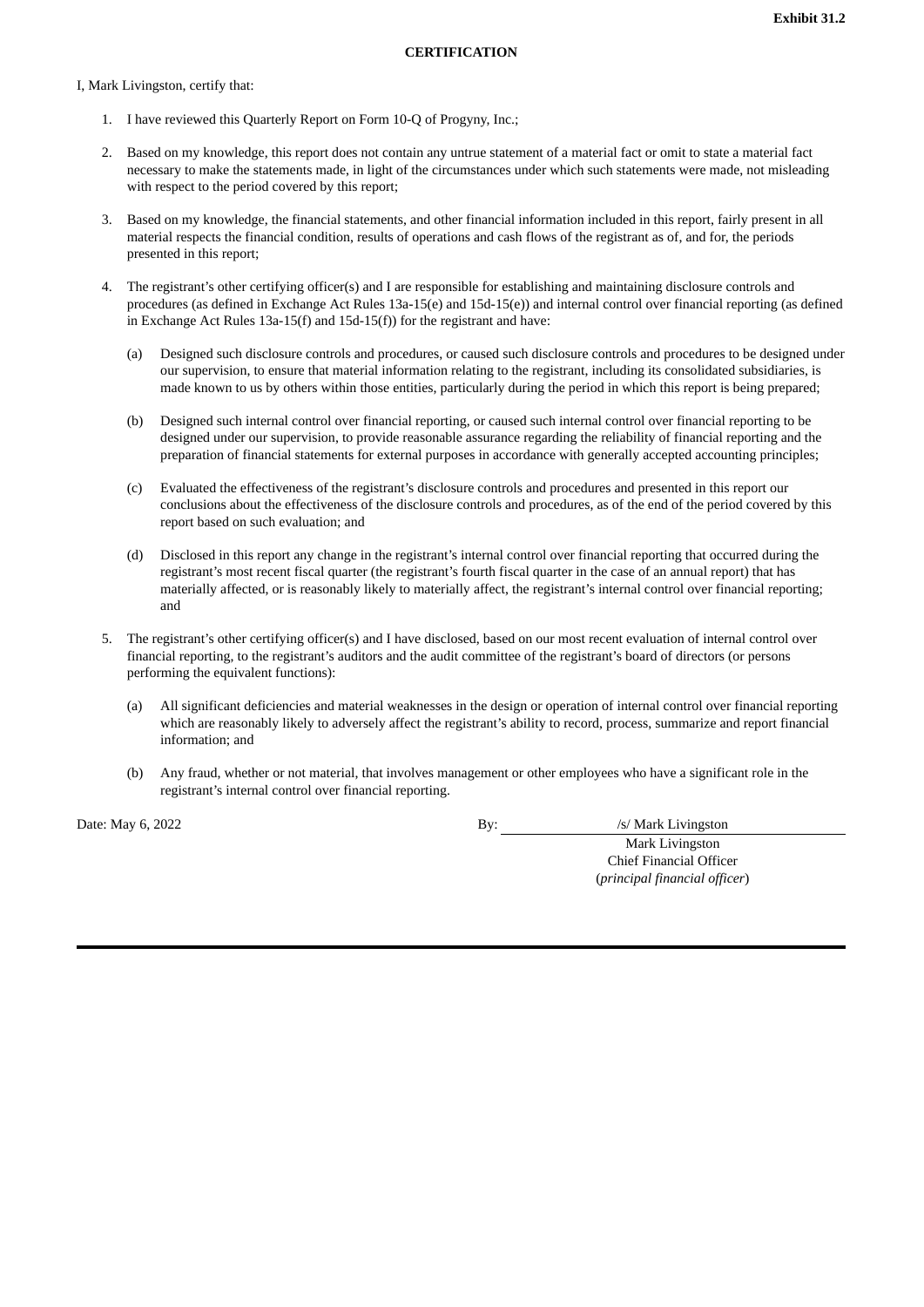#### **CERTIFICATION PURSUANT TO 18 U.S.C. SECTION 1350, AS ADOPTED PURSUANT TO SECTION 906 OF THE SARBANES-OXLEY ACT OF 2002**

In connection with the Quarterly Report on Form 10-Q of Progyny, Inc. (the "Company") for the period ended March 31, 2022 as filed with the Securities and Exchange Commission on the date hereof (the "Report"), I certify, pursuant to 18 U.S.C. § 1350, as adopted pursuant to § 906 of the Sarbanes-Oxley Act of 2002, that, to my knowledge:

- (1) The Report fully complies with the requirements of section 13(a) or 15(d) of the Securities Exchange Act of 1934, as amended; and
- (2) The information contained in the Report fairly presents, in all material respects, the financial condition and results of operations of the Company.

Date: May 6, 2022 By: /s/ Peter Anevski

Peter Anevski Chief Executive Officer (*principal executive officer*)